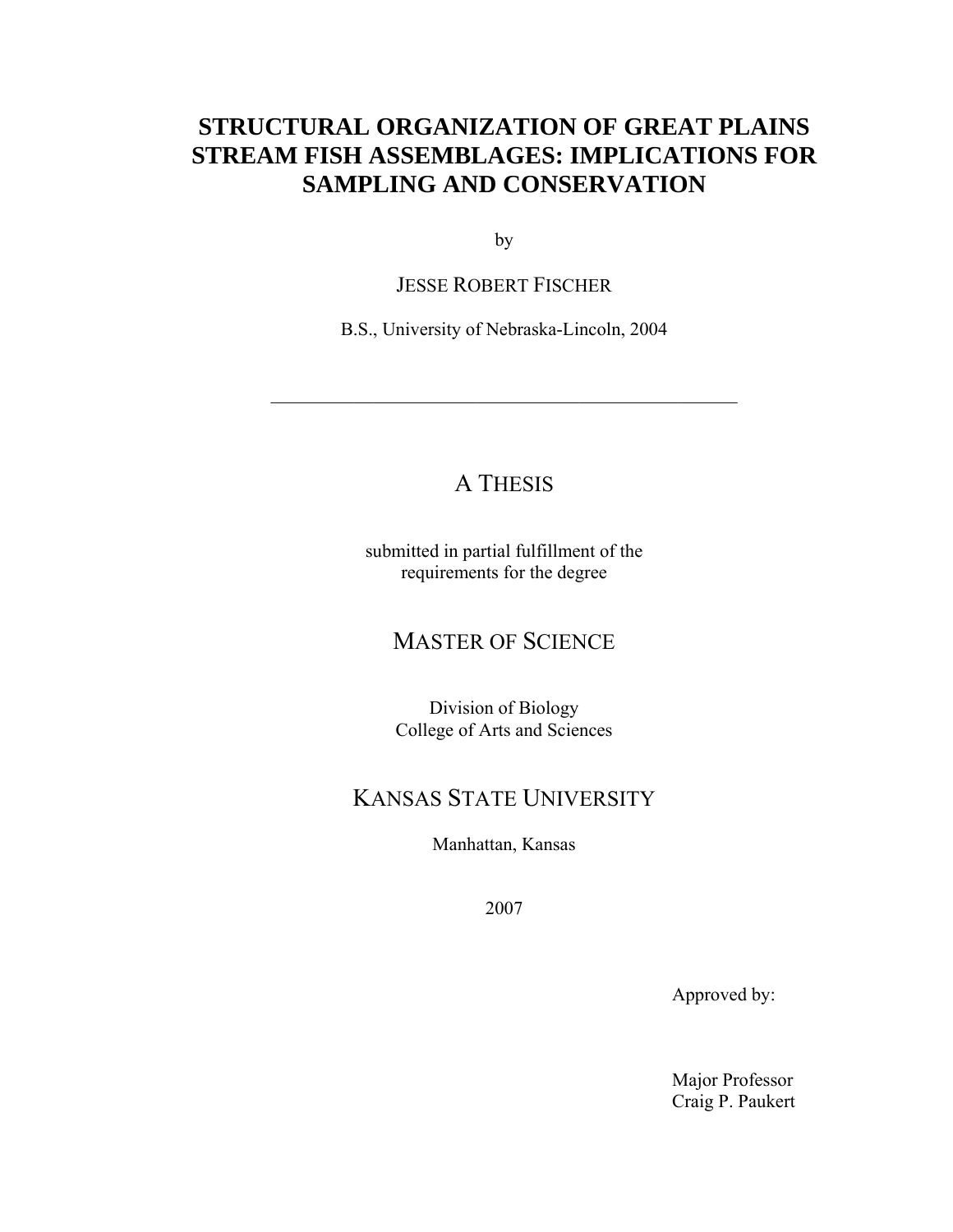#### **ABSTRACT**

We investigated stream fish assemblages in Nebraska and Kansas to determine the effects of habitat and sampling methodologies on the community structure and abundance of prairie stream fishes of the Great Plains. We intensively sampled four midsized (9.9 m to 28.9 m wide), wadable streams to determine the sampling effort needed to assess the status and trends of fish communities. The number of reaches  $(\leq 1 \text{ km})$ required to estimate segment (20-30 km) species richness decreased with increased reach length (10, 20, 40, or 60 mean stream width [MSW]) whereas total sampling effort decreased with more and shorter reaches. Only after all 10 reaches was total species richness obtained with 40 to 60 MSW. The number of reaches needed to detect 50% changes in fish relative abundance at 0.8 statistical power was 99 (range 7-630) and decreased with increased reach length. A greater number of reaches was needed to detect 90% of species richness and 25% changes in relative abundance when community similarity and habitat heterogeneity was lower. Our results suggest homogenous stream segments require more reaches to characterize fish community structure and monitor trends in fish abundance and a greater number of shorter reaches may be better than fewer longer (e.g. 40 or larger MSW) reaches. Effects of local environmental influences on the structure of fish assemblages were evaluated from 159 sites in two regions of the Great Plains with limited anthropogenic disturbance. These least disturbed regions offered an opportunity to evaluate the structure and natural variation of streams and fish assemblages within the Great Plains. We used canonical correspondence analyses to determine the influence of environmental conditions on species abundances, species occurrences, and assemblage characteristics. Analysis of regions separately indicated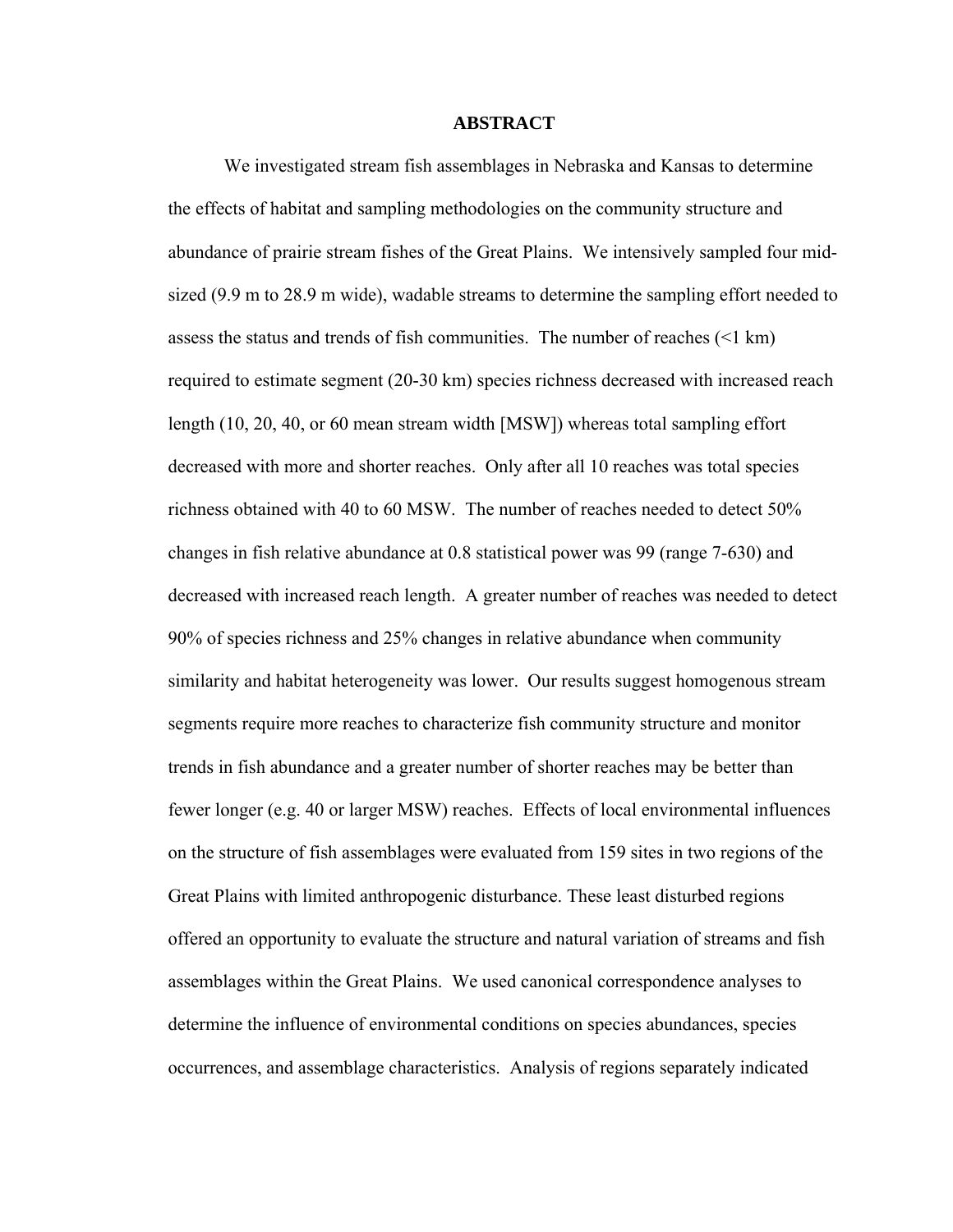that similar environmental factors structured streams and fish assemblages, despite differences in environmental conditions and species composition between regions. Variance in fish abundance and assemblage characteristic data from both regions was best explained by metrics of stream size and habitat features linked with stream size (width, depth, conductivity, instream cover). Our results provide a framework and reference for least disturbed conditions and assemblage structure in North American prairie streams.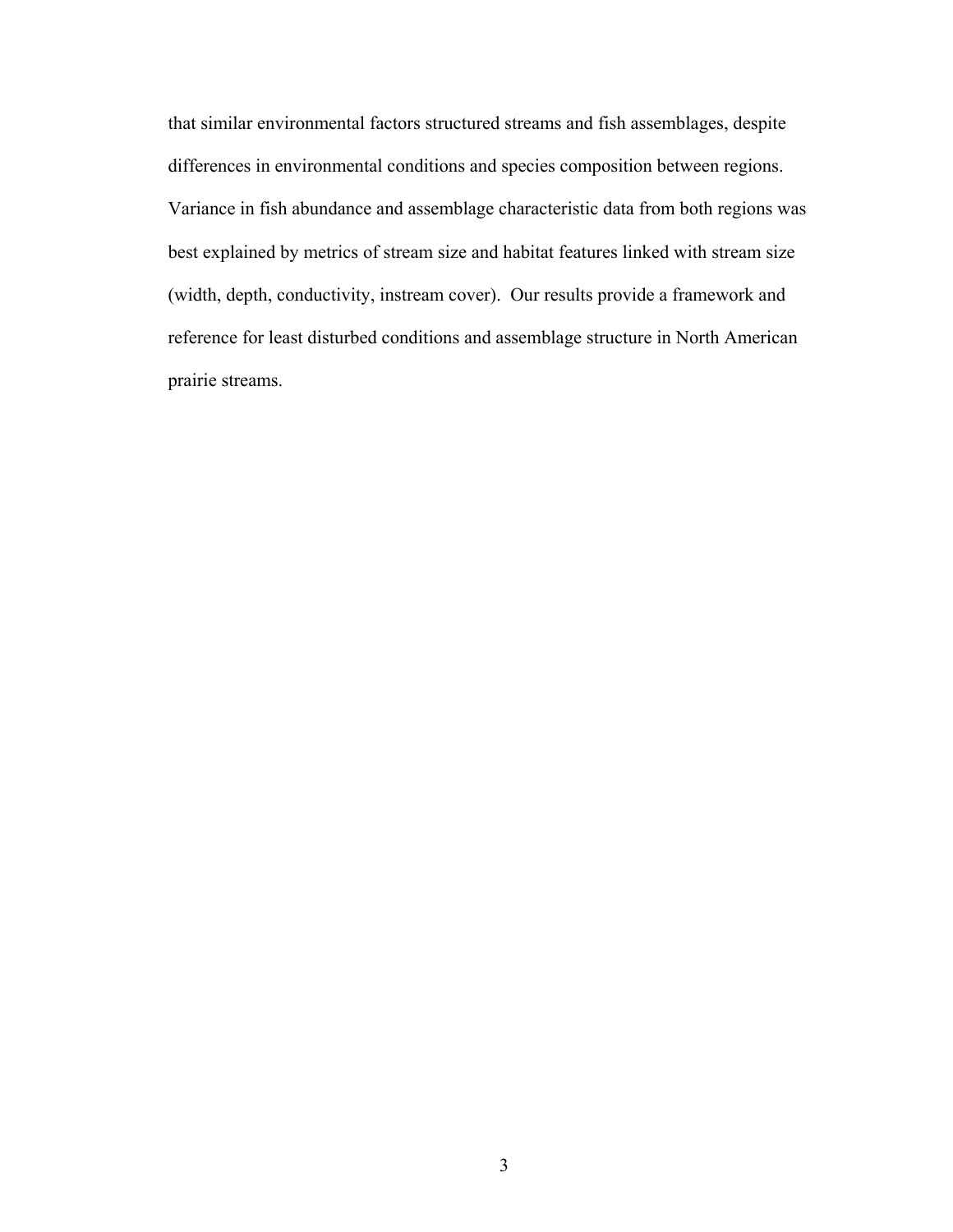### **TABLE OF CONTENTS**

| <b>TABLE OF CONTENTS</b>  |                                                                                                                                                                                                                                                                                                                                           | $\mathbf{1}$                                                                                                   |
|---------------------------|-------------------------------------------------------------------------------------------------------------------------------------------------------------------------------------------------------------------------------------------------------------------------------------------------------------------------------------------|----------------------------------------------------------------------------------------------------------------|
| <b>LIST OF FIGURES</b>    |                                                                                                                                                                                                                                                                                                                                           | 11                                                                                                             |
| <b>LIST OF TABLES</b>     |                                                                                                                                                                                                                                                                                                                                           | 111                                                                                                            |
| <b>LIST OF APPENDICES</b> |                                                                                                                                                                                                                                                                                                                                           | iv                                                                                                             |
| <b>ACKNOWLEDGEMENTS</b>   |                                                                                                                                                                                                                                                                                                                                           | V                                                                                                              |
|                           | CHAPTER 1: Spatial scale of stream fish assemblage and abundance<br>estimates: effects of sampling effort, community structure,<br>and habitat heterogeneity                                                                                                                                                                              | 1                                                                                                              |
|                           | <b>ABSTRACT</b><br><b>INTRODUCTION</b><br><b>METHODS</b><br>Site description<br>Data collection<br>Species-area relationship<br>Sampling effort simulations<br>Sample size estimations<br>Stream community structure<br>Habitat associations<br><b>RESULTS</b><br><b>DISCUSSION</b><br><b>ACKNOWLEDGEMENTS</b><br><b>LITERATURE CITED</b> | 1<br>1<br>4<br>$\overline{\mathcal{A}}$<br>5<br>6<br>$\tau$<br>$\overline{7}$<br>9<br>9<br>9<br>15<br>20<br>21 |
|                           | CHAPTER 2: Habitat relationships with fish assemblages in least disturbed<br>Great Plains stream                                                                                                                                                                                                                                          | 34                                                                                                             |
|                           | ABSTRACT<br><b>INTRODUCTION</b><br><b>STUDY AREA</b><br><b>METHODS</b><br>Data collection<br>Statistical analysis<br><b>RESULTS</b><br><b>DISCUSSION</b><br><b>ACKNOWLEDGEMENTS</b><br><b>REFERENCES</b>                                                                                                                                  | 34<br>34<br>37<br>38<br>38<br>40<br>42<br>51<br>55<br>56                                                       |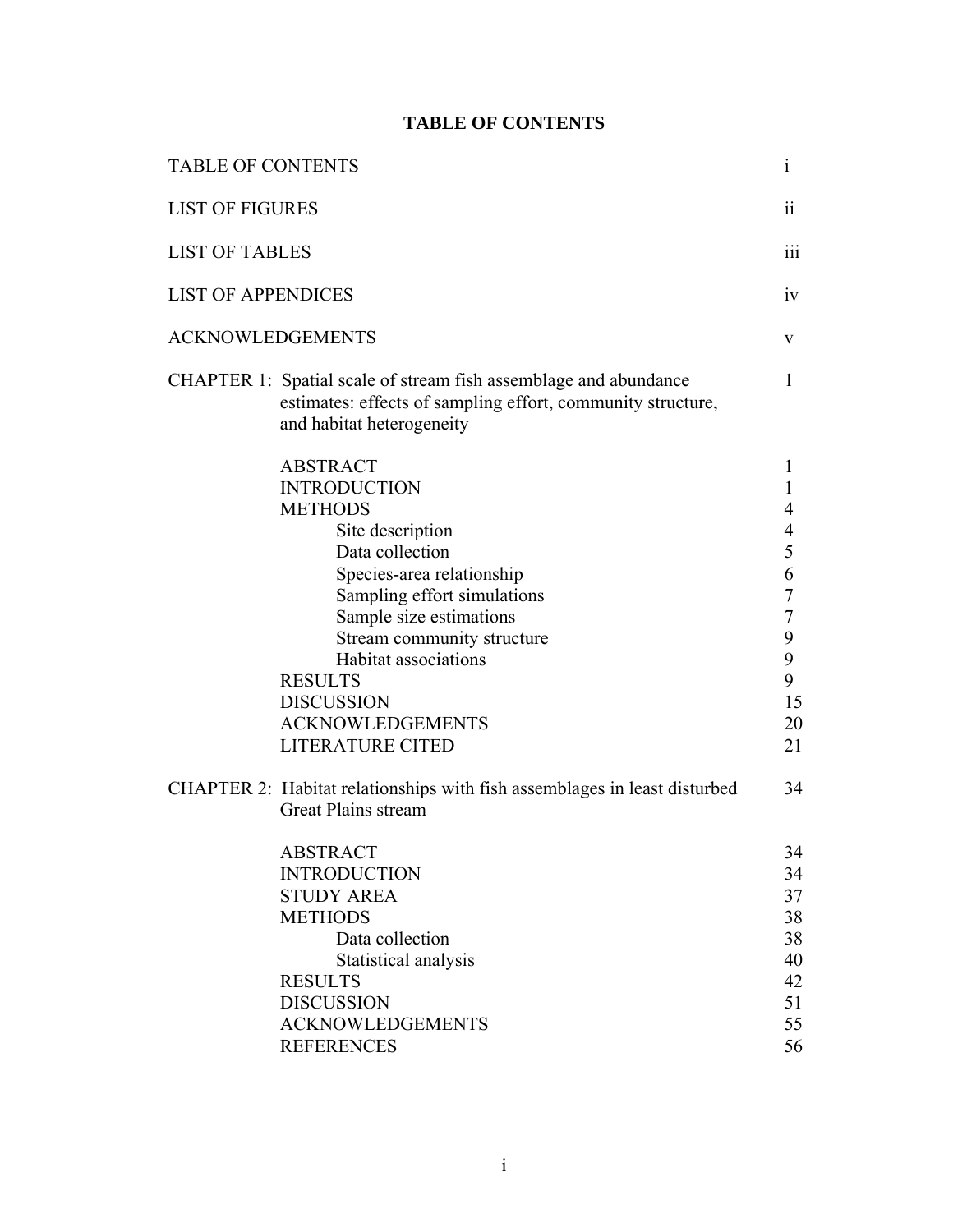### **LIST OF FIGURES**

| <b>Figure</b> |                                                                                                                                                                                                                                      | Page |
|---------------|--------------------------------------------------------------------------------------------------------------------------------------------------------------------------------------------------------------------------------------|------|
| 1.1:          | Species-area relationship for four mid-sized streams in Nebraska<br>and Kansas sampled in May-June 2006.                                                                                                                             | 28   |
| 1.2:          | Number of sampled reaches required to detect 75, 90 and 100% of<br>segment species richness for four sampling lengths of four wadable<br>streams in Nebraska and Kansas sampled in May-June 2006.                                    | 29   |
| 1.3:          | Mean number of reaches required to detect a 25% and 50% change in<br>common species abundances for various reach lengths and four<br>Nebraska and Kansas streams sampled in May-June 2006.                                           | 30   |
| 1.4:          | Stream segment community similarity structure for four Nebraska<br>and Kansas streams sampled in May-June 2006.                                                                                                                      | 31   |
| 1.5:          | Habitat structure relationships to the number of sampled reaches<br>needed to detect various levels of segment species richness at<br>multiple reach lengths in four Nebraska and Kansas streams<br>sampled in May-June 2006.        | 32   |
| 1.6:          | Habitat structure relationships to the number of sampled reaches<br>needed to detect various levels of common segment species richness<br>at multiple reach lengths in four Nebraska and Kansas streams<br>sampled in May-June 2006. | 33   |
| 2.1:          | Map of 159 sampling sites from Southwestern Tablelands and Sand<br>Hills Level III Ecoregions sampled in summer 1996-2005.                                                                                                           | 69   |
| 2.2:          | Species score ordinations from canonical correspondence analyses of<br>local environmental variables and species abundance data of Red<br>Hills and Sand Hills collected in summer 1996-2005.                                        | 70   |
| 2.3:          | Species score ordinations from canonical correspondence analyses of<br>local environmental variables and species assemblage characteristics<br>data of Red Hills and Sand Hills collected in summer 1996-2005.                       | 72   |
| 2.4:          | Sample score ordinations from canonical correspondence analyses of<br>local environmental variables with species abundance and assemblage<br>characteristics of Red Hills and Sand Hills from summer 1996-2005.                      | 73   |
| 2.5           | Figure 5. Correlations between assemblage characteristics and species<br>for Red Hills and Sand Hills sites sampled summers 1999-2006.                                                                                               | 74   |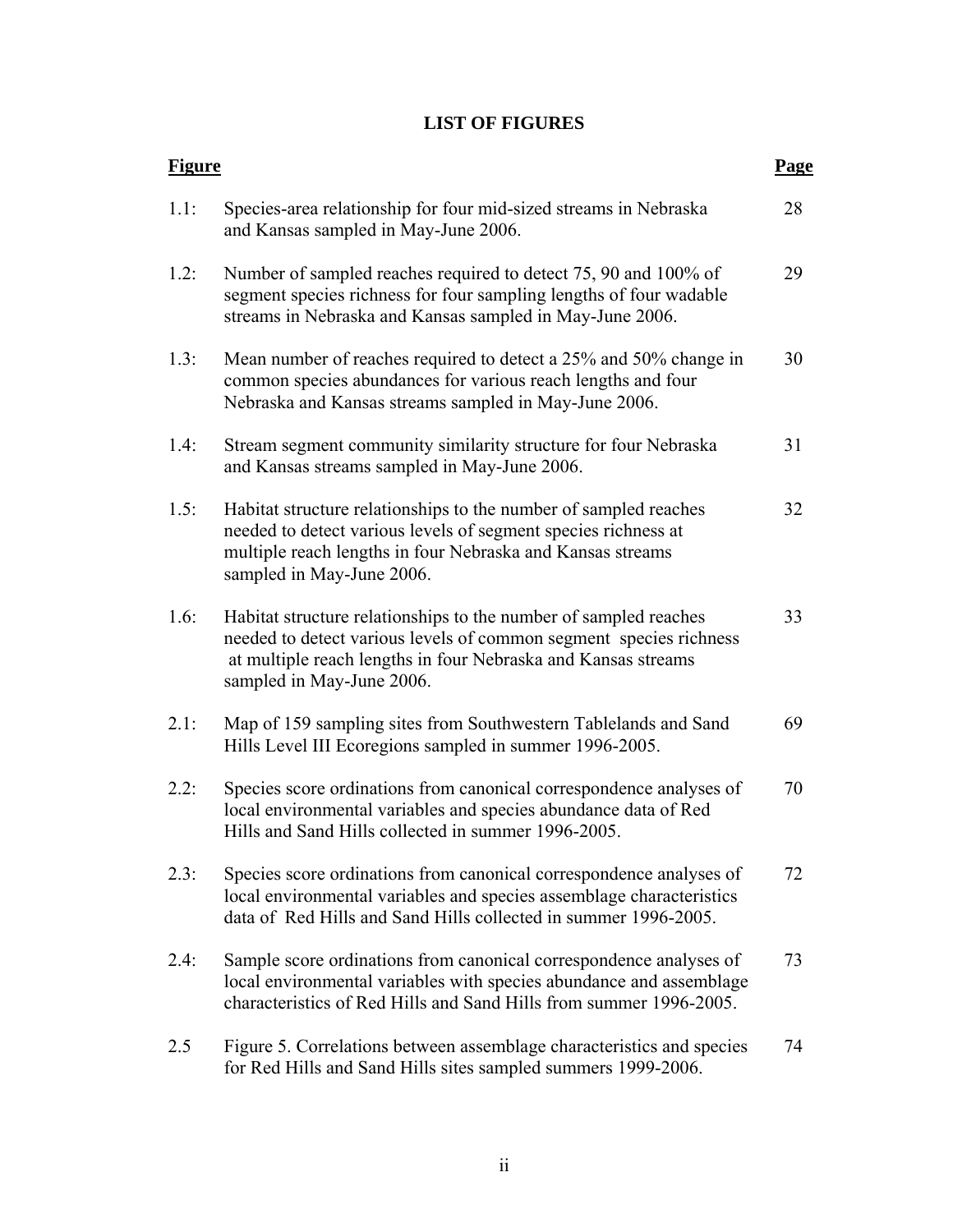### **LIST OF TABLES**

| <b>Table</b> |                                                                                                                                                                                                                                                            | <u>Page</u> |
|--------------|------------------------------------------------------------------------------------------------------------------------------------------------------------------------------------------------------------------------------------------------------------|-------------|
| 1.1:         | Summary of stream segments and habitat variables of four streams<br>in Nebraska and Kansas sampled in summers 2006.                                                                                                                                        | 26          |
| 1.2:         | Summary of species occurrences and percent abundance from four<br>mid-sized streams of Nebraska and Kansas sampled using a<br>towed electrofishing unit in summers 2006.                                                                                   | 27          |
| 2.1:         | Principal component loadings from principal component analysis of<br>instream physical habitat structure, physiochemical, and adjacent land<br>use environmental variables from 67 Sand Hill and 92 Red Hill sites<br>sampled in the summers of 1996-2005. | 67          |
| 2.2:         | Summary of species collected from 67 Sand Hills and 92 Red Hills<br>sites sampled in the summers of 1996-2005.                                                                                                                                             | 65          |
| 2.3:         | Summary of fish assemblage characteristics and environmental<br>variable means and ranges from 67 Sand Hills and 92 Red Hills sites<br>sampled in the summers of 1996-2005.                                                                                | 66          |
| 2.4:         | Variance explained by individual instream physical habitat structure,<br>physiochemical, and adjacent land use environmental variables used<br>in canonical correspondence analyses.                                                                       | 68          |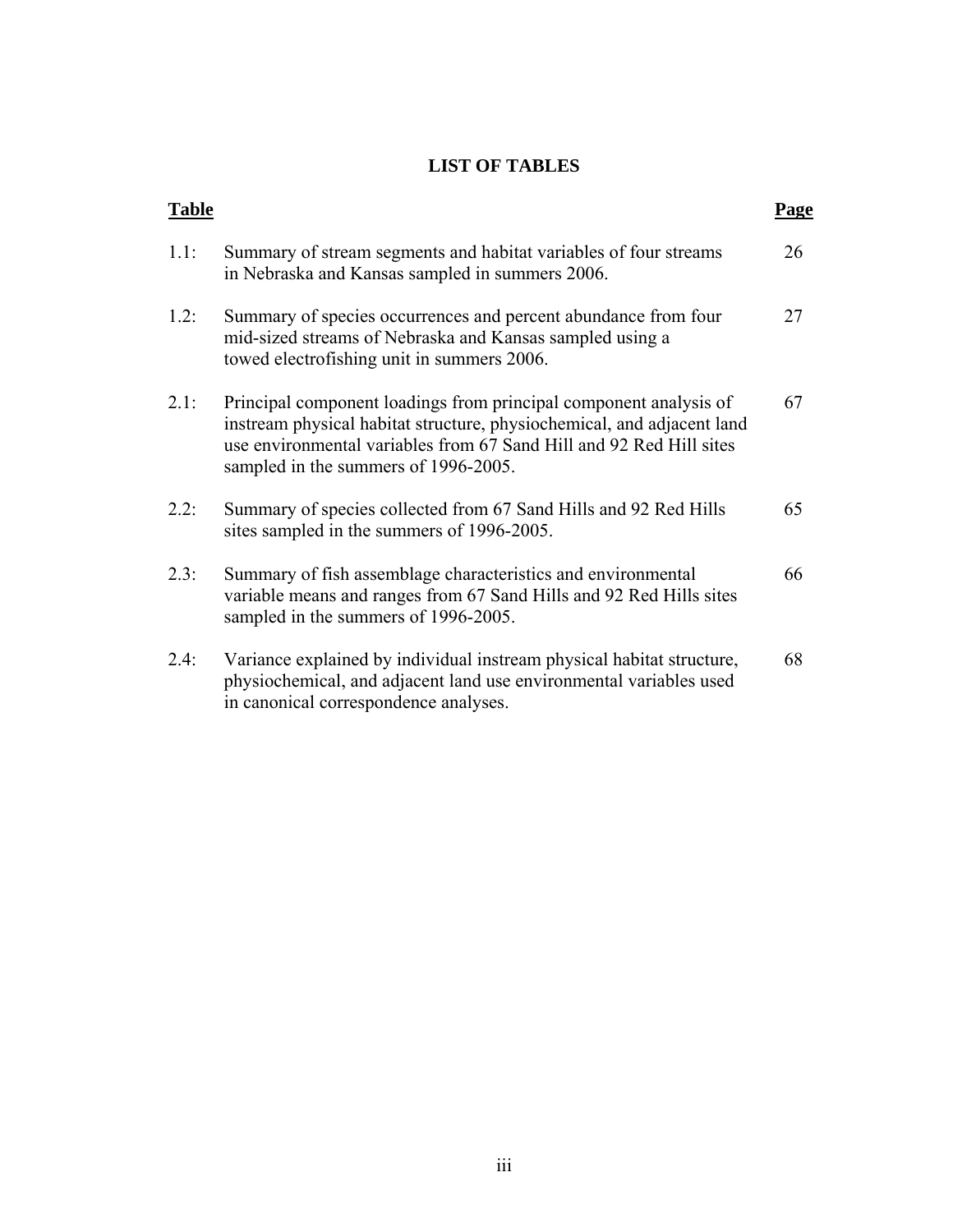### **LIST OF APPENDICES**

| Appendix |                                                                                                                                                   | Page |
|----------|---------------------------------------------------------------------------------------------------------------------------------------------------|------|
| $A$ :    | Occurrence of fish species from 10 streams within Turner Properties<br>of Nebraska and Kansas sampled in summers 2005-2006.                       | 74   |
| B:       | Catch per unit effort (fish/min of electrofishing) by species sampled<br>in 2005 from streams within Turner Properties in Kansas and<br>Nebraska. | 75   |
| C:       | Catch per unit effort (fish/min of seining) by species sampled in 2005<br>from streams within Turner Properties in Kansas and Nebraska.           | 80   |
| D:       | Mean physical habitat and cover characteristics for streams in 2005<br>from streams within Turner Properties in Kansas and Nebraska.              | 84   |
| E:       | Sampling locations of Turner Properties sampled 2005-2006                                                                                         | 85   |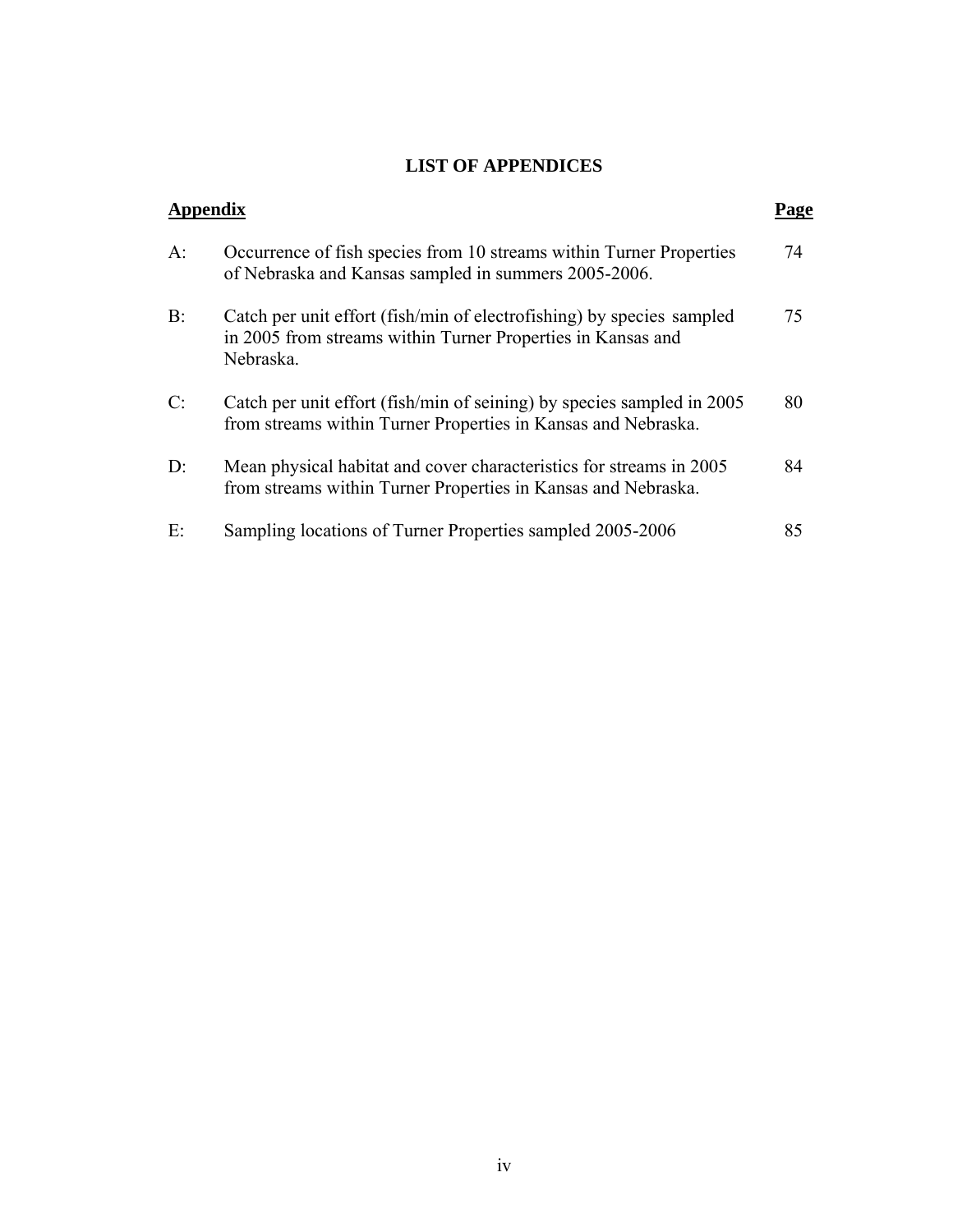#### **ACKNOWLEDGEMENTS**

 I thank my adviser, Dr. Craig Paukert, for his patience, time, and answers to my continual questions. His guidance and friendship is greatly appreciated. I also thank the faculty, staff, and graduate students of the Kansas Cooperative Fish and Wildlife Research Unit for their assistance and support. I especially thank Dr. Joanna Whittier for her assistance and friendship.

 I thank the faculty, staff, and graduate students within the Division of Biology at Kansas State University, specially, Dr. Walter Dodds and Dr. Keith Gido for their support and contribution to the development of the project.

 I sincerely thank Phil Brinkley, Tony Flerage, and Ryan Ringer for their commitment and unwavering work ethic in the field and in the lab. I am very thankful to Andy Makinster, Jeff Eitzmann, Josh Schloesser, Kristen Pitts, and Wes Bouska for the friendship and assistance in the development of the project. They have all made my time at Kansas State very enjoyable and memorable.

 I thank Carter Cruse and Turner Enterprise, Inc. for financial and logistical support. The assistance of John Hansen, Keith Yearout, and Terry Purdham was essential to the development of the project.

 Lastly, I sincerely thank my parents Robert and Sandie. I am indebted to them for their unconditional support and faith in whatever I do. For this I dedicate this work to them.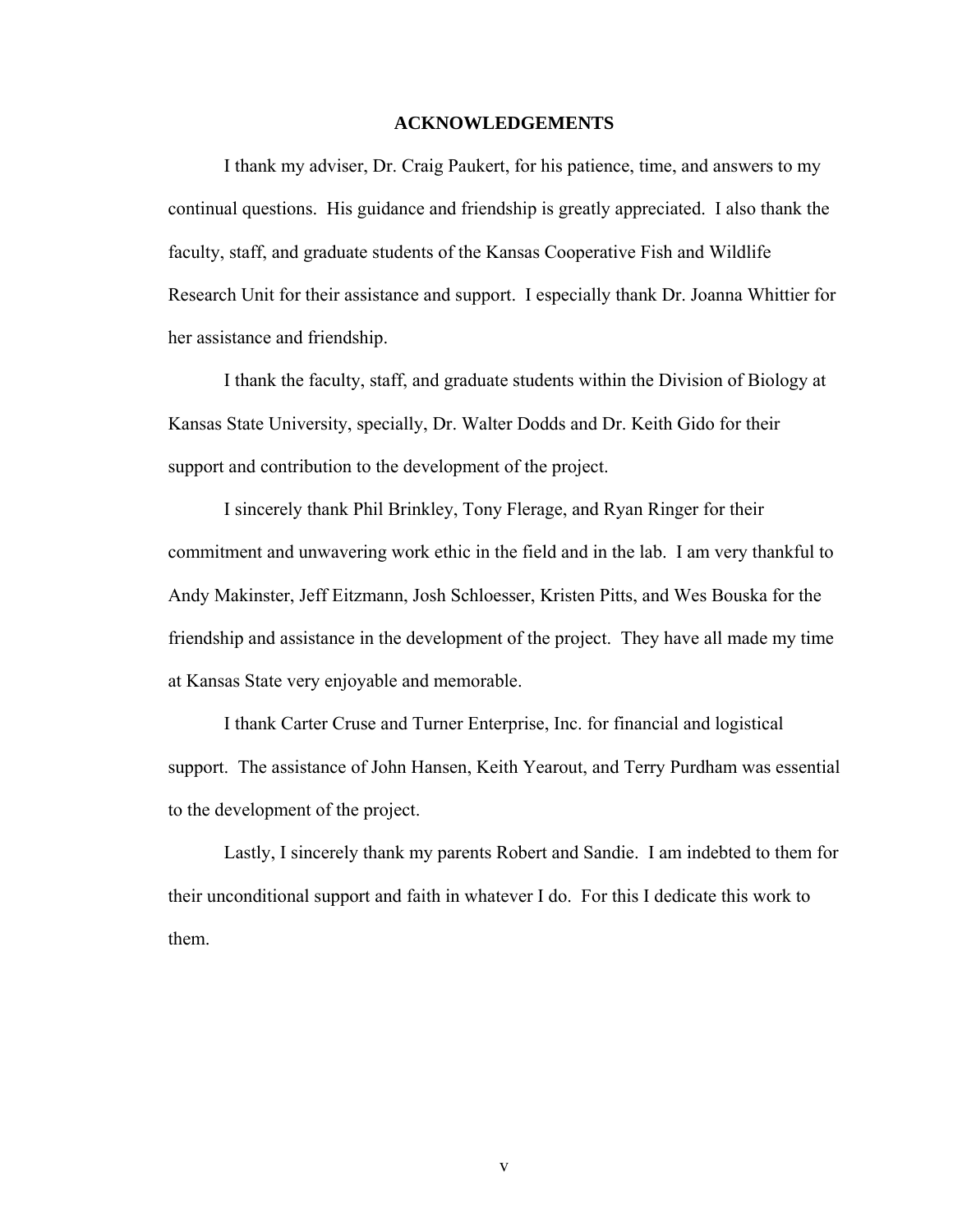#### **Chapter 1**

# **Spatial scale of stream fish assemblage and abundance estimates: effects of sampling effort, community structure, and habitat heterogeneity**

**Abstract:** The objective of this study was to determine the sampling effort required to detect changes in species richness and relative abundance within four Great Plains USA streams. The number of reaches (<1 km) required to estimate segment (20-30 km) species richness decreased with increased reach length (10, 20, 40, or 60 mean stream width [MSW]) whereas total sampling effort decreased with more and shorter reaches. Only after all 10 reaches was total species richness obtained with 40 to 60 MSW. The number of reaches needed to detect 50% changes in fish relative abundance at 0.8 statistical power was 99 (range 7-630) and decreased with increased reach length. A greater number of reaches was needed to detect 90% of species richness and 25% changes in relative abundance when community similarity (Jaccard's similarity) and habitat heterogeneity was lower. Our results suggest homogenous stream segments require more reaches to characterize fish community structure and monitor trends in fish abundance and a greater number of shorter reaches may be better than fewer longer (e.g. 40 or larger MSW) reaches.

#### **Introduction**

Stream ecosystems are often sampled to determine the structure of fish assemblages and status of individual species. These data are used to develop management and conservation decisions (i.e. conservation of areas of greatest diversity),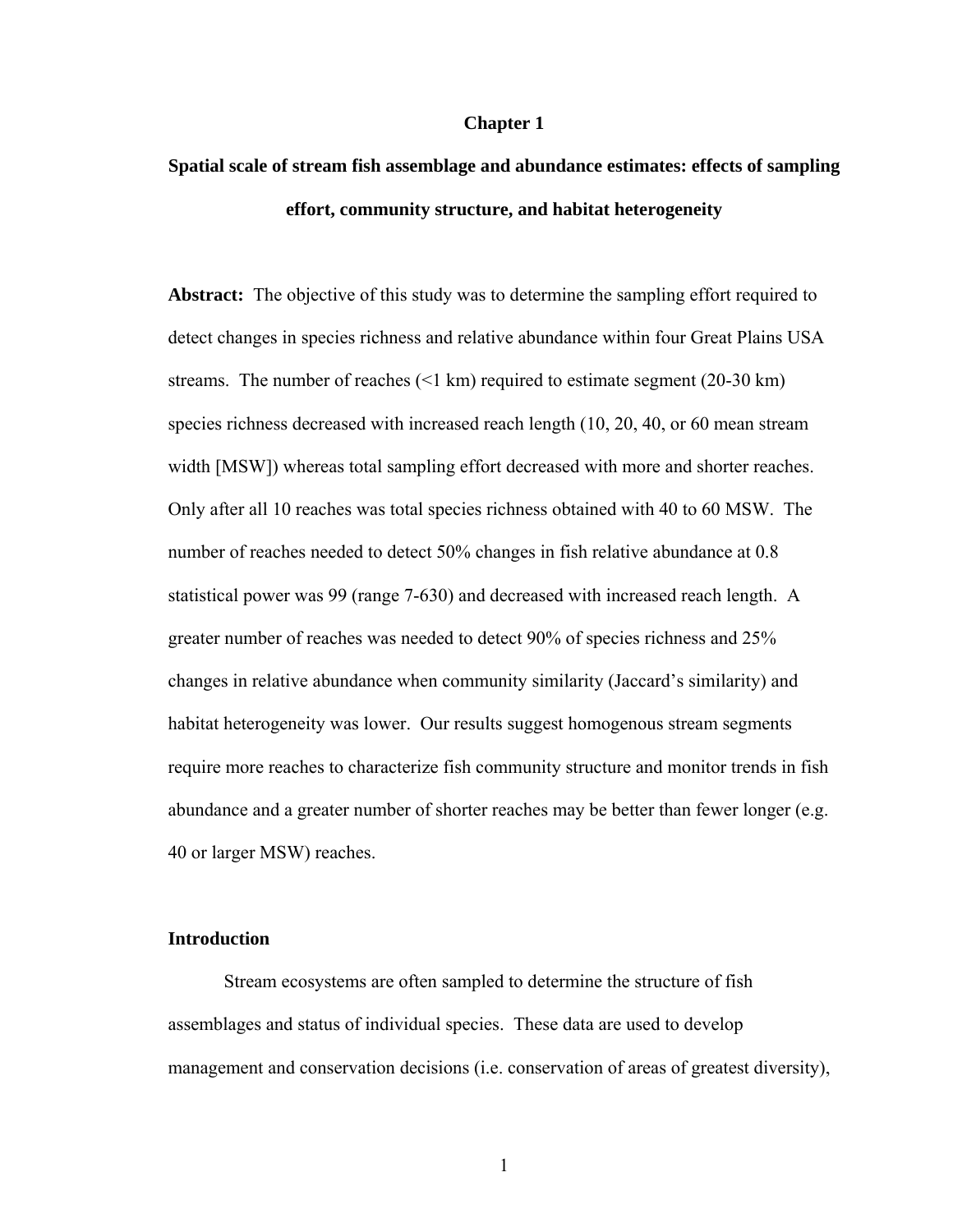assess ecosystem health (i.e. index of biotic integrity, etc.) (Karr 1981; Fausch et al. 1990), determine fish distributions (Rahel and Hubert 1991), and understand fish community structure dynamics (Olden et al. 2006). The accuracy and quality of fish assemblage data is therefore critical to the validity of these decisions. However, it is often impossible to enumerate all species of a community (Krebs 1998), which creates difficulties in determining the amount of sampling effort required to assess a community (e.g. stream segment). Furthermore, the number of species collected increases as stream area or length and the number of samples increases, due to the species-area relationship (Angermeier and Schlosser 1989; Lyons 1992; Peterson and Rabeni 1995). Species are also not evenly distributed due to heterogeneity of habitat within the stream (Gorman and Karr 1978; Angermeier and Smogor 1995) and variability in spatial distributions of rare species (Lyons 1992; Paller 1995) also affects species detection.

The relationship of fish assemblages with in a reach to greater spatial scales (e.g. segments, entire streams, catchments, etc.) is not well understood. Fausch et al. (2002) proposed that the fundamental problem with the current conservation and management of stream fish is the lack of scientific research relevant over large spatial and temporal scales, and argued the current spatial gap of knowledge exists between reaches (i.e. < 1 000 m) and segments (i.e. 1 to 100 km). Furthermore, it has become increasingly easy to utilize large spatial scale data with geographic information systems (e.g. landcover) in conjunction with fish assemblage data collected at relatively small spatial scales. It is therefore important to understand the relationship between fish assemblage data collected at sampled reaches to that of entire stream segments.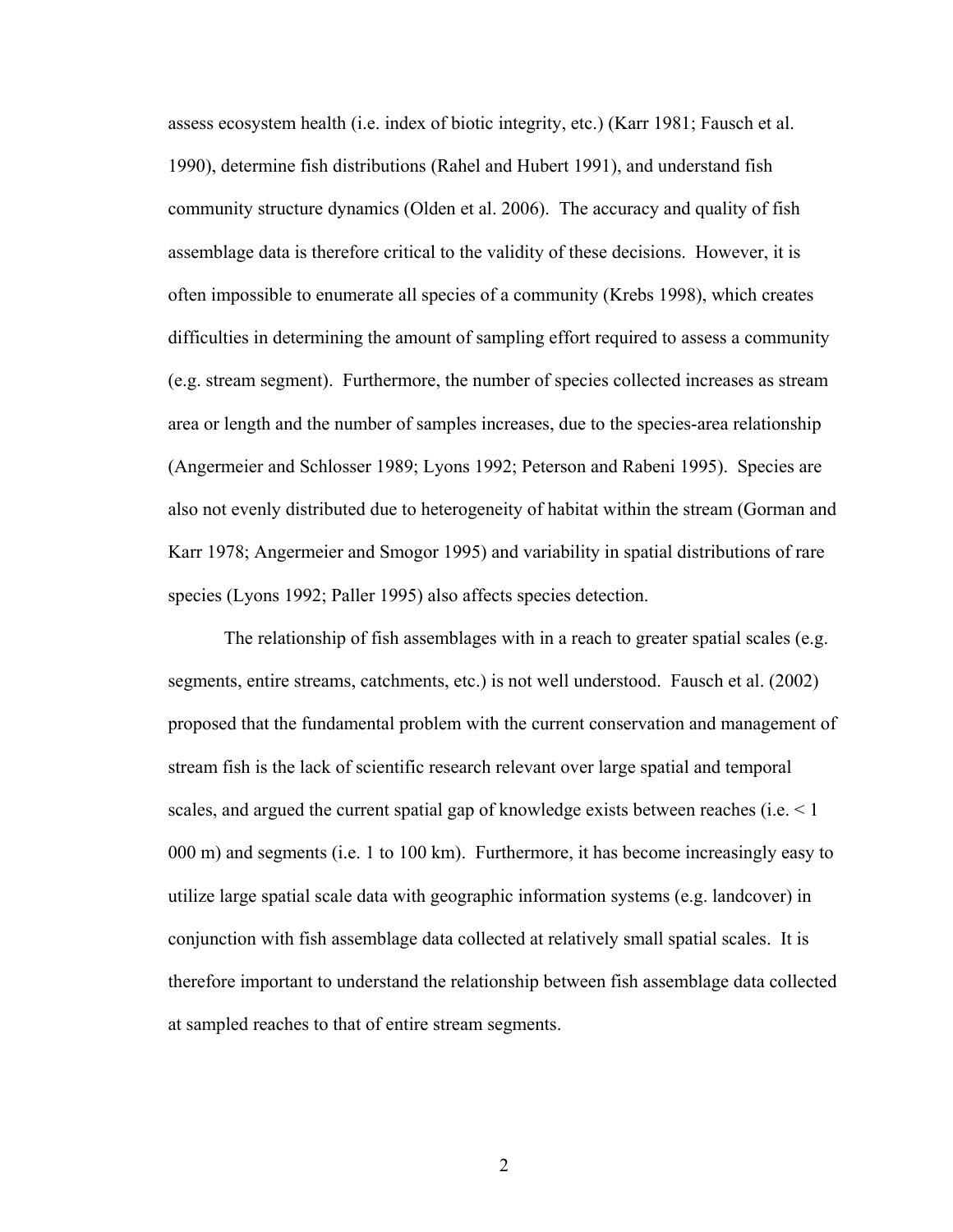Many studies have attempted to determine the sampling effort (stream length; based on mean stream width [MSW]) required in wadable streams reaches to collect a high percentage (90-100%) of the species present (Lyons 1992; Angermeier and Smogor 1995; Paller 1995; Patton et al. 2000; Dauwalter and Pert 2003). The number MSWs needed to reach asymptotic species richness ranged from as few as five in Wisconsin streams (Lyons 1992) to as much as 158 in South Carolina coastal plain streams (Paller 1995). Therefore considerable discrepancy exists on the sampling effort required in streams at individual reaches. Results from these studies suggest that the sampling effort required to reach asymptotic species richness in streams may vary among regions and stream size. However, the need to develop standardized methods for sampling fish assemblages have resulted in established protocols that recommend a sampling length of 40 MSW (Moulton et al. 2002; Peck et al. 2002). These programs are often focused on determining conditions and monitoring trends over time so fish community sampling is typically conducted at a single reach (Moulton et al. 2002). It is therefore necessary to evaluate the natural variability in fish community characteristics with multiple reaches sampled within stream segments using these standardized methods.

 Most studies of sampling effort do not extensively sample multiple sites at each stream. Matthews (1990) found that increasing sampling sites more adequately represented the fish assemblage in the South Fork of Roanoke River in Virginia. In addition, Peterson and Rabeni (1995) determined that at least 24 samples were needed to obtain species richness values with a level of precision of 10% in Missouri streams and that spatial variation exceeded temporal variation. This suggests that more samples may be needed to assess the fish community structure in many streams due to variability in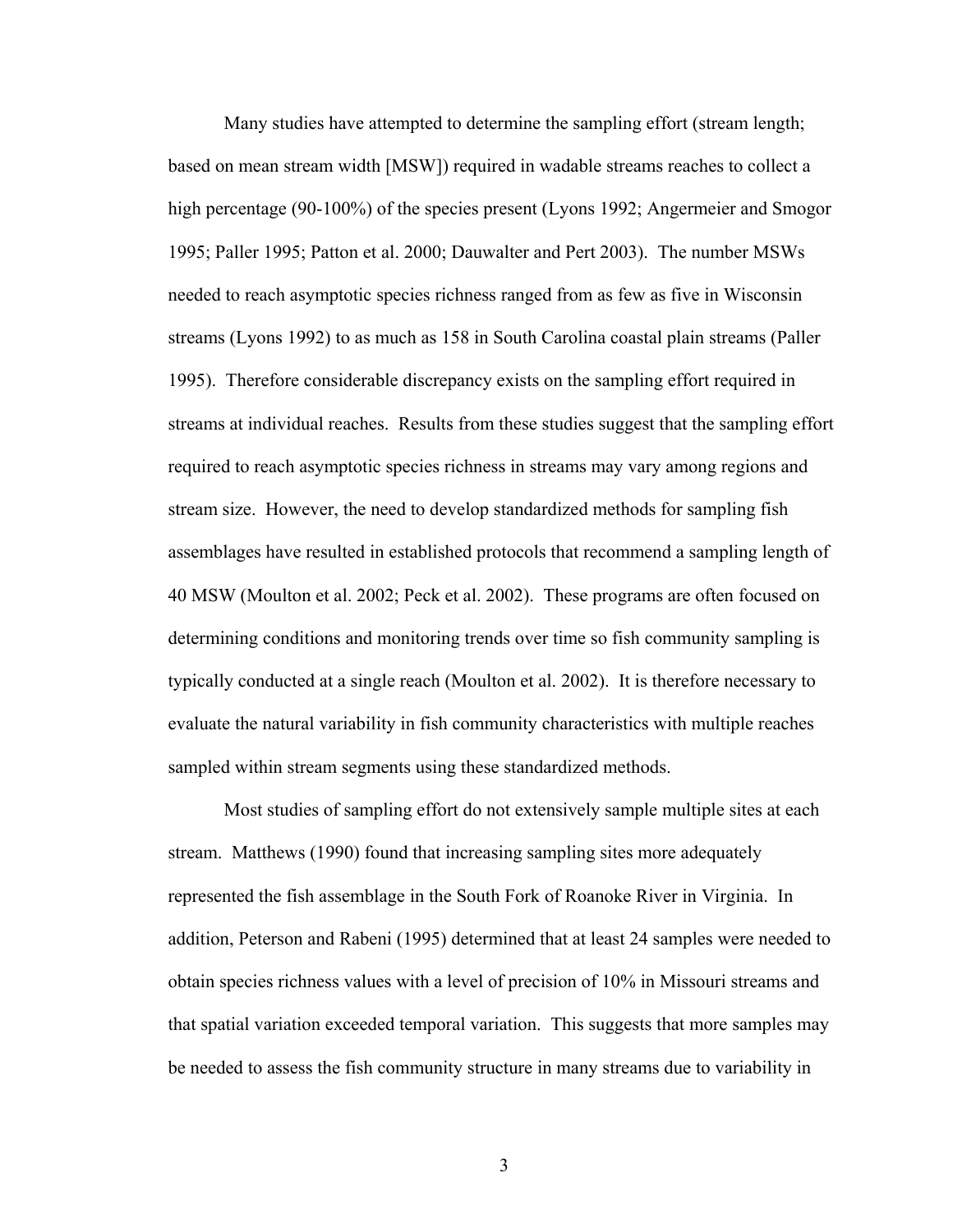habitat availability. For rare fishes high variability in catch rates leads to low precision and thus an unobtainable number of samples needed to detect trends (Paukert 2004). Even monitoring trends in common species may require more sampling than is feasible (Quist et al. 2006). Therefore the evaluation of the effort needed in wadable streams to assess community structure and monitor fish populations is important to both local and regional ecosystem management.

In this study we investigated the sampling effort needed to quantify fish assemblages in mid-sized (10-29 m mean width) wadable Great Plains streams. Our objectives were to (i) examine the species-area relationship within a stream segment (ii) determine the increment of sampling length (10, 20, 40, and 60 MSWs) and number of reaches needed to collect precise (75, 90, and 100%) estimates of segment species richness, (iii) determine the effect of sampling length on the number of reaches needed to detect 25, 50, and 75% changes in relative abundance of fish species, and (iv) identify the physical parameters and/or community structure that best explain the variation in sampling effort among streams.

#### **Materials and Methods**

#### **Site description**

Four streams in Nebraska and Kansas were sampled from 15 May to 30 June 2006, with individual streams sampled in five days or less to minimize temporal variation among samples within streams. Streams were selected to represent a variety of stream characteristics found in the Great Plains and were located in three of the 12 major basins (Kansas, Niobrara, and Platte) of the Missouri River. Streams were also selected on the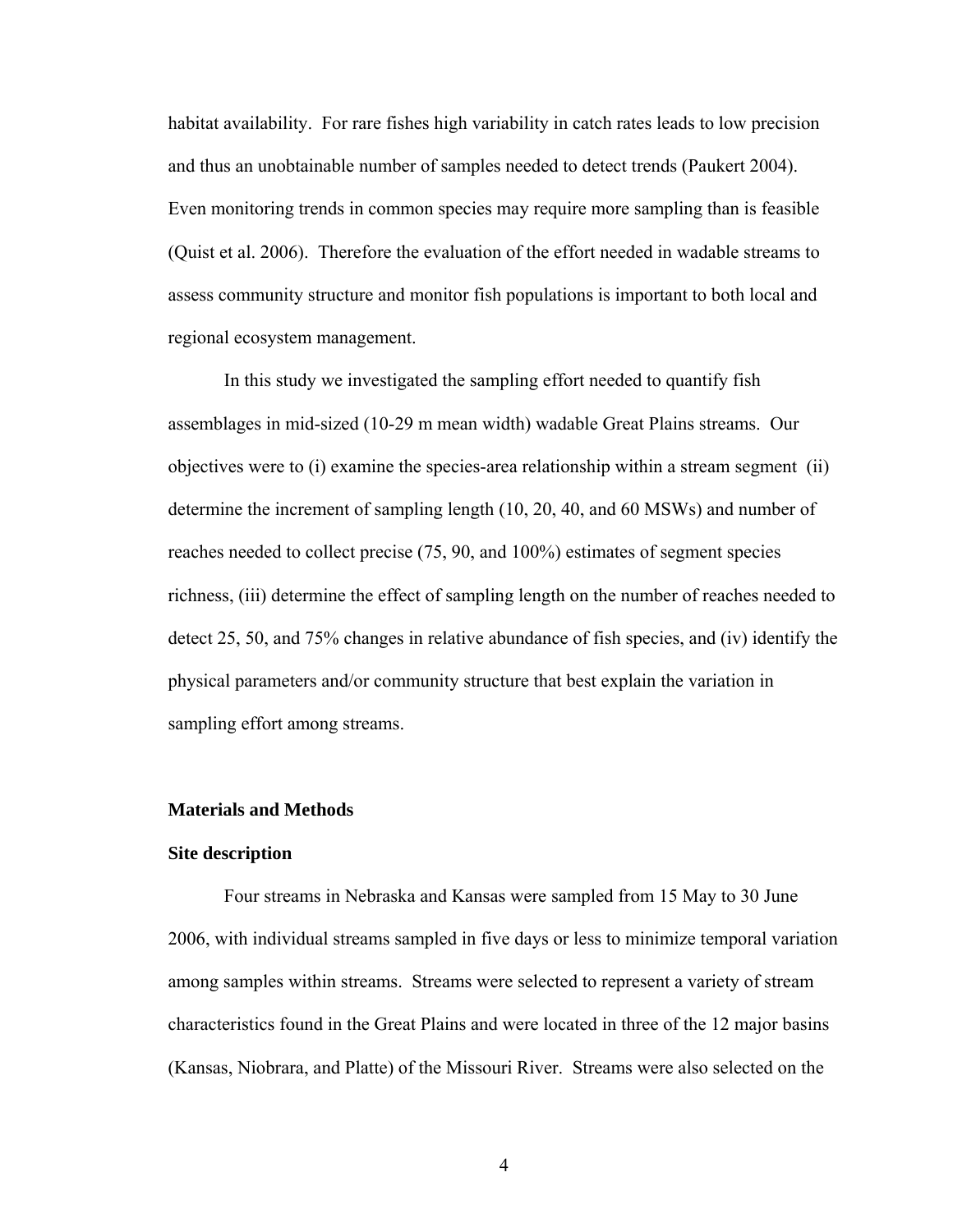basis of access so that intensive longitudinal sampling (i.e. 20-30 km) could be conducted in a localized area to determine species present for the stream segment. The Niobrara River, a National Scenic River, is located in north central Nebraska and is a tributary to the Missouri River. Blue Creek is located in western Nebraska and is a tributary to the North Platte River. The North Loup River is a tributary to the Loup River which drains into the Platte River. The North Loup is located in central Nebraska Sandhills region. The West Branch Mill Creek is located in the Flint Hills region of eastern Kansas and is a tributary to the Kansas River. Table 1 provides a summary of the physical characteristics of each stream.

#### **Data collection**

Ten reaches were systematically sampled on each stream with a minimum of one km between reaches. Each reach was sampled at sampling lengths of 10, 20, 40 and 60 times the MSW using a towed, pulsed DC, electrofishing unit with two anode poles. The four MSW sampling lengths were adjacent to each other (i.e. the 10 MSW sampling length was included in the 20 MSW sampling length, etc.). Electrofishing was conducted by two people with anodes and two netters in a single upstream run in a zig-zag pattern with an emphasis to sample all available habitats (Lazorchak et al. 1998). Fish from each reach length were held in fish cages for identification after electrofishing for that entire reach (all MSW) was complete. Species were identified, enumerated, and released in the field. Unidentifiable and voucher specimens were preserved in 10% formalin and identified to species and enumerated in the laboratory.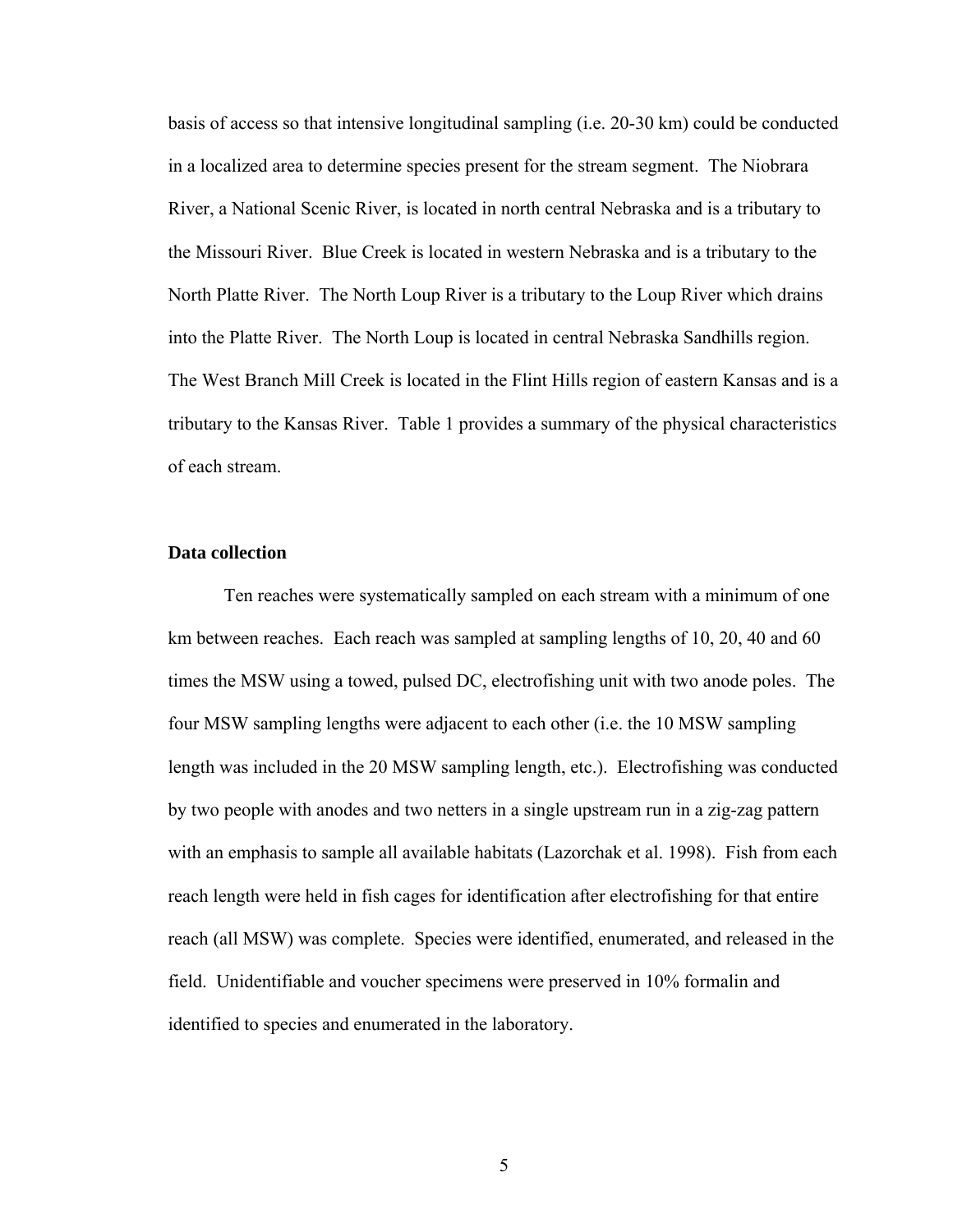Physical habitat was surveyed at six reaches on each stream using procedures adapted from the Environmental Protection Agency's (EPA) protocol for sampling wadable streams (Lazorchak et al. 1998). The only modification to these techniques was sampling reaches were characterized on six transects (reduced from 11) with five sections between transects. Wetted width (m) was measured at each transect and depth (m) was measured at three equally-spaced points along the transect (i.e. one-quarter, one-half, and three-quarters the wetted width distance) and divided by four to calculate transect mean depth (Arend 1999). Stream width and depth were calculated from the mean of transect depths and widths. Instream fish cover categories (filamentous algae, aquatic macrophytes, large woody debris, small woody debris, overhanging vegetation, undercut banks, and boulders) were estimated individually using five cover classes; "absent" (0%), "sparse" ( $\leq 10\%$ ), "moderate" (10 to 40%), "heavy" (40 to 75%), and "very heavy" (>75%) at each transect (Lazorchak et al. 1998). The midpoint of each percentage classes was used to determine mean percent cover for each reach. Coefficients of variation (CV) were calculated for each habitat parameter for each reach.

#### **Species-area relationship**

The cumulative number of species collected and sampled area were logarithmic (base 10) transformed and plotted for each stream and reach length (MSW) to determine the rate (*z*) at which species were accumulated (Ricklefs 2000). Linear regression was used to test significance of relationships and estimate the slope  $(z)$ . Comparisons of z among species-area relationships for streams and MSW were made with analysis of covariance (ANCOVA) using area as a covariate. When ANCOVA was significant,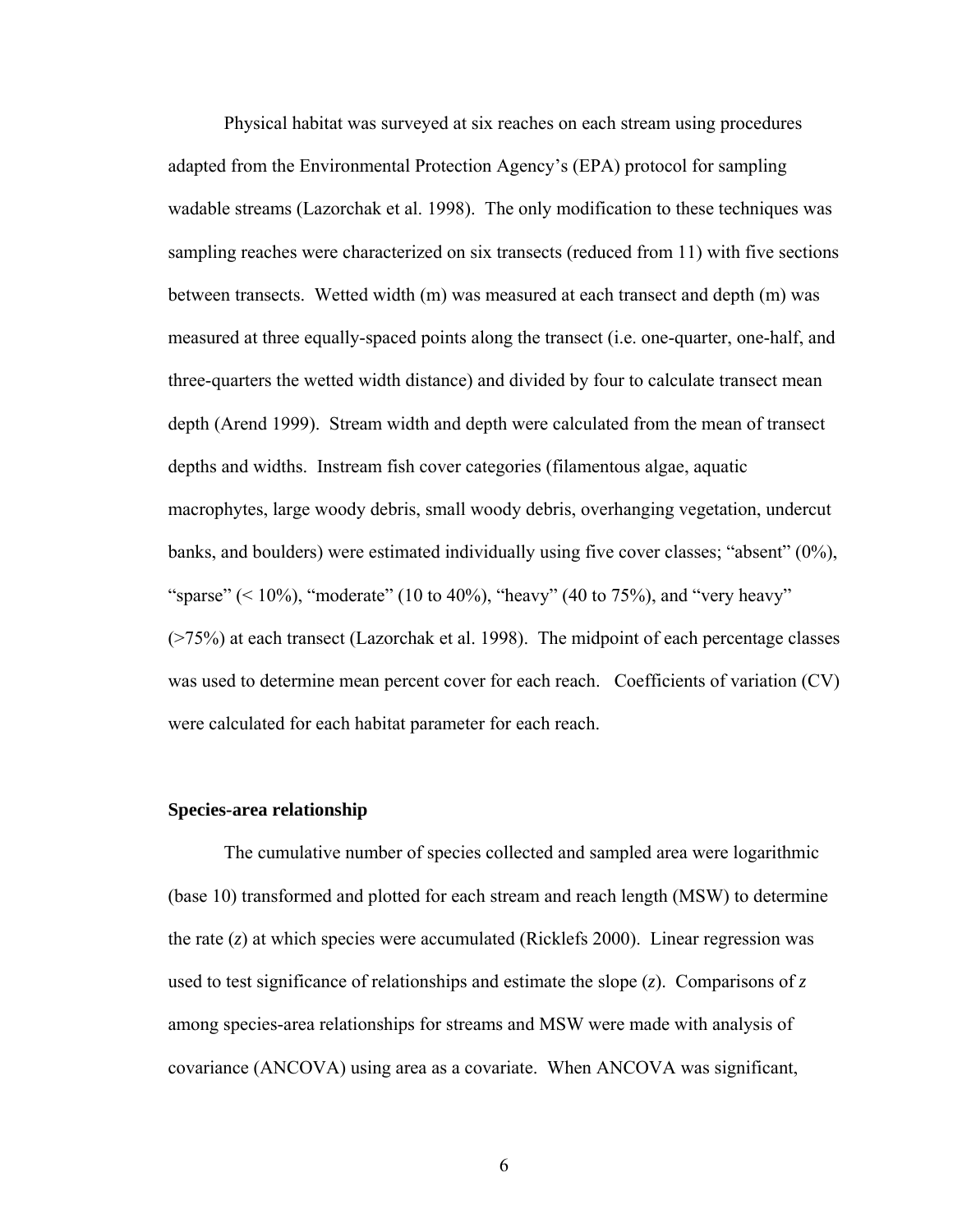comparisons of slopes were conducted using pairwise comparisons with significance levels adjusted with a Bonferroni correction ( $\alpha$  = 0.05/6 or  $\alpha$  = 0.008).

#### **Sampling effort simulations**

 To determine the number of reaches needed to detect 75, 90, and 100% of the collected species in all sampling, a Monte Carlo simulation that selected all possible combinations of reaches with replacement was used. Total segment species richness was calculated as all species encountered with all ten reaches for each stream. The probability of sampling precise estimates of the segment species richness were calculated by enumerating the number of 1 000 simulations that species richness met or exceeded the 75, 90, and 100% of the segment species richness. Simulation results were plotted for each stream and MSW. All simulations were run using all species collected and then again for common species (i.e., after removing species comprising <1% of the cumulative catch for each stream). Total sampling effort (cumulative number of MSWs) was determined for each combination of reach length and number of reaches required from simulation results.

#### **Sample size estimation**

 The number of reaches needed to detect changes in catch per unit effort (CPUE, number of fish per 100 m of electrofishing) at various statistical power levels was determined using Simple Interactive Statistical Analysis (SISA, Uitenbroek 1997), which has been commonly used to determine needed sample sizes in fish studies (Allen et al. 1999; Tate et al. 2003; Paukert 2004). We estimated the number of reaches needed to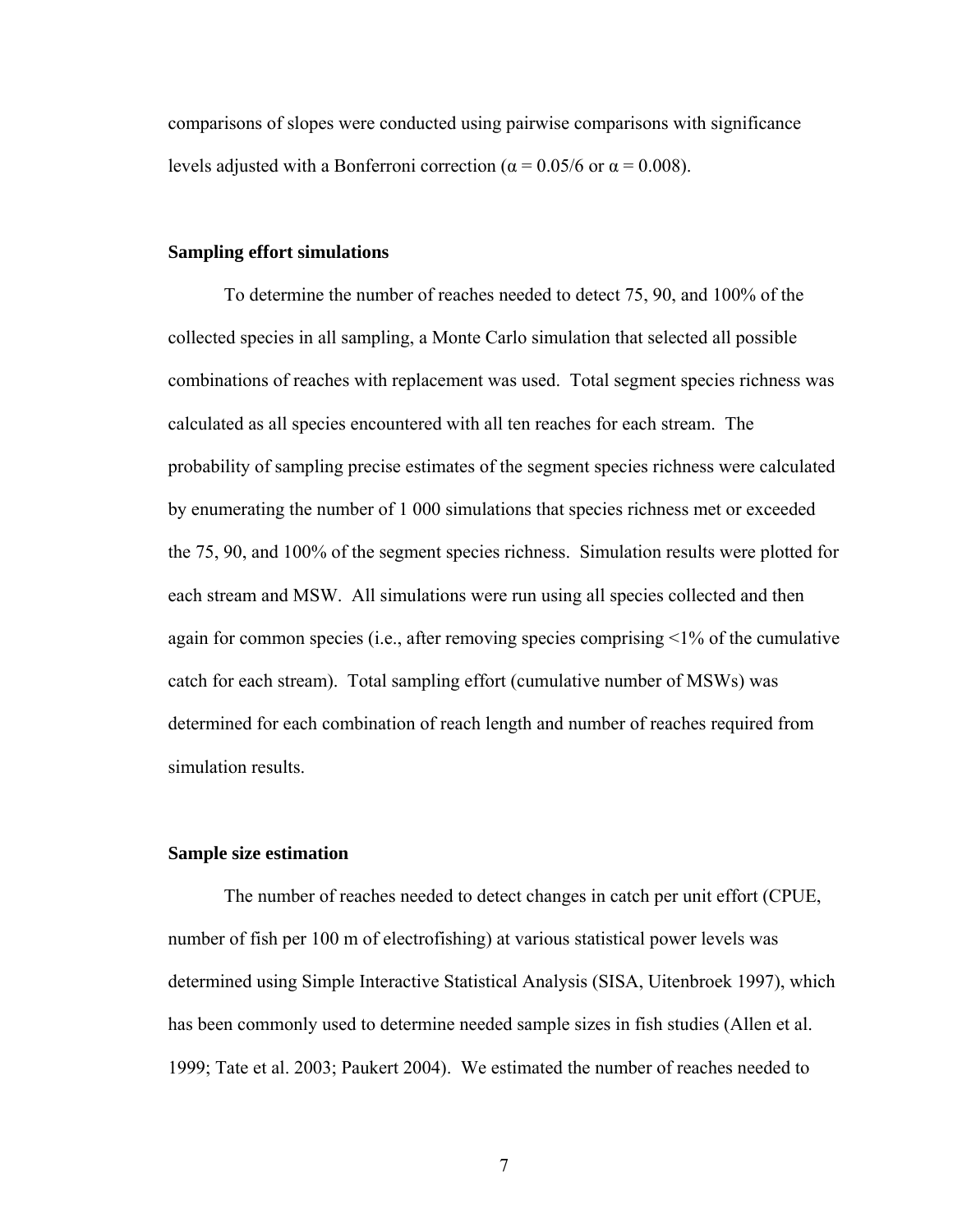detect 25, 50 and 75% changes in CPUE at four levels of statistical power (i.e., 0.60, 0.70, 0.80, and 0.90) for each species that accounted for greater than 1% of the cumulative catch for each stream. The mean number of reaches needed was estimated for each stream and MSW sampling length. A significance level  $\alpha$  equal to 0.05 was used for all sample size estimates. An analysis of variance (ANOVA) was used to determine if the mean number of sampled reaches required differed at 0.8 level of statistical power among streams and MSW separately. Comparisons among the number required reaches were conducted using pairwise comparisons with significance levels adjusted with a Bonferroni correction ( $\alpha$  = 0.05/6 or  $\alpha$  = 0.008).

#### **Stream community structure**

We evaluated the effect of longitudinal variability in fish communities on the sampling effort needed to estimate species richness and the ability detect changes in relative abundance using Jaccard's similarity coefficient (Krebs 1998). Linear regression was used to assess the relationship between the mean Jaccard's similarity coefficient and the number reaches between samples to assess the overall fish community variability for each stream. We also evaluated the ability of distance between reaches to predict species similarity with a Mantel test (Mantel 1967). We compared matrices of Jaccard's similarity and distance between sites with a Mantel test to determine the statistical significances and strength of the association (Mantel 1967). A significance level  $\alpha$  equal to 0.05 was used for both the ANCOVA and Mantel test.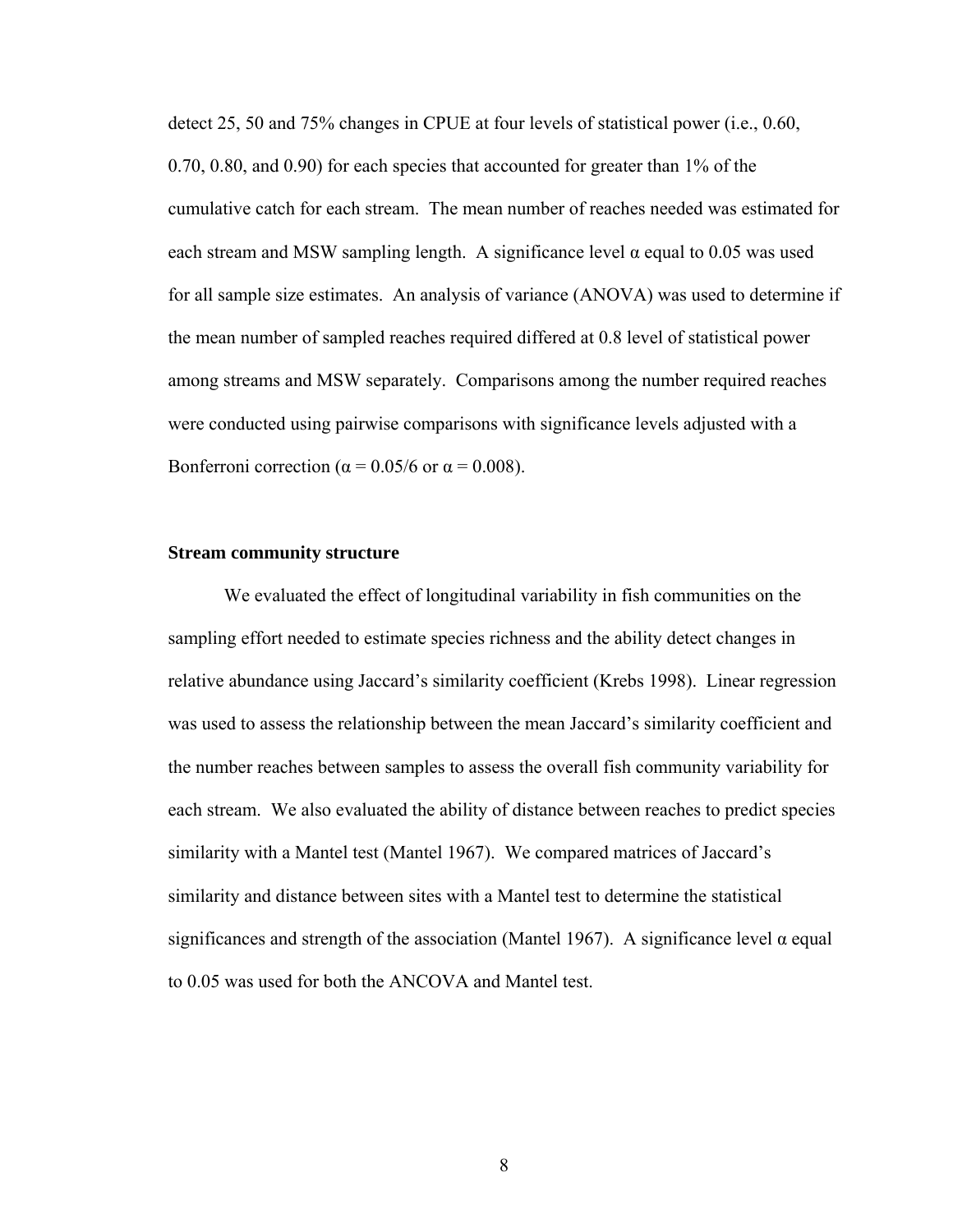#### **Habitat associations**

 A stepwise discriminant analysis was used to reduce the number of habitat variables and determine the subset of uncorrelated variables that best discriminated among streams from the set of nine habitat variable means CVs (see *Data Collection* above). A canonical discriminant analysis (CDA) was conducted with the new subset of significant habitat variables. Simple linear regression was used to asses the relationship between the number of reaches needed to detect 75, 90, and 100% of the total and common species richness and the mean canonical coefficients for all streams at 40 MSW.

#### **Results**

 Total species richness ranged from 13 to 32 in the 20.1-28.4 km segments for the four streams sampled (Table 1). The number of individual fish sampled in each stream segment ranged from 2 660 in Blue Creek to 27 894 in the Niobrara River (Table 2). The number of rare species ranged from eight in the North Loup River to 17 in West Branch Mill Creek. These species cumulatively represented 1.8 to 3.7% of the total fish collected for each stream. The proportion of rare species in the North Loup River (42.1%) and West Branch Mill Creek (53.1%) was less than the Niobrara River (66.7%) and Blue Creek (69.2%) (Table 2). Individual species catch per unit effort (CPUE, fish per 100 m sampled) ranged from 0 to 81.1 ( $\bar{x}$  = 4.6) for Blue Creek, from 0 to 259.2 ( $\bar{x}$  = 15.5) for the Niobrara River, 0 to 83.6 ( $\bar{x}$  = 5.6) for the North Loup River, and 0 to 536.0  $(\bar{x} = 14.0)$  for the West Branch Mill Creek across all sites. The Niobrara River was the shallowest (0.16 m) and widest (28.9 m) stream sampled with the least variability in width. Blue Creek was the narrowest (9.9 m) and deepest (0.45 m) stream with the least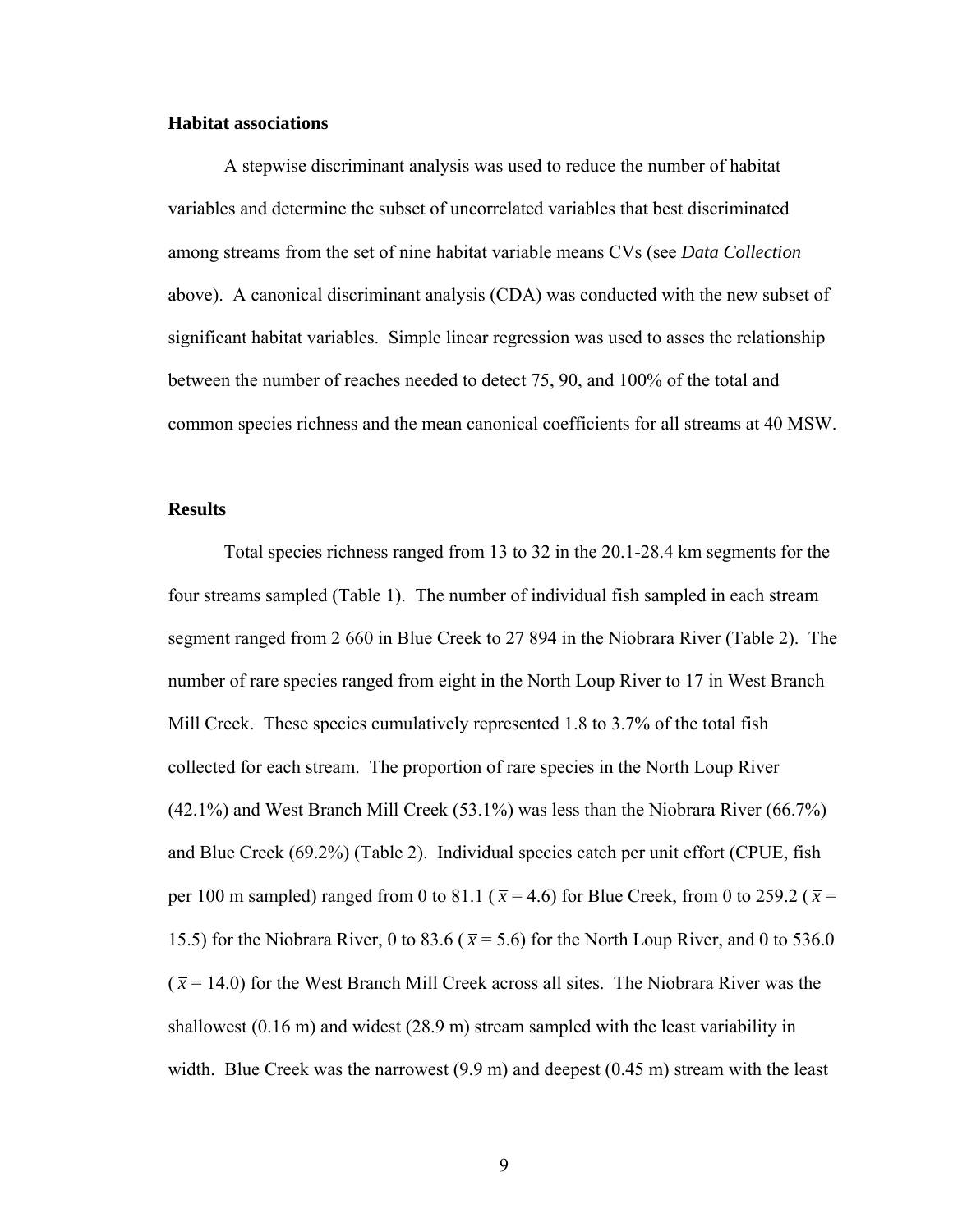variability in depth while the North Loup and West Branch Mill Creek were similar in mean width (11.0 m and 11.4 m). The West Branch Mill Creek exhibited the most variability in mean width and mean depth (Table 1). Mean percent cover of instream habitat variables and CVs varied considerably among streams (Table 1). For example, the Niobrara River and West Branch Mill Creek had greater CVs for small woody debris while Blue Creek and the North Loup River had higher CVs for undercut banks.

#### **Species-area relationship**

The rate of species accumulation (z) did not differ (ANCOVA;  $Ps > 0.05$ ) among reach lengths for all streams so linear regression was used to estimate the slope of the relationship between species richness and area sampled for all reach lengths combined. Species richness was strongly correlated ( $r^2$  range 0.68 – 0.93) with area sampled across all streams (Fig. 1). Slopes of species-area relationships varied among streams (ANCOVA; F=26.28; DF=3, 152; P<0.0001) and did not differ between Blue Creek and the Niobrara River (F=0.05; DF=1,2; P=0.817) nor West Branch Mill Creek and the North Loup River (F=4.73; DF=1,2; P=0.031) after a Bonferroni correction for multiple comparisons. Rates of species accumulation were greater for Blue Creek and Niobrara River ( $z$ 's = 0.22) than West Branch Mill Creek ( $z$  = 0.12) and North Loup River ( $z$  = 0.07).

#### **Sample effort simulations**

The total sampling effort (number of reaches x MSW) required to obtain 75% of the species richness varied by stream and MSW sampled. Total sampling effort was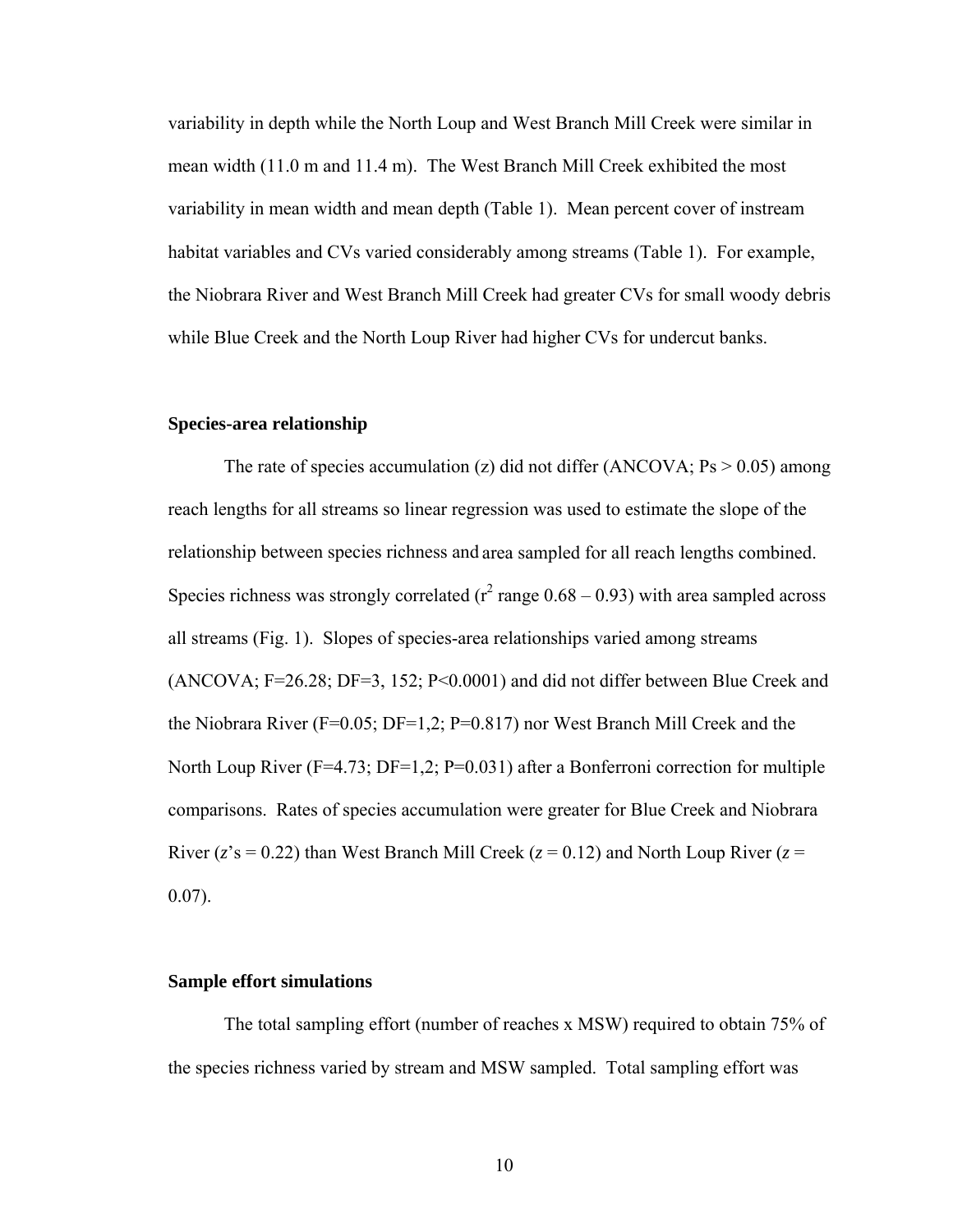lowest in 10 MSW reaches (which required 6-8 sampled reaches) and ranged from 60 to 80 total MSW sampled (Fig. 2A). However, 75% of all species were only obtained within three of the four streams (i.e. 75% of all species were not collected with ten 10 MSW reaches in the Niobrara River). Increasing MSW typically decreased the number of reaches needed to collect 75% of the species. However, total effort increased. For example, only three sites at 40 MSW were needed to collect 75% of all species in the North Loup River, but this required a total effort of 120 (3 reaches x 40 MSW). To achieve the same number of species, four reaches at 20 MSW were needed, which is only 80 units of effort which was equal to eight reaches at 10 MSWs (Fig 2A). There was a greater total effort needed to collect 90% of the species (100-540 units of effort; Fig. 2A), but effort was still lowest with a higher number of shorter 10 MSW reaches. To collect 100% of the species, three streams needed all 10 sites at 60 MSW (Fig. 2A), the maximum sampling in our study. The West Branch of Mill Creek collected all species at 10 sites at 40 MSW. No combination of reaches at 10 or 20 MSW collected 100% of the species (Fig. 2A).

The number of reaches required to obtain common species decreased substantially for all streams (e.g., all common species were collected with just one 10 MSW reach in Blue Creek) (Fig. 2B). The number of reaches required to obtain 75% of the segment common species richness ranged from one to three 10 MSW reaches and total effort was less at 10 MSW for all streams (i.e. 10-30 units of effort). One to five 10 MSW reaches were required to obtain 90% of the common species for all streams (Fig. 2B). Total effort required to obtain 100% of common species ranged from 10-100 units of effort across all streams and reach lengths. Despite a greater number reaches, total effort was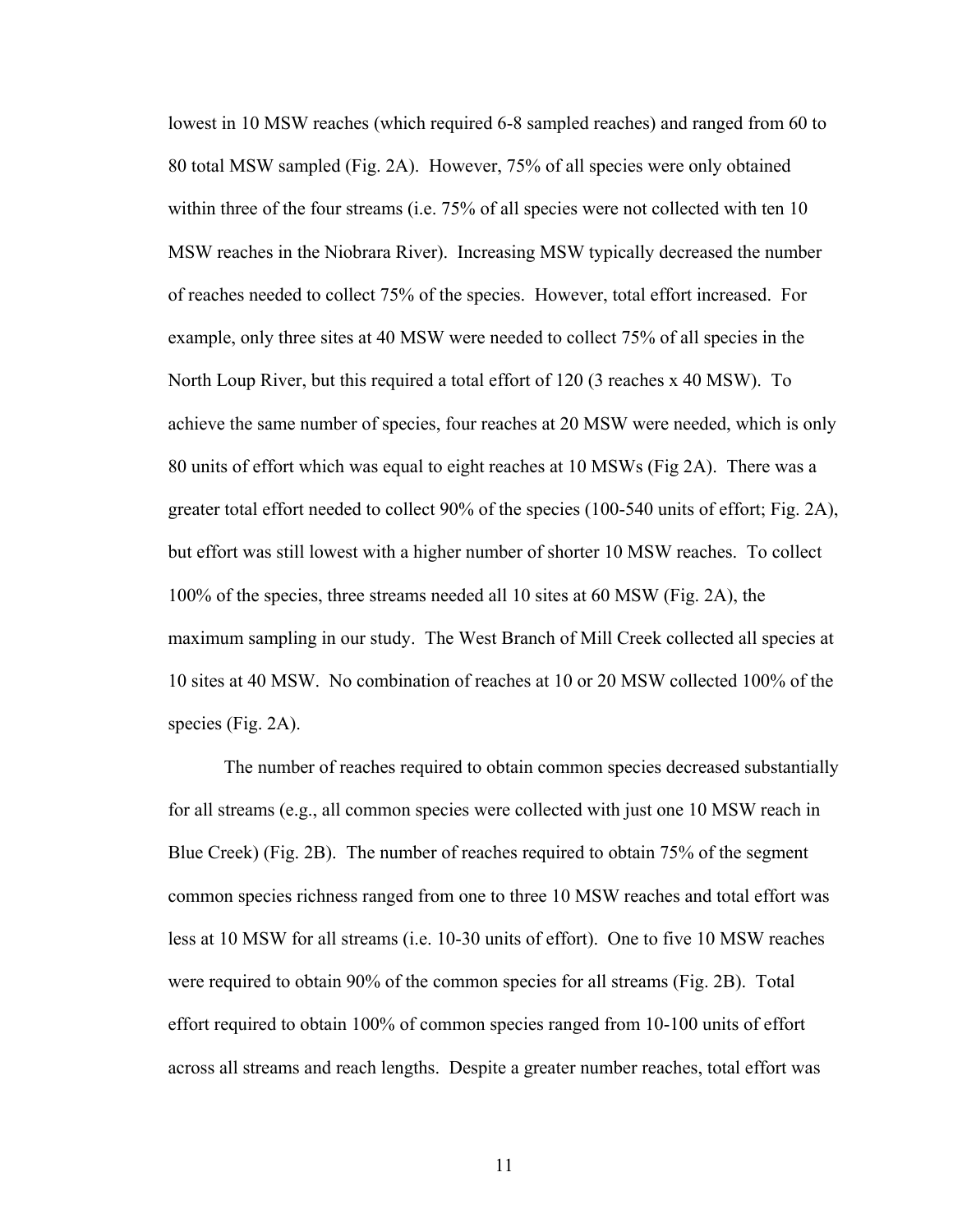minimized with shorter sampling lengths (i.e. 10 MSWs). Overall less effort was required to obtain common species than all species within all streams.

#### **Sample size estimation**

 The mean number of reaches needed to detect a 25, 50 and 75% changes in CPUE of common species ranged from 63 to 994, 17 to 249, and 8 to 111 reaches, respectively across all levels of power for all streams (Fig. 3). The number of reaches needed varied among streams (F=5.20; DF=3, 144; P=0.0019) and MSW lengths (F=4.10; DF=3, 144; P=0.0079) for 25% changes in CPUE, among streams (F=5.07; DF=3, 144; P=0.0023) and MSW lengths (F=4.10; DF=3, 144; P=0.0079) for 50% changes in CPUE, and among streams (F=4.74; DF=3, 144; P=0.0035) and MSW lengths (F=3.50; DF=3, 144; P=0.0171) for 75% changes in CPUE. The number of reaches at 0.8 statistical power needed to detect 25, 50, and 75% changes in CPUE for the North Loup River, West Branch Mill Creek, and Blue Creek did not differ (Ps > 0.008) and were greater than that required to detect changes for the Niobrara River (Fig. 3). The number reaches needed to detect changes decreased as MSW increased. However, the number reaches required to detect 25 and 50% changes in CPUE did not differ  $(P > 0.008)$  between 20, 40, and 60 MSW reach lengths and were less than the number of reaches required for 10 MSW reach lengths (Fig. 3). Overall the numbers of reaches needed to detect changes was high. Even for common species at 60 MSW the mean number of reaches needed to detect a 75% change at 0.8 statistical power was still over 25 reaches in stream segments of 20-28 km.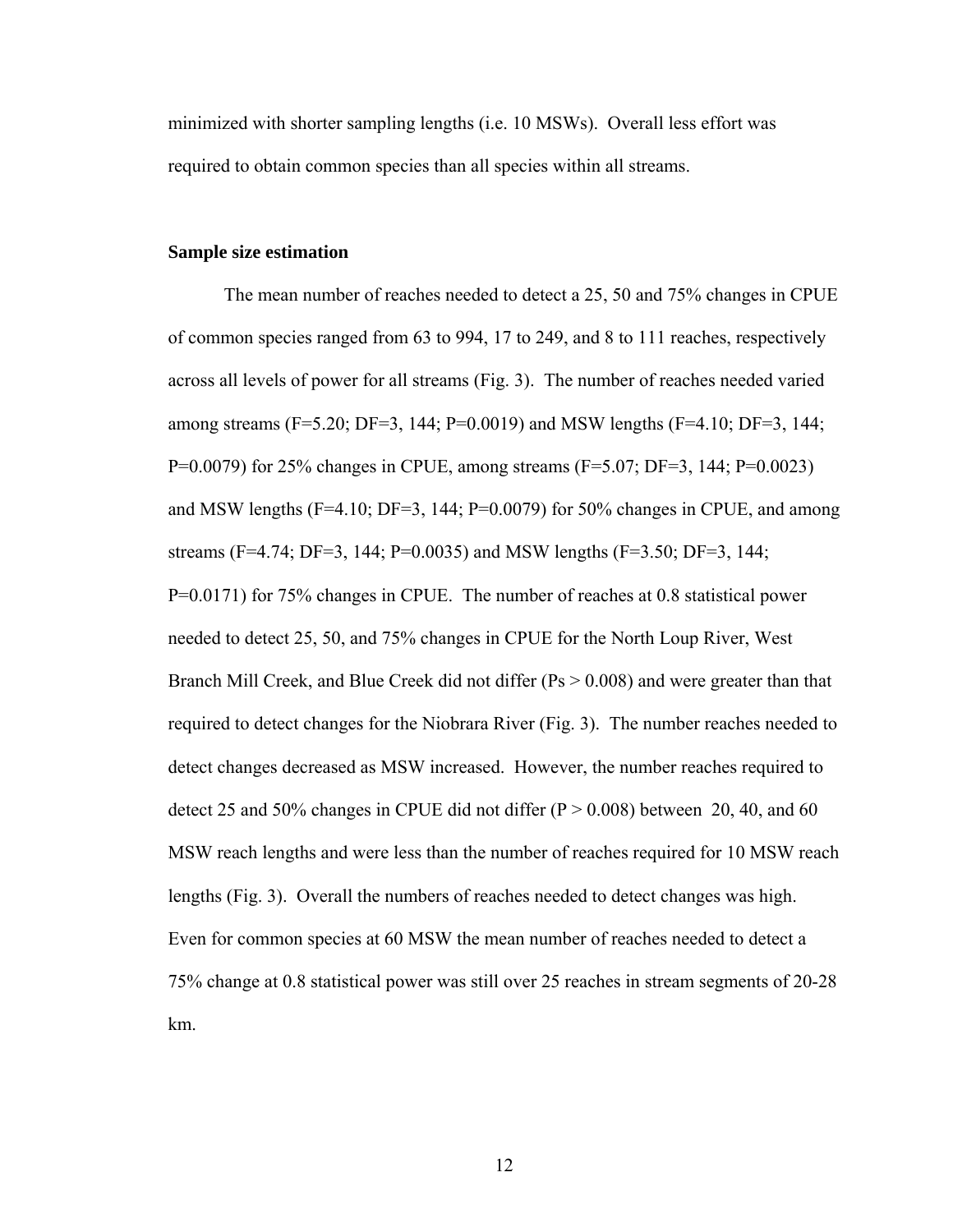#### **Stream community structure**

 Similarity of the communities decreased as the number of reaches between sampling reaches increased for all streams (Fig. 4). The relationship between Jaccard's similarity coefficients and the number reaches between sampled reaches was more variable in Blue Creek ( $r^2 = 0.10$ ) and Niobrara River ( $r^2 = 0.11$ ) than in the North Loup River ( $r^2$  = 0.31) and West Branch Mill Creek ( $r^2$  = 0.33). There was no difference in the slopes among streams ( $F = 1.72$ ;  $DF = 3$ , 172;  $P = 0.16$ ), but slopes tended to be steeper for the North Loup River (-0.029) and West Branch Mill Creek (-0.024) than slopes of Blue Creek (-0.013) and the Niobrara River (-0.014). Results of the Mantel test were similar to regression results. A negative correlation of species similarity and distance between reaches was observed in all streams except the Niobrara river (Mantel test,  $r = -$ 0.26, P = 0.059). A weak correlation existed in Blue Creek (Mantel test,  $r = -0.37$ , P = 0.008), while North Loup River (Mantel test,  $r = -0.55$ ,  $P = 0.0003$ ) and West Branch Mill Creek (Mantel test,  $r = -0.66$ ,  $P < 0.00001$ ) had a greater decrease in community similarity as distance between reaches increased. Greater community similarity existed among reaches of Blue Creek and the Niobrara River while the North Loup River and West Branch Mill Creek exhibited less similarity among all sampling reaches.

#### **Habitat associations**

 The stepwise discriminant analysis of means and CVs of habitat parameters (Table 1) determined that mean width, mean depth, and percent cover of filamentous algae, depth CV, percent cover of filamentous algae CV, and percent cover of brushy debris CV discriminated among streams (Ps < 0.05). The first three canonical functions were significant ( $Ps < 0.05$ ) (Fig. 5 and 6), with the first canonical axis accounting for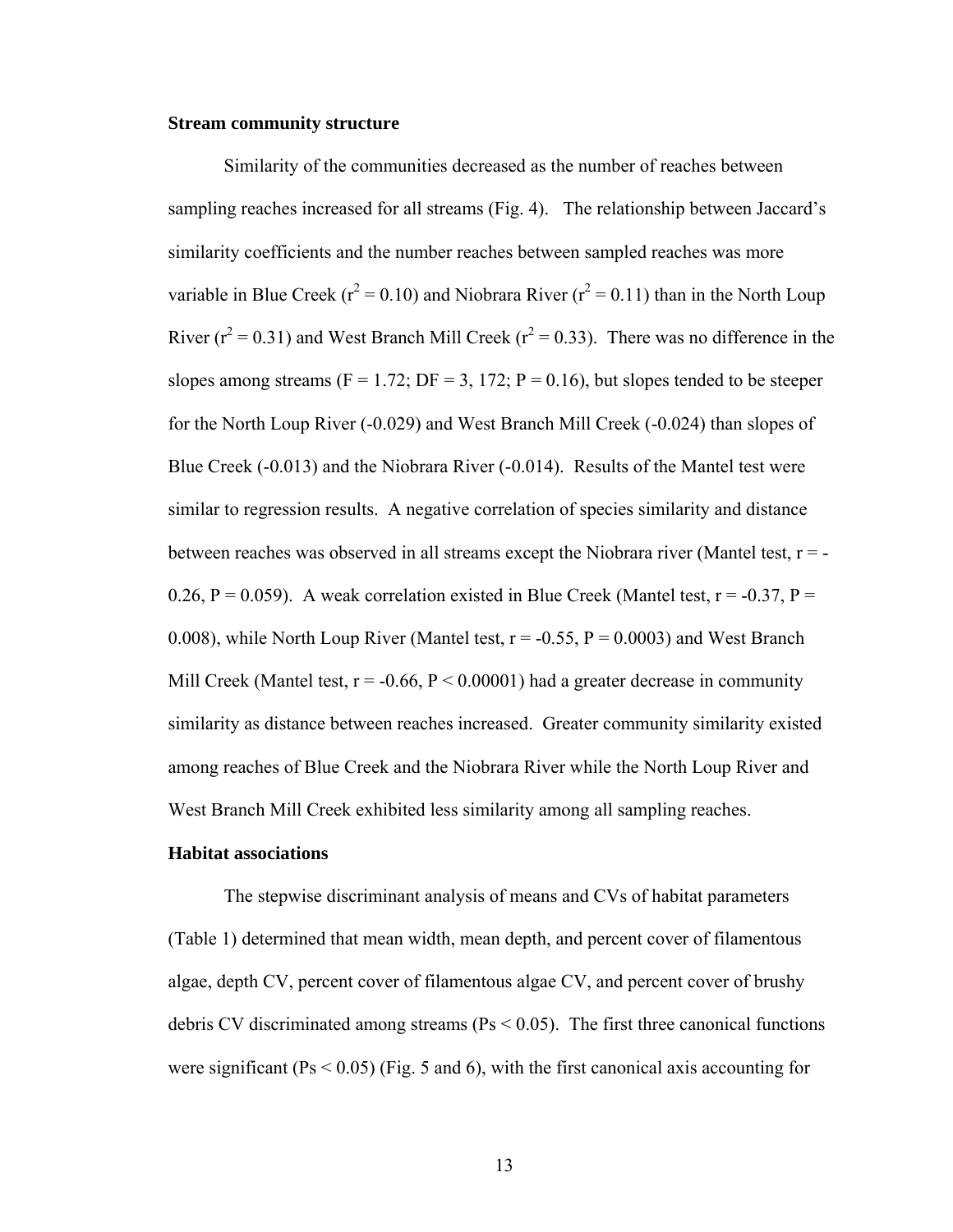54.4% of total variability and was a gradient of percent cover of filamentous algae, CV of small woody debris percent cover, and CV of depth. Mean width and mean depth had the highest loadings on the second canonical axis and explained 34.4% of the total variability. This axis separated the Niobrara River, which was at least twice as wide and half as deep as other streams (Table 1). The CV of filamentous algae percent cover was the only variable with a high loading on the third axis, which explained 11.2% of the total variation, and separated the North Loup River and West Branch Mill Creek from streams with less variability in the percent cover of filamentous algae. The relationship of the mean standardized canonical coefficients of the first and second canonical axes and the number of sites needed to obtain 75, 90, and 100% of total (Fig. 5) and common species (Fig. 6) richness for each stream were not significant (Ps  $> 0.10$ ). The relationship of the mean canonical coefficients of the third canonical axis and number of reaches need to detect 75 and 90% of total species richness were significant ( $Ps = 0.09$  and 0.04) and negative ( $\beta$ s = -1.43 and -0.85) indicating that as CV of filamentous algae increased the number of reaches needed to detect 75 and 90% of segment species richness decreased. After removing rare species the only the significant relationship was between the mean standardized canonical coefficients of the third canonical axis and the number of reaches needed to detect 75% of common species (Fig. 6;  $P = 0.04$ ). This relationship was positive ( $\beta$  = 1.83) which indicates that by removing rare species less samples were needed with increased variation of filamentous algae cover.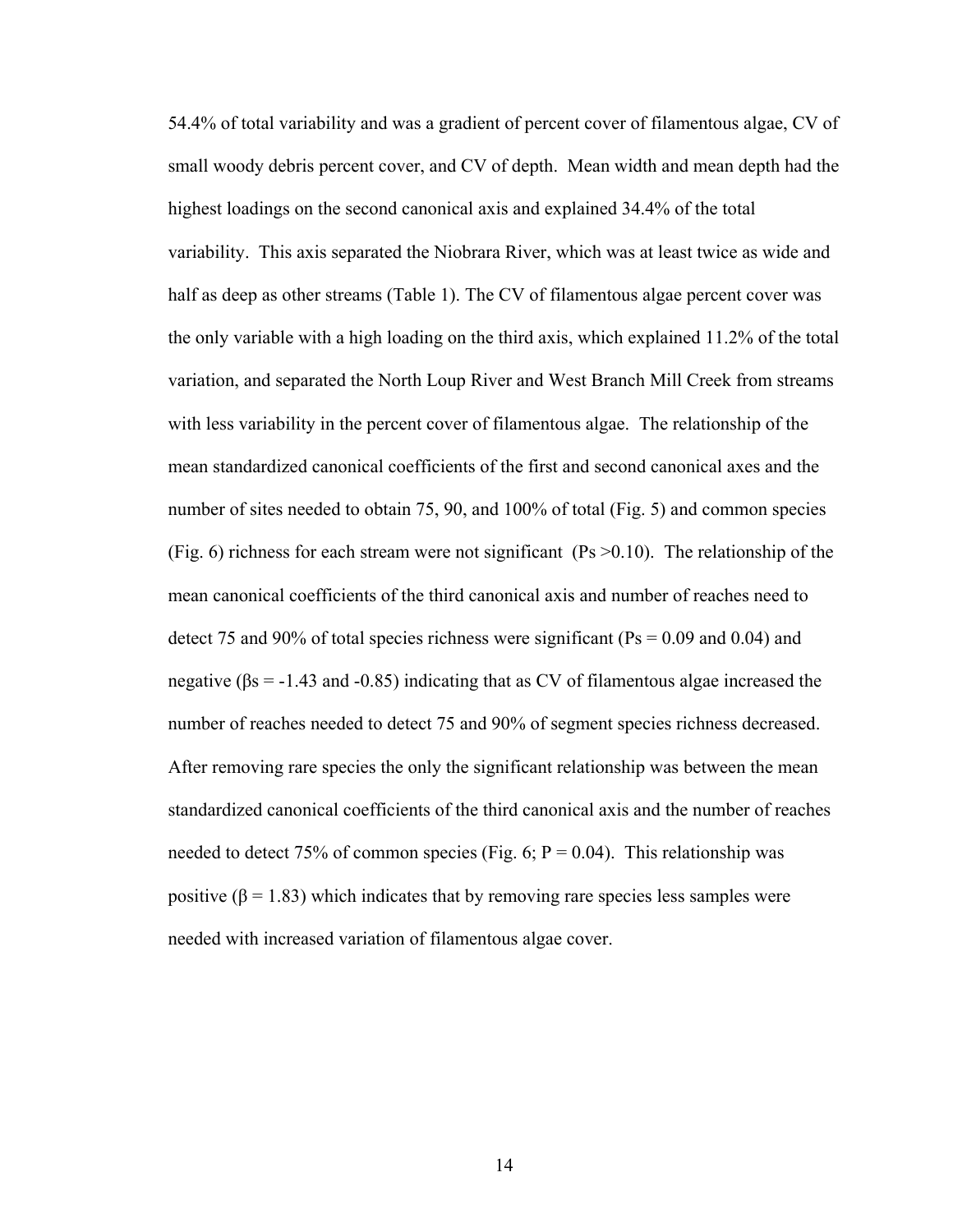#### **Discussion**

 The species-area relationship has been well established over the last century (Arrhenius 1921; Gleason 1922; Williams 1964; Rosenzweig 1995) and has been the foundation of most sampling effort studies focused on determining the balance between inaccurately characterizing communities by under-sampling and cost prohibitive oversampling. Although increasing sampling area and encountering more species may be the result of more effectively sampling the available species (Conner and McCoy 1979), increasing sampling area may also increase habitat diversity sampled, which can support a greater number of species (Williams 1964). Since these are not mutually exclusive, the indirect relationship between sample length (e.g. sample area) and stream characteristics (e.g. habitat) has been well studied to understand the effort needed to characterize communities. (e.g. Lyons 1992; Dauwalter and Pert 2003). However, these studies have only focused on individual sampling sites and the habitat characteristics within sites. Research focused on understanding the relationship between environmental factors at multiple scales (e.g. instream, riparian, watershed, basin, etc.) and fish communities are often conducted with individual reaches that are then used to characterize stream segments (Gido et al. 2006) or entire catchments (Diana et al. 2006; Heitke et al. 2006; Gido et al. 2006). This increases the need for accurate estimates of community attributes and to understand the sampling effort needed to characterize streams segments.

 The species-area relationships of the four Great Plains streams indicate that the length of sampling reach had no effect on the rate of species accumulation for all streams. However, the rate of species accumulation differed among streams with Blue Creek and the Niobrara River having greater rates of increase than the North Loup River and West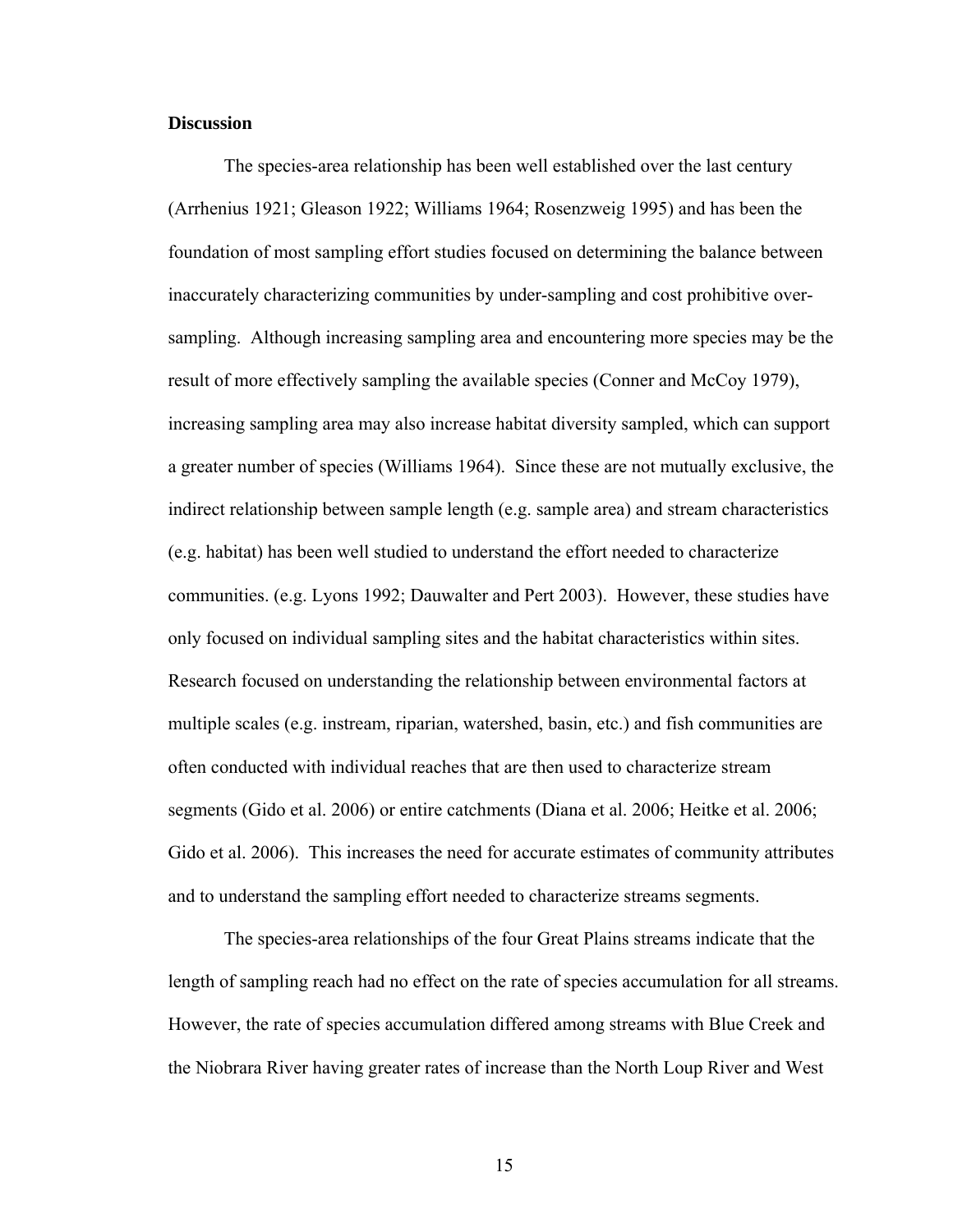Branch Mill Creek. This result was consistent with the effort required to obtain various levels of segment richness among streams. The Niobrara River and Blue Creek required consistently less effort than the North Loup River and West Branch Mill Creek.

Our results suggest that moderate levels (i.e. 75%) of segment species richness are only obtainable after sampling three to five reaches at the widely accepted protocol of 40 MSW sample lengths and more accurate levels (i.e. 90%) of segment species richness were only obtained after an extensive number of reaches (i.e. six to ten reaches at 40 MSW reach lengths) in relatively small stream segments of 20-28 km. However, the total effort required (cumulative MSWs) was consistently greater for longer reach lengths, suggesting an increased number of shorter reaches would characterize stream segments with less total effort. The effort required to obtain segment species richness was consistently higher in the Niobrara River and Blue Creek and consistently lower in the West Branch Mill Creek and the North Loup River, suggesting characteristics of stream (e.g. habitat complexity) affected sampling variability. Our results from Great Plains streams suggest that more homogeneous streams require more sampling effort to characterize fish community structure which is consistent with findings from Illinois and Virginia streams (Angermeier and Smogor 1995). The failure of all four stream simulations to reach asymptotic levels of 100% of species suggests that there are discontinuous distributions or low densities for some species (Angermeier and Smogor 1995), which was minimized after the removal of rare species. A species probability of occurrence in the available habitat is strongly correlated to the species relative abundance (Angermeier and Smogor 1995), suggesting that rare species are less likely to occupy all available habitats which decreases the chance being collected in a single sample.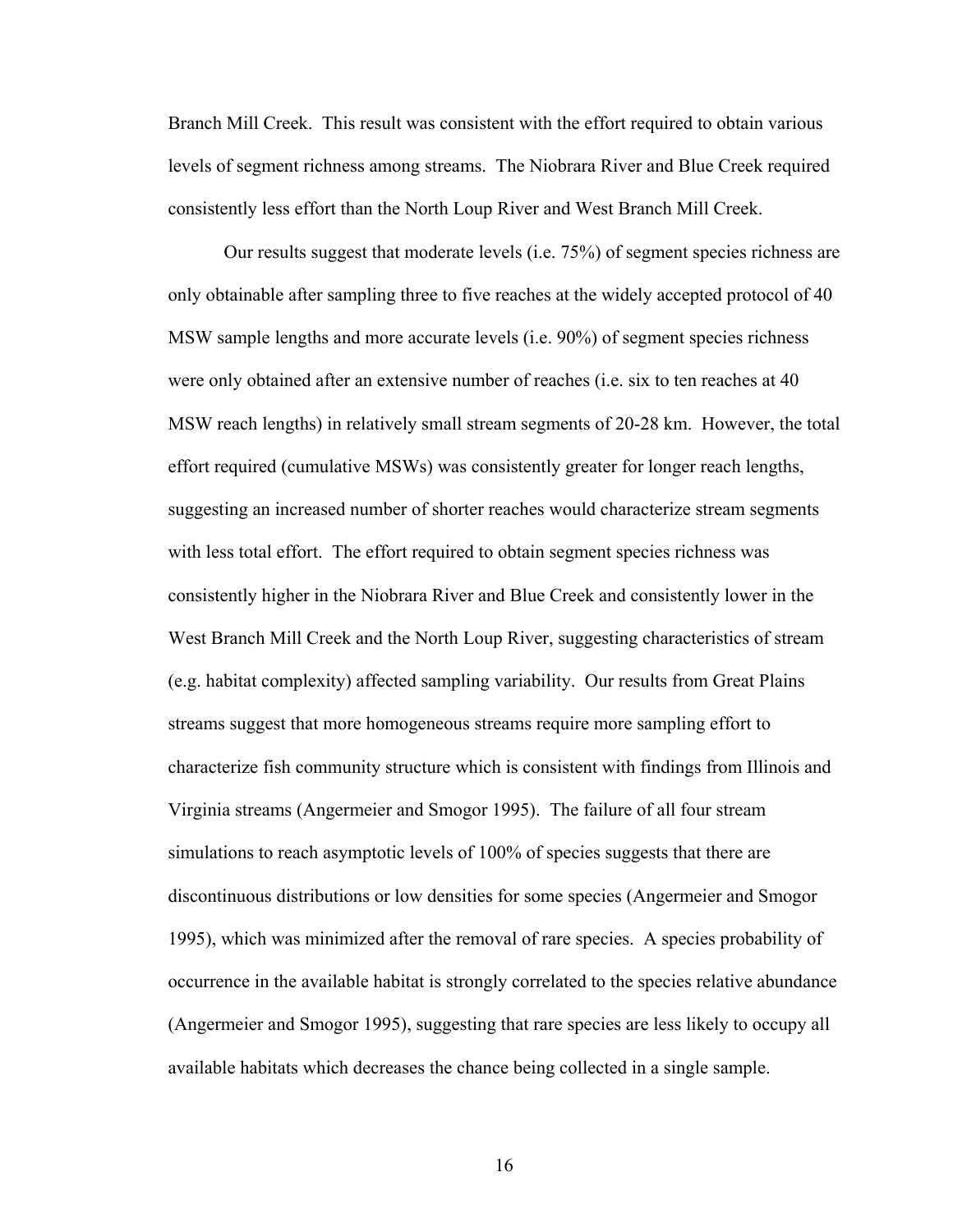After removal of rare species, the numbers of reaches required to obtain precise estimates of common species richness for the entire segment were consistently lower for the Niobrara River and Blue Creek and higher for the North Loup River and West Branch Mill Creek. The increased numbers of reaches needed for the Niobrara River and Blue Creek when all species were included was likely caused by rare species which were not sampled at a majority of reaches. Although total segment species richness may not be a feasible objective, the number of reaches needed decreased considerably when only common species were considered and would be much more reasonable to most managers and researchers of similar systems, if common species were the focus of the study objectives. Our findings suggest that standardized protocols may not accurately characterize fish assemblages and may fail to catch species of low relative abundance within an individual stream segment.

 Patterns of fish assemblage shifts in longitudinal gradients have been well studied (e.g. Rahel and Hubert 1991; Edds 1993), suggesting fish assemblage similarity increases with decreased distances between samples and is related to the physical habitat that changes as streams increase in size (Platania 1991; Rahel and Hubert 1991). The Niobrara River and Blue Creek exhibited shallower and more variable trends in similarity across all reaches than the North Loup River and West Branch Mill Creek. Greater slopes in these relationships would indicate an increased rate of species turnover (or decreased similarity) across all sampling reaches. Greater variability in community similarity would indicate that reaches that should be more similar (e.g. closer sites) are not, and less similar reaches (e.g. farther apart) are more similar. This is likely due to species that were not consistently sampled at all reaches. Our results suggest that stream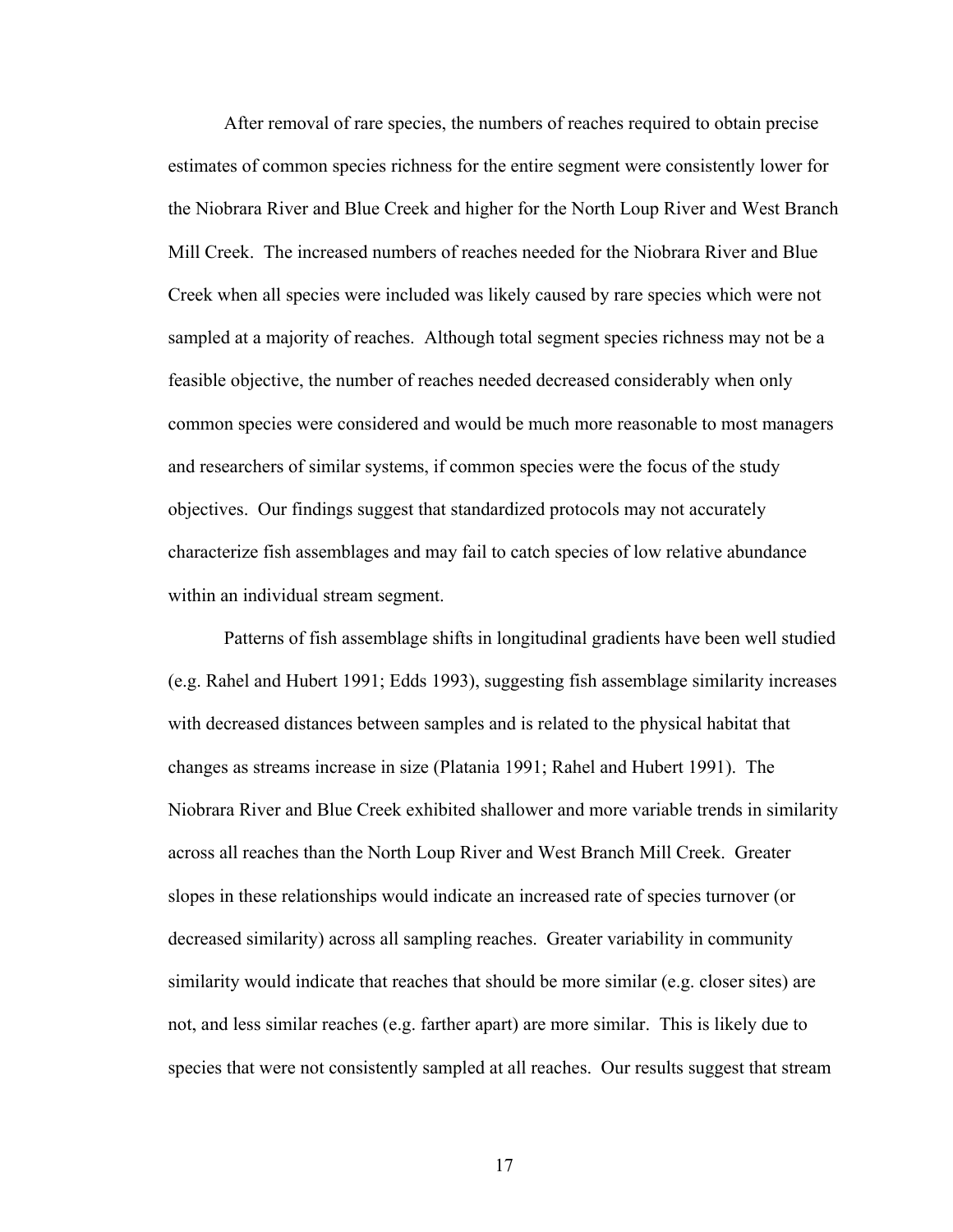segments which have less similar communities among all reaches (i.e. North Loup River and West Branch Mill Creek) needed less sampling events to reach the same proportion of species richness than streams that have more similar communities (i.e. Blue Creek and Niobrara River). Therefore, the random selection of reaches with less similar fish assemblages would represent a greater proportion of the streams total species richness for the entire segment (i.e. autosimilarity, Cao et al. 2002). Streams with higher species turnover should need fewer systematically sampled reaches to characterize a greater proportion of species in the segment than streams with more similar assemblages. Overall, our results of community similarity within streams suggest that given a fixed number of samples to characterize a stream segment, a greater distance between sampled reaches would represent a greater proportion of the segment community.

The increased number of reaches needed to obtain a given proportion of segment species richness in streams with higher variation in percent cover of filamentous algae is likely due to rare species discontinuous distributions and habitat selectivity (Angermeier and Smogor 1995). Since habitat complexity was lower in the streams that needed a greater number of reaches to obtain total segment species richness, rare species may be selective to specific habitat types thus resulting in low overall relative abundances and infrequent collection throughout sampling segments. Stream segments with greater habitat homogeneity present fewer opportunities for rare species to be collected, which in turn may increase the number of samples needed to collect all species present. Additionally, Angermeier and Schlosser (1989) found habitat complexity was correlated to species richness in Panama streams and not with streams in Minnesota and Illinois, but suggested the stability of streams in Panama may facilitate this relationship. Larger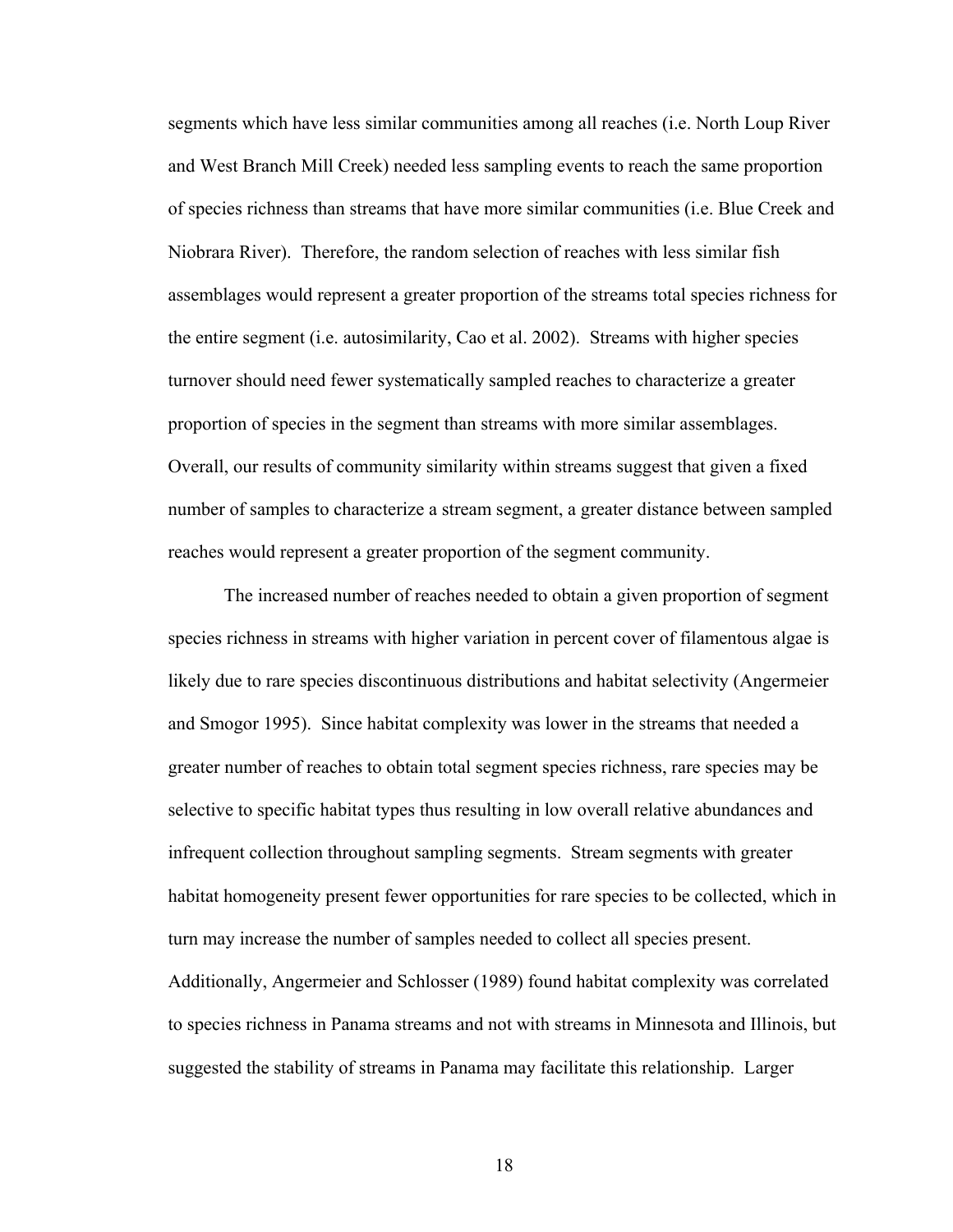streams with greater habitat heterogeneity and less temporal variation typically have stable fish communities (Schlosser 1987). The four mid-sized Great Plains streams sampled may be better suited for evaluating assemblage variability as related to habitat within stream segments.

 A large number of samples would be needed to detect trends in the relative abundance of stream fishes in the four Great Plains streams sampled, which is similar to other studies in rivers and streams (Peterson and Rabeni 1995; Paukert 2004; Quist 2006). Unlike other studies of sample size estimation, we evaluated the effect of reach length and determined increasing reach length decreased the number of reaches needed to detect trends in relative abundance of fish species. However increasing reach length beyond the 20 MSW lengths did not decrease the number of reaches needed. The same pattern in the number of reaches needed to obtain varying levels of total segment species richness was observed in the estimated number of reaches needed to detect trends. Streams with greater habitat complexity and less overall community similarity required more reaches to detect trends in CPUE than streams with less habitat complexity and greater similarity of species composition. Since only common species were used in the sample size estimates, our results indicate that greater variability in CPUE may be the influenced by increased habitat complexity.

Although a number of studies have described the length of reach needed (number of MSWs) to assess stream fish communities, our results indicate that multiple reaches within a segment are needed to characterize stream fish communities. Additionally, the number of reaches required in Great Plains streams, with a towed barge electrofisher, may not be cost effective due to discontinuous species distribution or low species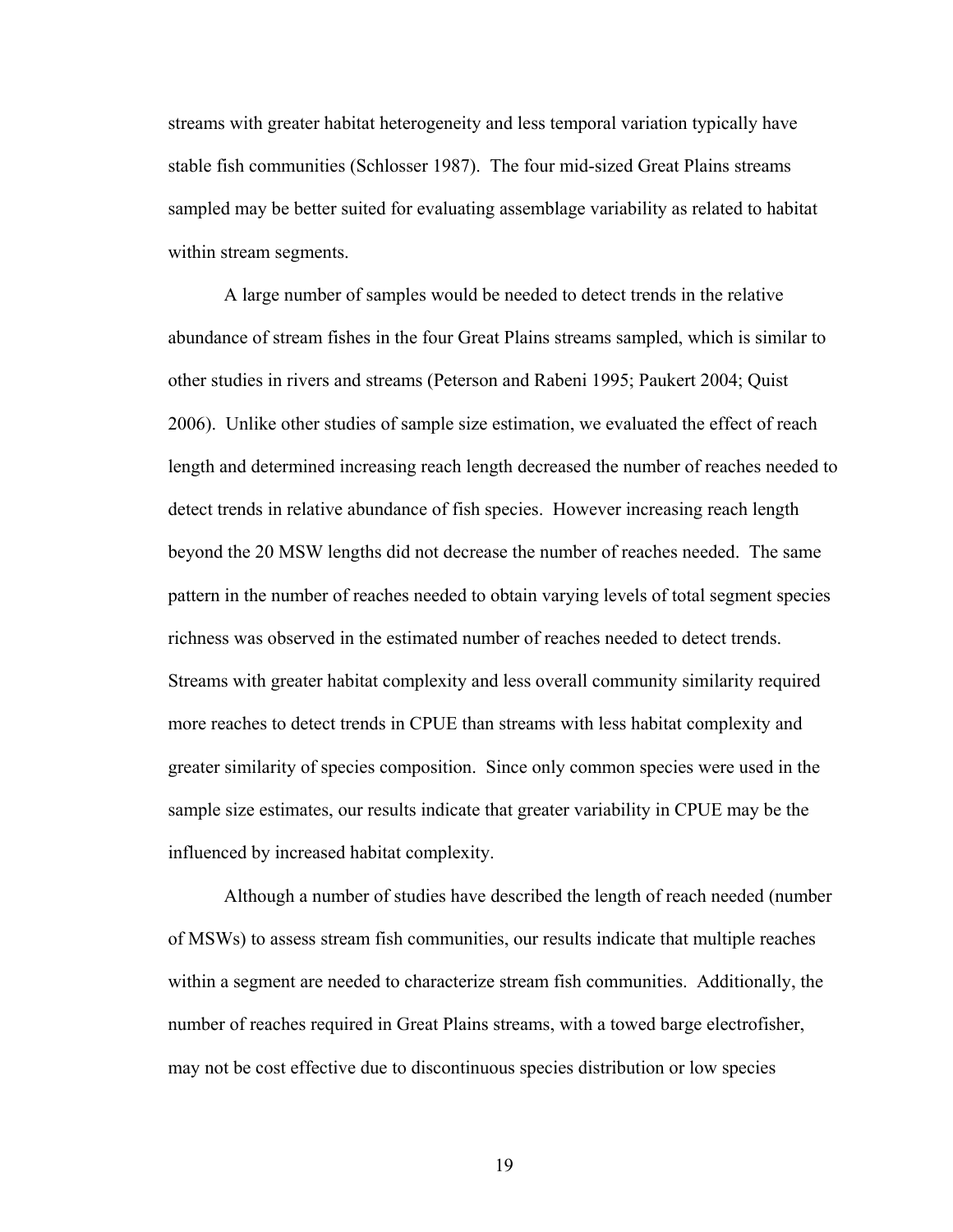abundance (40% greater of species represented less than 4% of the total number of individuals collected in each stream). However, 75% of all fish species were obtained with the least amount of total effort with five to ten 20 MSW reaches within all four streams. Monitoring changes in common species relative abundance in Great Plains streams may require an increase in sampling effort. Most importantly, the number of reaches needed to detect presences and monitor changes in relative abundances of stream fishes will ultimately depend on individual study objectives and the scale to which stream communities are to be characterized. Our results suggest that the sampling effort needed to characterize streams could be decreased by evaluating instream habitat characteristics. Furthermore, previous knowledge of stream community structure and species abundances may be helpful in the establishment of required sampling effort and to determine areas needing additional sampling effort to characterize a greater proportion of species present.

#### **Acknowledgements**

 We thank Carter Kruse and Turner Enterprise Inc. for financial and logistical support of this work. Walter Dodds and Keith Gido provided helpful comments on earlier drafts of the manuscript. Phil Brinkley, Tony Flerlage, Ryan Ringer, Jeffrey Eitzmann, Tony Barada, and Joshua Schloesser provided assistance in the field and laboratory. We thank Mike Quist for his insightful assistance with Monte Carlo simulations. The Kansas Cooperative Fish and Wildlife Research Unit is jointly sponsored by the Kansas Department of Wildlife and Parks, Kansas State University, the U.S. Geological Survey, and the Wildlife Management Institute.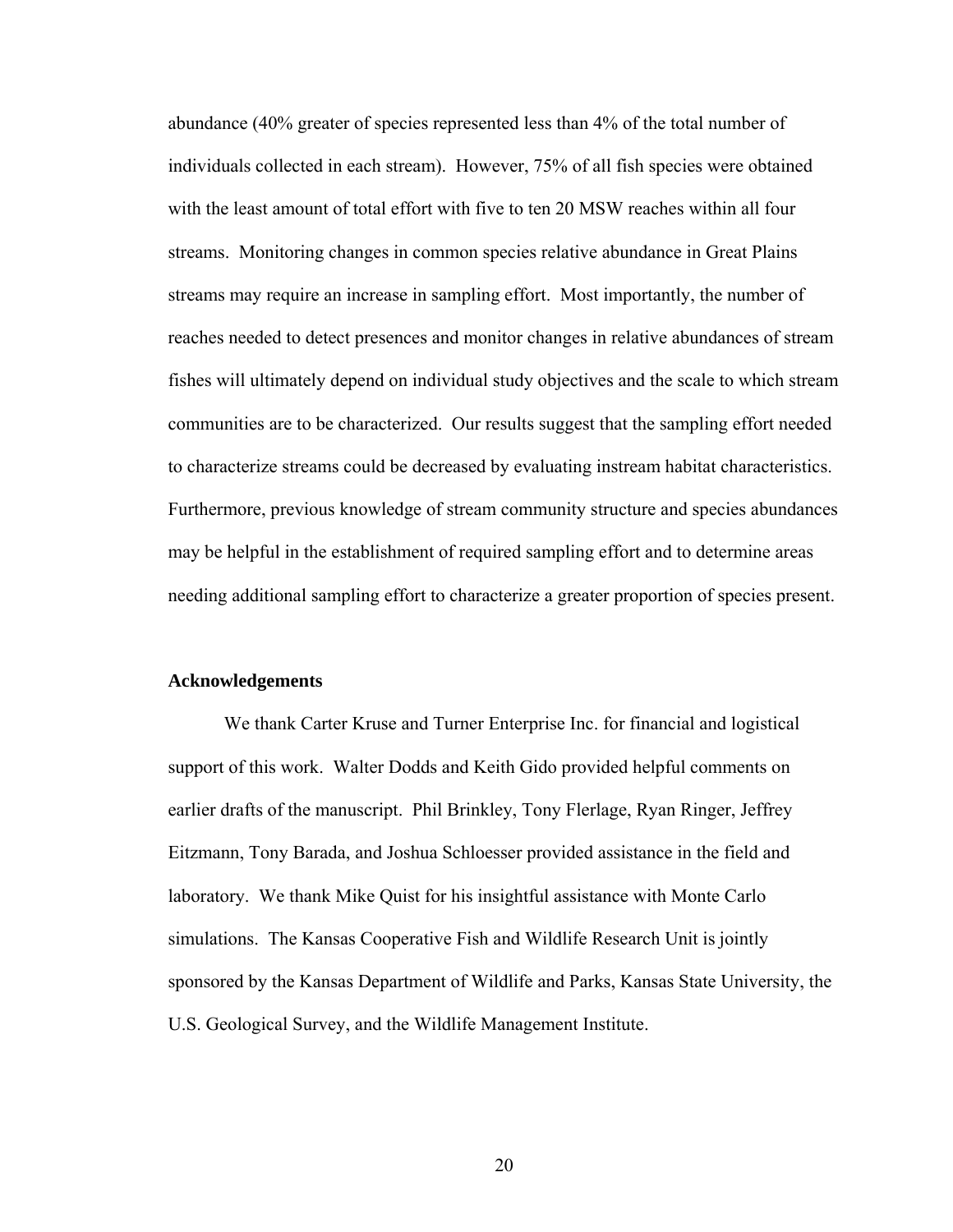#### **References**

- Allen, M.S., Hale, M.M., and Pine III, W.E. 1999. Comparison of trap nets and otter trawls for sampling black crappie in two Florida lakes. N. Am. J. Fish. Manag. **19**: 977–983.
- Angermeier, P.L., and Schlosser, I.J. 1989. Species–area relationships for stream fishes. Ecology **70**: 1450–1462.
- Angermeier, P.L., and Smogor, R.A. 1995. Estimating number of species and relative abundances in stream-fish communities: effects of sampling effort and discontinuous spatial distributions. Can. J. of Fish. and Aquat. Sci. **52**: 936–949.
- Arend, K.K. 1999. Macrohabitat identification. *In* Aquatic habitat assessment: common methods. *Edited by* M.B. Bain and N.J. Stevenson. American Fisheries Society, Bethesda, MD. pp. 75-94.
- Arrhenius, O. 1921. Species and area. J. Ecology **9**: 95-99.
- Cao, Y., Williams, D.D., and Larsen, D.P. 2002. Comparison of ecological communities: the problem of sample representativeness. Ecological Monographs **72**: 41–56.
- Connor E.F., and McCoy, E.D. 1979. The statistics and biology of the species-area relationship. Am. Nat. **113:** 791–832.
- Dauwalter D.C., and Pert, E.J. 2003. Electrofishing effort and fish species richness and relative abundance in Ozark Highland streams of Arkansas. N. Am. J. Fish. Manag. **23**: 1152-1166.
- Diana, M., Allan, J.D., and Infante, D. 2006. The influence of physical habitat and land use on stream fish assemblages in southeastern Michigan. *In* Landscape influences on stream habitats and biological assemblages. *Edited by* R.M. Hughes,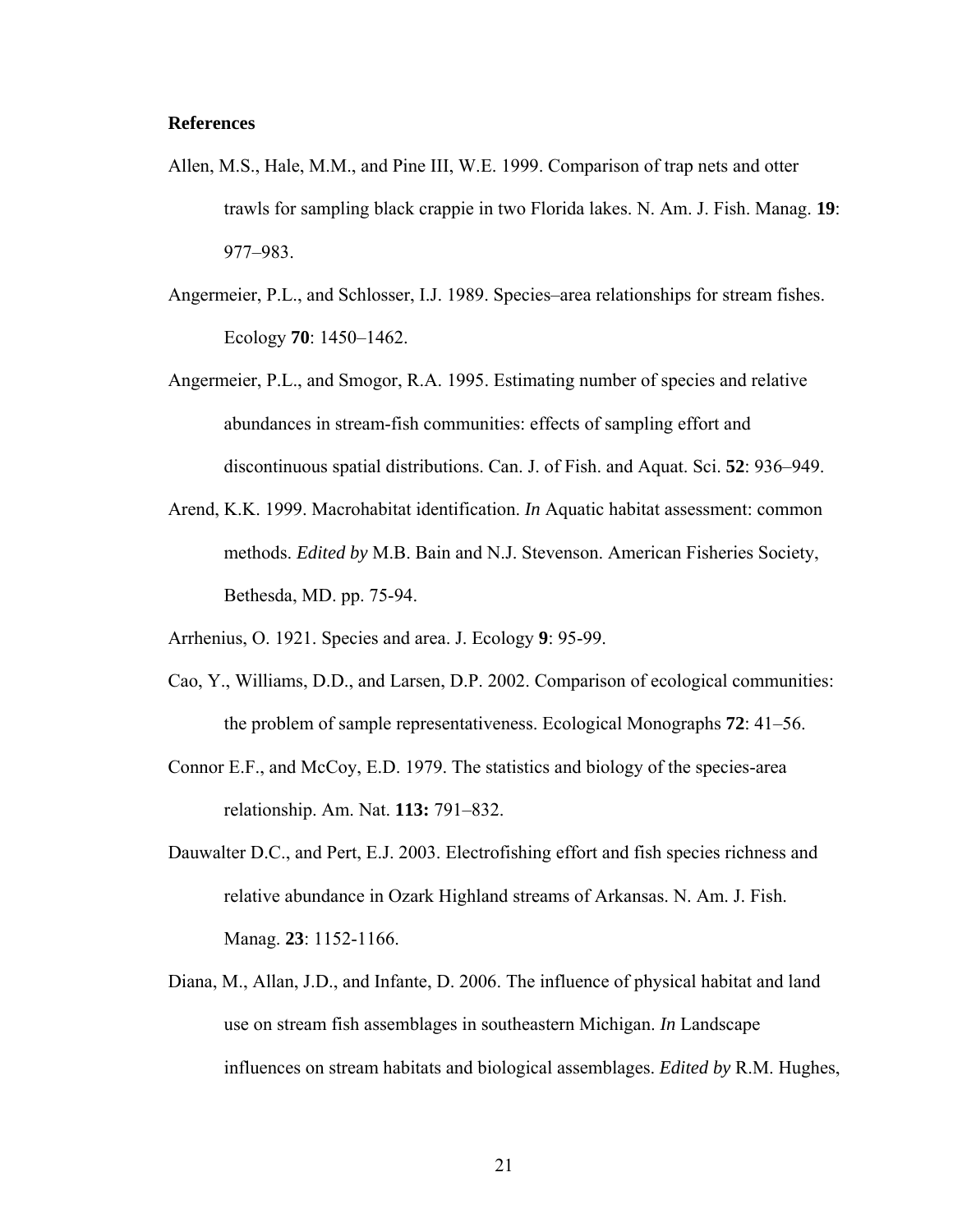L. Wang, and P.W. Seelbach. American Fisheries Society, Symposium 48, Bethesda, MD. pp. 359-374.

- Edds, D.R. 1993. Fish assemblage structure and environmental correlates in Nepal's Gandaki River. Copeia **1993**: 48-60.
- Fausch, K.D., Lyons, J., Karr, J.R., and Angermeier, P.L. 1990. Fish communities as indicators of environmental degradation. American Fisheries Society Symposium **8**: 123-144.
- Fausch, K.D., Torgersen, C.E., Baxter, C.V., and Li, H.W. 2002. Landscapes to riverscapes: bridging the gap between research and conservation of stream fishes. BioScience **52**: 483–498.
- Gido, K.B., Falke, J.A., Oakes, R.M., and Hase, K.J. 2006. Fish-habitat relationships across spatial scales in prairie streams. *In* Landscape influences on stream habitats and biological assemblages. *Edited by* R.M. Hughes, L. Wang, and P.W. Seelbach. American Fisheries Society, Symposium 48, Bethesda, MD. pp. 265- 285.
- Gleason, H.A. 1922. On the relation between species and area. Ecology **3**: 158-162.
- Gorman, O.T., and Karr, J.R. 1978. Habitat structure and stream fish communities. Ecology **59**: 507-515.

Heitke, J.D., Pierce, C.L., Gelwicks, G. T., Simmons, G.A., and Siegwarth, G.L. 2006. Habitat, landuse, and fish assemblage relationships in Iowa streams: preliminary assessment in an agricultural landscape. *In* Landscape influences on stream habitats and biological assemblages. *Edited by* R.M. Hughes, L. Wang, and P.W.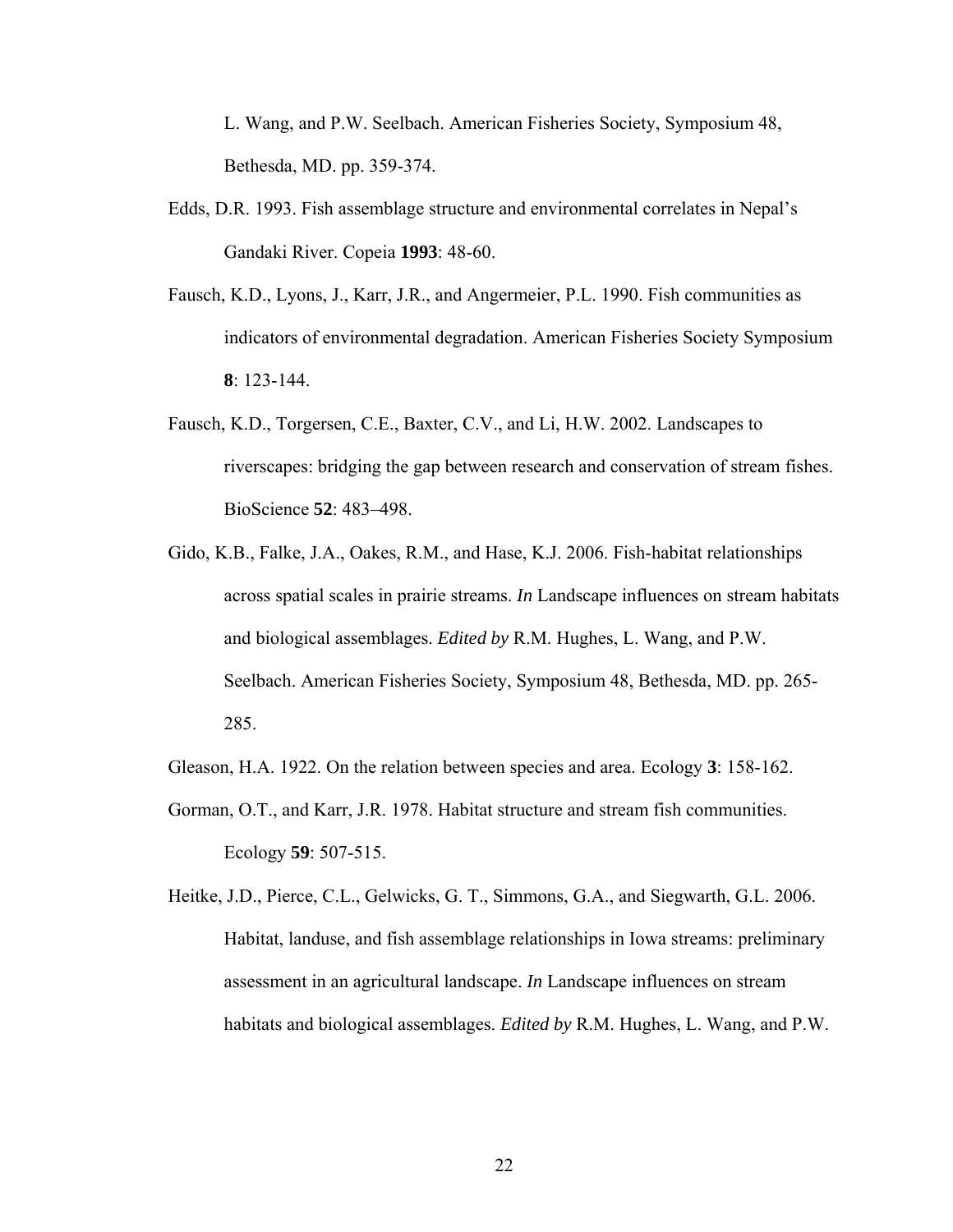Seelbach. American Fisheries Society, Symposium 48, Bethesda, MD. pp. 287- 303.

- Karr, J.R. 1981. Assessment of biotic integrity using fish communities. Fisheries (Bethesda), **6(6)**: 21-27.
- Krebs, C.J. 1998. Ecological methodology. 2<sup>nd</sup> edition. Benjamin Cummings, Menlo Park, CA.
- Lazorchak, J.M., Klemm, D.J., and Peck, D.V. (*Editors*). 1998. Environmental monitoring and assessment program – surface waters: field operations and methods for measuring ecological condition of wadable streams. EPA/620/R-94/004F. USEPA. Washington, D.C.
- Lyons, J. 1992. The length of stream to sample with a towed electrofishing unit when fish species richness is estimated. N. Am. J. Fish. Manag. **12**: 198-203.
- Mantel, N. 1967. The detection of disease clustering and a generalized regression approach. Can. Res. **27**: 209-220.
- Matthews, W.J. 1990. Spatial and temporal variation in fishes of riffle habitats: a comparison of analytical approaches for the Roanoke River. Am. Mid. Nat. **124**:  $31-45.$
- Moulton, S.R. II, Kennen, J.G, Goldstein, R.M., and Hambrook, J.A. 2002. Revised protocols for sampling algal, invertebrate, and fish communities as part of the National Water-Quality Assessment Program. U.S. Geological Survey Open-File Report 02-150.
- Olden, J.D., Joy, K.K., and Death, R.G. 2006. Rediscovering the species in communitywide predictive modeling. Ecol. Appl. **16**: 1449-60.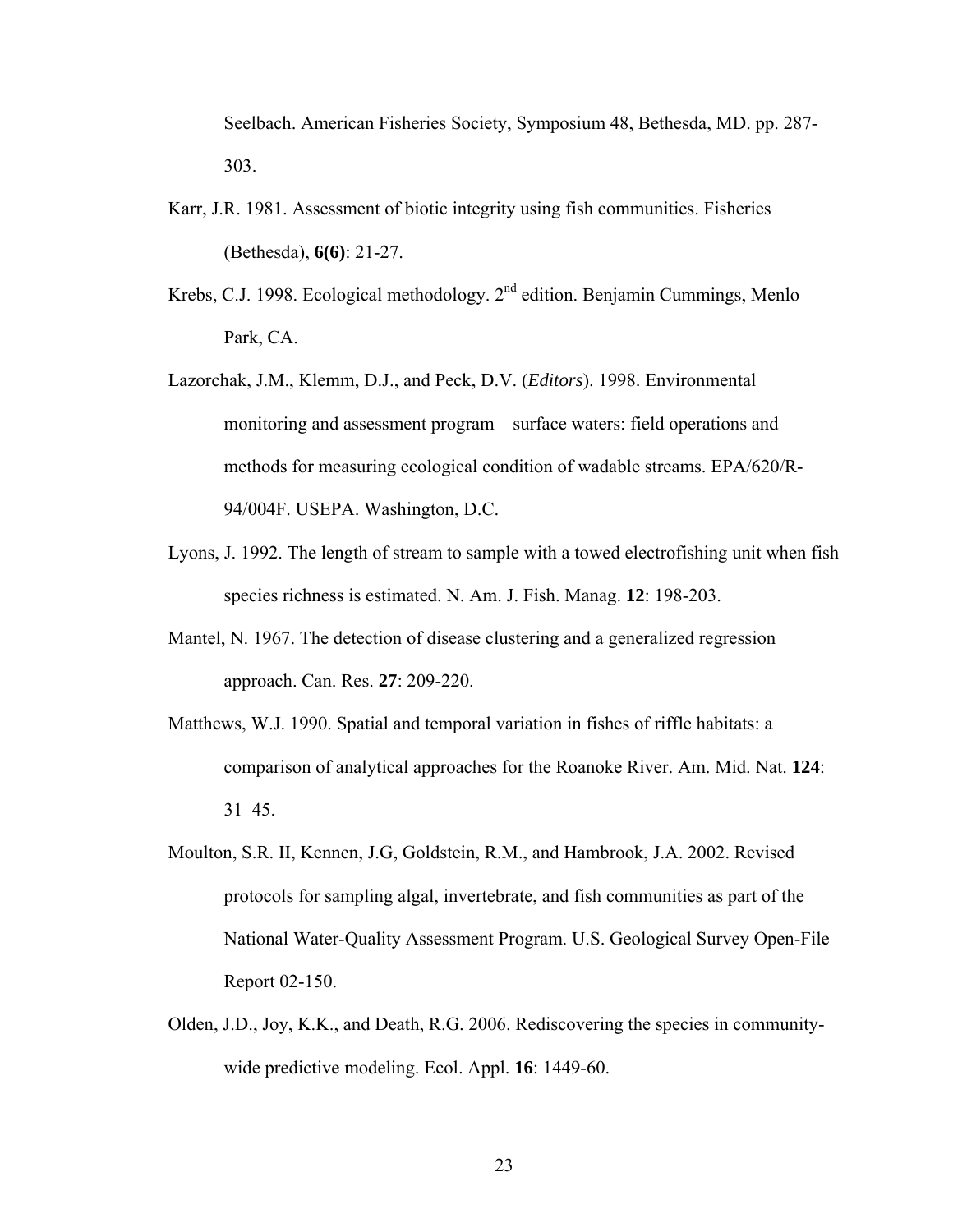- Paller, M.H. 1995. Relationships among number of fish species sampled, reach length surveyed, and sampling effort in South Carolina coastal plain streams. N. Am. J. Fish. Manag. **15**: 110–120.
- Patton, T.M., Hubert, W.A., Rahel, F.J., and Gerow, K.G. 2000. Effort needed to estimate species richness in small streams on the Great Plains in Wyoming. N. Am. J. Fish. Manag. **20**: 394–398.
- Paukert, C.P. 2004. Comparison of electrofishing and trammel netting variability for sampling native fishes. J. Fish Biol. **65**: 1643-1652.
- Peck, D.V., Lazorchak, J.M., and Klemm, D.J. (*Editors*). 2002. Environmental Monitoring and Assessment Program – Surface Waters: Western Pilot Study Field Operations Manual for Wadeable Streams. U.S. Environmental Protection Agency, Corvalis, OR.
- Peterson, J.T., and Rabeni, C.F. 1995. Optimizing sampling effort for sampling warmwater stream fish communities. N. Am. J. Fish. Manag. **15**: 528-541.
- Platania, S. 1991. Fishes of the Rio Chama and upper Rio Grande, New Mexico with preliminary comments on their longitudinal distribution. Southwest. Nat. **36**: 186- 193.
- Quist, M.C., Gerow, K.G., Bower, M.R., and Hubert, W.A. 2006. Random versus fixedsite sampling when monitoring relative abundance of fishes in headwater streams of upper Colorado River basin. N. Am. J. Fish. Manag. **26**: 1011-1019.
- Rahel, F.J., and Hubert, W.A. 1991. Fish assemblages and habitat gradients in a Rocky Mountain-Great Plains stream: biotic zonation and additive patterns of community change. Trans. Am. Fish. Soc. **120**: 319–332.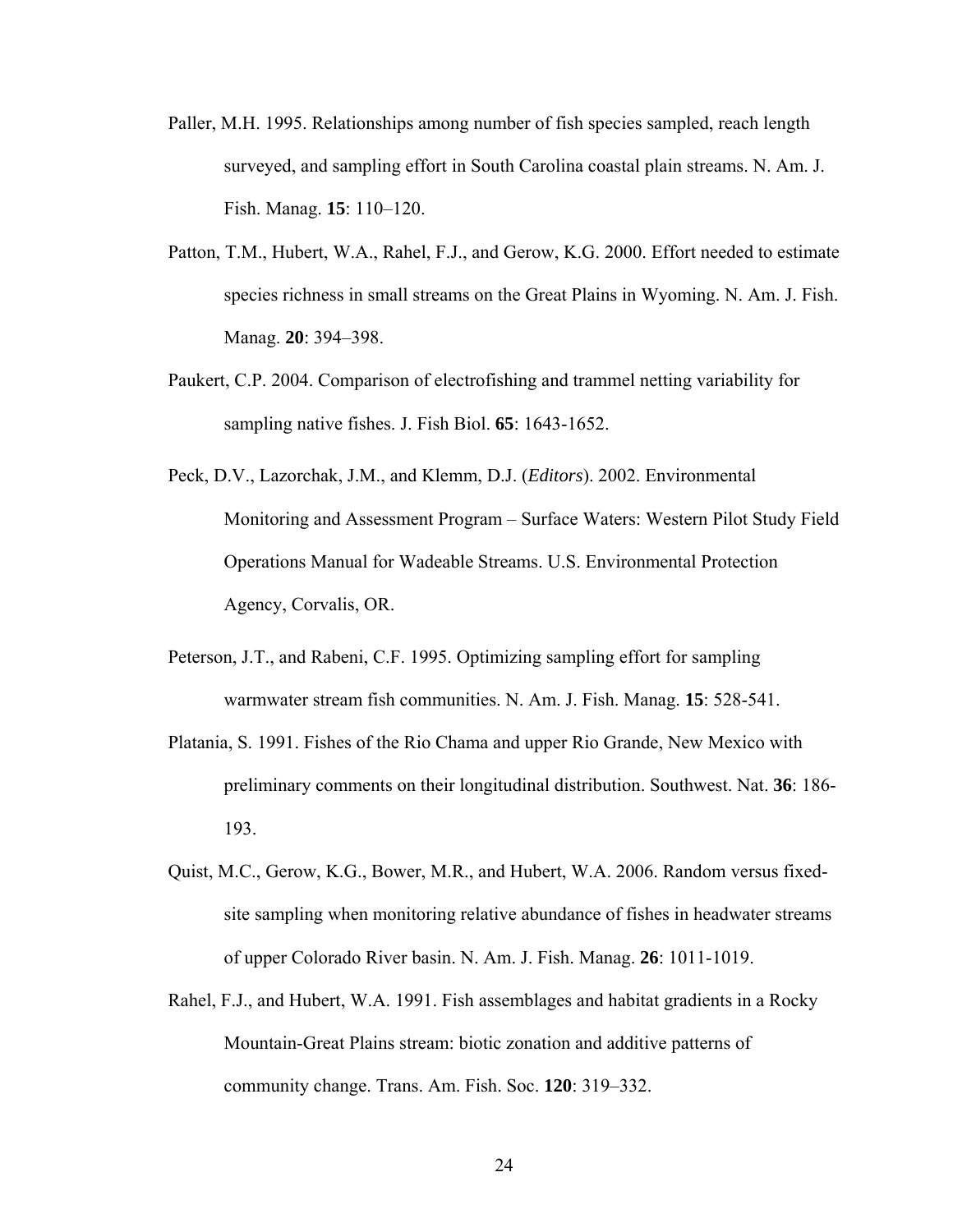Ricklefs, R.E. 2000. The economy of nature. 5<sup>th</sup> edition. W. H. Freeman, New York.

- Rosenzweig, M.L. 1995. Species diversity in space and time. Cambridge University Press, Cambridge.
- Schlosser, I.J. 1987. A conceptual framework for fish communities in small warmwater streams. *In* Community and evolutionary ecology of North American stream fishes. *Edited by* W.J. Matthews and D.C. Heins. University of Oklahoma Press, Norman, OK. pp. 17-24.
- Tate, W.B., Allen, M.S., Meyers, R.A., and Estes, J.R. 2003. Comparison of electrofishing and rotenone for sampling largemouth bass in vegetated areas of tow Florida lakes. N. Am. J. Fish. Manag. **23:** 181–188.
- Uitenbroek, D.G. 1997. SISA-Binomial. Available:

http://home.clara.net/sisa/binomial.htm. (Decmeber 2006).

Williams, C.B. 1964. Patterns in the balance of nature. Academic Press, New York, NY.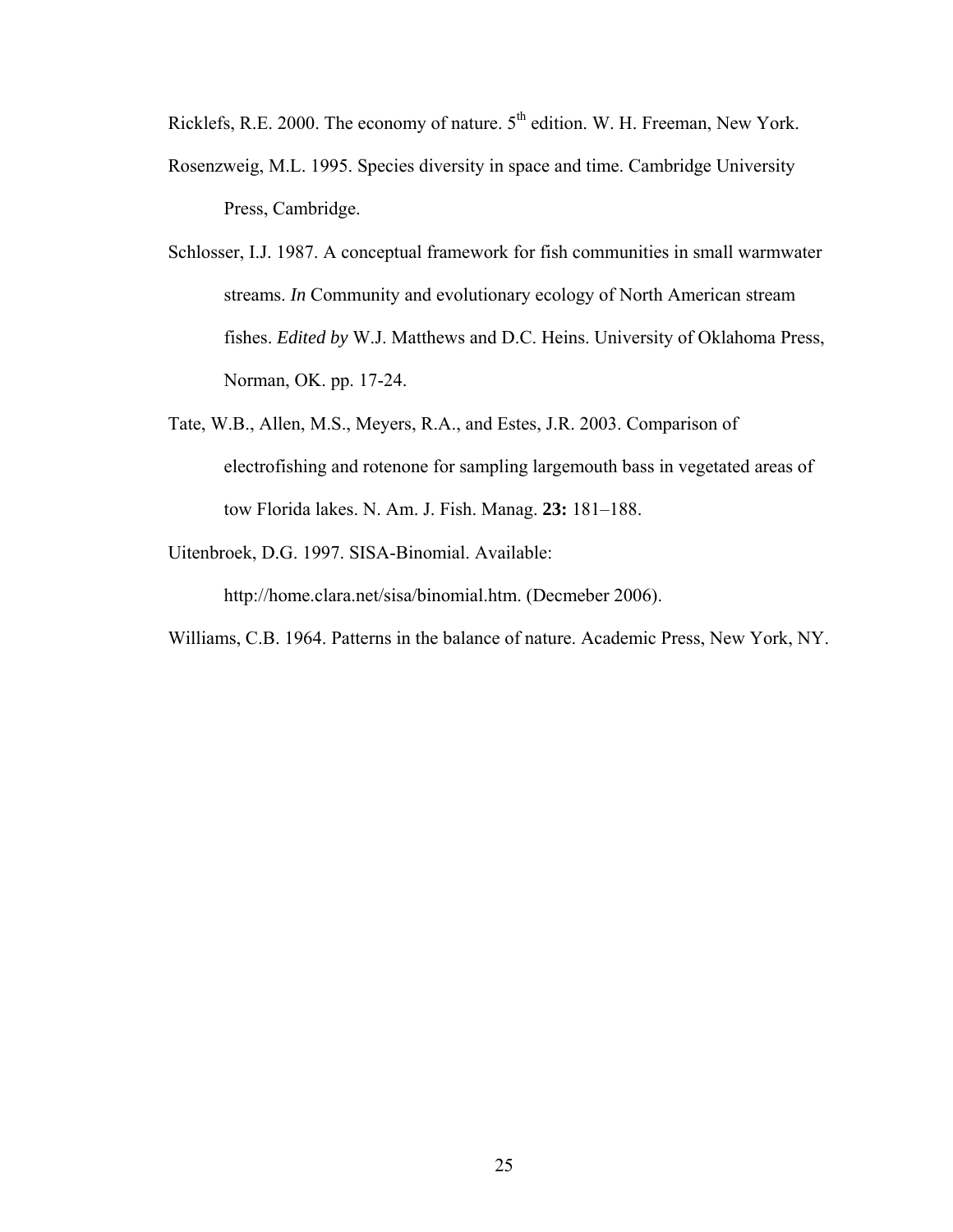Table 1. Species richness collected, total stream segment length, mean distance between reaches sampled (standard error in parenthesizes), mean stream width, mean stream depth, mean percent coverage of instream habitat measurements (CV in parenthesizes) from habitat surveys of four streams in Nebraska and Kansas sampled in summer 2006.

|                              |       | Blue<br>Creek |            | Niobrara<br>River |       | North Loup River |       | West Branch Mill<br>Creek |
|------------------------------|-------|---------------|------------|-------------------|-------|------------------|-------|---------------------------|
| Species richness             | 13    |               | 21         |                   | 19    |                  | 32    |                           |
| Segment length (m)           |       | 28.416        |            | 20.125            |       | 25,232           |       | 25,719                    |
| Mean dist. between sites (m) |       | 3,157 (330)   | 2,236(202) |                   |       | 2,804 (409)      |       | 2,858 (436)               |
| Mean width (m)               | 9.94  | (27.1)        | 28.89      | (19.2)            | 10.95 | (23.8)           | 11.39 | (43.7)                    |
| Mean depth (m)               | 0.45  | (13.4)        | 0.16       | (26.7)            | 0.33  | (17.4)           | 0.36  | (69.6)                    |
| Filamentous algae            | 6.39  | (26.3)        | 2.15       | (53.2)            | 0.54  | (152.8)          | 21.54 | (100.0)                   |
| Macrophytes                  | 30.59 | (56.9)        | 0.59       | (130.4)           | 13.06 | (74.0)           | 0.00  | (0.0)                     |
| Large woody debris           | 0.00  | (0.0)         | 0.03       | (144.1)           | 0.00  | (0.0)            | 0.33  | (64.0)                    |
| Small woody debris           | 0.28  | (64.7)        | 0.08       | (203.7)           | 0.00  | (0.0)            | 0.32  | (200.3)                   |
| Overhanging vegetation       | 13.12 | (76.3)        | 1.10       | (48.6)            | 1.63  | (46.3)           | 0.10  | (122.5)                   |
| Undercut bank                | 0.06  | (185.4)       | 0.03       | (39.8)            | 0.06  | (100.3)          | 0.12  | (81.6)                    |
| <b>Boulder</b>               | 0.00  | (0.0)         | 0.60       | (82.0)            | 1.12  | (128.8)          | 0.18  | (124.1)                   |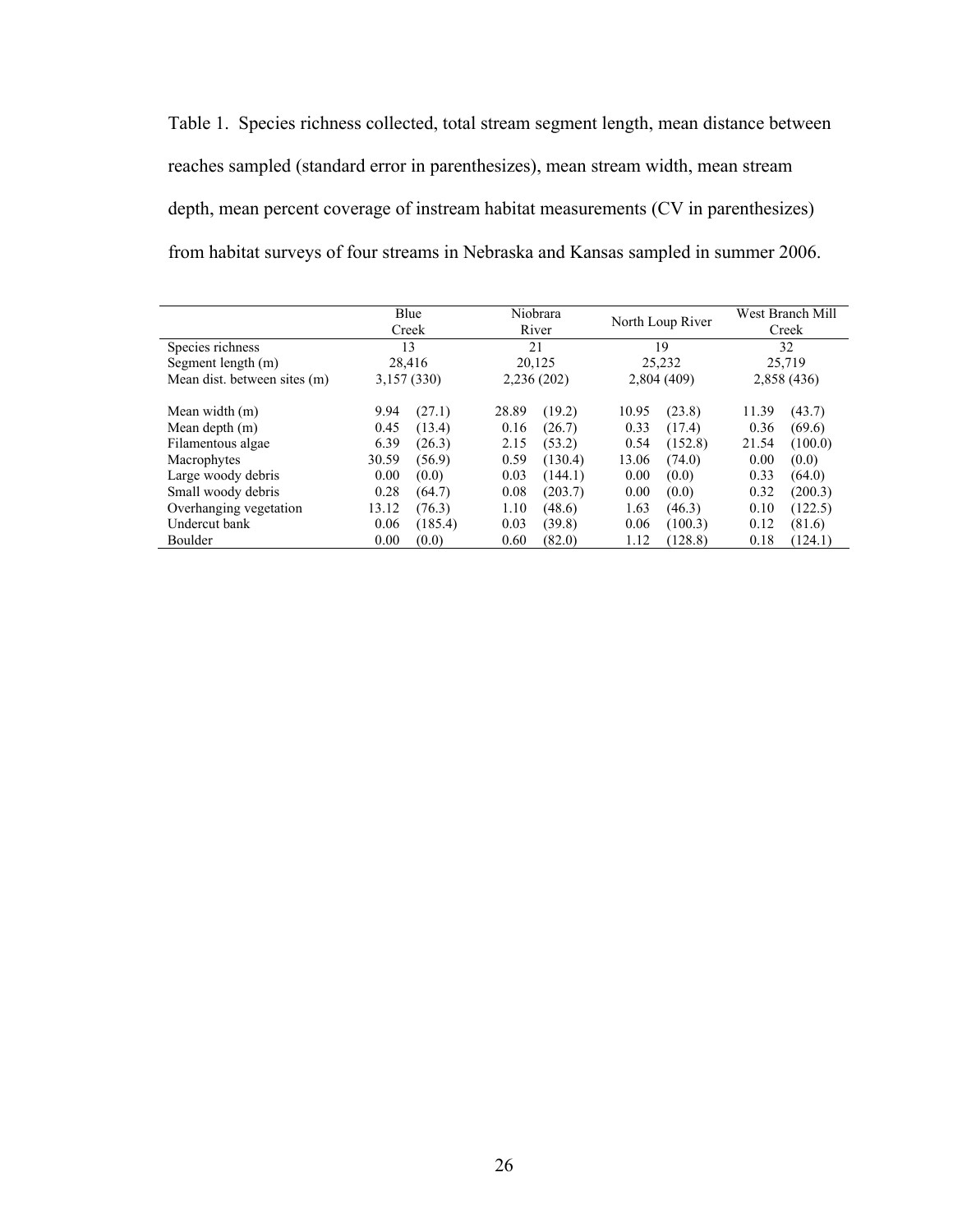Table 2. Summary of species occurrences and percent abundance from four mid-sized streams of Nebraska and Kansas sampled using a towed electrofishing unit in summer 2006.

|                                         |                                           | Blue      | Niobrara     | North Loup | West                 |
|-----------------------------------------|-------------------------------------------|-----------|--------------|------------|----------------------|
|                                         |                                           | Creek     | river        | River      | Branch<br>Mill Creek |
| Common name                             | Scientific name                           | $N=2,660$ | $N = 27,894$ | $N=5,273$  | $N = 23,600$         |
| Bigmouth shiner                         | Notropis dorsalis                         | 0.226     | 25.790       | 7.225      |                      |
| <b>Black bullhead</b>                   | Ameiurus melas                            |           |              | 0.057      | 0.047                |
| Black crappie                           | Poxomis nigromaculatus                    |           |              |            |                      |
| Blackside darter                        | Percina maculata                          |           |              |            | 0.013                |
| Bluegill                                | Lepomis macrochirus                       |           | 0.004        |            | 0.318                |
| Bluntnose minnow                        | Pimephales notatus                        |           |              |            | 11.051               |
| Brassy minnow                           | Hybognathus hankinsoni                    |           | 0.090        | 5.385      |                      |
| <b>Brook stickleback</b>                | Culaea inconstans                         | 0.301     | 0.004        |            |                      |
| Brown trout                             | Salmo trutta                              | 0.376     |              |            |                      |
| Bullhead minnow                         | Pimephales vigilax                        |           |              |            | 0.034                |
| Central stoneroller                     | Campostoma anomalum                       |           | 0.183        |            | 36.780               |
| Channel catfish                         | Ictalurus punctatus                       |           |              | 0.114      |                      |
| Common carp                             | Cyprinus carpio                           |           | 0.018        | 0.133      | 0.992                |
| Common shiner                           | Luxilus cornutus                          |           |              |            | 2.674                |
| Creek chub                              | Semotilus atromaculatus                   | 72.782    | 2.416        | 2.333      | 1.326                |
| Fathead minnow                          | Pimephales promelas                       | 0.226     | 1.391        | 0.778      | 0.068                |
| Flathead catfish                        | Pylodictis olivaris                       |           |              |            | 0.140                |
| Flathead chub                           | Platygobio gracilis                       |           |              | 5.765      |                      |
| Golden redhorse                         | Moxostoma erythrurum                      |           |              |            | 1.114                |
| Green sunfish                           | Lepomis cyanellus                         | 0.564     |              | 0.303      | 2.161                |
| Johnny darter                           | Etheostoma nigrum                         |           |              |            | 0.585                |
| Largemouth bass                         | Micropterus salmoides                     |           | 0.004        |            | 0.288                |
| Logperch                                | Percina caprodes                          |           |              |            | 0.216                |
| Longear sunfish                         | Lepomis megalotis                         |           |              |            | 3.106                |
| Longnose dace                           | Rhinichthys cataractae                    | 1.466     | 0.549        | 36.450     |                      |
| Longnose gar                            | Lepisosteus osseus                        |           |              |            | 0.068                |
| Northern pike                           | Esox lucius                               |           | 0.007        | 0.019      |                      |
| Northern redbelly dace                  | Phoxinus eos                              |           |              | 4.077      |                      |
| Orangespotted sunfish                   | Lepomis humilis                           |           |              |            | 0.008                |
| Orangethroat darter                     | Etheostoma spectabile                     | 11.767    |              |            | 5.174                |
| Plains killifish                        | Fundulus zebrinus                         |           | 0.004        | 0.645      |                      |
| Plains topminnow                        | Fundulus sciadicus                        | 0.902     | 0.484        |            |                      |
| Rainbow trout                           | Oncorhynchus mykiss                       | 0.038     | 0.004        |            |                      |
| Red shiner                              | Cyprinella lutrensis                      |           | 11.325       | 3.717      | 6.475                |
| Redfin shiner                           | Lythrurus umbratilis                      |           |              |            | 0.106                |
| River carpsucker<br>Rock bass           | Carpiodes carpio                          |           |              | 0.910      | 0.030                |
|                                         | Ambloplites rupestris                     |           | 0.054        |            |                      |
| Rosyface shiner                         | Notropis rubellus                         |           |              |            | 9.737                |
| Sand shiner<br>Shorthead redhorse       | Notropis stramineus                       | 0.414     | 47.580       | 15.172     | 1.479                |
|                                         | Moxostoma macrolepidotum                  |           | 3.090        | 1.346      |                      |
| Slender madtom<br>Stonecat              | Noturus exilis                            | 0.639     |              | 5.860      | 2.415<br>0.004       |
| Suckermouth minnow                      | Noturus flavus                            |           | 0.312        |            |                      |
|                                         | Phenacobius mirabilis                     |           |              |            | 6.869                |
| Southern redbelly dace<br>Topeka shiner | Phoxinus erythrogaster                    |           |              |            | 1.742<br>0.017       |
| White sucker                            | Notropis topeka<br>Catostomus commersonii | 10.301    | 6.586        | 9.710      | 4.742                |
| Yellow bullhead                         | Ameiurus natalis                          |           |              |            | 0.225                |
| Yellow perch                            | Perca flavescens                          |           | 0.108        |            |                      |
|                                         |                                           |           |              |            |                      |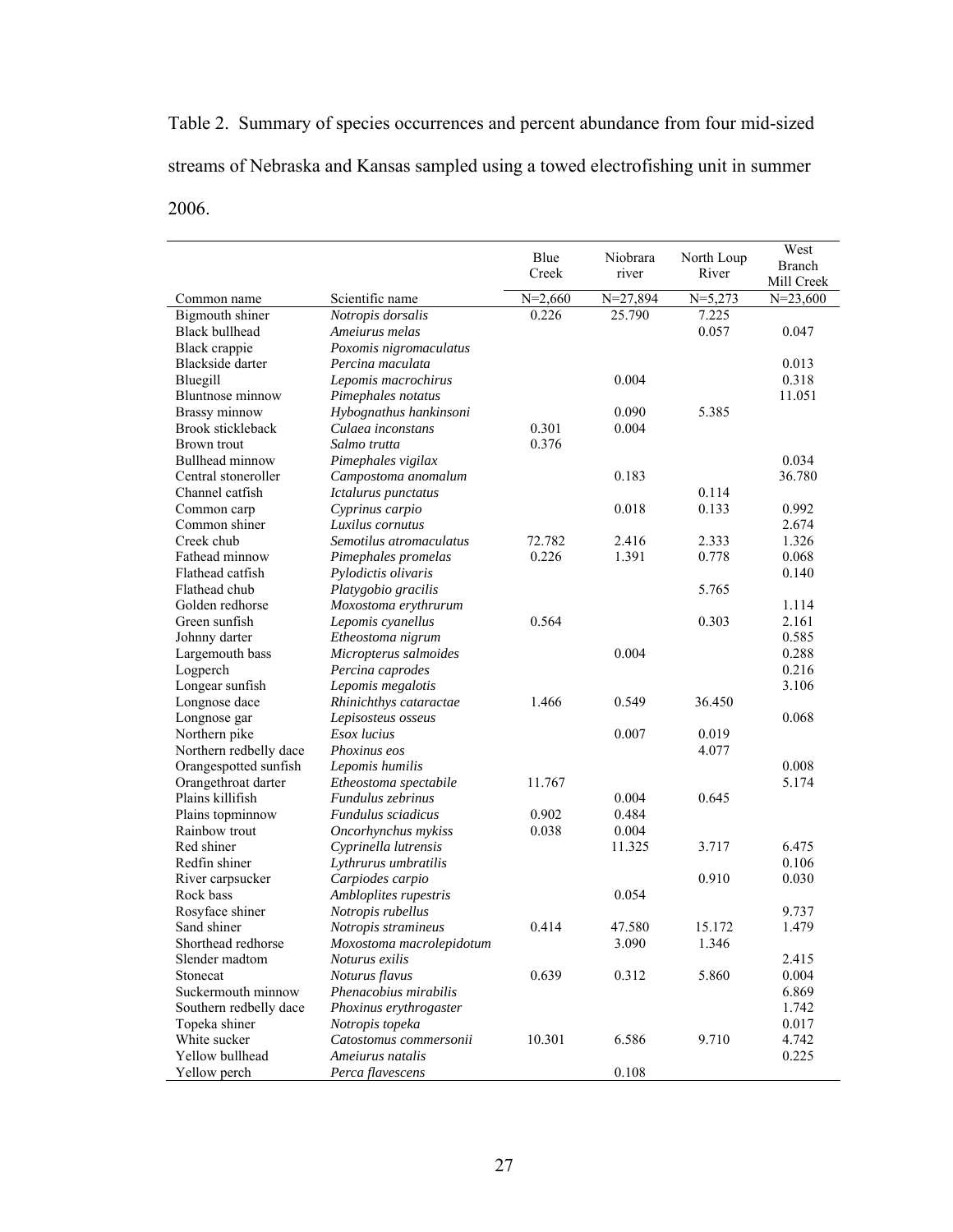

**Fig. 1.** Species-area relationships for four mid-sized streams in Nebraska and Kansas sampled in May-June 2006. Symbols represent length of sampled reaches for 10 (filled circles), 20 (open squares), 40 (filled diamonds), and 60 (open triangles) mean stream widths. Lines represent linear regressions and  $z$  is the slope of the line. See text for discussion of analyses of covariance.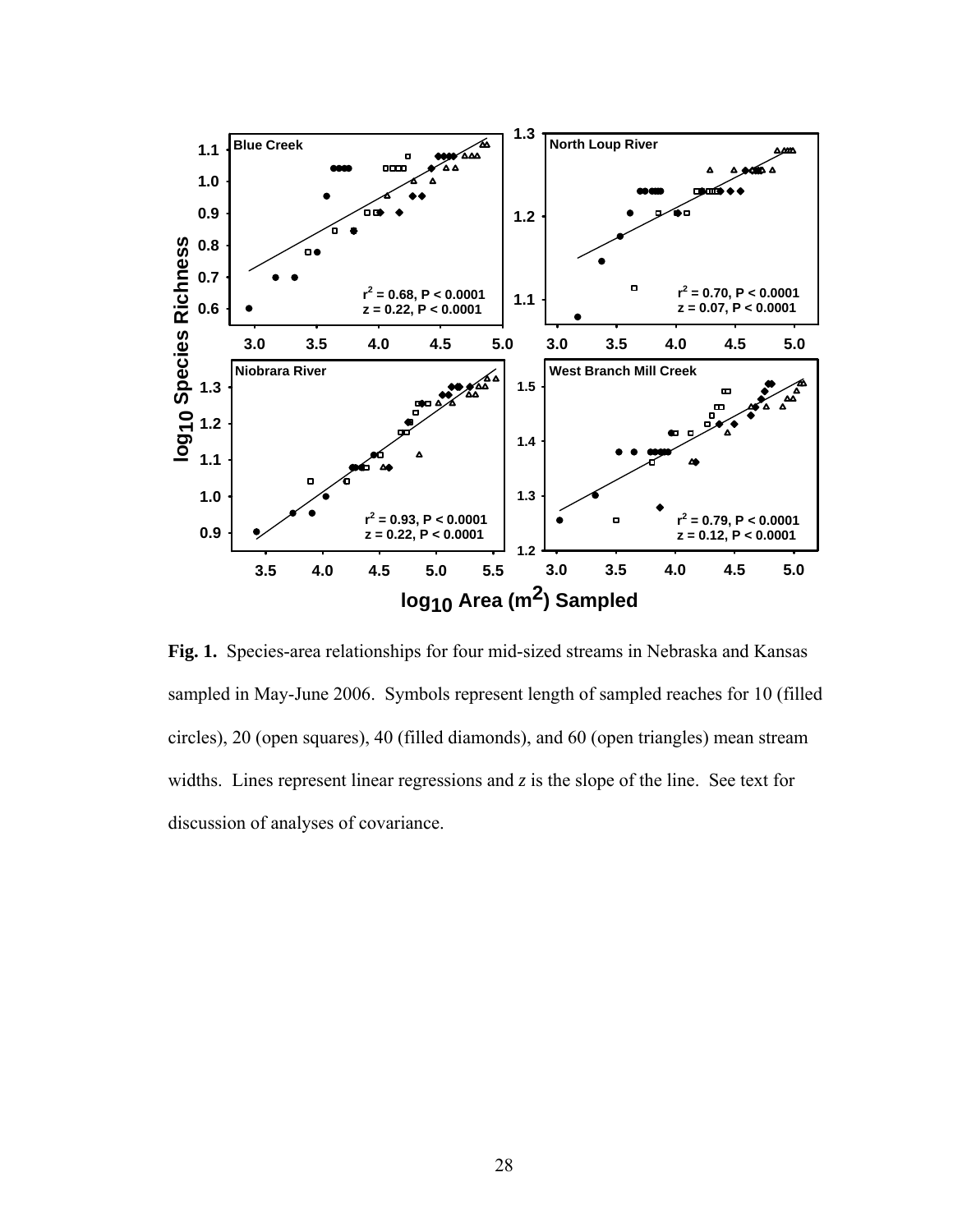

**Fig. 2.** Number of sampled reaches required to detect 75, 90 and 100% of segment species richness for four sampling lengths (10, 20, 40 and 60 times the mean stream width, MSW) of four wadable streams in Nebraska and Kansas based on 1,000 Monte Carlo simulations. Values are based on all species (panel A) and after the removal of rare species (panel B) (species accounting for  $\leq 1\%$  of the cumulative catch for a stream). Total effort (number of reaches x MSW) indicated adjacent to symbols. Missing values indicate the number of reaches required was greater than our maximum number of reaches. The numbers of reaches required represent whole numbers and symbols are offset to improve clarity.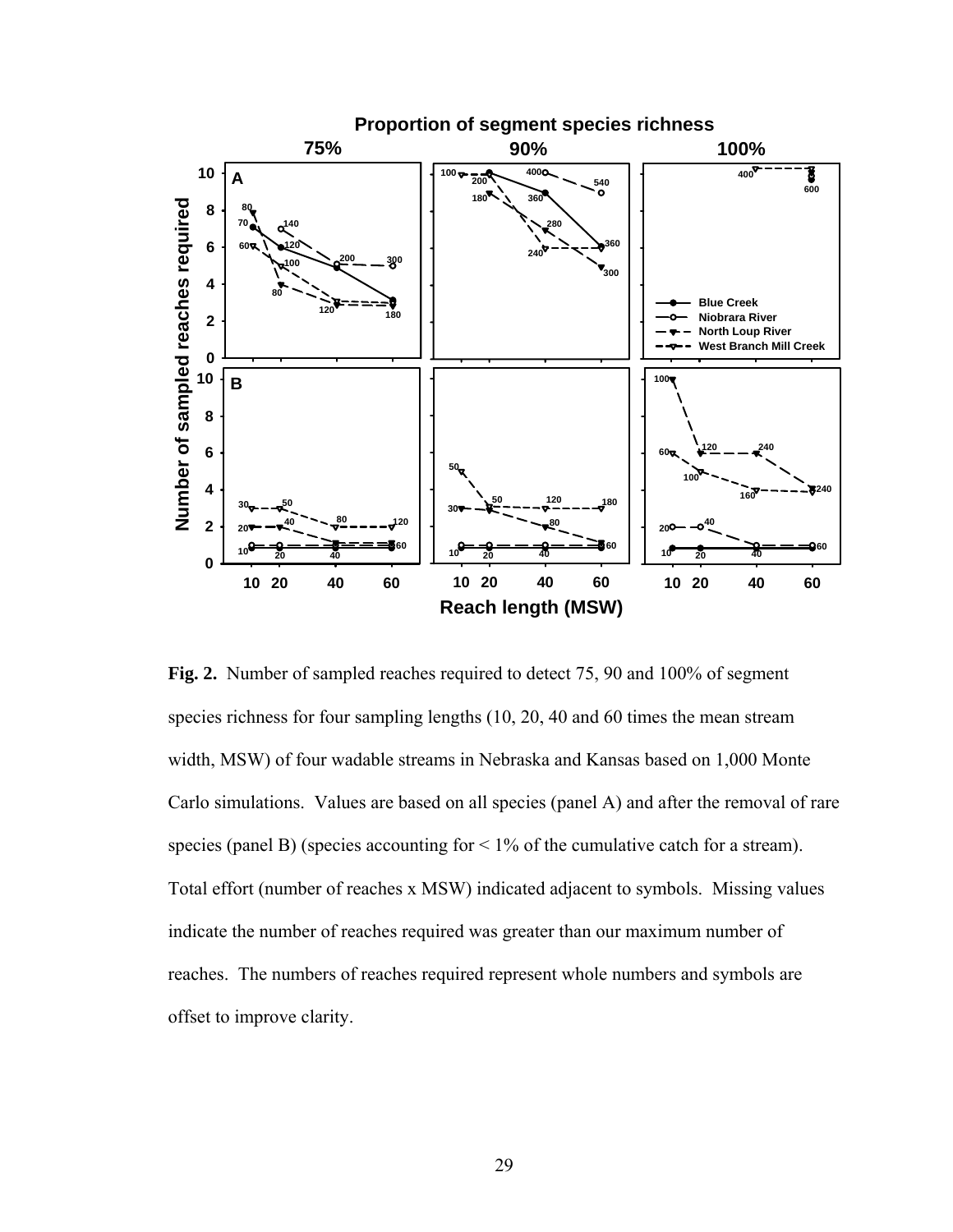

**Fig. 3.** Mean number of reaches required to detect a 25, 50, and 75% change in catch per unit effort (fish/100 m) of common fish species (after removal of rare species,  $\leq 1\%$ cumulative catch) for four streams of Nebraska and Kansas (top) and four reach sampling lengths (mean stream width, MSW; bottom) at different levels of statistical power. Bars represent one standard error. The mean number of reaches needed with the same letter did not differ among streams (top) or MSW (bottom) (ANOVA; P >0.008) at 0.8 level of statistical power.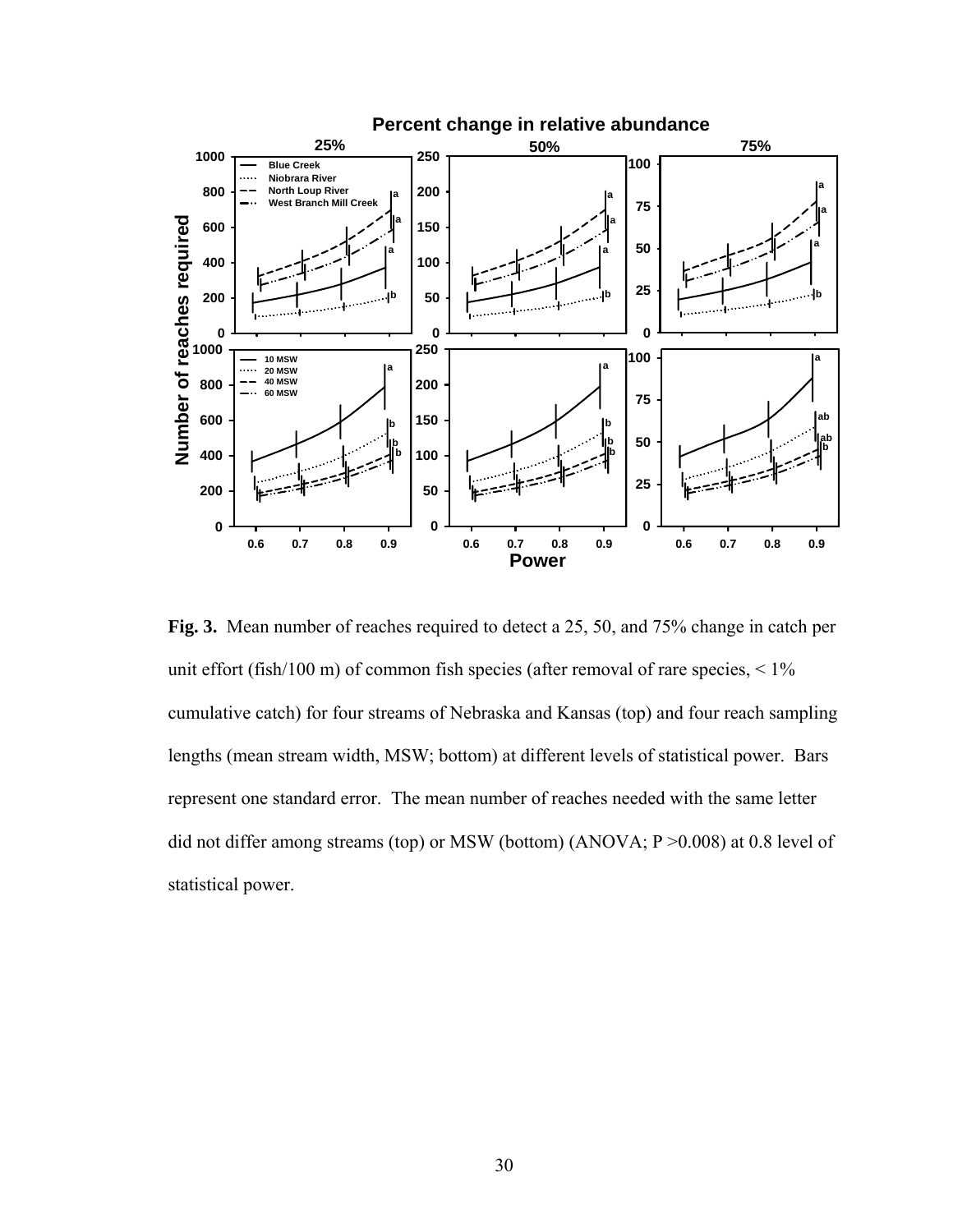

**Fig. 4.** Relationship between number reaches between samples and mean Jaccard's similarity coefficients against number of sites for four mid-sized streams in Nebraska and Kansas sampled with a pulsed DC towed electrofisher. Error bars represent 1 standard error.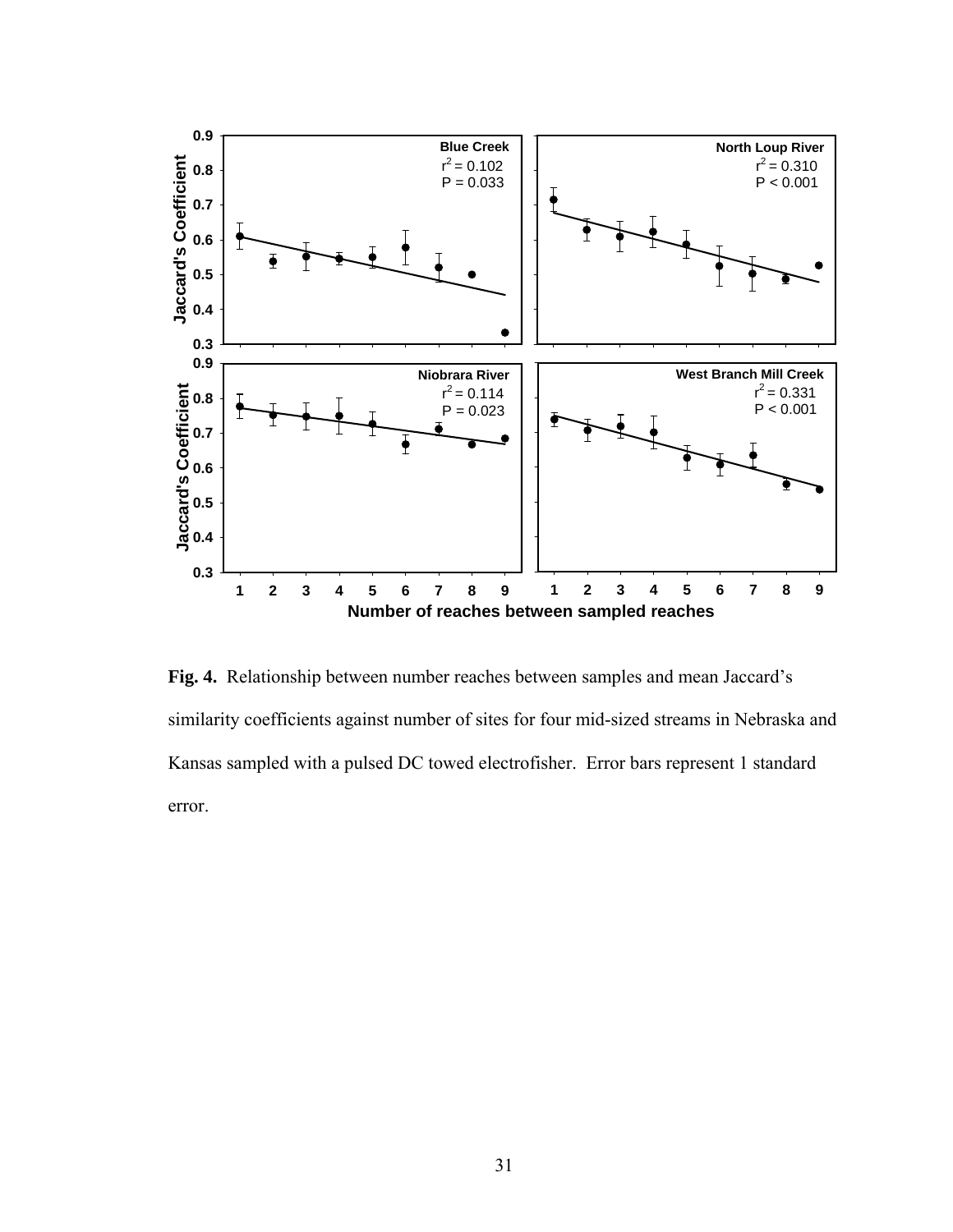

**Fig. 5.** Relationship between the number of reaches needed to detect 75, 90, 100% of segment species richness with a 95% probability and the mean standardized canonical coefficients from the canonical discriminant analysis (CDA) of 24 habitat surveys from four mid-sized streams in Nebraska and Kansas. Note: The number of reaches required to detect 100% of total segment richness was greater than 10 (unknown) for all streams except West Branch Mill Creek.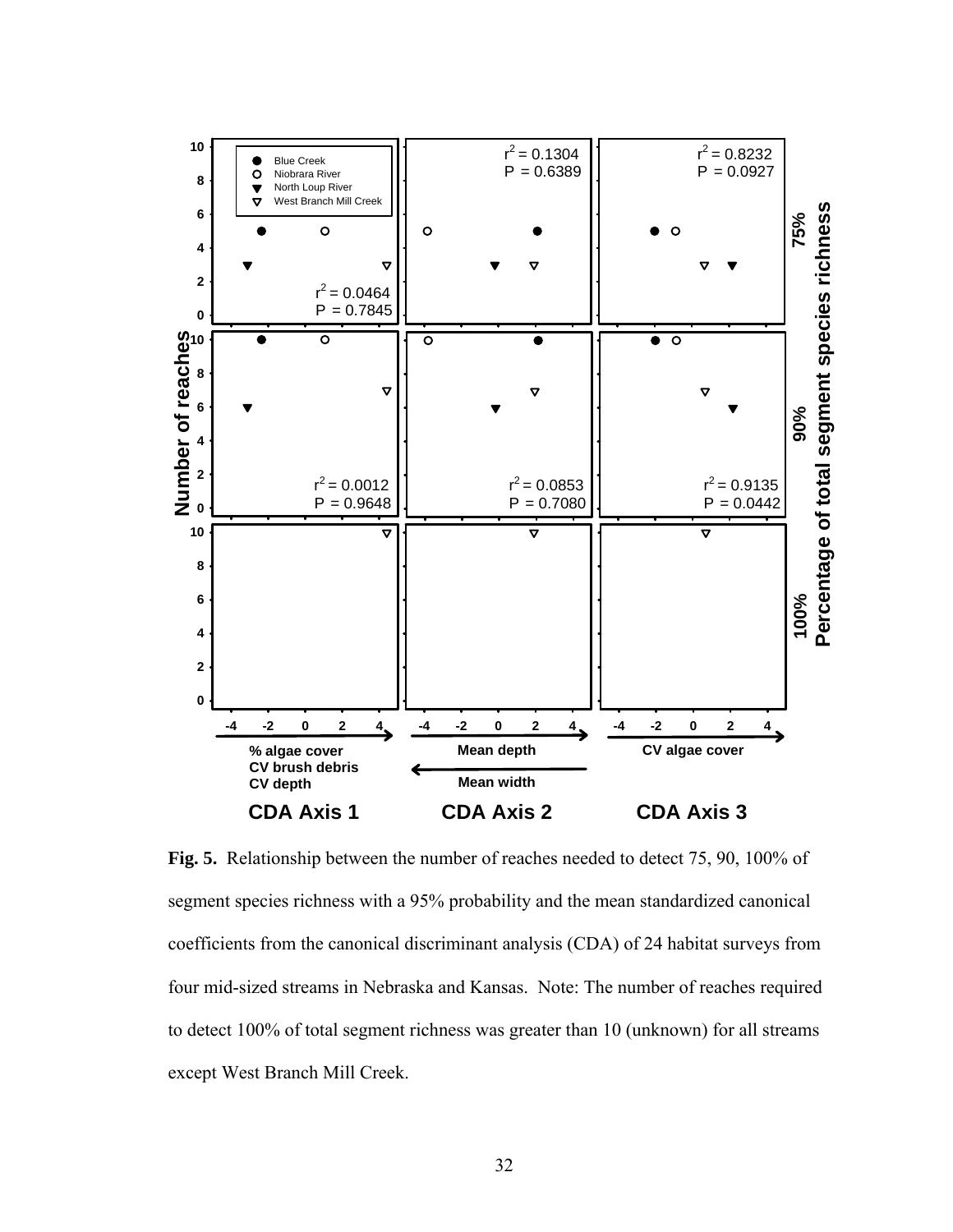

**Fig. 6.** Relationship between the number of reaches needed to detect 75, 90, 100% of common segment species richness (species accounting for less than 1% of the cumulative catch for a stream segment removed) with a 95% probability and the mean standardized canonical coefficients from the canonical discriminant analysis (CDA) of 24 habitat surveys from four mid-sized streams in Nebraska and Kansas.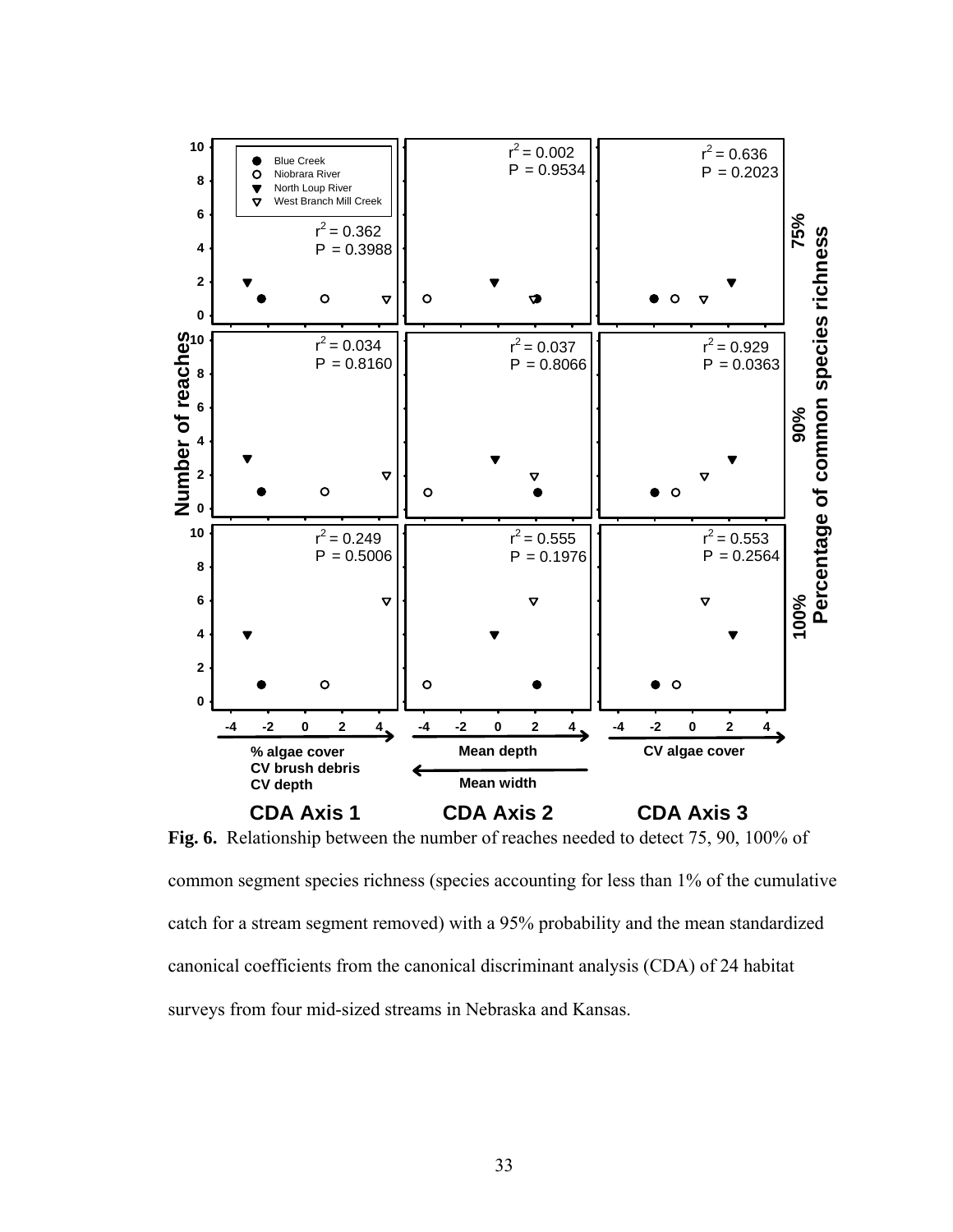# **Chapter 2**

# **Habitat relationships with fish assemblages in least disturbed Great Plains regions**

*Abstract.*—Effects of local environmental influences on the structure of fish assemblages were evaluated from 159 sites in two regions of the Great Plains with limited anthropogenic disturbance. These least disturbed regions offered an opportunity to evaluate the structure and natural variation of streams and fish assemblages within the Great Plains. We used canonical correspondence analyses to determine the influence of environmental conditions on species abundances, species occurrences, and assemblage characteristics. Analysis of regions separately indicated that similar environmental factors structured streams and fish assemblages, despite differences in environmental conditions and species composition between regions. Variance in fish abundance and assemblage characteristic data from both regions was best explained by metrics of stream size and associated metrics (width, depth, conductivity, instream cover). Our results provide a framework and reference for least disturbed conditions and assemblage structure in North American prairie streams.

# **Introduction**

Understanding of fish-habitat relationships is essential to management and conservation of stream fishes (Kessler and Thorp 1993; Wildhaber et al. 2000). However, stream fish assemblages are structured by habitat at various spatial scales. At local scales, instream physical habitat can influence community structure and function (Gorman and Karr 1978; Schlosser 1982; Angermeier and Karr 1984; Quist and Guy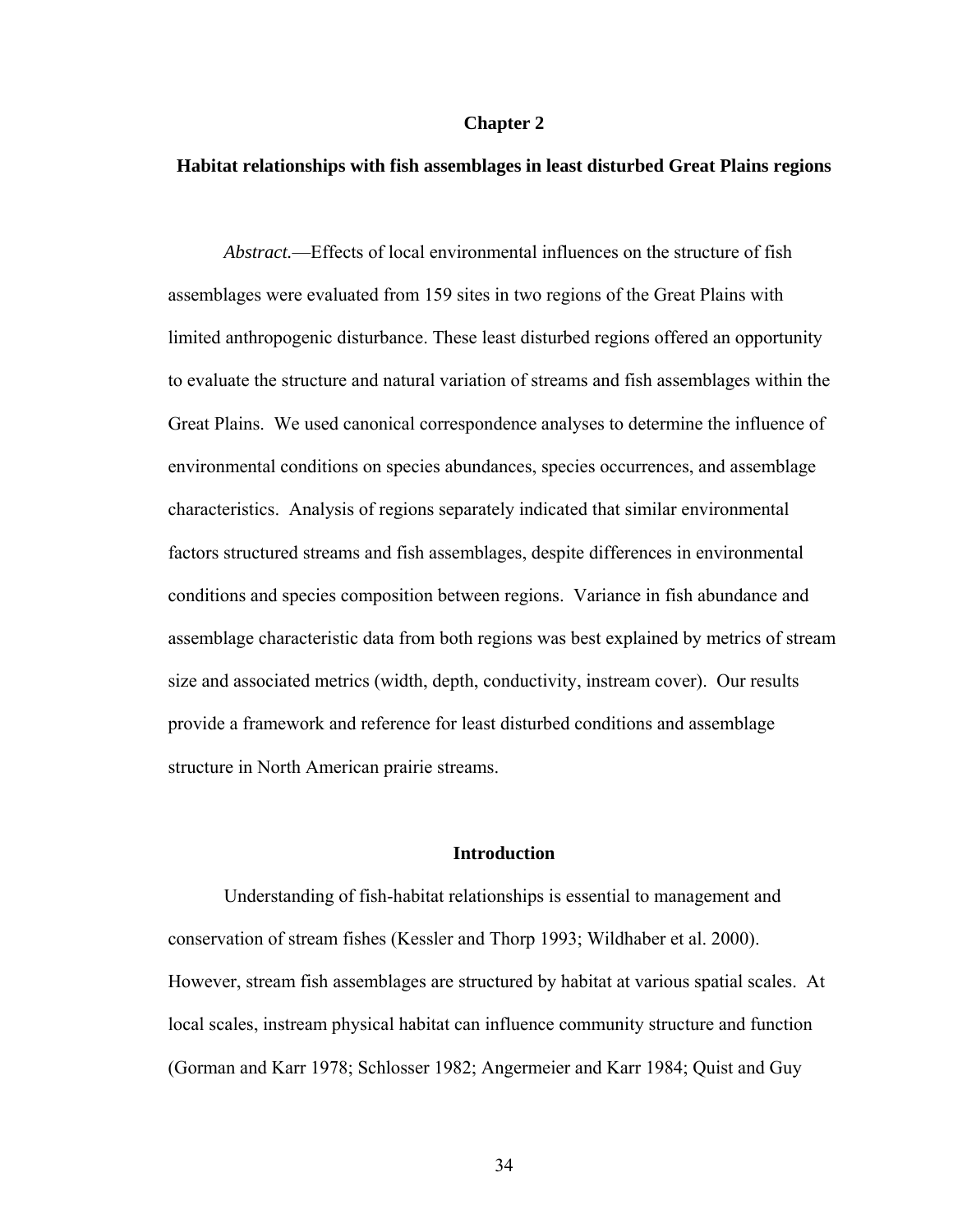2001), while broader scales influences (e.g. geology and climate) can be important determinants of species distributions (Mathews and Robison 1988; Marsh-Matthews and Matthews 2000). Since fish assemblages are strongly influenced by physical habitat they have often been used to quantify the effects of disturbance on the environment (Karr 1981). Disturbance to physical habitat (e.g. riparian vegetation alteration, impoundments; Gorman and Karr 1978; Jones et al. 1999; Marchetti and Moyle 2000; Quist et al. 2003), and water quality (e.g. pollution, sedimentation; Tsai 1973; Rabeni and Smale 1995; Bonner and Wilde 2002) have resulted in fish assemblage shifts, decreased native species diversity, community homogenization, range reduction and extinction.

Disturbances to stream ecosystems can be assessed by sampling fish assemblages (Karr 1981). Fish assemblage structures such as guilds (e.g. feeding, reproduction, behavioral, etc.) can be used determine habitat degradation associated with non-point source pollution (Moyle 1994). Furthermore, the effects of disturbances can be longlasting and possibly permanent despite reduction in the intensity of disturbance (Harding et al. 1998). In some regions, such as the Great Plains, only after anthropogenic influence occurred were most accounts of the fishes documented, leaving pre-settlement conditions poorly documented (Matthews 1988; Fausch and Bestgen 1997). Despite the difficulty in quantifying baseline conditions (because of the limited number of unmodified systems and a long history of disturbance) determining areas of least impact (i.e. reference) is important to designating areas in need of conservation (Hughes et al. 1986), quantifying intensity of disturbance (Mebane 2001) and determining natural variation in fish communities (Karr et al. 1986; Schlosser 1990; Smogor and Angermeier 2001). Additionally, least impacted systems are important to assessing restoration efforts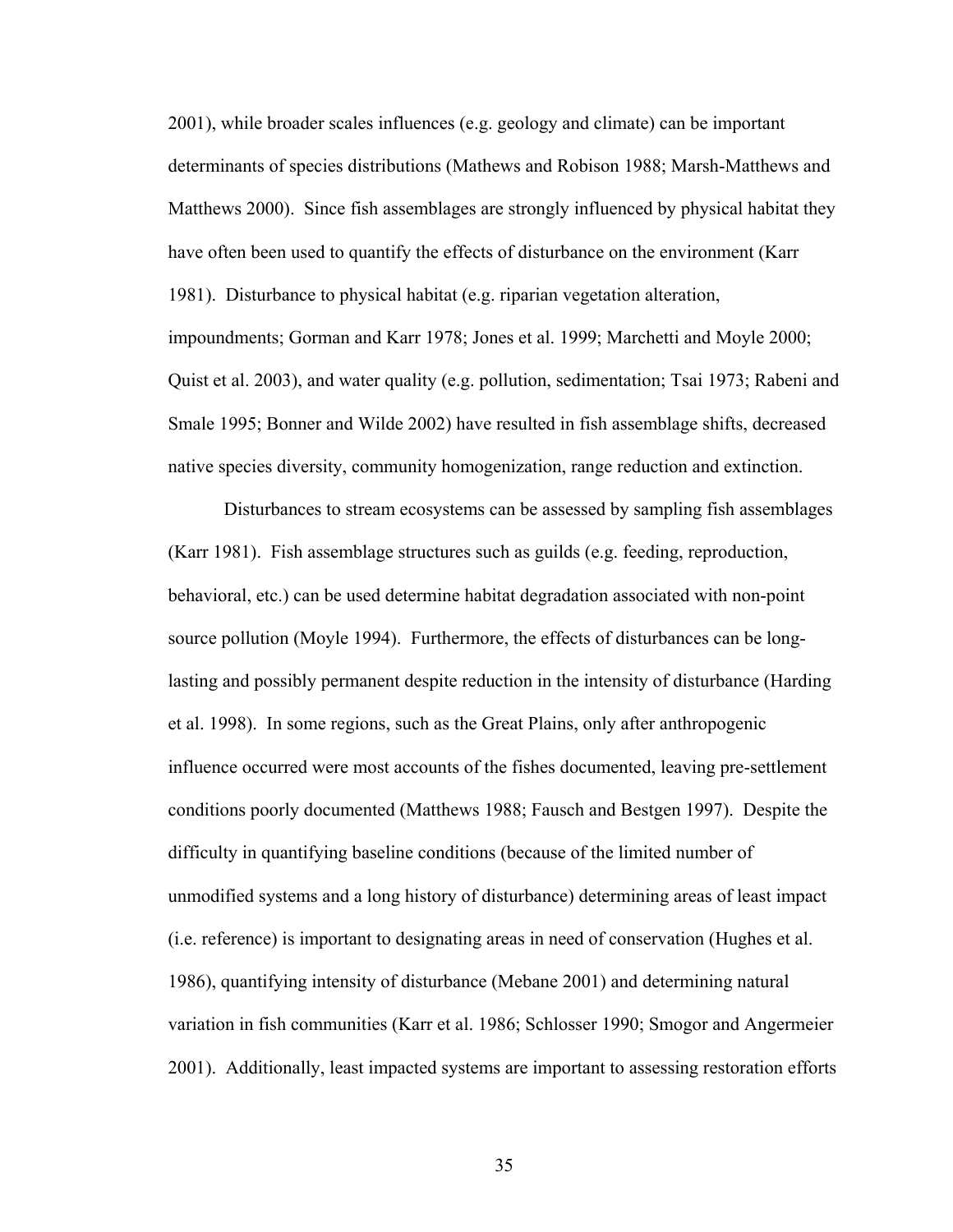(Hughes et al. 1986) and validating metrics of fish communities (index of biotic integrity IBI, Smogor and Angermeier 2001).

With losses of native terrestrial vegetation of up to 98.0% in area, the Great Plains are one of the most endangered terrestrial ecosystems in the North America (Samson and Knopf 1994) and prairie streams are even more endangered due to watershed fragmentation (Dodds et al. 2004). Prairie stream fish are at risk because of alterations to land and water use, primarily driven by agricultural practices, but also physical modification (e.g., impoundment for flood control and irrigation, channelization, and riparian vegetation alteration), pollution, siltation, and the introduction of non-native species (Cross and Moss 1987; Pflieger and Grace 1987; Matthews 1988; Dodds et al. 2004; Gido et al. 2004). However, the intensity of anthropogenic disturbances is not evenly distributed across the Great Plains. Eastern regions have experienced greater changes to native terrestrial vegetation (e.g. Indiana, Illinois, and Iowa have had 99.9% declines in native tallgrass prairie) (Samson and Knopf 1994), while northern and western regions tend to have less anthropogenic disturbances (e.g. increased rangeland, less urbanization, lower human density) (Bramblett et al. 2005) and may be useful as reference. It is therefore important to understand how stream systems with minimal environmental disturbance structure fish assemblages within regions.

Our objective was to determine the relationship of fish community structure in response to environmental variation in two geographically separate regions of the Great Plains with limited disturbance by 1) evaluating the structuring of stream sites by environmental variables within regions 2) determining the environmental variables responsible for structuring fish communities for each region and 3) determine if similar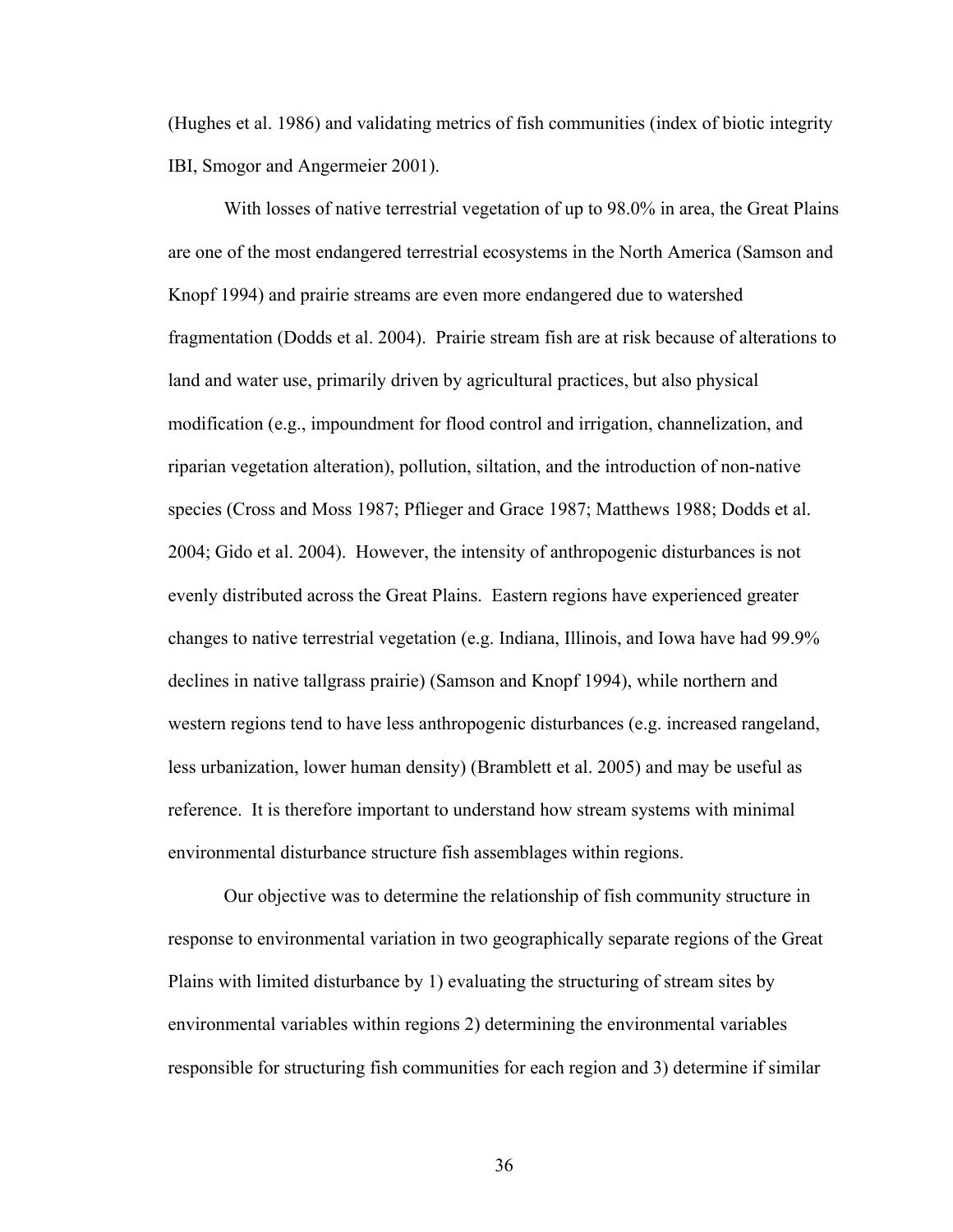environmental features are related to community structure across a large scale of least disturbed areas. Because these regions are relatively unimpacted (see below) we hypothesized local environmental variables that are not directly related to anthropogenic disturbance will be most important to structuring fish assemblages. We predict that habitat variables of greatest importance will be similar between regions due to relatively homogenous and similar landscapes of each region.

#### **Study Area**

The Southwestern Tablelands located within south central Kansas (hereafter referred to as Red Hills) and the Sand Hills (located primarily in North Central Nebraska) EPA Level III ecoregions (Omernik 1987) are relatively unimpacted regions with low human population density and rangeland as the dominant land use (Chapman et al. 2001). The prevalence of rangeland within these regions retains a landcover more similar to the native vegetation (i.e. mixed grass prairie) of both regions as compared more pervasive land uses (e.g. rowcrop agriculture). Landcover within the Sand Hills is 88.8% grassland with only 3.6% rowcrop agriculture, while 50.9% of the Red Hills is grassland and 42.3% is rowcrop agriculture. However the Sand Hills are relatively homogeneous, while the Red Hills can be divided into two distinct areas, the Flat Tablelands and Cimarron Breaks. Within the Flat Tablelands crop production is greater than that of Cimmaron Breaks (Chapman et al. 2001). After the removal of the Flat Tablelands region from the Red Hills, 77.5% of the remaining region is grassland with 16.8% rowcrop agriculture. Streams within the Sand Hills and Red Hills are similar and have predominantly sand substrates and tributary streams that are spring fed by the Ogallala Aquifer (Chapman et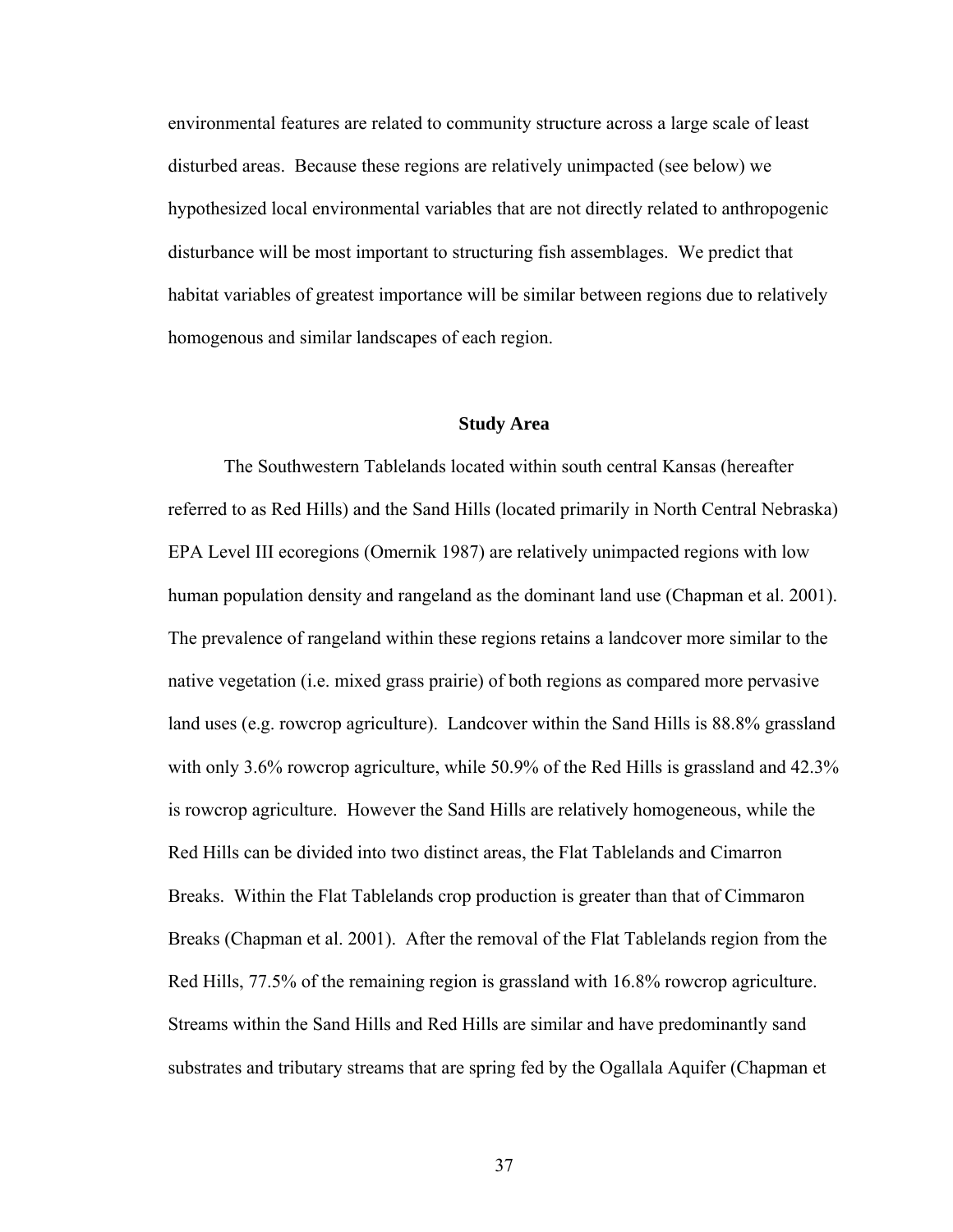al. 2001). However, prairie streams in the northern Great Plains (i.e. Sand Hills) typically have more stable hydrologic regimes than those of southern Great Plains (Oklahoma and Kansas) (Mathews 1988) and have experience less change in water table level of the Ogallala Aquifer.

# **Methods**

*Data collection.—*Fish were sampled with a backpack or tote barge electrofisher in a single upstream pass at all sites 159 during the summer of 1996-2005 in two Great Plains regions (Figure 1). Electrofishing was supplemented by seining when sites did not contain excessive instream vegetation, boulders, and/or woody debris. Sampling length was calculated to be 40 times the mean stream width (MSW) with a minimum length of 150 m and a maximum length of 300 m (Lazorchak et al. 1998). Prior to sampling, block nets were established at the upstream and downstream ends to prevent fish movement out of the site. Streams with high discharges and/or excessive widths prevented the use of block nets at all streams. Easily-identified specimens were released in the field and unidentifiable or numerous specimens were preserved in 10% formalin and identified in the laboratory.

Physical and chemical habitat variables were measured at all sites with a modification of the Environmental Protection Agency's (EPA) protocol for sampling wadable streams (Lazorchak et al. 1998). The only variation to EPA protocol was the reduction of 11 evenly-spaced transects to six for all Sand Hills and 12% of Red Hills sites. Six to 11 evenly spaced transects for each sampling length was used to survey physical habitat at each site. Mean depth was measured at three equally-spaced intervals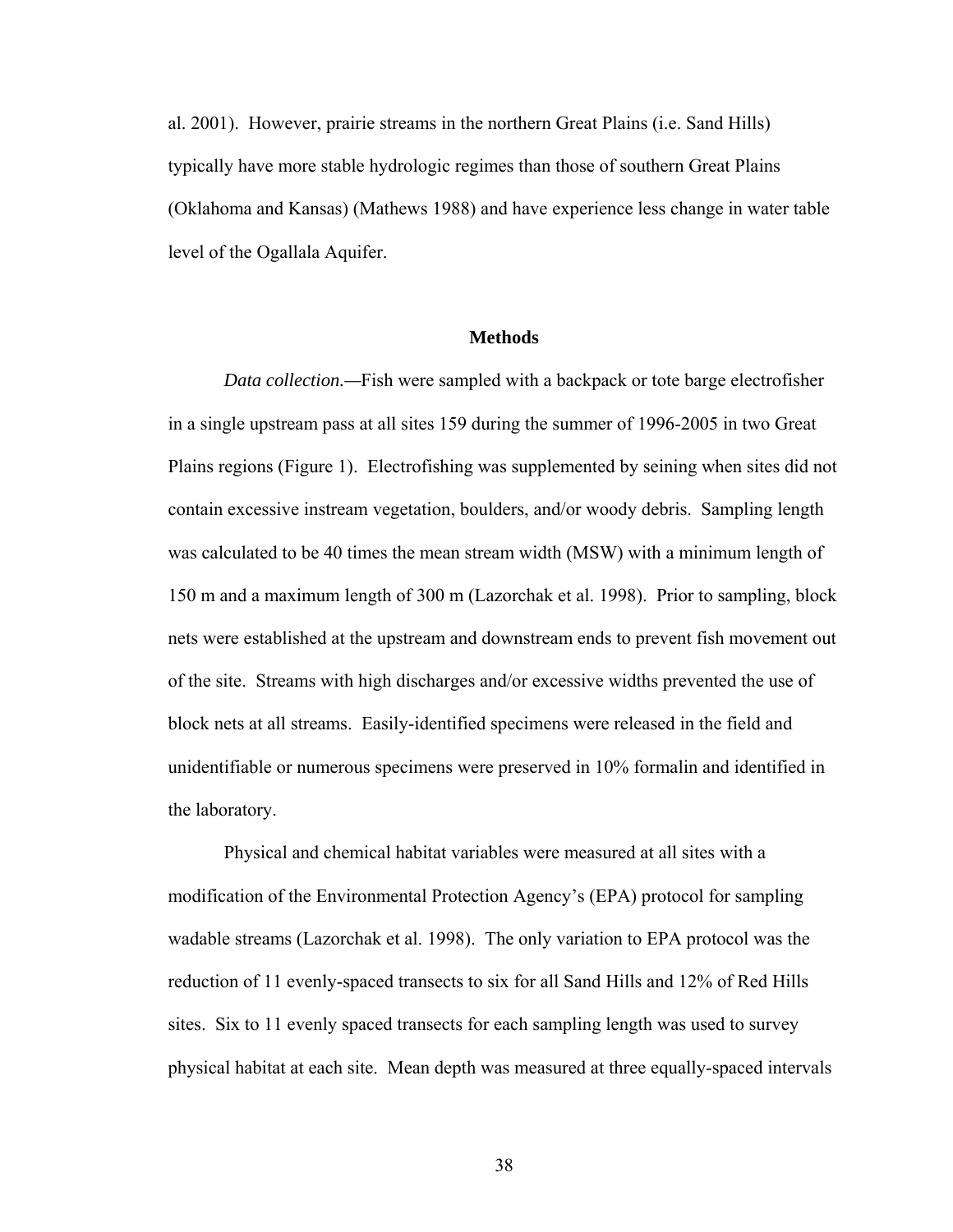for each transect and the mean of all transects was calculated for each site. Wetted width was measured at 10 equally-spaced intervals between transects and the mean of all measurements was calculated. Canopy cover was measured using a spherical densiometer at six locations at each transect and the percent cover for each transect was averaged for each stream (Lazorchak et al. 1998). Substrate was measured at five equally-spaced intervals at each transect. Substrate classes included fine (<0.06 mm), sand  $(0.06 \text{ to } 2 \text{ mm})$ , gravel fine  $(2 \text{ to } 16 \text{ mm})$ , gravel course  $(16 \text{ to } 64 \text{ mm})$ , cobble  $(64 \text{ mm})$ to 250 mm). The total percentage of each substrate class was calculated for each site. Instream fish cover (filamentous algae, aquatic macrophytes, woody debris, overhanging vegetation and undercut banks) was estimated using a rank (0-4) of five cover classes; absent  $(0\%)$ , sparse  $(0-10\%)$ , moderate  $(10 \text{ to } 40\%)$ , dense  $(40 \text{ to } 75\%)$  and very dense (>75%) (Lazorchak et al. 1998). Mean rank was then averaged across all transects to obtain a value for all instream fish cover categories for each site. Riparian human influence (i.e. rowcrop agriculture, rangeland, and rip-rap) was visually estimated at each transect on each bank. Observations were categorized into four ranks (i.e. 0-3): absent, on bank (adjacent to water), within 10 m,  $> 10$  m. The mean of ranks was averaged across all transects for each site.

Prior to fish sampling and physical habitat measurements, *in situ* water chemistry was measured at the downstream transect. Dissolved oxygen (mg/L), conductivity (μS/cm), water temperature (C) and turbidity (NTUs) were measured using a handheld meter. Twenty evenly-spaced measurements across the transect were taken at 60% depth with a Marsh McBirney Flo-Mate 2000 or Pygmy flow meter to calculate total stream discharge.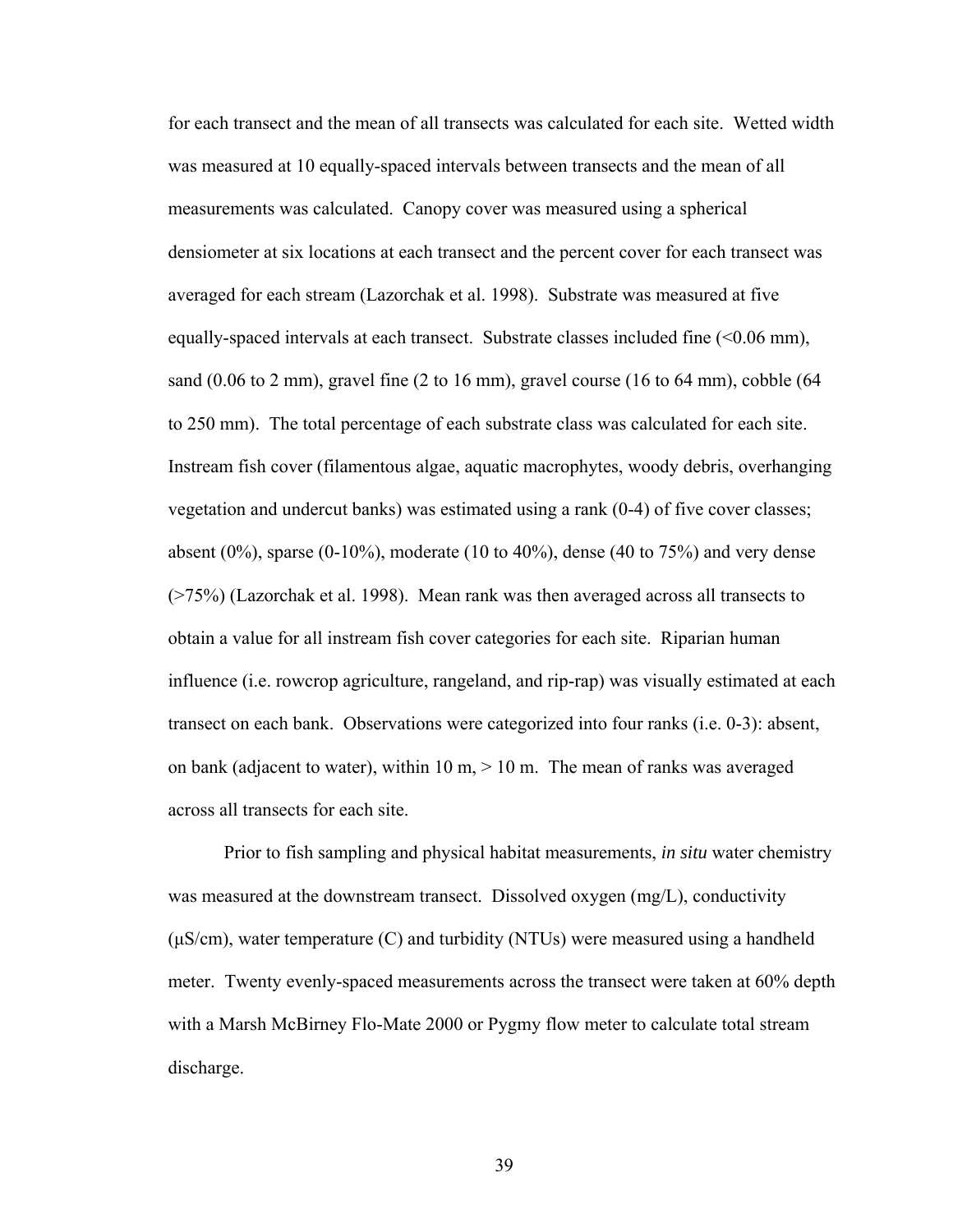*Statistical analyses.—*Principal component analyses (PCA) were performed on the 22 environmental variables to reduce dimensionality of the data and identify patterns of sites structuring within the Red Hills and Sand Hills (Johnson 1998). All variables were  $log_{10}$   $(x + 1)$  transformed before analysis to better meet the assumptions of normality. Only principal components with eigenvalues greater than two were interpreted from PCA on the correlation matrix of the environmental variables (Ferre 1995). Variable loadings with absolute values greater than 0.25 were considered important in structuring streams within each region (Chatfield and Collins 1980). We computed Pearson's correlation coefficients for environmental variable loadings for interpreted axes between regions to determine if similar gradients structured streams between regions. A multiple analysis of variance (MANOVA) was conducted to compare all environmental variables between regions. If the MANOVA was significant then individual one-way ANOVAs were use to identify the variables that differed between regions (Johnson 1998).

Fish assemblage data were summarized into two data sets for each region to quantify patterns in relationships between the Red Hills and Sand Hills. Relative abundance of fish species (individuals/100 m) and fish assemblage characteristics (comprised of 13 metrics) were calculated for all sites. Previous studies have demonstrated the utility of fish assemblage characteristics for disturbance (Karr 1981; Fausch et al. 1984; Smogor and Angermeier 2001). The assemblage metrics computed for each site were: total fish abundance (total individuals/100 m), species richness, native cyprinids, native centrachids, and native benthic invertivores, proportion of top carnivores, invertivores, omnivores, intolerant, tolerant, simple lithophils, introduced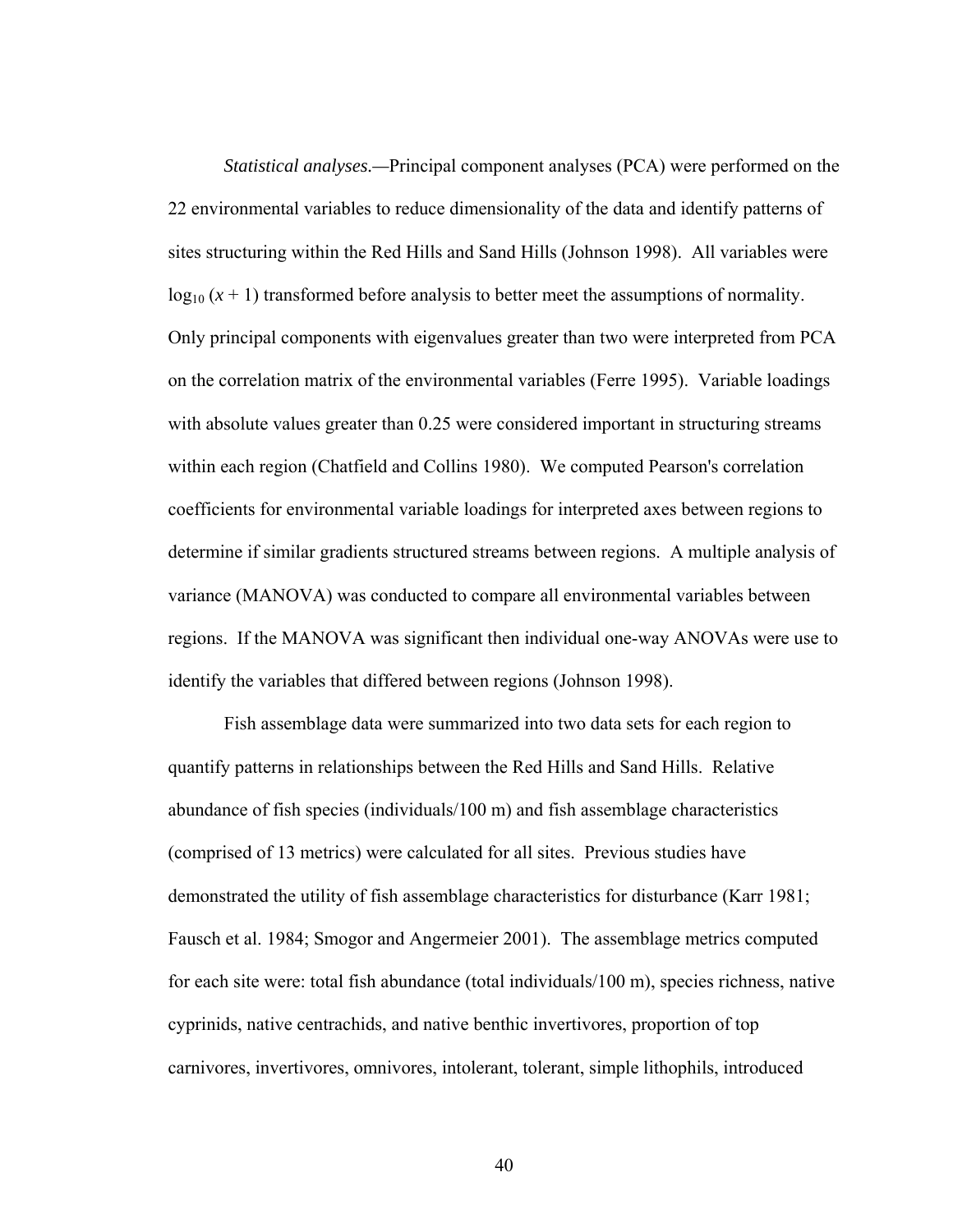individuals, and Shannon's diversity index. Metrics included in the assemblage characteristics data set were adapted from similar metrics from regions similar to this study (Bazata 2005; Lydy et al. 2000; Bramblett and Fausch 1991). Fish species that did not occur at greater than five percent of sites within each region, and sites with a total abundance of less than five individuals per 100 m sampled were removed from all analyses. Since fish community structure may differ between regions a MANOVA was conducted to compare fish assemblage characteristics between regions. If the MANOVA was significant then individual one-way ANOVAs were used to identify which metrics differed between regions (Johnson 1998).

 Canonical correspondence analysis (CCA) was used to identify the relationships of environmental variables with fish assemblage (abundance and assemblage characteristics) data sets for the Red Hills and Sand Hills separately. A stepwise forward selection and Monte Carlo permutation test (1,000 random permutations) was used to determine environmental variables that significantly ( $P < 0.05$ ) explained variation in fish assemblage data sets and partial CCAs were used to determine the individual variable variance explained after the removal of variables with inflation factors greater than 10 (ter Braak and Smilauer 2002). Pearson's correlation of percent variances explained by environmental variables between regions was used to determine if assemblage structuring was similar for both regions in the Great Plains. The influence of environmental variables on fish assemblages in both regions were evaluated with combined CCAs for abundance and assemblage characteristics data sets using region as a covariable.

 We computed Pearson's correlation coefficients between assemblage characteristics (native cyprinid richness, native benthic invertivore richness proportion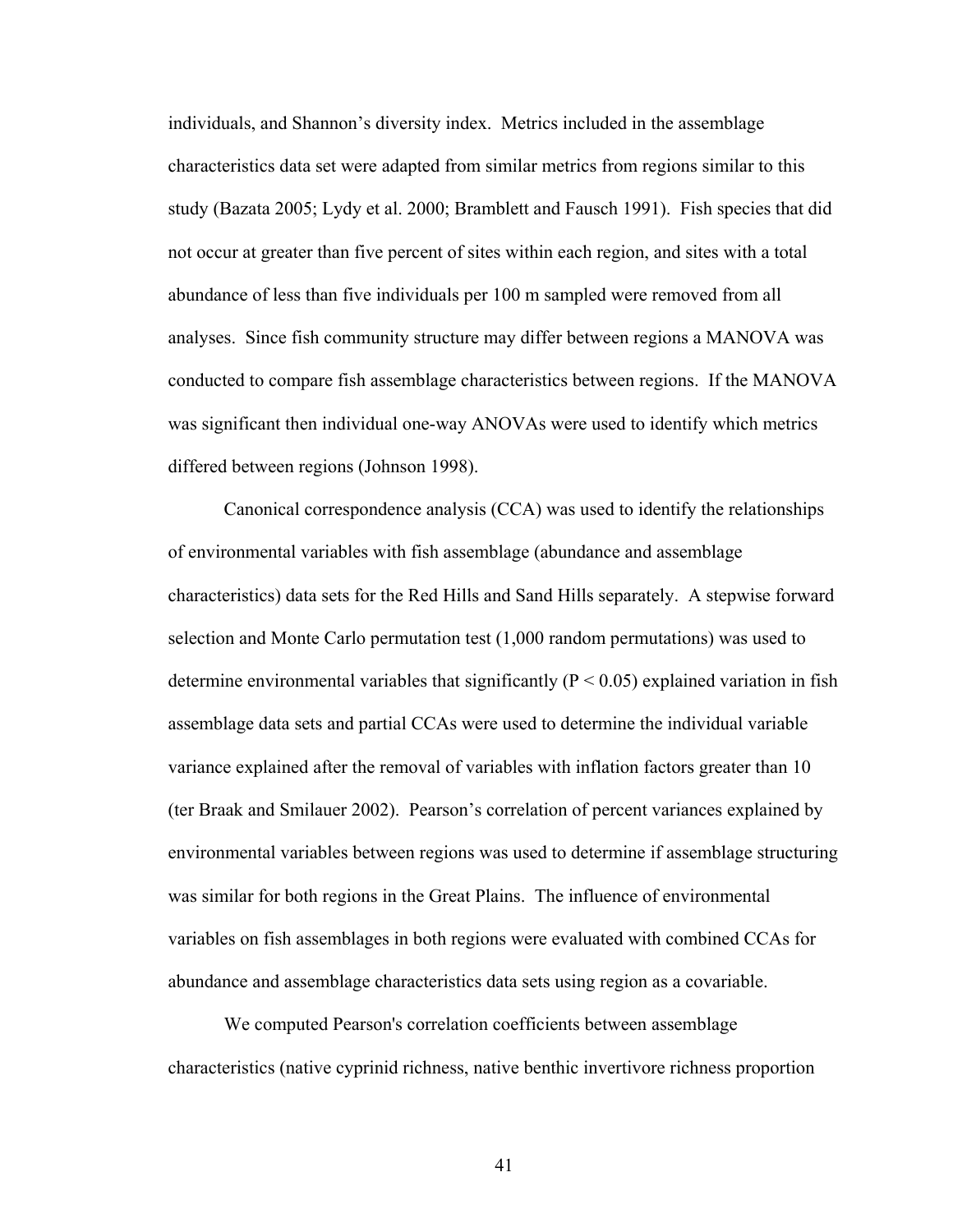introduced individuals, proportion intolerant individuals) and CPUE of two introduced species (common carp and largemouth bass) to determine the effects of introduced species on native fish structure.

 We computed Pearson's correlation coefficients between assemblage characteristics (native cyprinid richness, native benthic invertivore richness, percentage of introduced individuals, percentage intolerant individuals) and CPUE of two introduced species (common carp and largemouth bass) to determine the effects of introduced species on native fish structure. Assemblage characteristic richnesses and species CPUE were  $log_{10} (x + 1)$  transformed and percentages were arcsin transformed. All sites with zero for both metrics to be correlated were removed before analysis.

#### **Results**

 The PCA of Red Hills sites produced three axes that cumulatively explained 45.5% of the environmental variation in sites (Table 1). The first axis had high loadings for instream cover (filamentous algae, macrophytes, and overhanging vegetation), stream size (mean width and discharge), turbidity, and substrate composition (percent fine and sand). The second axis had high loadings for instream cover of large woody debris, undercut banks, canopy cover, and conductivity. The third axes had high loadings for percent cover of small woody debris, gravel substrate composition (fine and course), and adjacent rangeland landuse. The PCA of Sand Hills sites produced three axes that explained 41.7% and high loadings for all three axes were similar to that of the Red Hills PCA. The first axis included high loadings for instream cover (macrophytes and small/large woody debris), canopy cover, stream size (mean width and discharge) and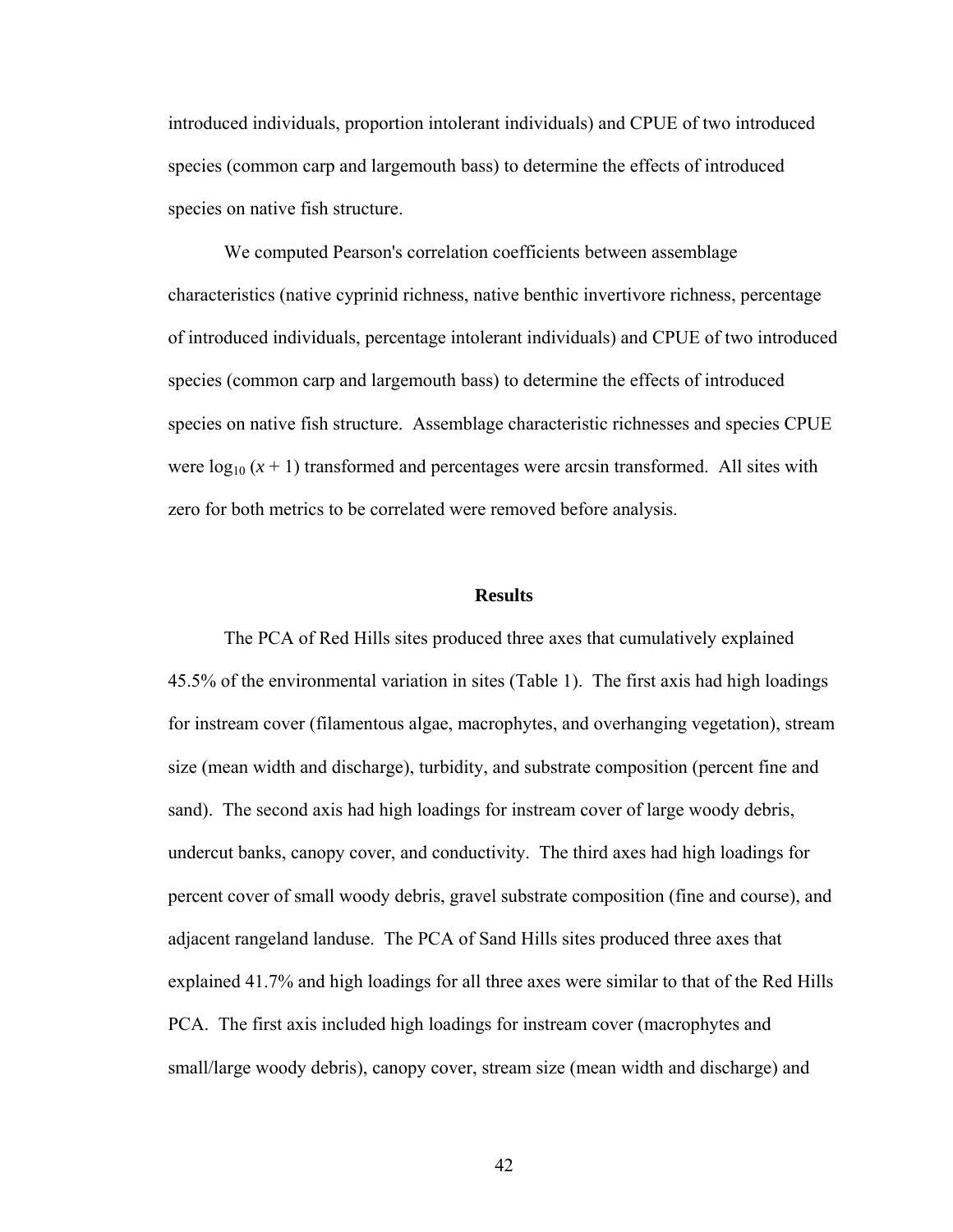adjacent rangeland landuse. The second axis produced high loadings for dissolved oxygen and substrate composition (sand and course gravel). The third axis had high loadings for mean depth and presence of rip-rap.

 The PC scores for both the Sand Hills and Red Hills were correlated for both axis 1 (r = 0.493, P = 0.02, N = 22) and axis 2 (r = 0.492, P = 0.02, N = 22) suggesting similar environmental variables structured sites separately within the Sand Hills and Red Hills regions. However, environmental variables differed between regions (Wilk's lambda = 0.079; DF = 22,136;  $P < 0.0001$ ). Nine variables (percent macrophyte cover, large/small woody debris, canopy cover, mean width, discharge, percent sand substrate, percent course gravel substrate, and adjacent rangeland landuse) of 22 total environmental variables had high loadings on at least one of the principal component axes interpreted for both the Red Hills and Sand Hills. The primary gradients included stream size (mean width, mean depth, discharge) and instream cover (e.g. macrophytes, woody debris, etc.) for both regions. In contrast, water temperature, percent cobble substrate, and adjacent rowcrop agriculture did not have high loadings on any of the first three axes for either region (Table 1).

Sixty one fish species were collected from 92 Red Hills and 67 Sand Hills sites: 23 from the Red Hills and 33 from the Sand Hills (Table 2). Seventeen species were common between the two regions, of which nine species occurred at greater than 10% of each region's sites. However, six species were unique to the Red Hills and 16 species were unique to the Sand Hills. Many of the region-specific species were common and abundant in their region (Table 2). Five species that were ubiquitous  $($  > 50% of sites) in the Red Hills included Arkansas darter *Etheostoma cragini* (a Kansas state threatened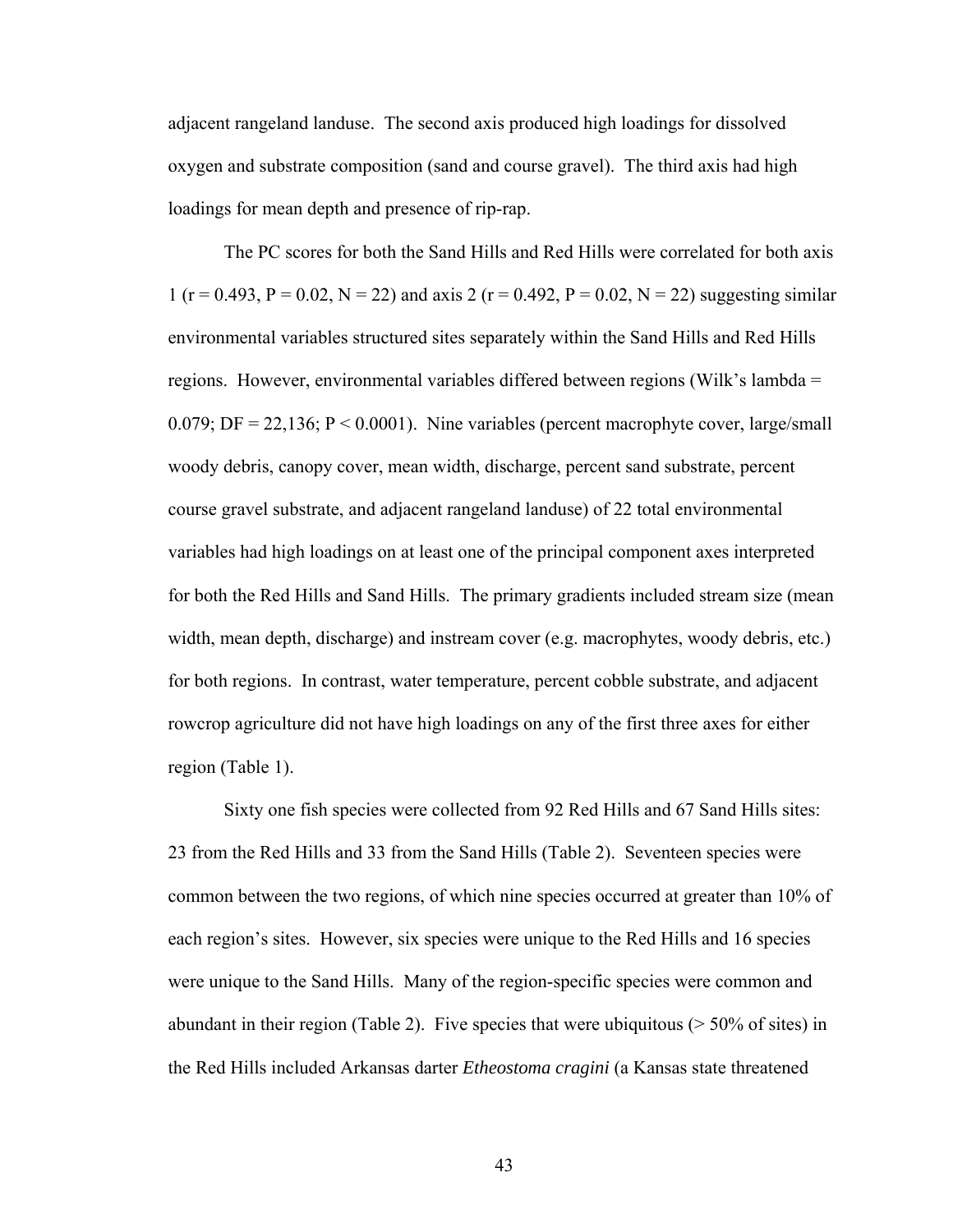species; Haslouer et al. 2005), green sunfish *Lepomis cyanellus*, plains killifish *Fundulus zebrinus*, sand shiner *Notropis stramineus*, central stoneroller *Campostoma anomalum*, and red shiner *Cyprinella lutrensis*. Species that occurred at greater than 50% of the sites in the Sand Hills included white sucker *Catostomus commersonii*, creek chub *Semotilus atromaculatus*, longnose dace *Rhinichthys cataractae*, plains topminnow *F. sciadicus* (a Nebraska Tier I at risk species; Schneider et al. 2005), bigmouth shiner *N. dorsalis*, fathead minnow *Pimephales promelas*, and sand shiner.

 A total of 39,722 fish were collected from Red Hills sites and 41,253 fish from Sand Hills sites. Total catch for sites ranged from 12 to 3,215 individuals for the Red Hills and 15 to 6,139 for Sand Hills sites (Table 3). Fish assemblage characteristics varied between regions (Wilk's lambda =  $0.317$ ; DF =  $13,145$ ; P <  $0.0001$ ). The number of native cyprinids, number of benthic invertivores, proportion of tolerant individuals, proportion of lithophilic individuals, and Shannon's diversity was higher in the Sand Hills sites, while the number of native centrachid species and proportion of intolerant individuals was higher in the Red Hills sites (Table 3). All other assemblage characteristics (total fish abundance, species richness, proportion of top carnivores, proportion of invertivores, proportion of omnivores, and the proportion of introduced individuals) did not differ between regions. Overall, the mean proportion of introduced species was low (i.e.  $\leq 5\%$ ) in both regions (Table 3).

*Fish abundance.—*The forward selection procedure retained 8 of the 19 environmental variables ( $Ps < 0.05$ ) in the CCA of Red Hills sites and fish abundance data (Table 4). Axis 1 (33.4% of total variance) represented a gradient of substrate and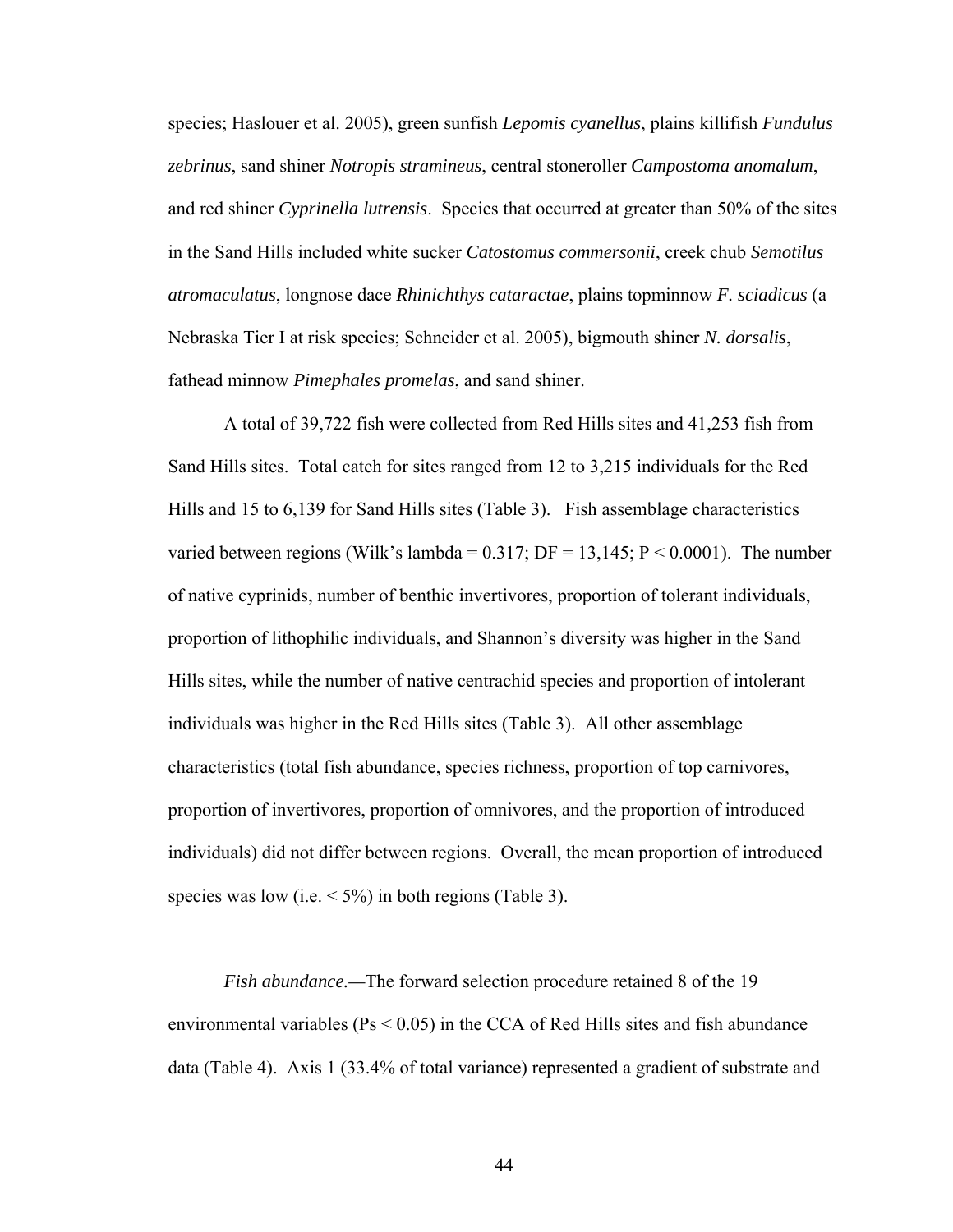stream depths, which separated species with associations towards increased mean depth and fine substrate (western mosquitofish *Gambusia affinis*, fathead minnow, gizzard shad *Dorosoma cepedianum*, and common carp *Cyprinus carpio* from other species (Figure 2). Axis 2 (25.3% of total variance) represented a gradient of stream size (mean width and conductivity) and instream cover (filamentous algae, and undercut banks). This axis contrasted species associated with narrower streams having greater instream cover (e.g. Arkansas darter, central stoneroller, green sunfish) from species associated with wider streams and less instream cover (e.g. plains minnow, emerald shiner *N. atherinoides*, sand shiner, Figure 2). Nearly 40% of the Red Hills fish abundance variance explained by all environmental variables was explained by percent fine (13.0%) and sand substrates (10.1%), and mean width (8.5%) and conductivity (7.5%) which was far greater than the cumulative variance explained by the five remaining forwarded selected variables (14.1%) (Table 4).

 Nine variables significantly explained variation of Sand Hills fish abundance data (Table 4). Axis 1 (30.9% of total variation) represented a gradient of conductivity, instream cover (i.e. macrophytes), and stream depth (Figure 2). Deeper streams with higher macrophyte coverage and lower conductivity were associated with orangethroat darter, creek chub, brook stickleback, and plains topminnow. Shallower streams with higher conductivity and less instream cover contained sites with increased abundance of bluntnose minnow *P. notatus*, common carp Johnny darter, river shiner *N. blennius*, and sand shiner. Axis 2 (18.9% of total variation) represented a gradient of stream width, instream cover (i.e. undercut banks), and substrate. Species associated with wider streams with less instream cover and cobble substrate included yellow perch *Perca*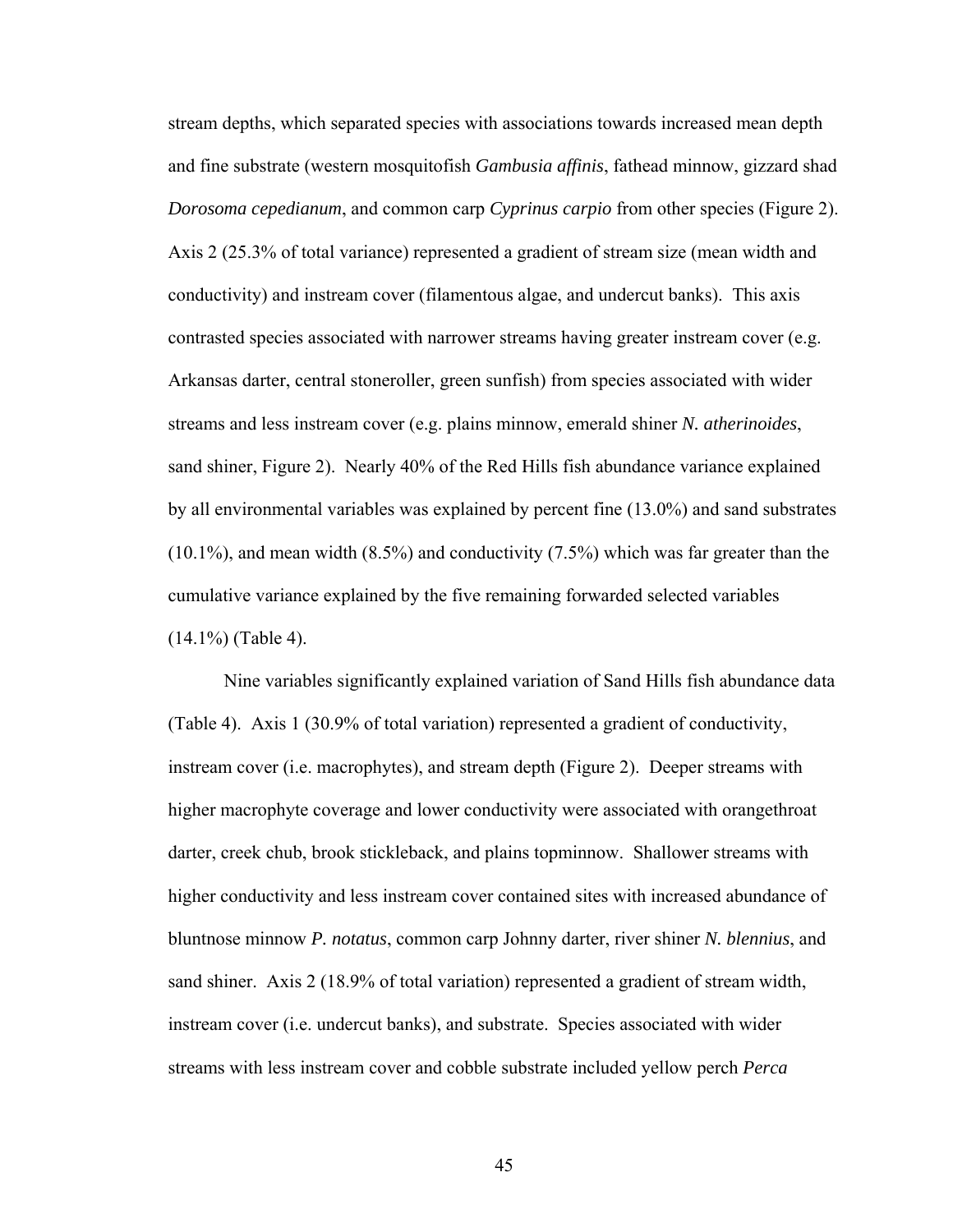*flavescens*, plains minnow, and shorthead redhorse *Moxostoma macrolepidotum*, while narrower streams with larger substrate and increased undercut bank coverage included species associations of Iowa darter *E. exile*, longnose dace, northern redbelly dace, and brassy minnow *H. hankinsoni* (Figure 2). The most important variable in structuring Sand Hills fish abundance was macrophyte cover (12.3% of variance explained) followed by conductivity (11.6%) and mean depth (11.2%) (Table 4).

*Fish assemblage characteristics.—*Eight environmental variables were selected as contributing to fish assemblage characteristics of the Red Hills (Table 4). Axis 1 (38.0% of total variance) represented a gradient of stream depth and instream cover (i.e. undercut banks), while Axis 2 (18.9% of total variance) represented a gradient of stream size (mean width and discharge), conductivity, substrate, and instream cover (overhanging vegetation and macrophytes). Patterns of fish assemblage characteristics indicated that intolerant species were associated with narrower streams that had greater instream cover, while simple lithophilic spawners were associated with wider streams and higher discharges (Figure 3). The proximity of top carnivore to introduced species from the CCA ordination (Figure 3) indicated these characteristics were shared by the same species. Only two top carnivore species (channel catfish and largemouth bass) existed in the Redhills and the largemouth bass was also an introduced species. Overall, species richness was higher in wider streams and total abundance was greater in shallower streams (Figure 3). Native centrachid richness and proportion of tolerant individuals was higher in deeper and presumably more stable streams compared to that of shallower streams. Of the eight variables selected, discharge explained the greatest variance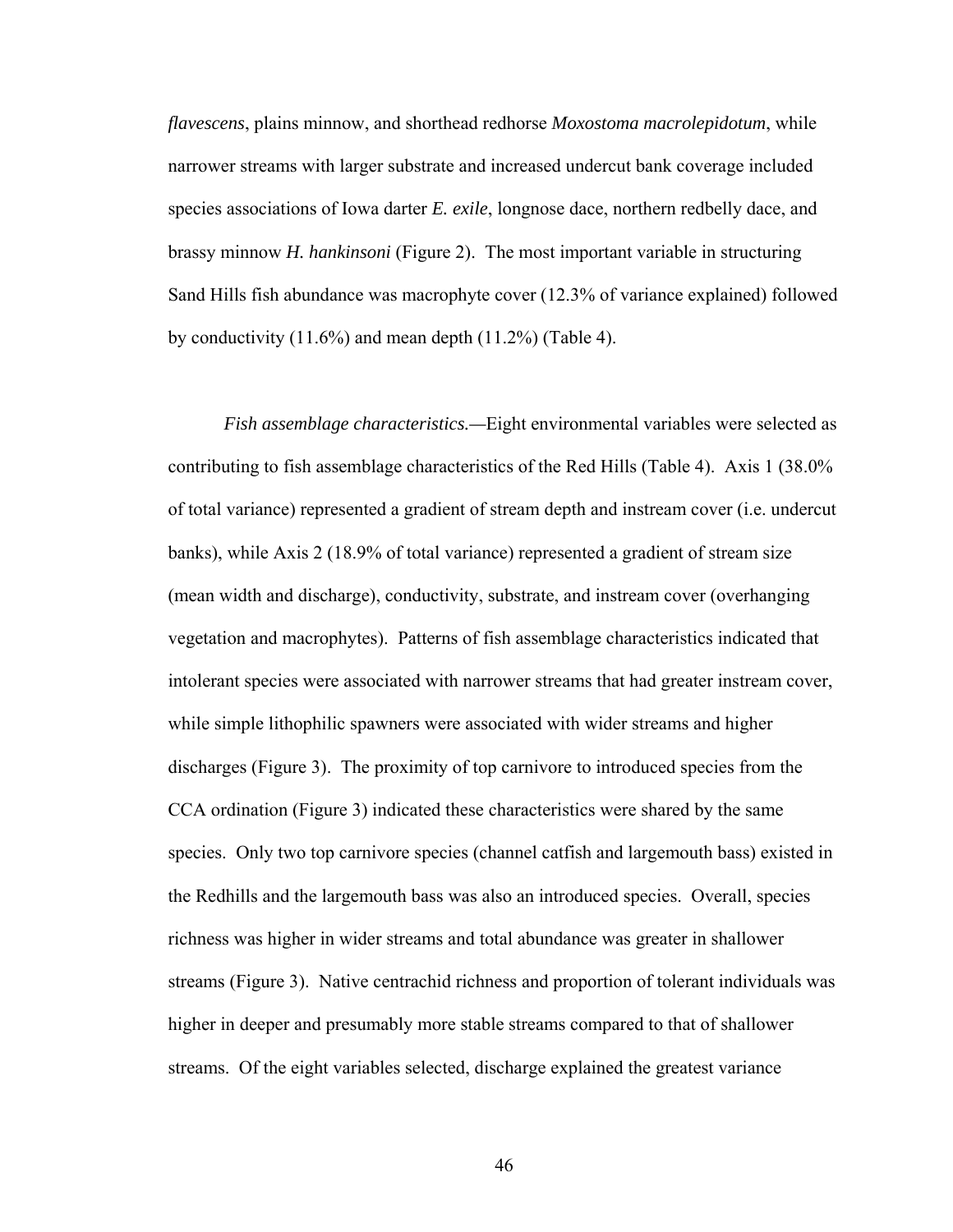(11.0% of variance explained by all variables) while mean width explained 9.8% and macrophytes cover explained 8.4% (Table 4).

 Eight environmental variables significantly explained variation of the Sand Hills fish assemblage characteristics data (Table 4). Axis 1 (50.2% of total variance) was influenced by the presence of rip-rap and represented a gradient of substrate (i.e. cobble to fine), while Axis 2 (26.2% of total variance) represented a gradient of stream size (i.e. mean width) conductivity, and dissolved oxygen. Total fish abundance was associated with wider streams while proportion of intolerant, simple lithophilic, and invertivore individuals was associated with narrower streams with lower conductivity and discharges. Proportion of top carnivores to introduced individuals was associated with the presence of rip-rap and cobble substrate. Rip-rap (10.6%) and cobble (8.0%) substrate explained the greatest amount of variance of the Sand Hills assemblage characteristics (Table 4). The proximity of top carnivore and introduced individuals indicated that top carnivores are predominately introduced within the Sand Hills. Within the Sand Hills streams, northern pike *Esox lucius* and largemouth bass, are non-native species and top carnivores.

 Overall, the Red Hills and Sand Hills sites exhibited patterns of assemblage environmental associations along gradients of stream size, instream cover, and substrate with similar variables and total variation explained (Table 4). However, percent variance explained by all environmental variables were not related for fish abundances ( $r = 0.356$ ,  $P = 0.13$ ,  $N = 19$ ) nor assemblage characteristics (r = 0.016, P = 0.94, N = 21) between regions. Mean width was included in all four CCAs and explained 4.6 to 9.8% of the variance explained in the fish assemblage data of both regions (Table 4), whereas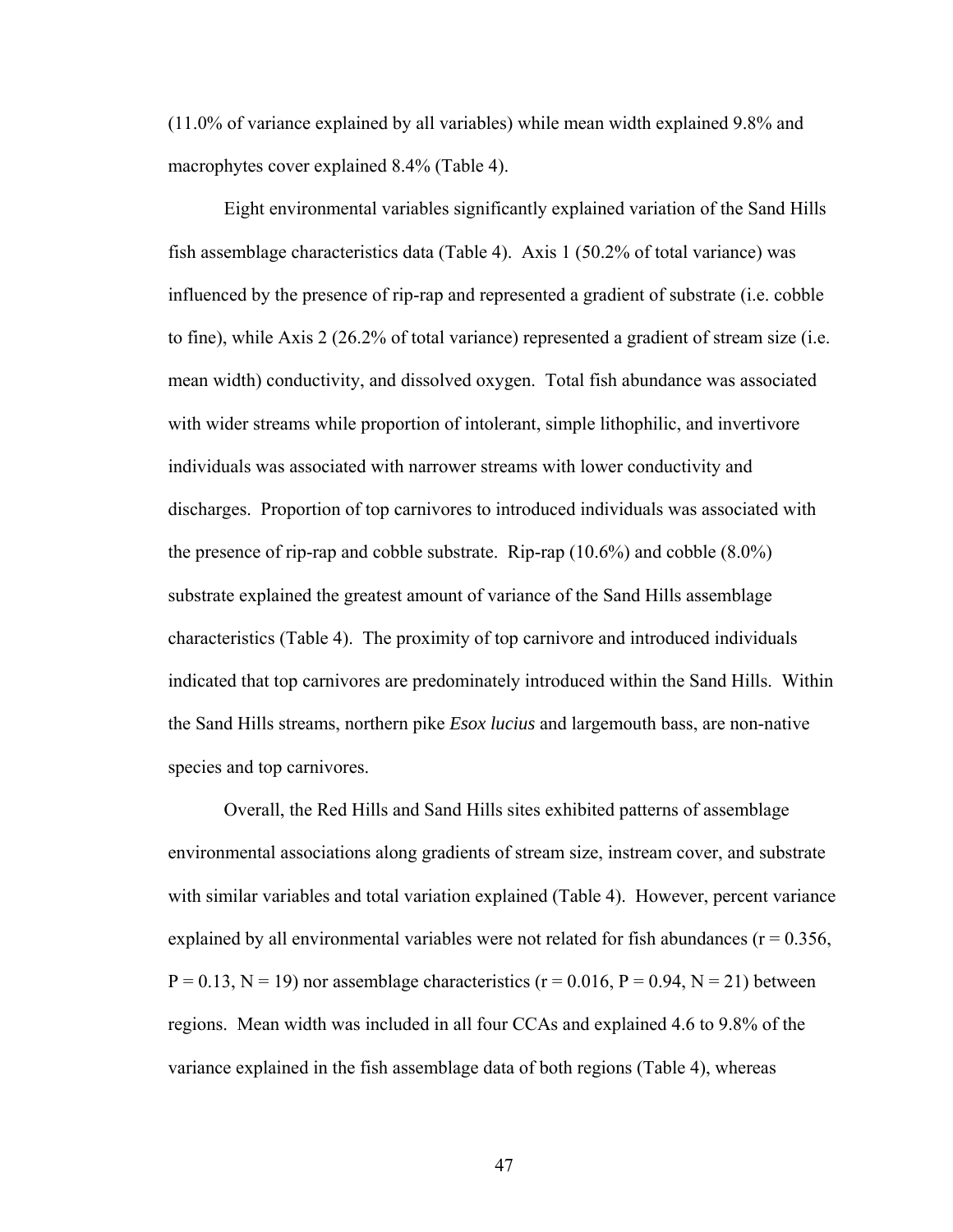conductivity, mean depth, undercut banks, and percent fine substrate where include in three of the four CCAs (Table 4). Percent macrophyte cover, discharge, dissolved oxygen, sand substrate, cobble substrate, and rangeland land use were included in two of four CCAs (Table 4). Five variables (large woody debris, small woody debris, water temperature, course gravel substrate, and adjacent rowcrop landuse) did not significantly explain variation in any of the fish assemblage data sets (Table 4).

*Combined analyses.—*The ordination of the sample scores for the CCA of combined fish abundance data indicated a distinct separation between regions. The variance of fish abundance explained by the first two axes (41.9%) was lower than that explained by the similar axes of the CCAs of both regions separately (58.7 and 69.8%) (Table 4). However, 14 of 22 environmental variables significantly explained variation in the combined fish abundance data. Three variables (percent fine substrate, conductivity, and adjacent rangeland landuse) cumulatively explained (20.2%) of the variance in fish abundances in both regions while the remaining 11 variables cumulatively explained (35.0%) (Table 4). Axis 1, which was associated with conductivity and rangeland landuse separated Red Hills and Sand Hills sites (Figure 4). Conductivity and adjacent rangeland landuse were higher in the Red Hills, however percent fine substrate did not differ between regions (Table 3). Despite some overlap in the species present in both regions (Table 2), fish abundances were structured differently in relation to similar environmental variables.

The cumulative variance explained (68.2%) by the first two axes of the CCA of combined assemblage characteristics was similar to CCAs for regions separately (69.8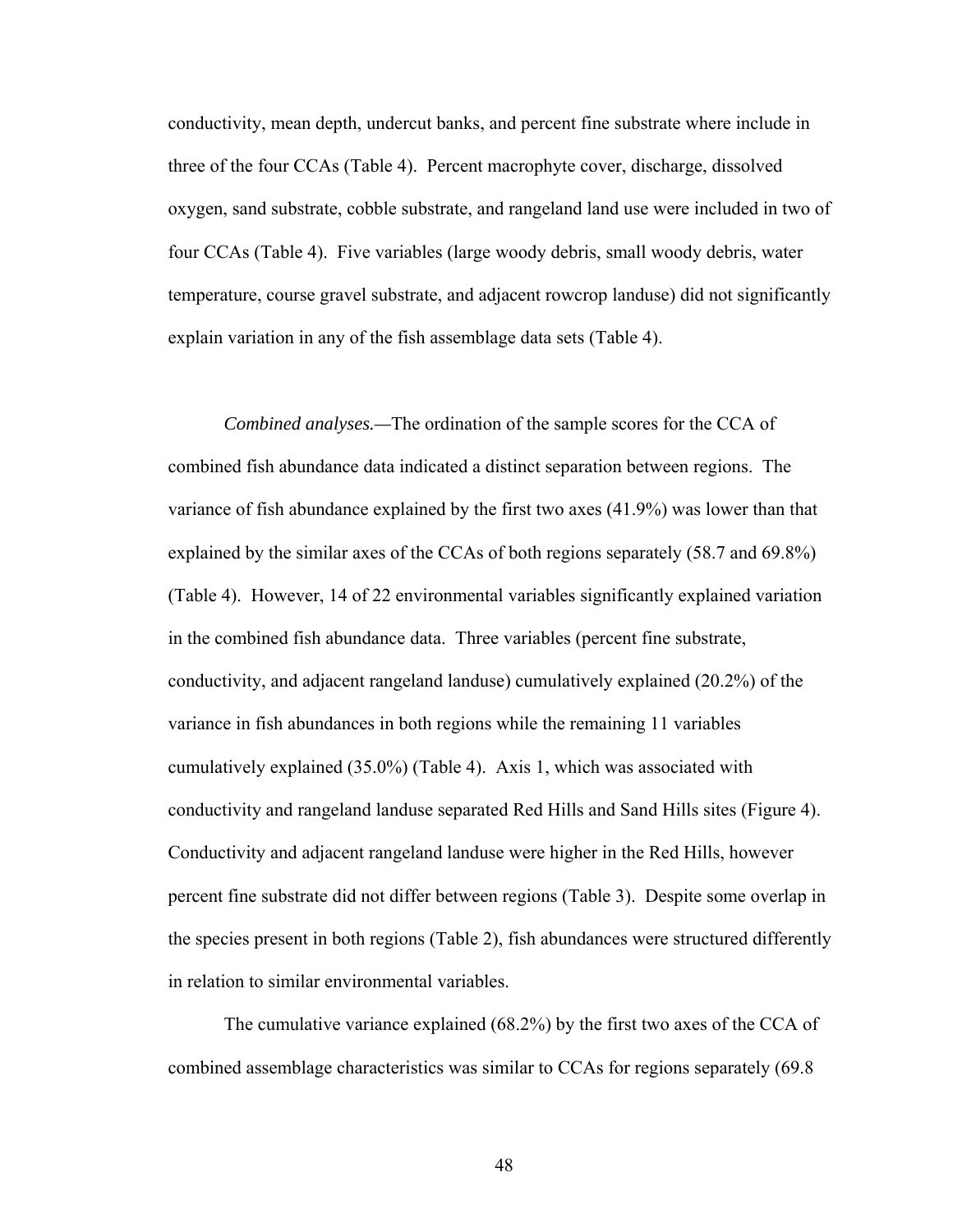and 76.4%) (Table 4). Eleven variables contributied significantly to the variance explained, but only mean stream depth explained greater than 5% of the variance. Overhanging vegetation (4.2%) and canopy cover (4.2%) (Table 4), which differed between regions (Table 2) had the next highest variances explained. Despite differing environmental variables and assemblage characteristics (Table 2) a greater overlap in site scores than the combine fish abundance CCA ordination (Figure 4) was observed.

Native cyprinid richness was negatively related to the percentage of introduced species in the Red Hills and Sand Hills regions ( $r = -0.370$ ,  $P \le 0.001$ ,  $N = 142$ ), but was not related to CPUE of common carp ( $r = -0.138$ ,  $P = 0.105$ ,  $N = 139$ ) nor largemouth bass ( $r = -0.058$ ,  $P = 0.496$ ,  $N = 141$ ) (Figure 5). Similarly, native benthic invertivore richness was not related to CPUE of common carp ( $r = 0.127$ ,  $P = 0.118$ ,  $N = 153$ ) nor largemouth bass ( $r = 0.107$ ,  $P = 0.189$ ,  $N = 143$ ) (Figure 5). However, the percentage of intolerant individuals was negatively related to CPUE of common carp ( $r = -0.219$ ,  $P =$ 0.011, N =135) and largemouth bass ( $r = -0.221$ , P = 0.009, N =137) (Figure 5). When common carp or largemouth bass abundance was above approximately 1 fish/100 m, the presence of intolerant individuals was rare and only exceeded 50% when common carp and largemouth bass very low or zero.

#### **Discussion**

Local fish assemblages are structured by environmental influences at multiple spatial scales (Schlosser 1982; Schlosser 1987; Marsh-Matthews and Matthews 2000) that can vary regionally (Hoeinghaus et al. 2007). We found consistent environmental relationships with fish assemblage structure in two geographically separated regions of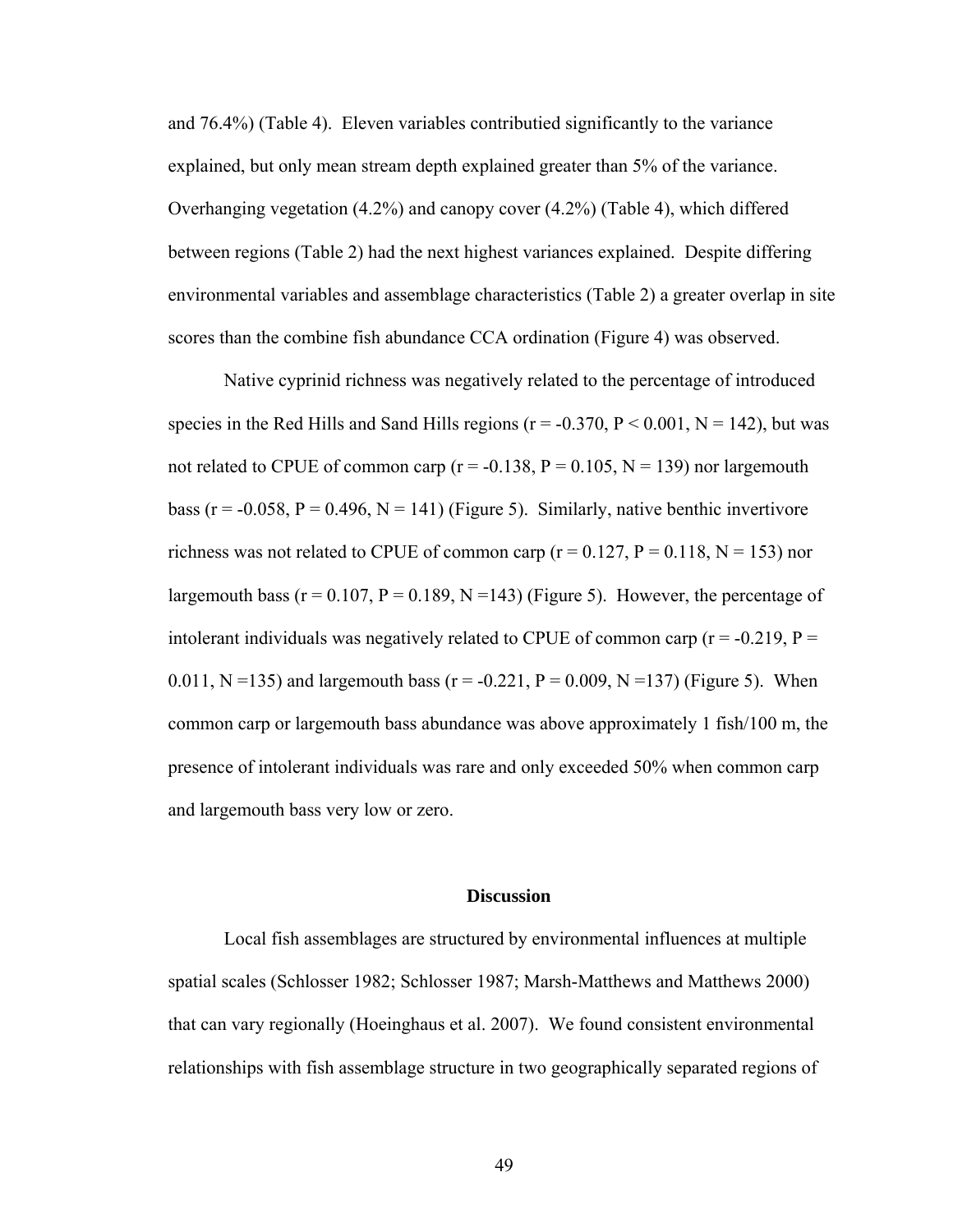the Great Plains, despite large differences in the habitat and fish communities. For example, mean conductivity was on average eight times higher in the Red Hills compared to the Sand Hills. Additionally, our results indicate that patterns of assemblage structure were influenced by similar environmental factors that structured assemblage characteristics concurrently. Variation in assemblages in both regions was explained best by stream size (i.e. depth, width, and discharge) and metrics linked to stream size (e.g. smaller streams had increased percentage of instream cover; larger streams had greater conductivity, etc,). Taylor et al. (1993) found conductivity and stream width to be the most important variables in structuring sites and fish assemblages within streams in the Red River drainage of Oklahoma, which has a similar fish assemblage to the Red Hills (12 of 17 fish species shared). Our study also indicated conductivity was strongly associated with fish assemblage structure, but in regions north and west of Taylor et al. (1993) study, suggesting that conductivity may be important in structuring fish assemblages at larger spatial scales. Although the mean values for 15 of the 22 environmental variables used in our study differed between the Red Hills and Sand Hills, (often up to three fold or higher differences), fish communities were structured by similar environmental variables. This separation in environmental conditions between regions suggests regional geology was important to the variables of our study, but sites within regions structured similarly to environmental variables despite these differences.

Fish communities differed between the Red Hills and Sand Hills, but the total fish abundance and species richness collected at sites between regions did not differ. Great Plains streams have relatively low species diversity compared to warmwater streams of other regions (Pflieger 1997), as a result of the widely fluctuating environmental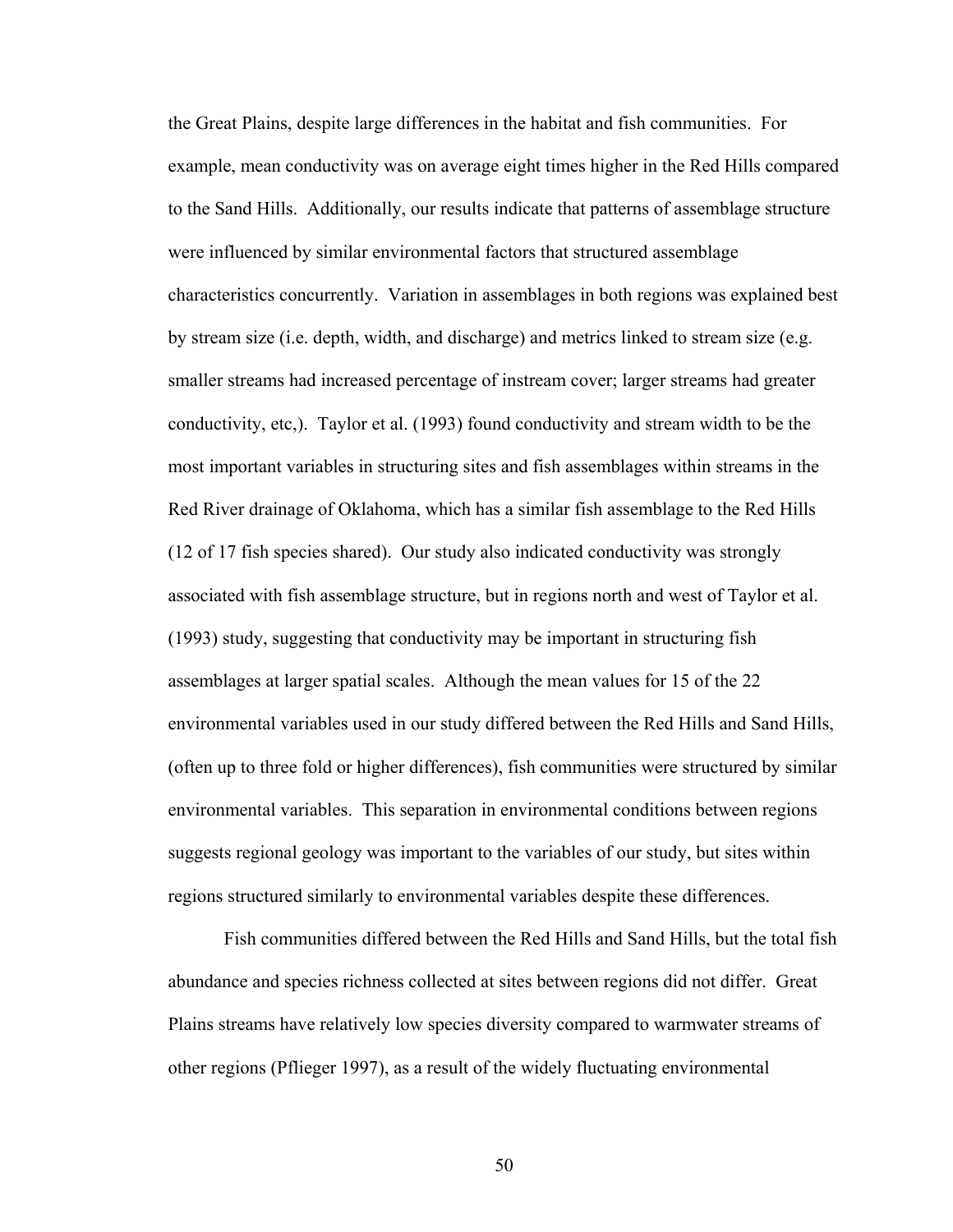conditions that characterize prairie streams. Therefore, Great Plains fishes are adapted to harsh conditions and often trophic and substratum generalists (Poff and Allan 1995). However, the proportion of omnivores in both of our study regions did not differ and was relatively low ( $\bar{x}$  < 20%) compared to the Arkansas River in Colorado (Bramblett and Fausch 1991). Prairie stream fish assemblages are often tolerant due to highly variable environmental conditions, such as flow regime (Bramblett et al. 2005). However, we found the proportion of tolerant individuals greater in the more hydrologically stable Sand Hills streams, whereas the proportion of intolerant individuals was greater in the Red Hills. Results from our assemblage characteristic analysis suggests differing fish assemblages were structured by similar environmental variables (e.g. proportion of intolerant individuals in both regions was associated with narrower streams) in two separate regions of the Great Plains.

Stream size was the most important factor in structuring assemblages in our study which is consistent with Schlosser (1987). However, stream habitat and fish assemblages throughout the Great Plains are not uniform (Matthews 1988), which may influence how fish assemblages at small spatial scales respond to environmental variation. We found that substrate composition and instream cover were also important in structuring fish assemblages in both regions, but were likely indirectly associated with stream size. Large streams of the region are typically broad, shallow, often braided with sandy substrates, and increased dissolved solids (Matthews 1988). Large streams often have low habitat diversity (Bramblett and Fausch 1991) which is in contrast to the Schlosser's (1987) conceptual model of increased habitat heterogeneity with increased stream size.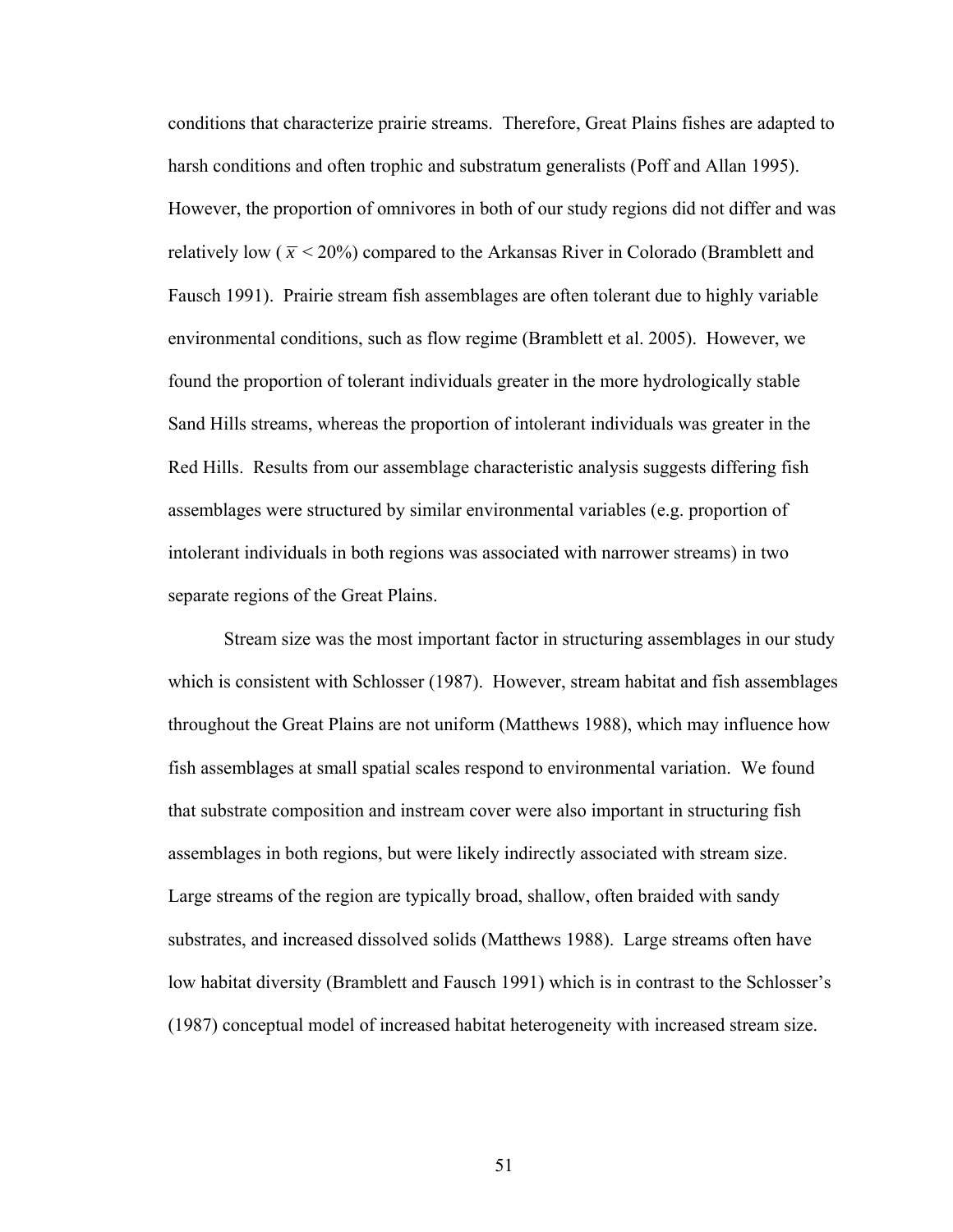For example, in narrower streams canopy cover was often higher, therefore increasing percent cover of woody debris relative to that of larger streams.

Prairie streams of the Great Plains are unique systems that support unique fishes. We found several species of regional conservation concern in high abundance in both regions. Many of these species were strongly associated with the environmental factors of our study. For example, the presence and abundance of the Arkansas darter (Kansas state threatened; Haslouer et al. 2005), which was collected at greater than 60% of the sites in the Red Hills, was strongly associated with narrower streams containing greater instream cover and lower conductivity. The plains topminnow is an endemic species to the Great Plains whose conservation status is listed as vulnerable, critically imperiled, or extinct in seven of the nine states once found (National Heritage Network 2007). Our study collected the plains topminnow at greater than 60% of sites sampled and our analysis indicated the species strongly associated with small streams containing increased macrophyte cover. The presence of rare and sometimes intolerant species and the low proportion of introduced individuals in both regions supports that these streams are of least disturbance or healthy systems (Bramblett and Fausch 1991, Lydy et al. 2000, Shearer and Berry 2002, Bramblett et al. 2005).

The local environmental conditions of streams are linked to the landscape at multiple spatial scales. Our results indicate that local factors were important in structuring fish assemblages in two regions of the Great Plains, but we did not directly test landscape or large scale factors in this study. Large scale terrestrial and geographic features are important to structuring assemblages (Roth et al. 1996, Marsh Matthews and Matthews 2000, Gido et al. 2006). However, fish assemblages have been found to be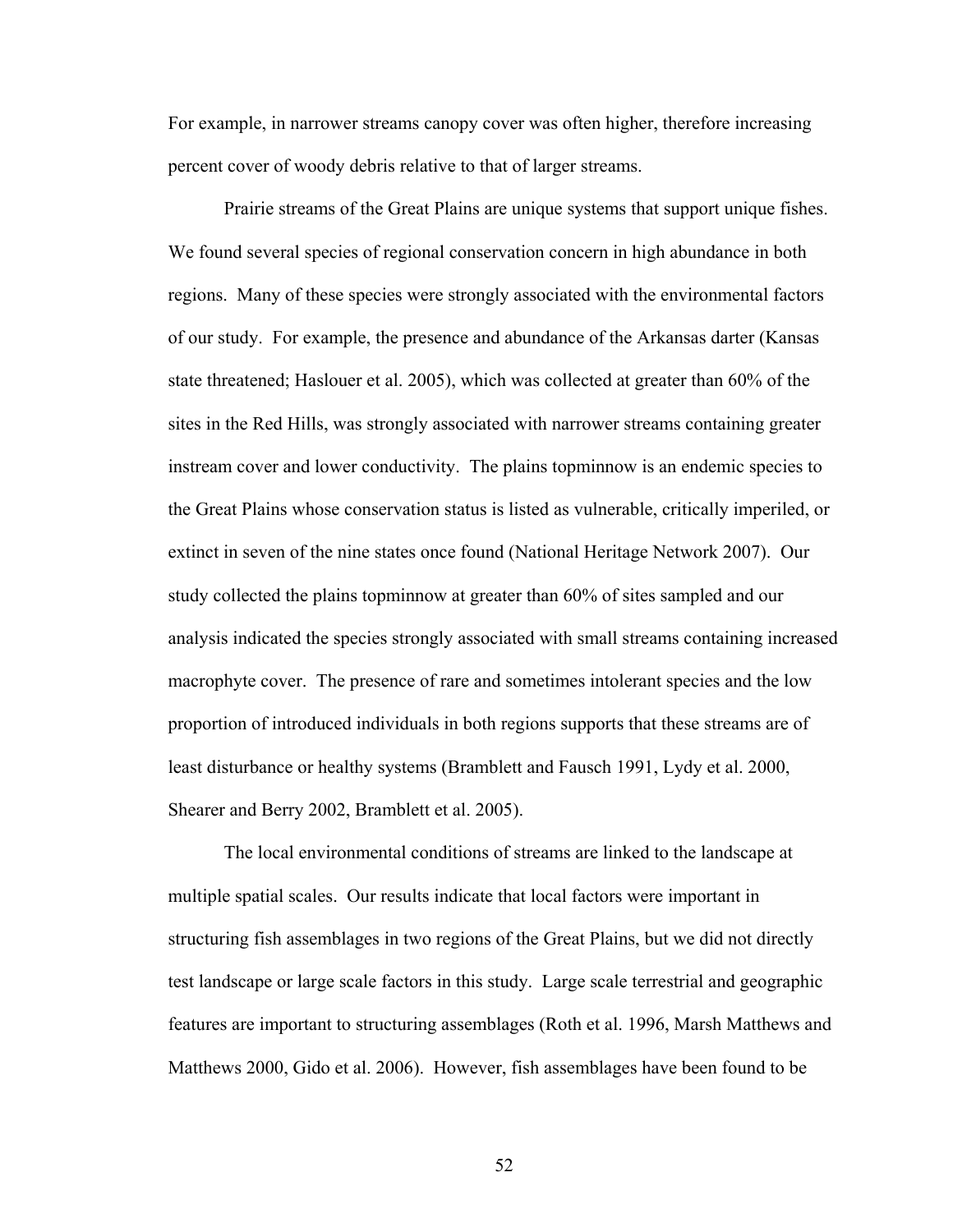more influenced by local factors in largely undisturbed catchments (Wang et al. 2006) or highly disturbed regions (Stauffer et al. 2000, Heikte et al. 2006). The strong local environmental influence of fish assemblage structure may be the result of similar homogenous landscapes of the Sand Hills and Red Hills regions.

Conservation of stream fishes is dependent on understanding influences at multiple scales and reference conditions (e.g. fish habitat relationships at least disturbed sites) are essential to assessing restoration efforts (Roni et al. 2005). Our results provide a framework of the how local habitat factors structure differing stream fish assemblages in two least disturbed Great Plains regions. Although few undisturbed regions may currently exist in the Great Plains, our study provides a comprehensive survey of conditions in areas of low anthropogenic disturbance and demonstrates the current variability in fish communities and environmental conditions of these two regions. The consistency of our results across a large region suggests the importance of local influences on communities and can be used by managers to assess conditions of streams in other Great Plains regions.

#### **Acknowledgments**

We thank all of personnel involved with the Nebraska Game and Parks Commission Statewide Stream Inventory Assessment Project and the Kansas Department of Wildlife and Parks Stream Assessment and Monitoring Program. We especially thank Steve Schainost, Edward Peters, Richard Holland, Dane Shuman, Tony Barada, Bill Garvey, Kristen Hase, Mark Van Scoyoc, Ryan Waters, Chris Hase, Eric Johnson, Lindsay Peter-Cox, Phil Brinkley, and numerous technicians in the field and the lab who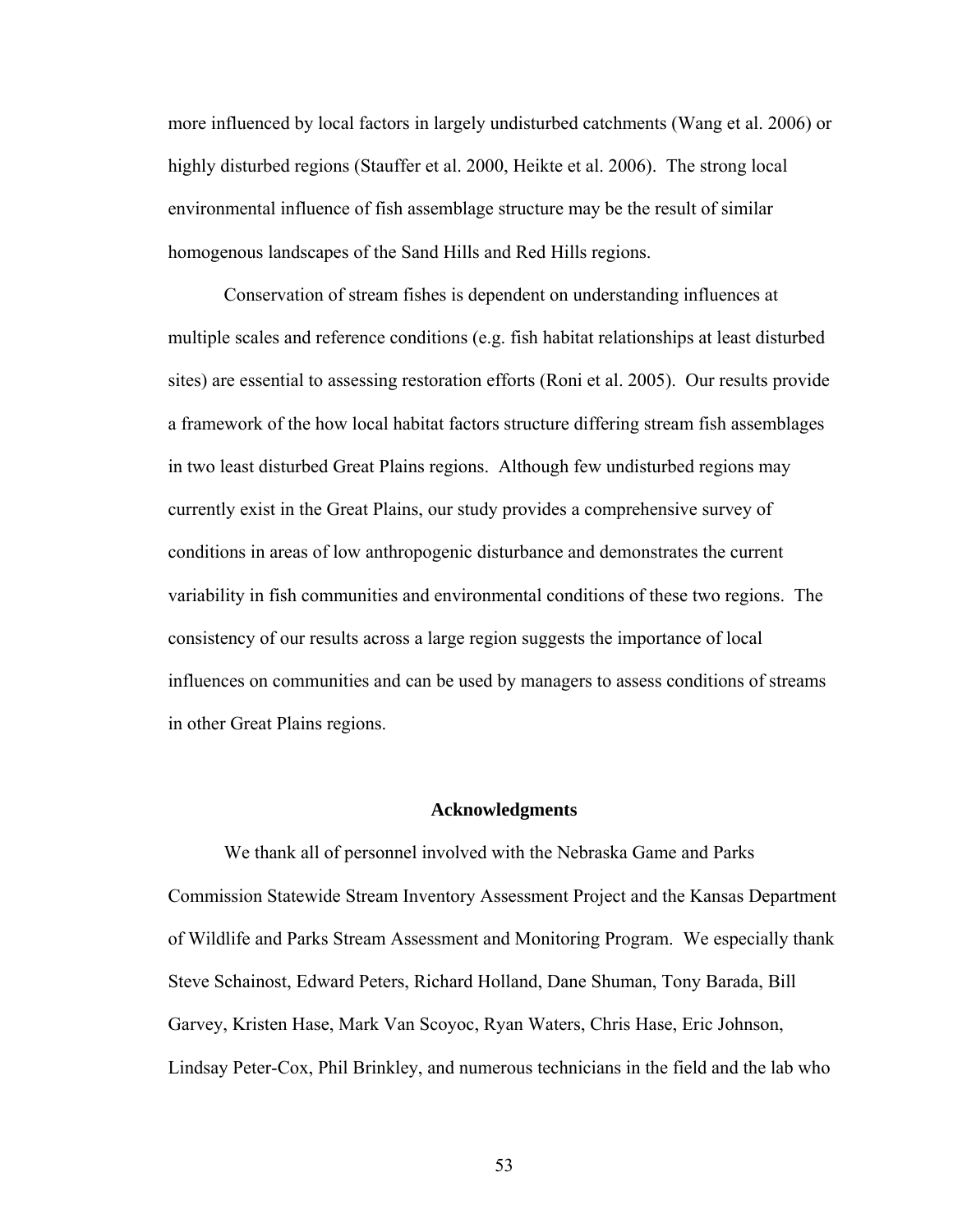assisted in the collection of fish and habitat data. We would also like to thank Carter Kruse and Turner Enterprises for funding and logistical support. The Kansas Cooperative Fish and Wildlife Research Unit is jointly sponsored by the Kansas Department of Wildlife and Parks, Kansas State University, the U.S. Geological Survey, and the Wildlife Management Institute.

# **References**

- Angermeier, P. L., J. R. Karr. 1984. Relationships between woody debris and fish habitat in a small warmwater stream. Transactions of the American Fisheries Society 113:716-726.
- Bazata, K. 2005. Nebraska stream classification using fish, macroinvertebrates, habitat, and chemistry evaluations from R-EMAP data: 1997-2001. Nebraska Department of Environmental Quality, Lincoln, Nebraska.
- Bonner, T. H. and G. R. Wilde. 2002. Effects of turbidity of prey consumption by prairie stream fishes. Transactions of the American Fisheries Society 131:1203-1208.
- Bramblett, R. G., and K. D. Fausch. 1991. Variable fish communities and the index of biotic integrity in a western Great Plains river. Transactions of the American Fisheries Society 121:752-769.
- Bramblett, R. G., T. R. Johnson, A. V. Zale, and D. G. Heggem. 2005. Development and evaluation of a fish assemblage index of biotic integrity for Northwestern Great Plains streams. Transactions of the American Fisheries Society 134:624-640.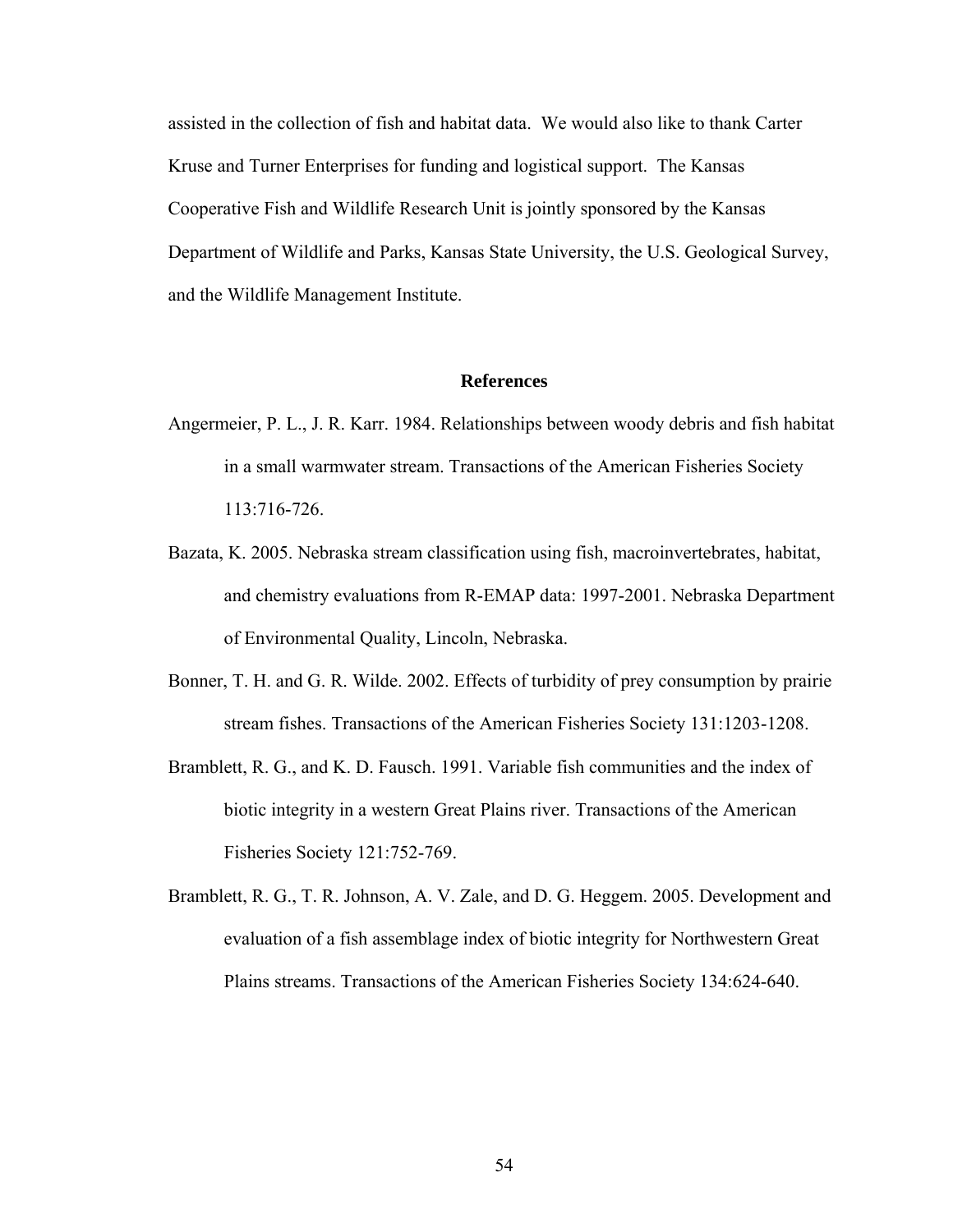- Chapman, S. S., J. M. Omernik, J. A. Freeouf, D. G. Huggins, J. R. McCauley, C. C. Freeman, G. Steinauer, R. T. Angelo, and R. L. Schlepp. 2001. Ecoregions of Nebraska and Kansas. U.S. Geological Survey, Reston, Virginia.
- Chattfield, C. and A. J. Collins. 1980. Introduction to multivariate analysis. Chapman and Hall, London, UK.
- Cross, F. B., R. L. Mayden, and J. D. Stewart. 1986. Fishes in the western Mississippi drainage. Pages 363-412 *in* C. H. Hocutt and E. O. Wiley, editors. The zoogeography of North American freshwater fishes. John Wiley and Sons, New York.
- Cross, F. B., and R. E. Moss. 1987. Historic changes in communities and aquatic habitats of plains streams in Kansas. Pages 155-165 *in* W. J. Matthews and D. C. Heins, editors. Community and evolutionary ecology of North American stream fishes. University of Oklahoma Press, Norman, Oklahoma.
- Dodds, W. K., K. Gido, M. R. Whiles, K. M. Fritz, and W. J. Matthes. 2004, Life on the edge: the ecology of Great Plains prairie streams. Bioscience. 54(3):203-216.
- Fausch, K. D., J. R. Karr, and P. R. Yant. 1984. Regional application of an index of biotic integrity based on stream fish communities. Transactions of the American Fisheries Society 113:39-55.
- Fausch, K. D., and K. R. Bestgen. 1997. Ecology of fishes indigenous to the central and southwestern Great Plains. Pages 131-166 *in* F. L. Knopf and F. B. Samson, editors. Ecology and conservation of Great Plains vertebrates. Springer-Verlag, New York.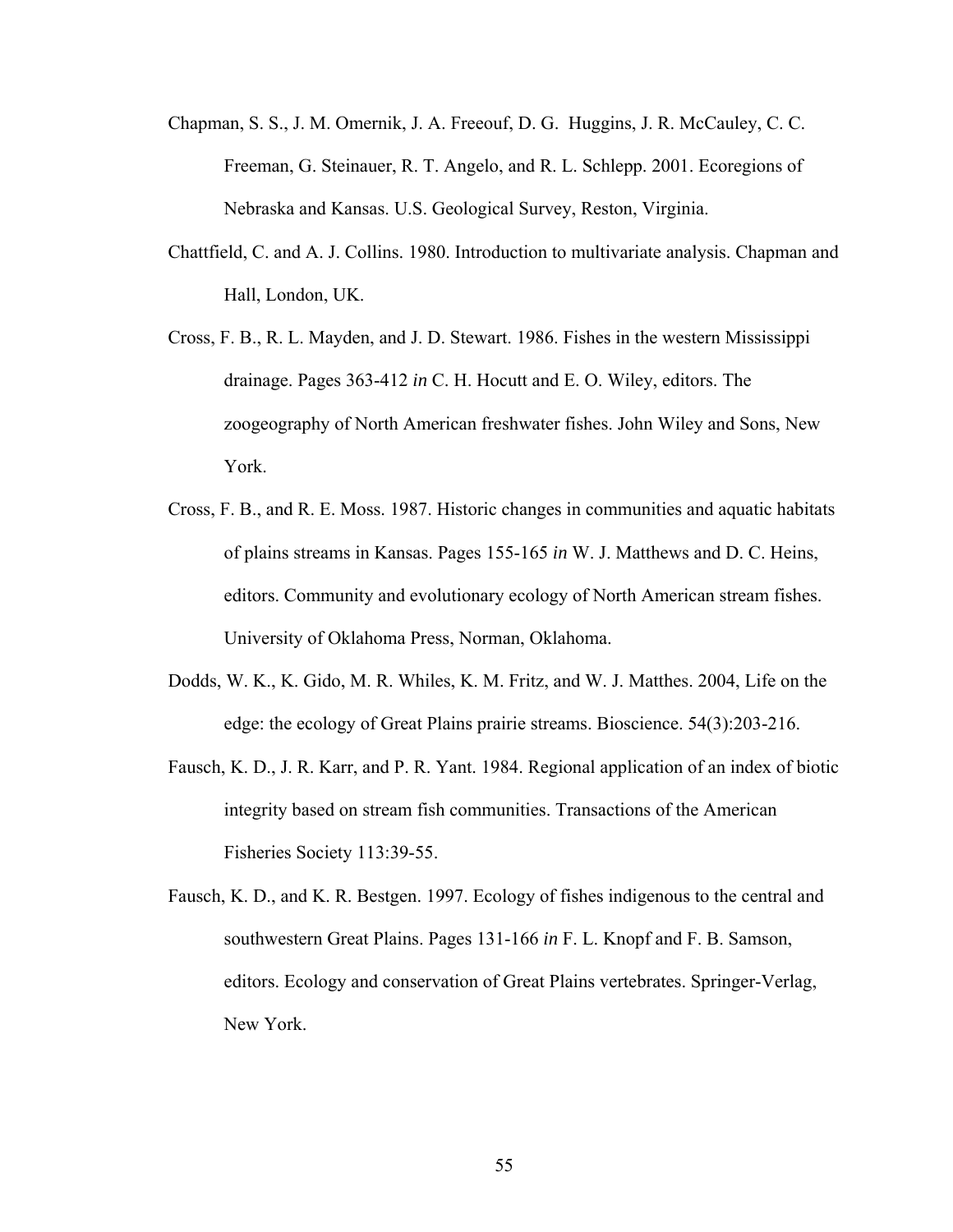- Ferre, L. 1995. Selection of components in principal component analysis: a comparison of methods. Computational Statistics and Data Analysis 19:669-682.
- Gido, K. B., J. F. Schaefer, and J. Pigg. 2004. Patterns of fish invasions in the Great Plains. Biological Conservation 118:121-131.
- Gido, K. B., J. A. Falke, R. M. Oakes, and K. J. Hase. 2006. Fish-habitat relations across spatial scales in prairie streams. Pages 265-285 *in* R. M. Hughes, L. Wang, and P. W. Seelbach, editors. Landscape influences on stream habitats and biological assemblages. American Fisheries Society, Symposium 48, Bethesda, Maryland.
- Gorman, O. T., and J. R. Karr. 1978. Habitat structure and stream fish communities. Ecology 59:507-515.
- Harding, J. S. , E. F. Benfield, P. V. Bolstad, G. S. Helfman, and E. B. D. Jones III. 1998. Stream biodiversity: the ghost of land-use past. Proceedings of the National Academy of Sciences 95:14843-14847.
- Haslouer, S. G., M. E. Eberle, D. E. Edds, K. B. Gido, C. S. Mammoliti, J. R. Triplet, J. T. Collins, D. A. Distler, D. G. Huggins, and W. J. Stark. 2005. Current status of native fish species in Kansas. Transactions of the Kansas Academy of Science 108:32-46.
- Heitke, J. D., C. L. Pierce, G. T. Gelwicks, G. A. Simmons, and G. L. Siegwarth. 2006. Habitat, land use, and fish assemblage relationships in Iowa streams: preliminary assessment in an agricultural landscape. Pages 287-303 *in* R. M. Hughes, L. Wang, and P. W. Seelbach, editors. Landscape influences on stream habitats and biological assemblages. American Fisheries Society, Symposium 48, Bethesda, Maryland.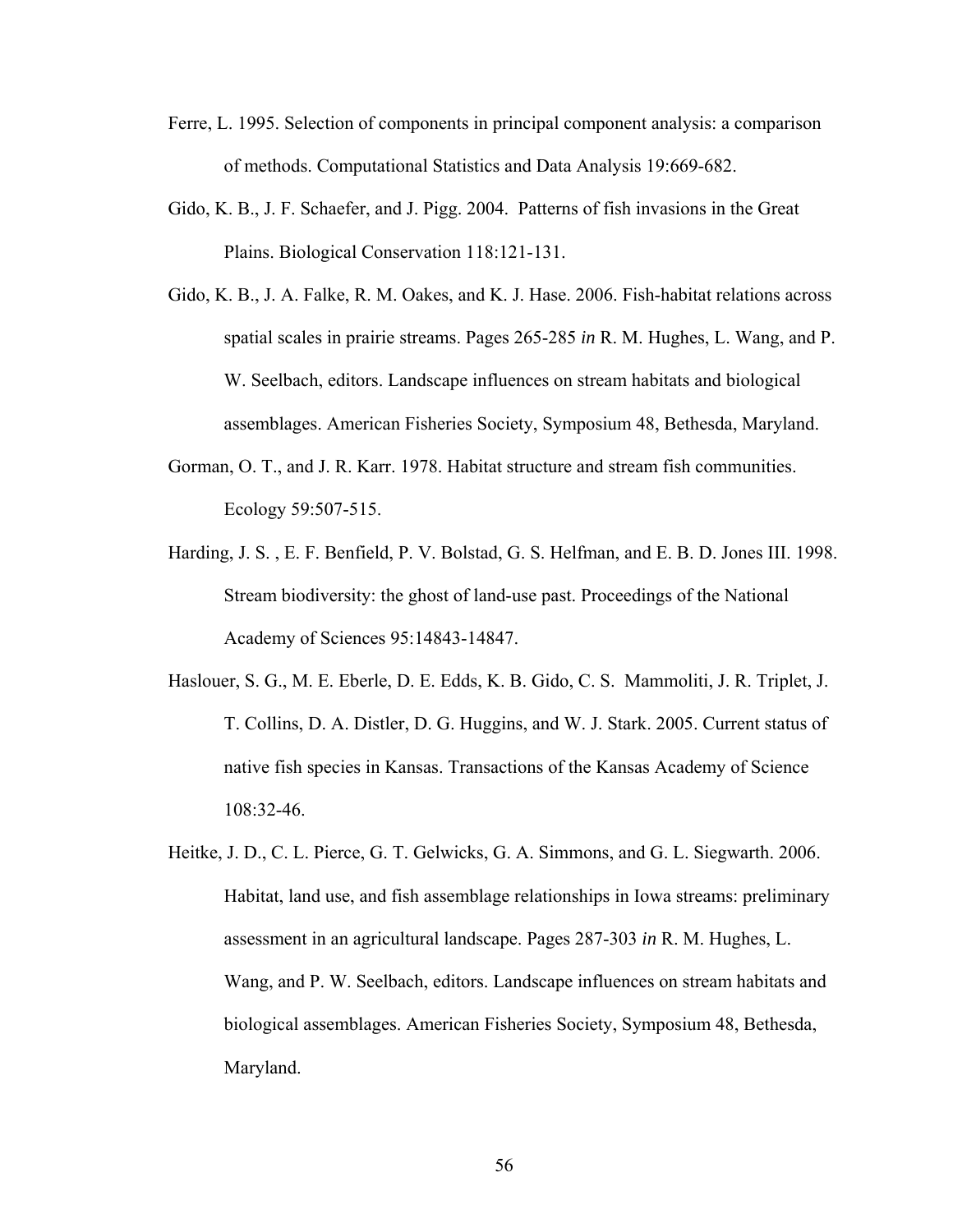- Hoeinghaus, D. J., K. O. Winemiller, and J. S Birnbaum. 2007. Local and regional determinants of stream fish assemblage structure: inferences based on taxonomic vs. functional groups. Journal of Biogeography 34:324-338.
- Hughes, R. M., D. P. Larsen, and J. M. Omernik. 1986. Regional reference sites: a method for assessing stream potentials. Environmental Management 10(5):629- 635.
- Johnson, D. E. 1998. Applied multivariate methods for data analysis. Duxbury Press, Pacific Grove, California.
- Jones III, E. B. D., G. S. Helfman, J. O. Harper and P. V. Bolstad. 1999. Effects of riparian forest removal on fish assemblages in southern Appalachian streams. Conservation Biology 13:1454-1465.
- Karr, J. R. 1981. Assessment of biotic integrity using fish communities. Fisheries.  $6(6):21-27.$
- Karr, J. R., K. D. Fausch, P. L. Angermeier, P. R. Yant, and I. J. Schlosser. 1986. Assessing biological integrity in running waters: a method and its rationale. Illinois Natural History Survey, Special Publication 5, Urbana, Illinois.
- Kessler, R. K., and J. H. Thorp. 1993. Microhabitat segregation of the threatened spotted darter (*Etheostoma maculatum*) and closely related orangefin darter (*E. bellum*). Canadian Journal of Fisheries and Aquatic Sciences 50:1084-1091.
- Lazorchak, J. M., D. J. Klemm, and D. V. Peck, editors. 1998. Environmental monitoring and assessment program – surface waters: field operations and methods for measuring ecological condition of wadable streams. U.S. Environmental Protection Agency, EPA/620/R-94/004F. Washington, D.C.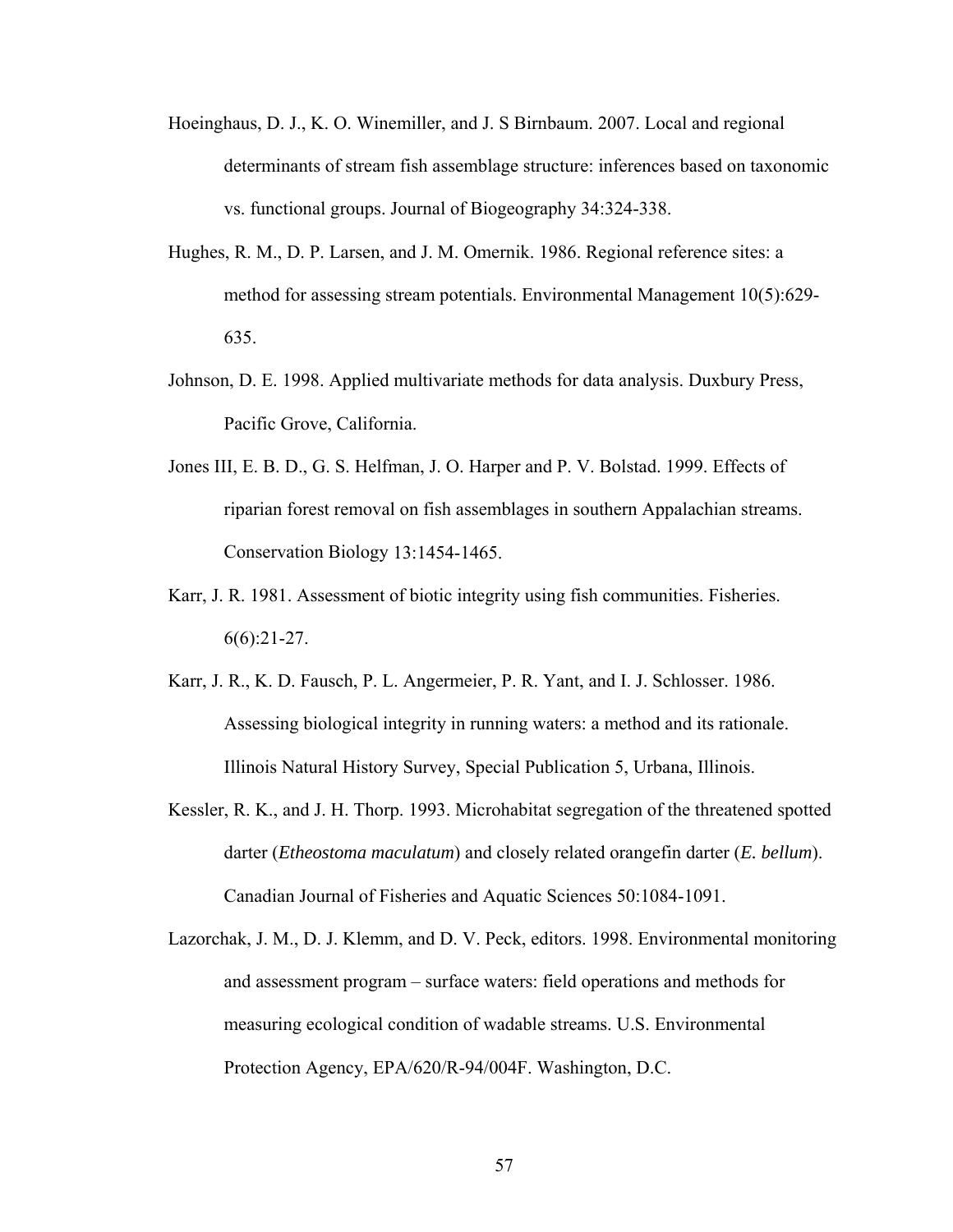- Lydy, M. J., A. J. Strong, and T. P. Simon. 2000. Development of an index of biotic integrity for the Little Arkansas River Basin, Kansas. Archives of Environmental Contamination and Toxicology 39:523-530.
- Marchetti, M. P., and P. B. Moyle. 2000. Effects of flow regime on fish assemblages in a regulated California stream. Ecological Applications 11:530-539
- Marsh-Matthews, E., and W. J. Matthews. 2000. Geographic, terrestrial and aquatic factors: which most influence the structure of stream fish assemblages in the midwestern United States? Ecology of Freshwater Fish 9:9-21.
- Matthews, W. J. 1988. North American prairie streams as systems for ecological study. Journal of the North American Benthological Society 7:387-409.
- Matthews, W. J., and H. W. Robison. 1988. The distribution of the fishes of Arkansas: a multivariate analysis. Copeia 1988:358-378.
- Mebane, C. A. 2001. Testing bioassessment metrics: macroinvertebrate, sculpin, and salmonid responses to stream habitat, sediment, and metals. Environmental Monitoring and Assessment 63(3):1573-2959
- Moyle, P. B. 1994. Biodiversity, biomonitoring, and the structure of stream fish communities. Pages 171-186 *in* S. L. Loeb and A. Spacie, editors. Biological monitoring of aquatic systems. Lewis Publishers, CRC Press, Inc., Boca Raton, Flordia.
- Natural Heritage Network. 2007. NatureServe explorer: an online encyclopedia of life. Available: http://www.natureserve.org/explorer/servlet/NatureServe?init=Species. (March 2007).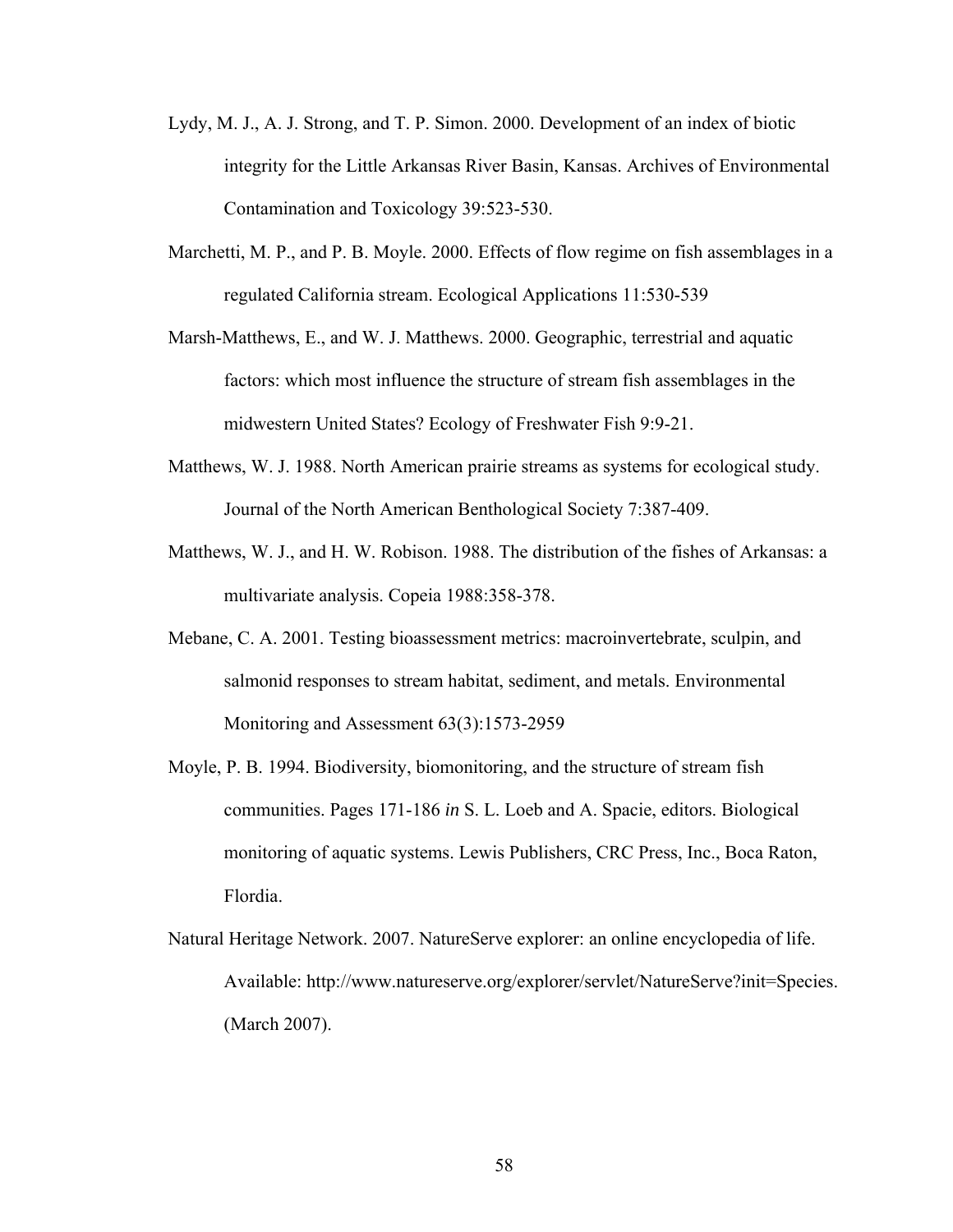- Pflieger, W. L. 1997. The fishes of Missouri. Revised Edition. Missouri Department of Conservation. Jefferson City, Missouri.
- Pflieger, W. L., and T. B. Grace. 1987. Changes in fish fauna of the lower Missouri river, 1940-1983. Pages 166-177 *in* W. J. Matthews and D. C. Heins, editors. Community and evolutionary ecology of North American stream fishes. University of Oklahoma Press, Norman, Oklahoma.
- Omernik, J. M. 1987. Ecoregions of the conterminous United States. Annals of the Association of American Geographers 77:118-125.
- Poff, N. L., and J. D. Allan. 1995. Functional organization of stream fish assemblages in relation to hydrological variability. Ecology 76:606-627.
- Quist, M. C., and C. S. Guy. 2001. Growth and mortality of prairie stream fishes: relations with fish community and instream habitat characteristics. Ecology of Freshwater Fish 10:88-96.
- Quist, M. C., P. A. Fay, C. S. Guy, A. K. Knapp, and B. N. Rubenstein. 2003. Effects of military training on terrestrial and aquatic communities on a grassland military installation. Ecological Applications 13:432-442.
- Rabeni, C. F., and M. A. Smale. 1995 Effects of siltation on stream fishes and the potential mitigating role of buffering riparian zone. Hydrobiologia. 303:211-219.
- Roni, P., M. C. Liermann, C. Jordan, E. A. Steel. 2005. Steps for designing a monitoring and evaluation program for aquatic restoration. Pages 13-34 *in* P. Roni, editor. Monitoring stream and watershed restoration. Amercan Fisheries Scoiety, Bethesda, Maryland.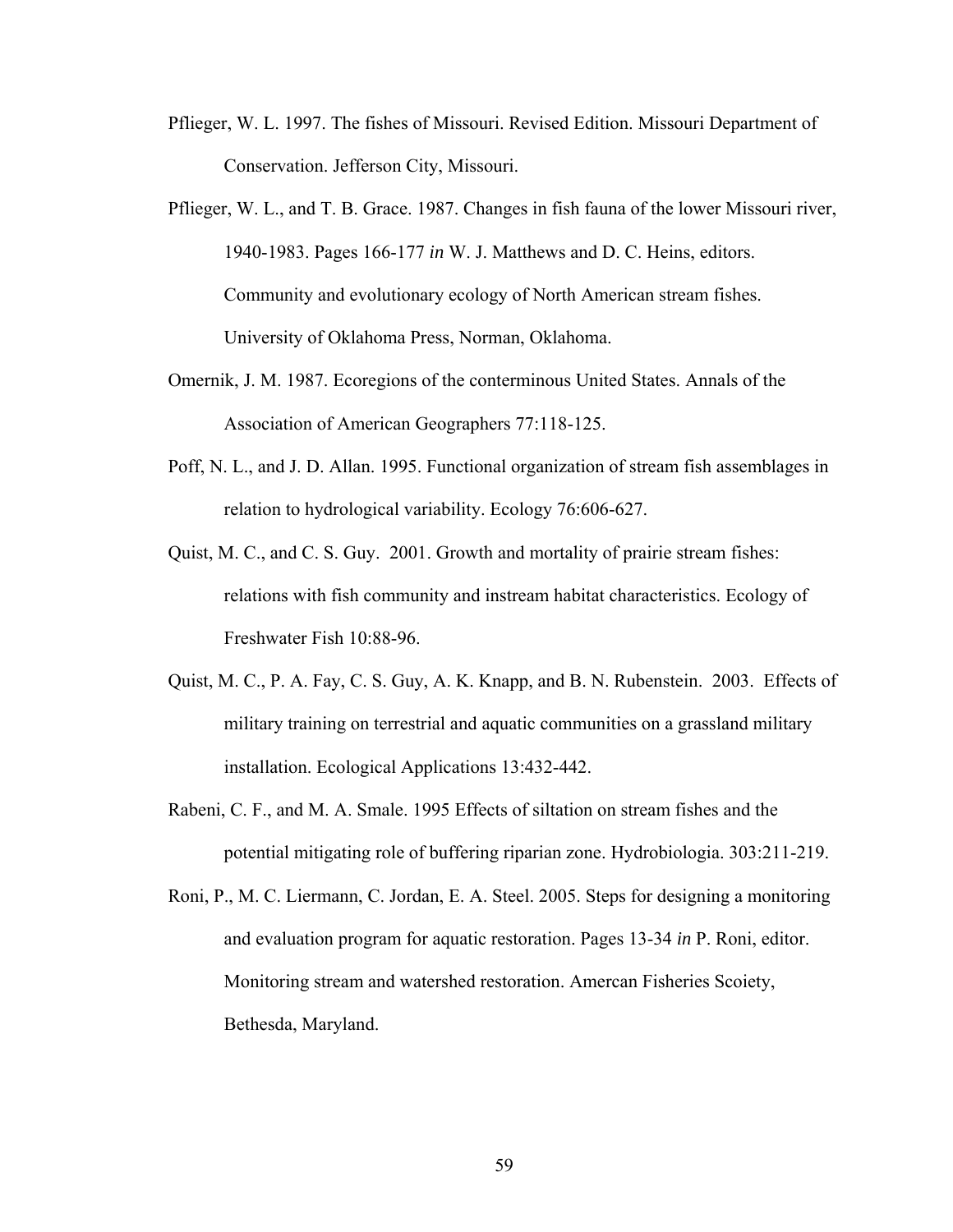- Roth, N. E., J. D. Allan, and D. L. Erickson. 1996. Landscape influences on stream biotic integrity assessed at multiple spatial scales. Landscape Ecology 11:141-156
- Samson, F., and F. Knopf. 1994. Prairie conservation in North America. Bioscience. 44(6):418-421.
- Schneider, R., M. Humpert, K. Stoner, and G. Steinauer. 2005. The Nebraska natural legacy project: a comprehensive wildlife strategy. Nebraksa Game and Parks Commission, Lincoln, Nebraska.
- Schlosser, I. J. 1982. Fish community structure and function along two habitat gradients in a headwater stream. Ecological Monographs 52:395-414.
- Schlosser, I. J. 1987. A conceptual framework for fish communities in small warmwater streams. Pages 17-24 *in* W. J. Matthews and D. C. Heins, editors. Community and evolutionary ecology of North American Stream Fishes. University of Oklahoma Press, Norman, Oklahoma.
- Schlosser, I. J. 1990. Environmental variation, life history attributes, and community structure in stream fishes: implications for environmental management and assessment. Environmental Management 14:621-628.
- Shearer, J. S., and C. R. Berry. 2002. Index of biotic integrity utility for fishery of the James River of the Dakotas. Journal of Freshwater Ecology 17:575-588.
- Smogor, R. A. and P. L. Angermeier. 2001. Determining a Regional Framework for Assessing Biotic Integrity of Virginia Streams. Transactions of the American Fisheries Society 130:18-25.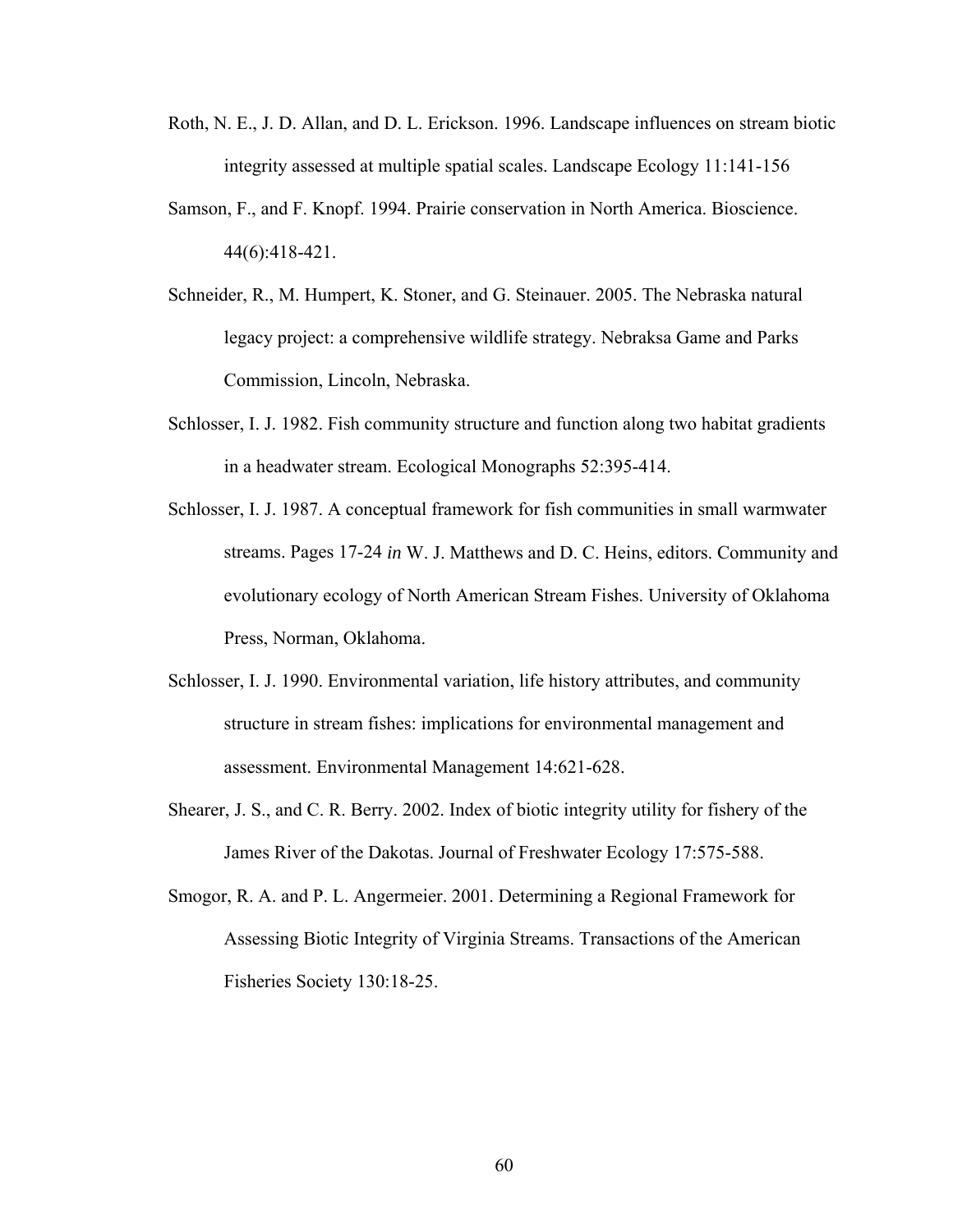- Stauffer, J. C., R. M. Goldstein, and R. M. Newman. 2000. Relationship of wooded riparian zones and runoff potential to fish community composition in agricultural streams. Canadian Journal of Fisheries and Aquatic Sciences 45:492-501.
- Taylor C. M., M. R. Winston, W. J. Matthews. 1993. Fish species-environment and abundance relationships in a Great Plains river system. Ecography 16:16-23.
- ter Braak, C. J. F., P. Smilauer. 2002. Canoco reference manual and CanoDraw for Windows user's guide: software for canonical community ordination, version 4.5. Microcomputer Power, Ithaca, New York.
- Tsai, C. 1973. Water quality and fish below sewage outfalls. Transactions of the American Fisheries Society 102:281-292.
- Wang, L., P. W. Seelbach, and J. Lyons. 2006. Effects of levels of human disturbance on the influence of catchment, riparian, and reach-scale factors on fish assemblages. Pages 199-220 *in* R. M. Hughes, L. Wang, and P. W. Seelbach, editors. Landscape influences on stream habitats and biological assemblages. American Fisheries Society, Symposium 48, Bethesda, Maryland.
- Wildhaber M. L., A. L. Allert, C. J. Schmitt, V. M. Tabor, D. Mulhern, K. L. Powell, and S. P. Sowa. 2000. Natural and anthropogenic influences on the distribution of the threatened Neosho madtom in a midwestern warmwater stream. Transactions of the American Fisheries Society 129:243-261.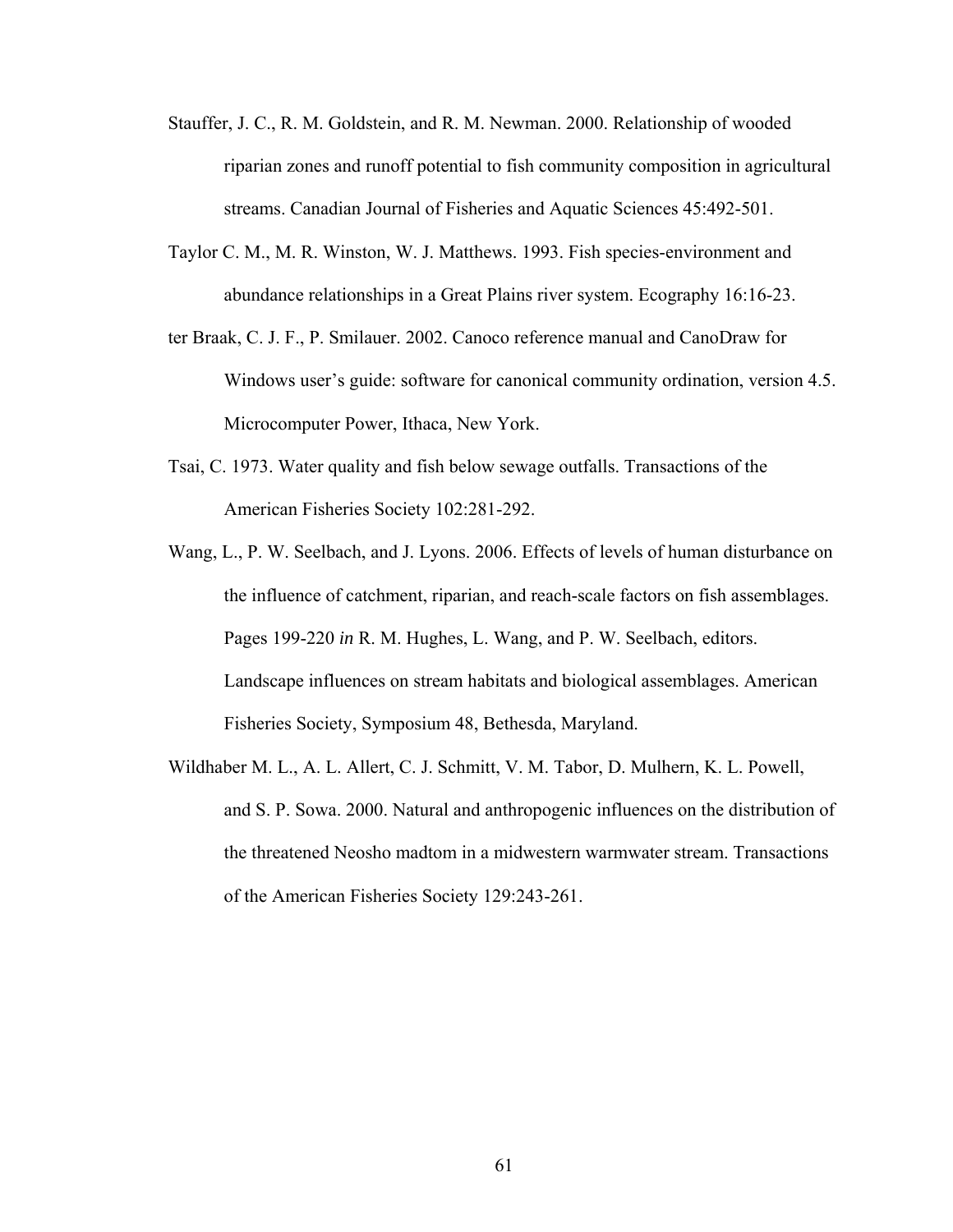Table 1. Principal component (PC) loadings from principal component analysis (PCA) of instream physical habitat structure, physiochemical, and adjacent land use environmental variables from 67 Sand Hill and 92 Red Hill sites collected in 19996-2005. Variable loadings with absolute values  $\geq 0.25$  in bold.

|                                               | Red Hills              | Sand Hills                    |
|-----------------------------------------------|------------------------|-------------------------------|
| <b>Variable</b>                               | PC1 PC2 PC3            | PC1<br>PC <sub>2</sub><br>PC3 |
| Filamentous algae cover (mean rank)           | $-0.31 - 0.11$ 0.08    | $-0.05$ 0.13<br>0.02          |
| Macrophyte cover (mean rank)                  | $-0.38 - 0.09 - 0.27$  | 0.02<br>$-0.34$ 0.30          |
| Large woody debris cover (mean rank)          | $0.07$ 0.25 0.31       | 0.40<br>0.07<br>$-0.10$       |
| Small woody debris cover (mean rank)          | $0.19$ 0.16 0.29       | 0.30<br>0.04<br>$-0.25$       |
| Overhang vegetation cover (mean rank)         | $-0.28$ 0.00 $-0.21$   | $-0.04$ 0.22<br>$-0.16$       |
| Undercut bank cover (mean rank)               | $-0.05$ 0.30 0.08      | 0.09<br>$-0.17$<br>0.16       |
| Canopy cover $(\% )$                          | $-0.06$ 0.45 $-0.13$   | 0.29<br>0.23<br>$-0.20$       |
| Mean depth (cm)                               | $-0.01$ $0.18$ $-0.18$ | 0.44<br>0.03<br>0.11          |
| Mean width (m)                                | $0.39 - 0.12$ 0.03     | $-0.18$<br>0.26<br>0.34       |
| Discharge (m/sec)                             | $0.41$ 0.08 -0.06      | $0.29 - 0.15$<br>0.38         |
| Temperature $(^{\circ}C)$                     | $0.07 - 0.23$ 0.22     | 0.03<br>0.07<br>$-0.23$       |
| Dissolved oxygen $(mg/L)$                     | $0.17$ $0.24$ $-0.22$  | $0.33 - 0.06$<br>0.07         |
| Conductivity (µS/cm)                          | $0.07 - 0.41$ 0.15     | $-0.24 - 0.21$<br>0.17        |
| Turbidity (NTUs)                              | $0.27$ 0.09 $-0.26$    | $0.02 -0.11 0.07$             |
| Fine substrate $(\% )$                        | $-0.25$ 0.02 $-0.08$   | $-0.24$ 0.24<br>0.10          |
| Sand substrate $(\% )$                        | $0.32 - 0.16 - 0.13$   | $-0.45 - 0.20$<br>0.01        |
| Fine gravel substrate $(\% )$                 | $-0.14$ 0.23 0.29      | 0.16<br>0.11<br>0.24          |
| Course gravel substrate $(\% )$               | $-0.07$ 0.23 0.35      | 0.30<br>0.19<br>0.31          |
| Cobble substrate $(\%)$                       | $-0.03$ 0.16 0.21      | 0.00<br>0.20<br>0.22          |
| Adjacent rowcrop landuse (presence/absence)   | $0.07$ $0.12$ $0.10$   | $-0.01 - 0.07$<br>0.20        |
| Adjacent rangeland landuse (presence/absence) | $0.08$ $0.20$ $-0.40$  | $-0.36 - 0.08 - 0.01$         |
| Rip-rap (presence/absence)                    | $0.04$ $0.20$ $-0.04$  | $0.05$ 0.24 $-0.32$           |
| Eigenvalue                                    | 4.17 3.26 2.58         | 2.42<br>4.06<br>2.90          |
| Percent variance explained                    | 19.0 14.8<br>11.7      | 13.2<br>11.0<br>18.5          |
| Cumulative variance explained                 | 19.0 33.8 45.5         | 31.7<br>41.7<br>18.5          |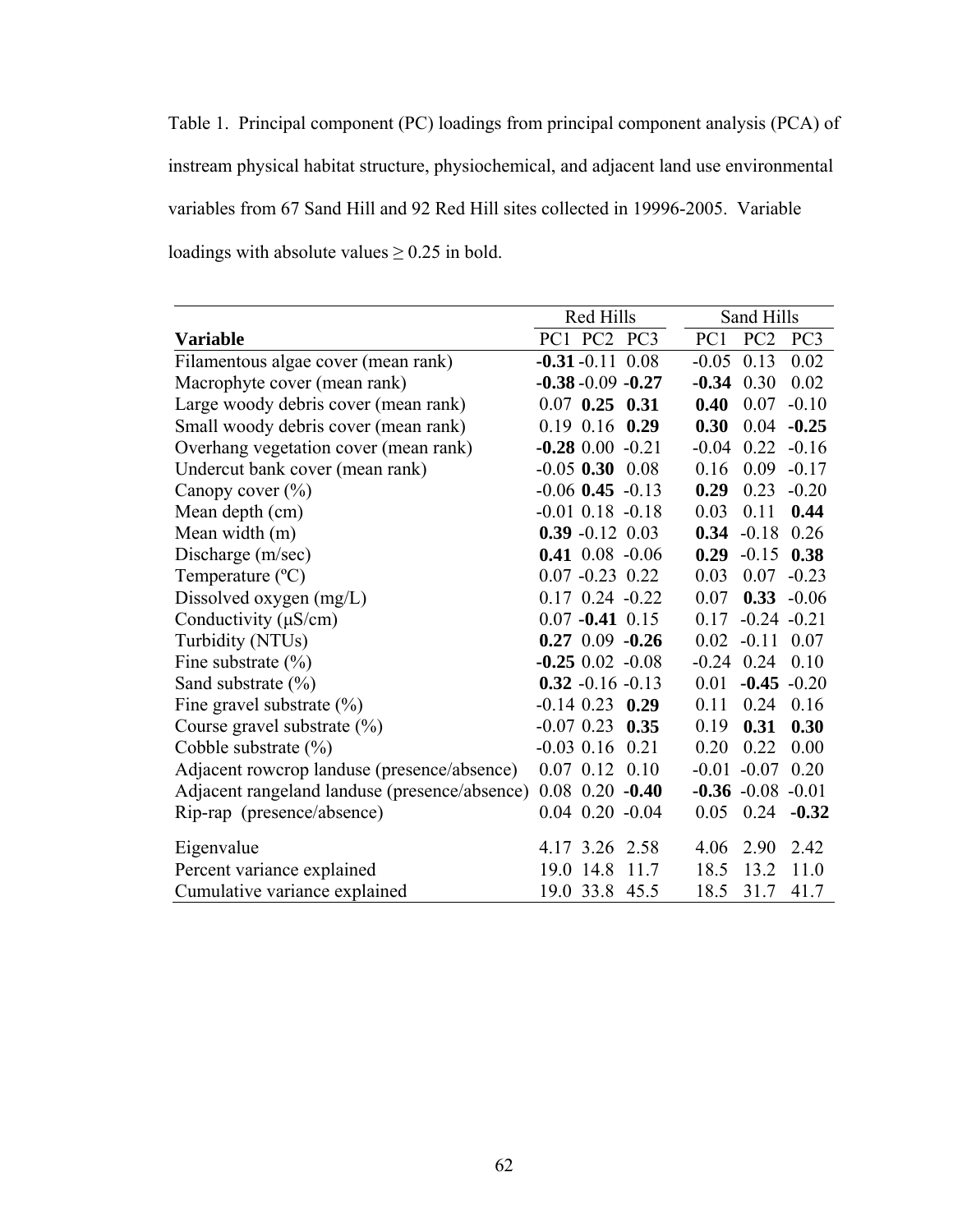| Table 2. Summary of species occurrences from 67 Sand Hill and 92 Red Hill sites   |  |  |  |
|-----------------------------------------------------------------------------------|--|--|--|
| collected from 1996-2005. Values are number of sites where species was collected. |  |  |  |

| <b>Common Name</b>             | Scientific name             | Abbreviation | NE                       | KS                       |
|--------------------------------|-----------------------------|--------------|--------------------------|--------------------------|
| Arkansas darter                | Etheostoma cragini          | arkdart      | ÷,                       | 57                       |
| Bigmouth shiner                | Notropis dorsalis           | bigshnr      | 37                       | $\overline{\phantom{a}}$ |
| <b>Black bullhead</b>          | Ameiurus melas              | blkbull      | 12                       | 20                       |
| Bluegill                       | Lepomis macrochirus         | blugil       | 9                        | 32                       |
| Blugill x green sunfish hybrid | L. macrochirus x cyanellus  | blgxgrn      | 2                        | 3                        |
| <b>Bluntnose</b> minnow        | Pimephales notatus          | blntnos      | 5                        | 1                        |
| Brassy minnow                  | Hybognathus hankinsoni      | brsymin      | 12                       | L,                       |
| Brook stickleback              | Culaea inconstans           | brkstk       | 25                       | ٠                        |
| Brown trout                    | Salmo trutta                | brntrt       | 1                        |                          |
| Central stoneroller            | Campostoma anomalum         | centstn      | 5                        | 49                       |
| Channel catfish                | Ictalurus punctatus         | chnlcat      | 6                        | 27                       |
| Common carp                    | Cyprinus carpio             | comcarp      | 15                       | 37                       |
| Creek chub                     | Semotilus atromaculatus     | crkchub      | 44                       | $\blacksquare$           |
| Emerald shiner                 | N. atherinoides             | emshnr       | $\blacksquare$           | 21                       |
| Fathead minnow                 | P. promelas                 | fatmin       | 37                       | 26                       |
| Flathead catfish               | Pylodictis olivaris         | flatcat      | $\blacksquare$           | 1                        |
| Flathead chub                  | Platygobio gracilis         | flatchb      | 4                        | $\blacksquare$           |
| Finescale dace                 | Phoxinus neogaeus           | findace      | 2                        | ٠                        |
| Freshwater drum                | Aplodinotus grunniens       | frshdrm      | $\mathbf{1}$             | $\overline{4}$           |
| Gizzard shad                   | Dorosoma cepedianum         | gizshad      | $\blacksquare$           | 8                        |
| Golden shiner                  | Notemigonus crysoleucas     | goldshn      | 2                        | $\frac{1}{2}$            |
| Golden redhorse                | Moxostoma erythrurum        | goldred      | $\overline{\phantom{a}}$ | 8                        |
| Grass pickerel                 | Esox americanus             | graspik      | 9                        | L,                       |
| Green sunfish                  | L. cyanellus                | grnsun       | 26                       | 56                       |
| Johnny darter                  | E. nigrum                   | ihndart      | 5                        | $\overline{\phantom{a}}$ |
| Iowa darter                    | E. exile                    | iowadrt      | $\overline{4}$           | $\overline{\phantom{a}}$ |
| Largemouth bass                | Micropterus salmoides       | lrgbass      | 14                       | 43                       |
| Longear sunfish                | L. megalotis                | longear      | ÷.                       | 41                       |
| Longnose dace                  | Rhinichthys cataractae      | Ingdace      | 43                       | ÷,                       |
| Longnose sucker                | Catostomus catostomus       | lngsker      | 1                        | L,                       |
| Northern pike                  | E. lucius                   | nrtpike      | 6                        | ÷,                       |
| Northern redbelly dace         | P. eos                      | nredace      | 11                       | $\overline{\phantom{m}}$ |
| Orangespotted sunfish          | L. humilis                  | orgspot      | $\Box$                   | 5                        |
| Orangethroat darter            | E. spectabile               | orgthrt      | 13                       | 19                       |
| Pearl dace                     | Margariscus margarita       | pridace      | 2                        | $\overline{\phantom{a}}$ |
| Plains killifish               | Fundulus zebrinus           | plnskil      | $\overline{\phantom{a}}$ | 56                       |
| Plains minnow                  | H. placitus                 | plnsmin      | 6                        | 29                       |
| Plains topminnow               | Fundulus sciadicus          | plnstop      | 41                       | $\blacksquare$           |
| Pumpkinseed                    | L. gibbosus                 | pumpkin      | 5                        | $\blacksquare$           |
| Quillback                      | Carpiodes cyprinus          | quilbck      | $\overline{4}$           | ٠                        |
| Red River pupfish              | Cyprinodon rubrofluviatilis | rdrvpup      | $\blacksquare$           | 1                        |
| Red River shiner               | N. bairdi                   | rdrivsh      | $\frac{1}{2}$            | 2                        |
| Rainbow trout                  | Oncorhynchus mykiss         | rnbwtrt      | 3                        | ä,                       |
| Red shiner                     | Cyprinella lutrensis        | redshnr      | 23                       | 49                       |
| River carpsucker               | C. carpio                   | rvrcarp      | 3                        | 5                        |
| River shiner                   | N. blennius                 | rivshnr      | 11                       | $\blacksquare$           |
| Rock bass                      | Ambloplites rupestris       | rckbass      | 1                        |                          |
| Sand shiner                    | N.stramineus                | sndshnr      | 35                       | 51                       |
| Shorthead redhorse             | M. macrolepidotum           | shrtred      | 17                       |                          |
| Shortnose gar                  | Lepisosteus platostomus     | shrtgar      | 1                        |                          |
| Silver chub                    | Macrhybopsis storeriana     | slvrchb      | 1                        | $\overline{a}$           |
| Southern redbelly dace         | P. erythrogaster            | sredace      | $\blacksquare$           | 3                        |
| Suckermouth minnow             | Phenacobius mirabilis       | skrmth       | $\blacksquare$           | 24                       |
| Stonecat                       | Noturus flavus              | stncat       | 33                       | $\overline{\phantom{m}}$ |
| Western silvery minnow         | H. argyritis                | wsilvmi      | 3                        | $\overline{\phantom{a}}$ |
| Walleye                        | Sander vitreus              | walleye      | $\blacksquare$           | 1                        |
| Western mosquitofish           | Gambusia affinis            | wstrnmo      | $\blacksquare$           | 41                       |
| White crappie                  | Pomoxis annularis           | whtcrap      | 1                        | 1                        |
| White sucker                   | Catostomus commersonii      | whtsuck      | 46                       | $\frac{1}{2}$            |
| Yellow bullhead                | A. natalis                  | yelbull      | 4                        | 45                       |
| Yellow perch                   | Perca flavescens            | yelprch      | 5                        |                          |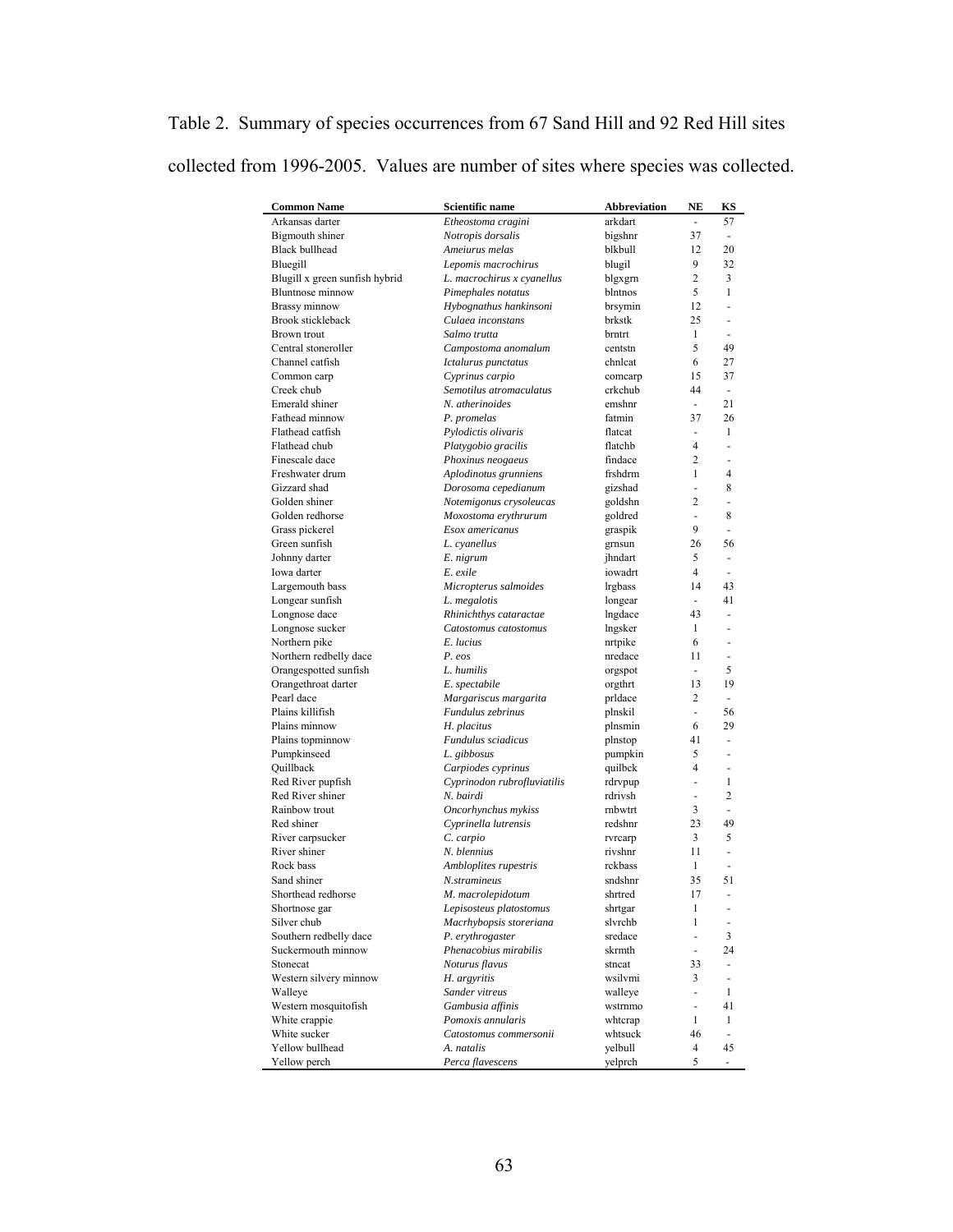Table 3. Summary of fish assemblage characteristics and environmental variable means (standard deviations in parenthesizes) and ranges from 67 Sand Hills and 92 Red Hills sites collected from 1996-2005. Fish assemblage characteristics (multiple analysis of variance; Wilk's lambda =  $0.317$ ; DF =  $13,145$ ; P <  $0.0001$ ) and environmental variables (Wilk's lambda =  $0.079$ ; DF =  $22,136$ ; P <  $0.0001$ ) were different between regions. Oneway analysis of variance F-statistics and P-values between region means is reported.

|                                        |                          | <b>Red Hills</b> |                | <b>Sand Hills</b>         |               |              |                    |
|----------------------------------------|--------------------------|------------------|----------------|---------------------------|---------------|--------------|--------------------|
| <b>Fish assemblage characteristics</b> | Code                     | Mean             | Range          | Mean                      | Range         | $\mathbf{F}$ | P                  |
| Total fish abundance (ind./ 100 m)     | abund                    | 199.9 (253.7)    | $6.1 - 2143.3$ | 257.6 (515.4) 10.0-4124.7 |               | 0.87         | 0.353              |
| # of fish species                      | rich                     | 8.1(5.2)         | $1.0 - 18.0$   | 8.7(3.2)                  | $2.0 - 16.0$  | 0.64         | 0.425              |
| # of native cyprinid spp.              | cyprin                   | 2.8(2.3)         | $0.0 - 7.0$    | 4.3(1.9)                  | $0.0 - 8.0$   | 19.2         | < 0.0001           |
| # of native centrachid spp.            | centra                   | 1.4(1.2)         | $0.0 - 4.0$    | 0.5(0.6)                  | $0.0 - 2.0$   | 35.1         | < 0.0001           |
| # of native benthic invertivores spp.  | bentiny                  | 2.4(1.5)         | $0.0 - 6.0$    | 3.3(1.6)                  | $0.0 - 7.0$   | 12.8         | 0.0005             |
| % of top carnivore individuals         | carniv                   | 2.0(5.3)         | $0.0 - 38.2$   | 3.3(11.5)                 | $0.0 - 80.0$  | 0.89         | 0.346              |
| % of invertivore individuals           | invert                   | 67.3(29.2)       | $0.0 - 100.0$  | 59.5 (25.9)               | 11.0-99.6     | 2.99         | 0.086              |
| % of omniviore individuals             | omniy                    | 18.5(24.0)       | $0.0 - 100.0$  | 21.1(20.4)                | $0.0 - 82.9$  | 0.53         | 0.469              |
| % intolerant individuals               | intoler                  | 24.8 (37.3)      | $0.0 - 100.0$  | 2.9(5.6)                  | $0.0 - 31.0$  | 22.7         | < 0.0001           |
| % of tolerant individuals              | toler                    | 18.1(23.7)       | $0.0 - 99.5$   | 34.5 (24.2)               | $0.0 - 82.9$  | 18.2         | < 0.0001           |
| % of simple lithophil individuals      | litho                    | 3.9(10.4)        | $0.0 - 74.8$   | 33.1 (30.9)               | $0.0 - 100.0$ | 71.2         | < 0.0001           |
| % of introduced individuals            | intro                    | 3.6(11.3)        | $0.0 - 76.5$   | 4.1(11.6)                 | $0.0 - 63.2$  | 0.07         | 0.789              |
| Shannon's diversity Index              | H                        | 1.0(0.6)         | $0.0 - 2.1$    | 1.3(0.4)                  | $0.1 - 2.1$   | 5.82         | 0.017              |
|                                        |                          |                  |                |                           |               |              |                    |
| <b>Environmental variables</b>         |                          |                  |                |                           |               |              |                    |
| Filamentous algae cover (mean rank)    |                          | 0.60(0.8)        | $0 - 3.27$     | 0.72(0.7)                 | $0 - 3.00$    | 1.91         | 0.169              |
| Macrophyte cover (mean rank)           | $\overline{a}$           | 1.04(0.9)        | $0 - 3.54$     | 1.41(0.8)                 | $0 - 3.33$    | 8.74         | 0.004              |
| Large woody debris cover (mean rank)   | $\frac{1}{2}$            | 0.10(0.2)        | $0-1.73$       | 0.20(0.4)                 | $0-1.50$      | 3.82         | 0.052              |
| Small woody debris cover (mean rank)   | $\frac{1}{2}$            | 0.45(0.3)        | $0 - 1.27$     | 0.45(0.5)                 | $0 - 2.00$    | 0.32         | 0.571              |
| Overhang vegetation cover (mean rank)  | $\frac{1}{2}$            | 1.30(0.5)        | $0.55 - 3.09$  | 1.14(0.7)                 | $0 - 4.0$     | 5.72         | 0.018              |
| Undercut bank cover (mean rank)        | $\frac{1}{2}$            | 0.41(0.5)        | $0 - 2.73$     | 0.41(0.5)                 | $0 - 2.67$    | 0.00         | 0.990              |
| Canopy cover (%)                       |                          | 24.3 (22.6)      | $0 - 87.6$     | 8.2(0.1)                  | $0-75.7$      |              | $204.5 \le 0.0001$ |
| Mean depth (cm)                        | ÷,                       | 13.2(9.4)        | $2.1 - 52.1$   | 28.2 (12.9)               | $6.3 - 59.0$  |              | $75.6 \le 0.0001$  |
| Mean width (m)                         |                          | 9.6(9.9)         | 1.1-39.6       | 16.7(25.0)                | 1.3-132.4     | 5.44         | 0.021              |
| Discharge (m/sec)                      |                          | 22.8(59.8)       | $0-480.7$      | 77.0 (110.3)              | 0.3-508.6     | 32.8         | < 0.0001           |
| Temperature (°C)                       | ÷,                       | 21.9(3.5)        | 13.8-35.5      | 22.0(4.3)                 | 11.5-33.9     | 0.04         | 0.842              |
| Dissolved oxygen (mg/L)                | $\overline{\phantom{m}}$ | 5.7(2.1)         | $0-12.2$       | 5.5(2.6)                  | $0-12.4$      | 1.26         | 0.2632             |
| Conductivity (µS/cm)                   | $\frac{1}{2}$            | 1670 (1151)      | 309-4390       | 202 (56.7)                | 118-321       |              | $345.7 \le 0.0001$ |
| Turbidity (NTUs)                       | $\overline{a}$           | 36.9(103.8)      | $1.2 - 876.0$  | 10.7(8.3)                 | $0.2 - 50.0$  | 15.4         | 0.0001             |
| Fine substrate $(\% )$                 | $\overline{\phantom{a}}$ | 13.1(0.2)        | $0-92.7$       | 8.8(0.2)                  | $0 - 100$     | 2.08         | 0.151              |
| Sand substrate $(\% )$                 | $\frac{1}{2}$            | 71.2(0.3)        | 5.5-100        | 83.3 (0.2)                | $0 - 100$     | 8.74         | 0.004              |
| Fine gravel substrate $(\% )$          | $\overline{a}$           | 11.2(0.1)        | $0 - 47.3$     | 2.2(0.1)                  | $0 - 30.0$    | 28.3         | < 0.0001           |
| Course gravel substrate (%)            | $\overline{a}$           | 2.0(0.05)        | $0 - 32.7$     | 4.0(0.1)                  | $0-46.7$      | 3.16         | 0.077              |
| Cobble substrate (%)                   | $\overline{a}$           | 0.1(0.01)        | $0 - 5.5$      | 0.7(0.02)                 | $0 - 10.0$    | 6.05         | 0.015              |
| Adj. rowcrop (presence/absence)        | $\overline{a}$           | 0.04(0.2)        | $0 - 1$        | 0.04(0.3)                 | $0 - 2$       | 0.02         | 0.8873             |
| Adj. rangeland (presence/absence)      | $\overline{a}$           | 1.82(0.5)        | $0 - 2$        | 1.51(0.8)                 | $0 - 2$       | 9.01         | 0.0031             |
| Rip-rap (presence/absence)             | ÷,                       | 0.20(0.2)        | $0 - 2$        | 0.40(0.8)                 | $0 - 2$       | 3.96         | 0.048              |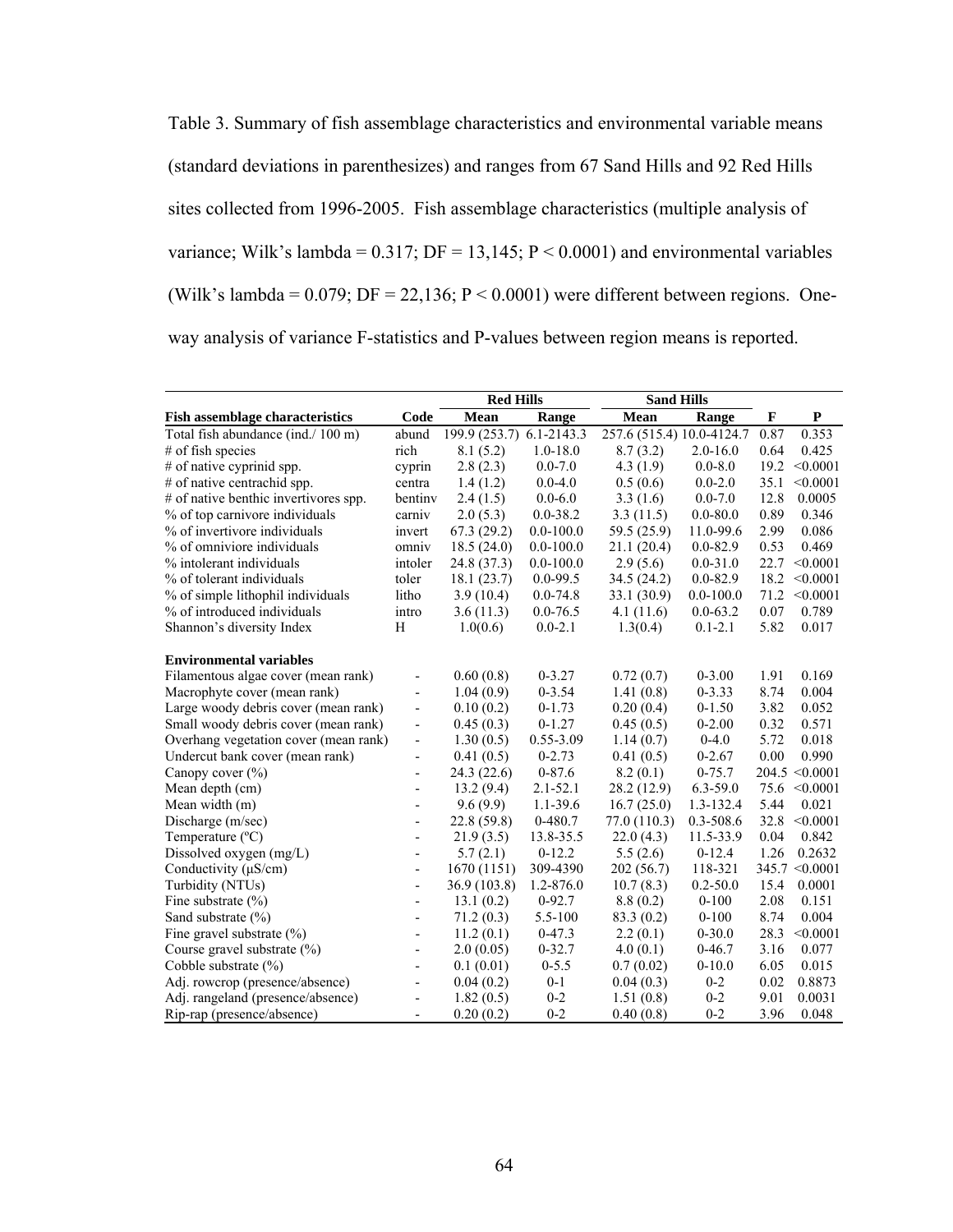Table 4. Instream physical habitat structure, physiochemical, and adjacent land use environmental variables used in fish abundance, fish assemblage characteristic and combined canonical correspondence analyses (CCAs) for the Red Hills and Sand Hills sites sampled 1996-2005. Value indicates the percentage of variance explained by variable within each CCA. Variables in bold significantly  $(P < 0.05)$  correlated with fish assemblage data in forward selection of CCA. See Table 1 for units of environmental variables.

|                                     |                          | <b>Abundance</b>             |                | <b>Assemblage</b><br>Characteristic |                          | <b>Combined</b><br>regions |
|-------------------------------------|--------------------------|------------------------------|----------------|-------------------------------------|--------------------------|----------------------------|
|                                     | Red                      | Sand                         | Red            | Sand                                |                          | Abun-Assem-                |
| <b>Variable</b>                     | Hills                    | Hills                        | Hills          | Hills                               | dance                    | blage                      |
| Filamentous algae cover             | 4.2                      | 4.2                          | 4.1            | 3.6                                 | 2.3                      | 1.0                        |
| Macrophyte cover                    | 9.1                      | 12.3                         | 8.4            | 3.4                                 | 4.6                      | 3.1                        |
| Large woody debris cover            | 2.5                      | 5.4                          | 2.7            | 1.7                                 | 2.5                      | 1.1                        |
| Small woody debris cover            | 5.5                      | 7.7                          | 2.0            | 1.2                                 | 3.5                      | 1.0                        |
| Overhanging vegetation cover        | 6.9                      | 4.2                          | 7.1            | 1.6                                 | 3.4                      | 4.2                        |
| Undercut bank cover                 | 2.4                      | 4.1                          | 3.6            | 1.5                                 | 1.6                      | 1.3                        |
| Canopy cover                        | 4.1                      | 3.7                          | 2.5            | 4.8                                 | 4.6                      | 4.2                        |
| Mean depth                          | 5.1                      | 11.2                         | 3.8            | 2.6                                 | 4.0                      | 5.9                        |
| Mean width                          | 8.5                      | 7.3                          | 9.8            | 4.6                                 | 3.3                      | 1.8                        |
| Discharge                           | $\frac{1}{2}$            | $\qquad \qquad \blacksquare$ | 11.0           | 4.3                                 | 2.6                      | 2.7                        |
| Temperature                         | 2.7                      | 3.7                          | 1.3            | 1.6                                 | 2.0                      | 1.1                        |
| Dissolved oxygen                    | 3.0                      | 2.4                          | 2.2            | 5.7                                 | 2.2                      | 0.8                        |
| Conductivity                        | 7.5                      | 11.6                         | 3.2            | 4.0                                 | 7.4                      | 2.3                        |
| Turbidity                           | 3.2                      | 5.9                          | 3.3            | 3.0                                 | 0.8                      | 0.2                        |
| Fine substrate                      | 13.0                     | 6.8                          | 1.7            | 2.0                                 | 7.6                      | 0.6                        |
| Sand substrate                      | 10.1                     | 3.5                          | $\blacksquare$ | $\blacksquare$                      | -                        |                            |
| Fine gravel substrate               |                          | -                            | 1.8            | 3.9                                 | $\overline{\phantom{a}}$ | 2.9                        |
| Course gravel substrate             | $\overline{\phantom{0}}$ |                              | 0.6            | 2.3                                 | 1.4                      | 1.2                        |
| Cobble substrate                    | 1.6                      | 3.1                          | 0.6            | 8.0                                 | 1.5                      | 2.6                        |
| Adjacent rowcrop landuse            | 1.1                      | 1.3                          | 0.5            | 0.5                                 | 0.5                      | 0.2                        |
| Adjacent rangeland landuse          | 2.4                      | 9.4                          | 1.4            | 2.8                                 | 5.2                      | 2.9                        |
| Rip-rap influence                   | 1.4                      | 7.9                          | 2.0            | 10.6                                | 4.0                      | 2.2                        |
| <b>Eigenvalues</b>                  |                          |                              |                |                                     |                          |                            |
| Axis 1                              | 0.75                     | 0.76                         | 0.20           | 0.14                                | 0.81                     | 0.11                       |
| Axis 2                              | 0.57                     | 0.47                         | 0.16           | 0.08                                | 0.56                     | 0.10                       |
| Cumulative % variance explained     |                          |                              |                |                                     |                          |                            |
| Axis 1 species                      | 15.5                     | 17.2                         | 17.4           | 17.3                                | 9.8                      | 10.8                       |
| Axis 1 species + environmental var. | 33.4                     | 30.9                         | 38.0           | 50.2                                | 24.8                     | 34.9                       |
| Axis 2 species                      | 27.2                     | 27.8                         | 32.1           | 26.3                                | 16.6                     | 21.1                       |
| Axis 2 species + environmental var. | 58.7                     | 49.8                         | 69.8           | 76.4                                | 41.9                     | 68.2                       |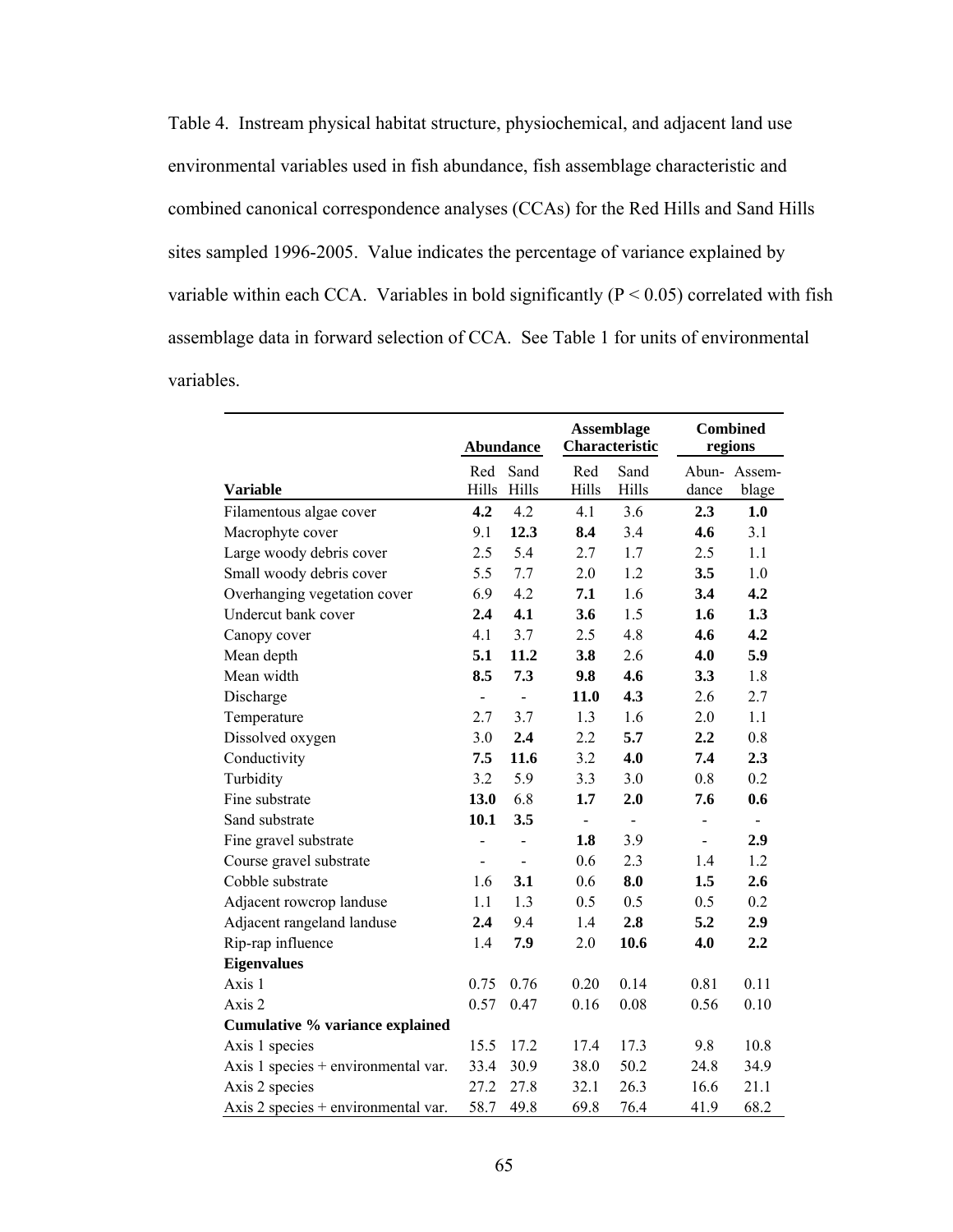

Figure 1. Locations of 67 Nebraska Sand Hills and 92 Kansas Red Hills sites (triangles) sampled from 1996-2005. Inset represents entire Great Plains region (Omernik 1987).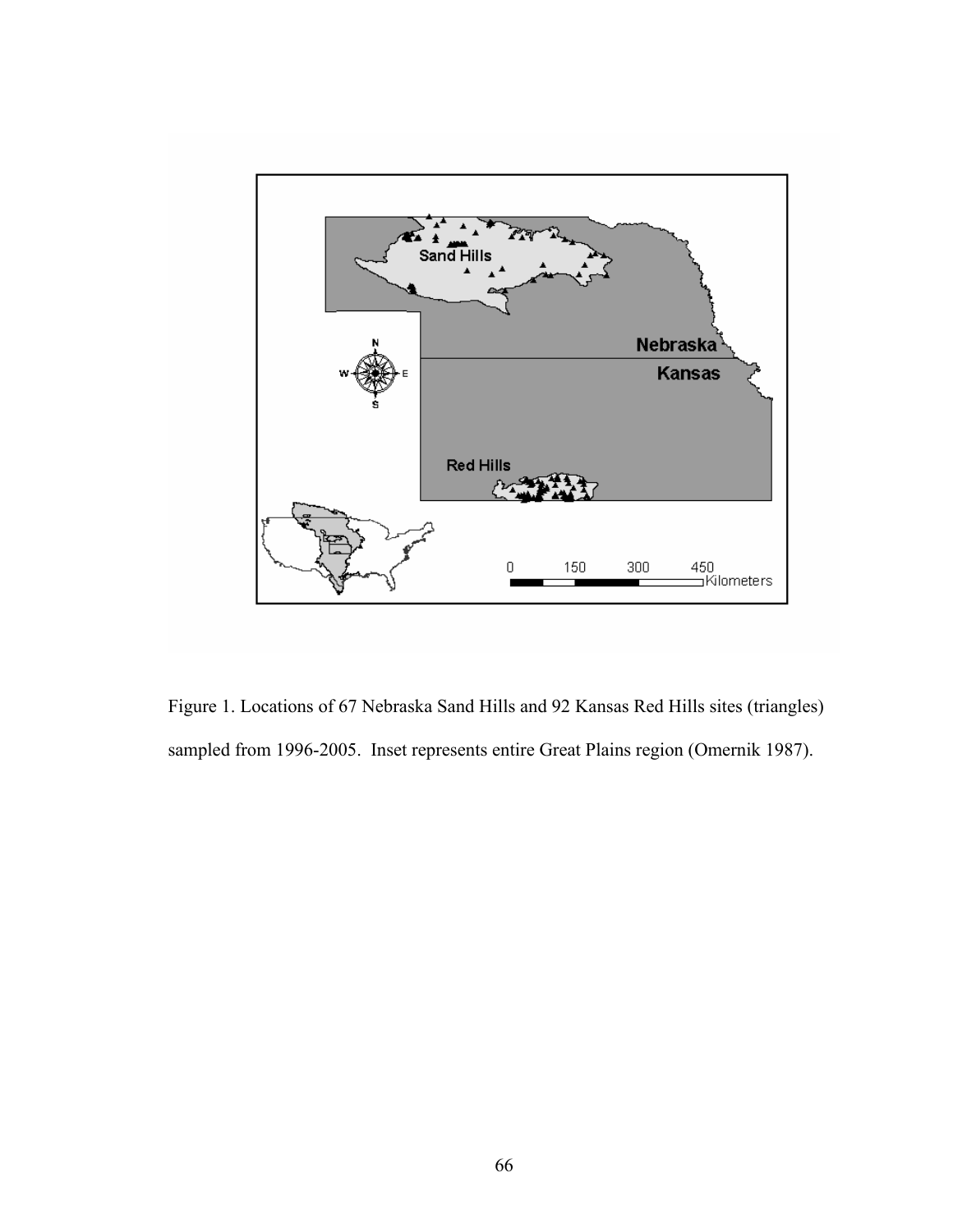

Figure 2. Species score ordination from canonical correspondence analysis (CCA) of stepwise forward selected environmental variables for fish abundance (individuals per 100 m) from 67 Sand Hills and 92 Red Hills sites. Abbreviation of fish species are listed in Table 1.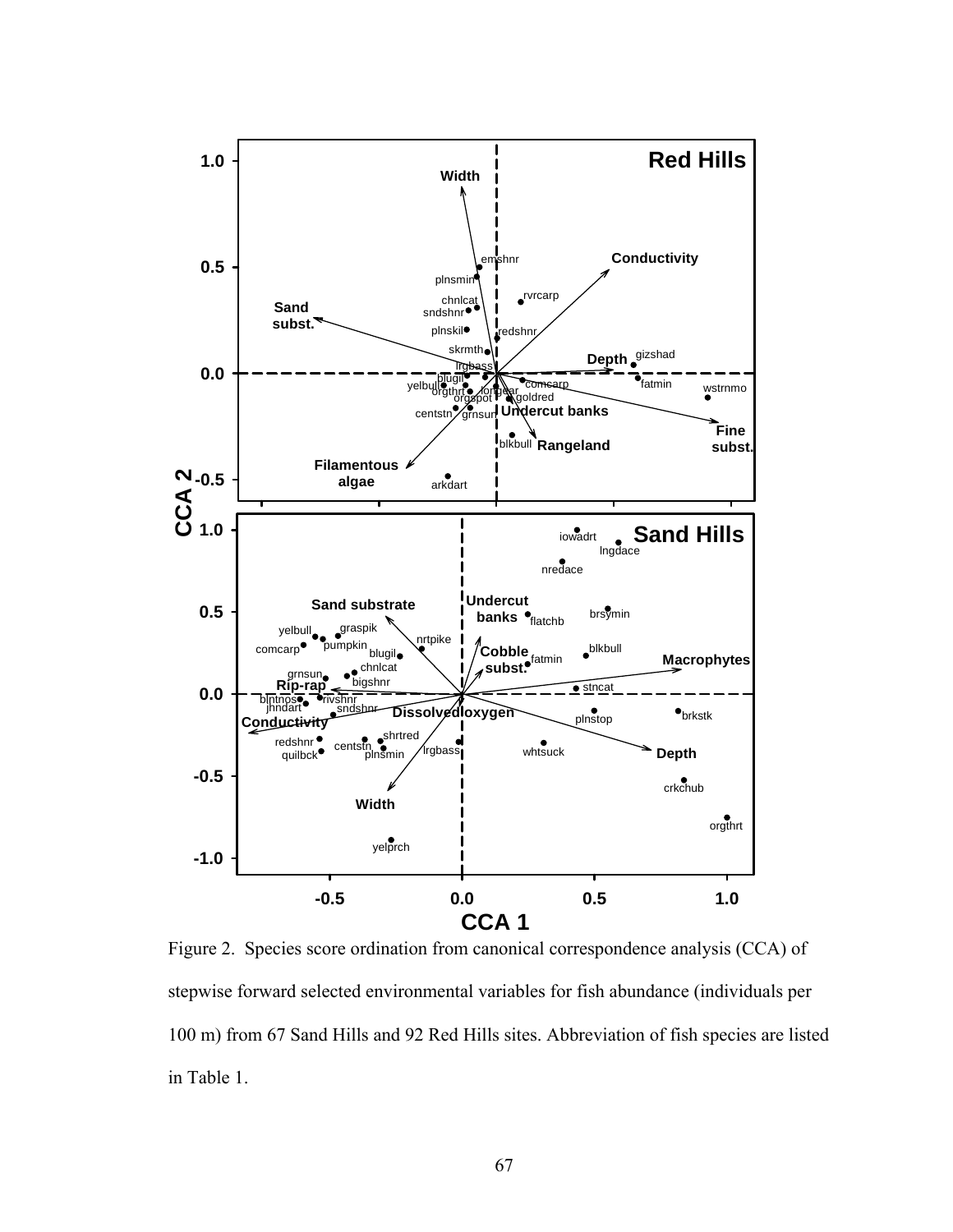

Figure 3. Species score ordination from canonical correspondence analysis (CCA) of stepwise forward selected environmental variables for fish assemblage characteristics from 67 Sand Hills and 92 Red Hills sites. Abbreviation of fish assemblage characteristics are listed in Table 2.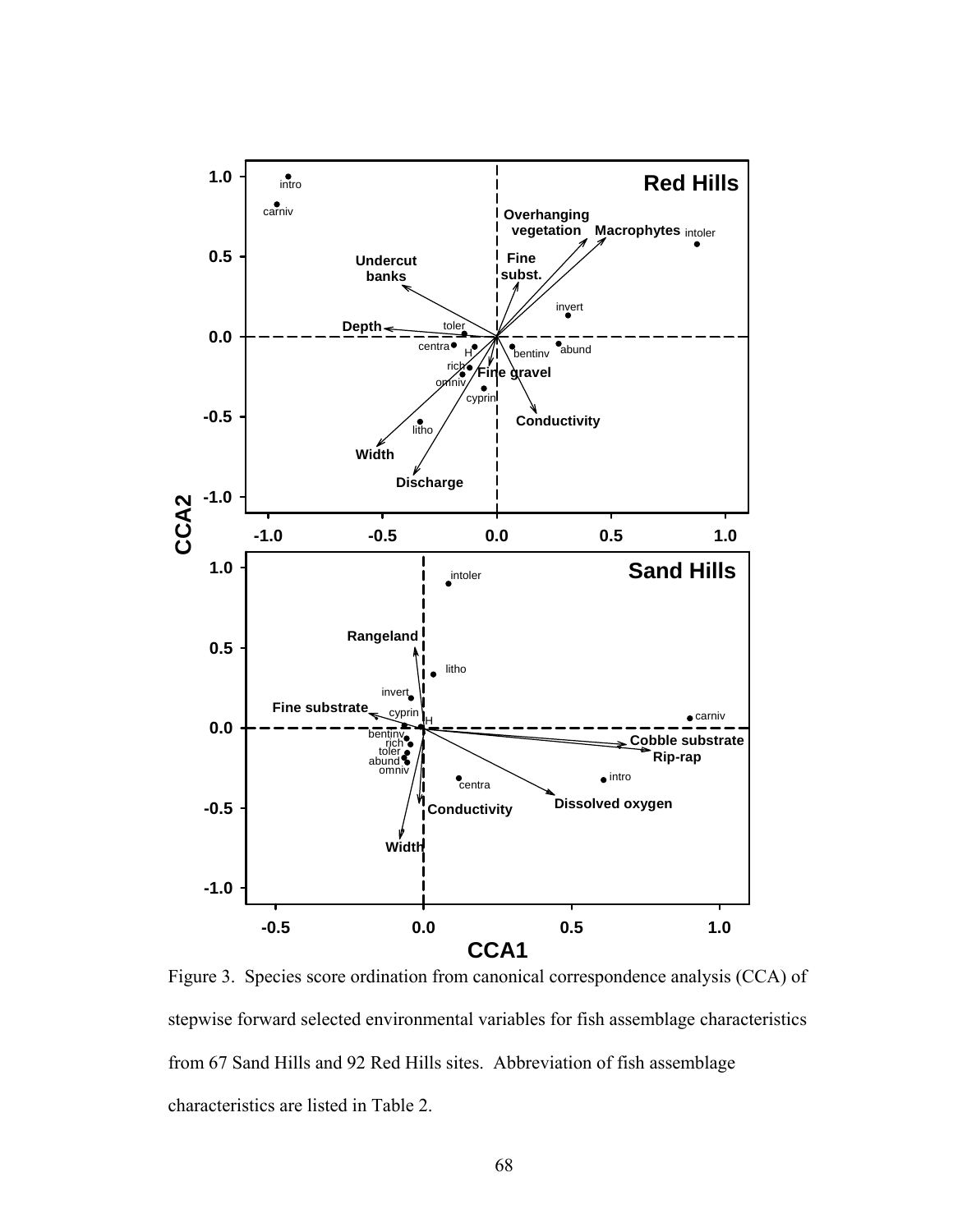

Figure 4. Sample score ordination of canonical correspondence analysis (CCA) of stepwise forward selected environmental variables for fish abundance (top) and assemblage characteristics (bottom) from 67 Sand Hils (open circles) and 92 Red Hills (closed circles) sites combined.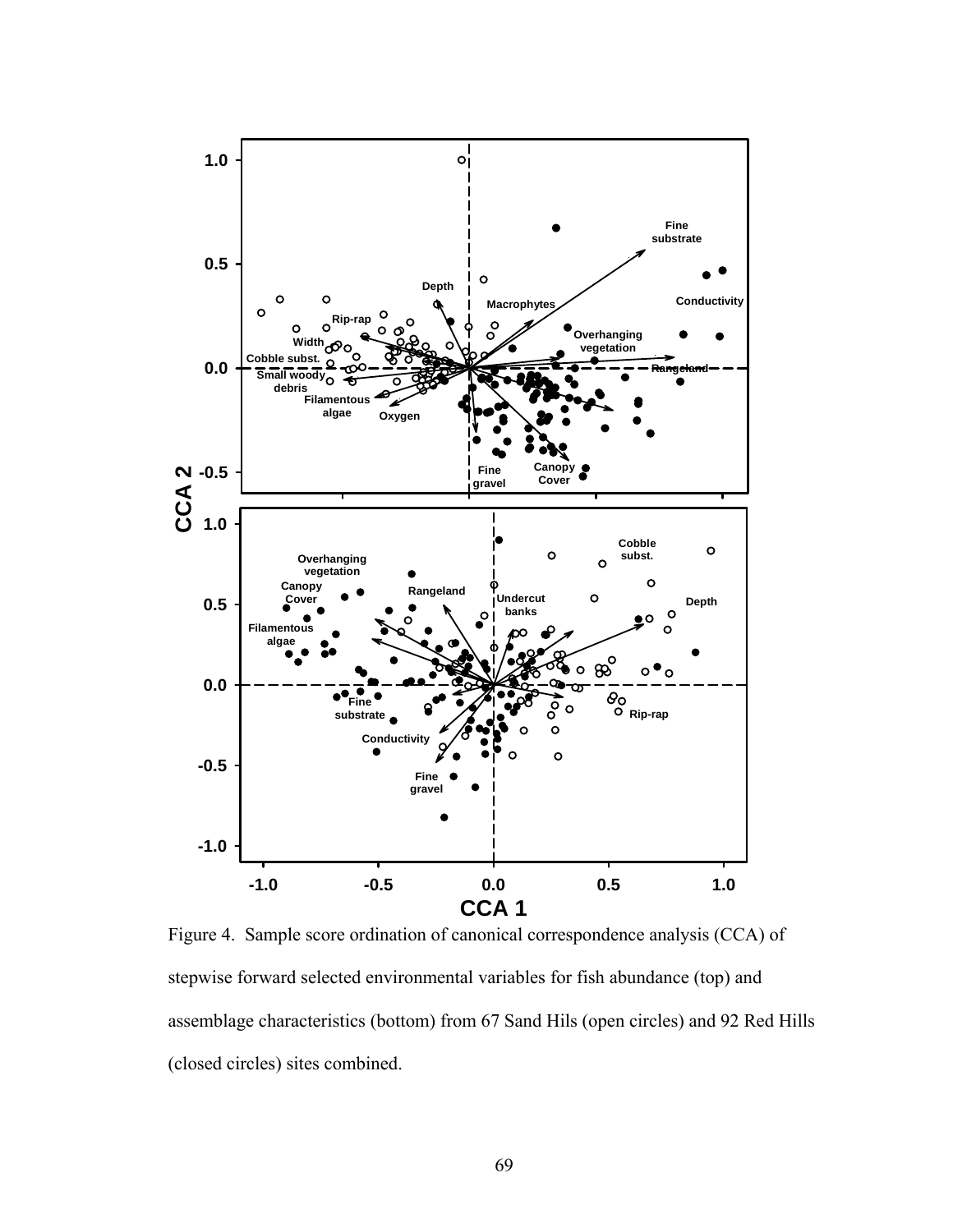

Figure 5. Correlations between assemblage characteristics for Red Hills and Sand Hills sites sampled summers 1999-2005.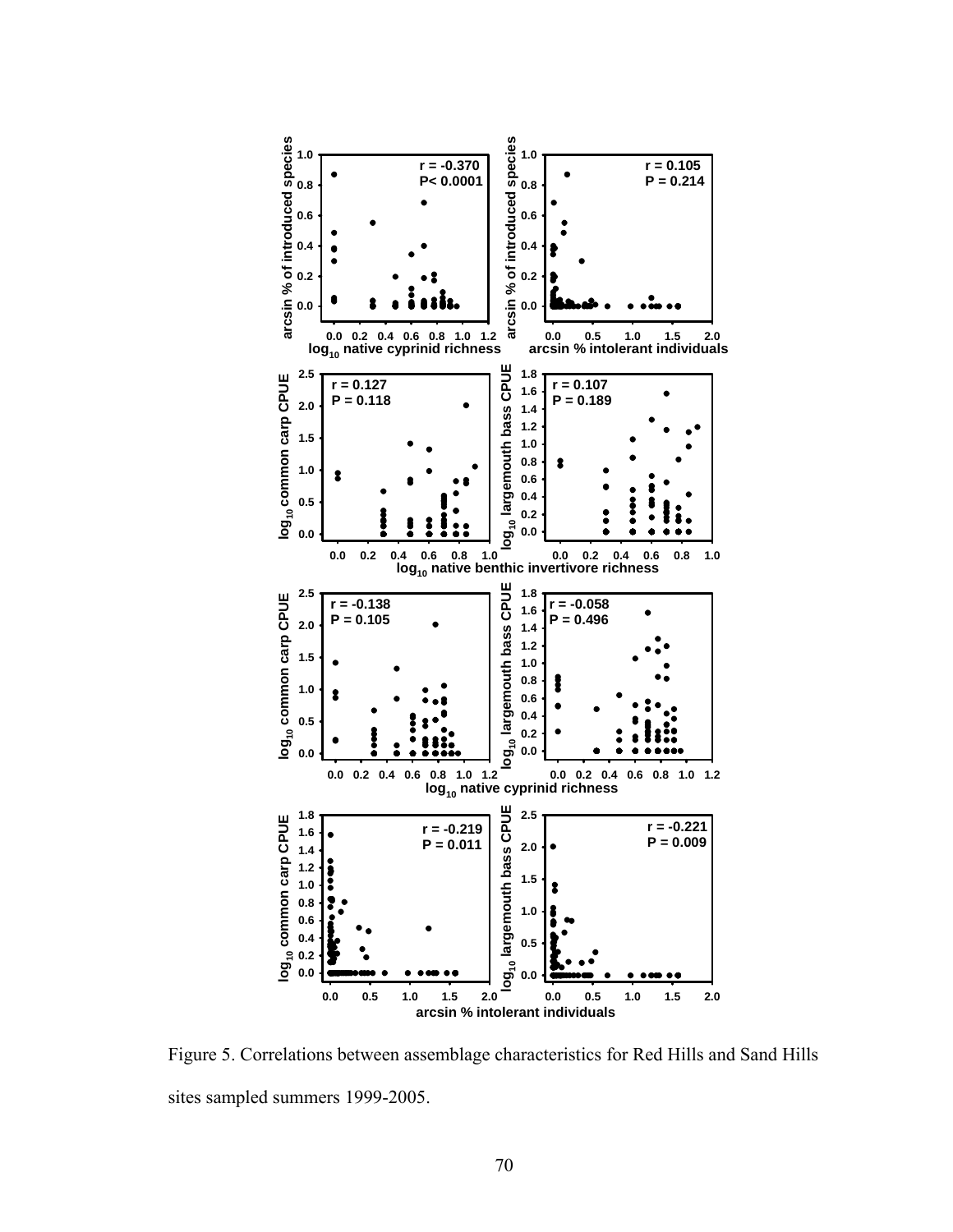# Appendix A. Occurrence of fish species from 10 streams in Nebraska and Kansas Turner Properties sampled in summers 2005-2006.

|                                     | Bear        | Blue                      | <b>Big</b><br>Sandy | Deer                 | Horseshoe<br>Drainage | Mud                  | Niobrara              | North<br>Loup         | Salt Fork<br>Arkansas | Snake       |
|-------------------------------------|-------------|---------------------------|---------------------|----------------------|-----------------------|----------------------|-----------------------|-----------------------|-----------------------|-------------|
| Common name<br>Bigmouth shiner      | Creek       | Creek<br>$\mathbf X$      | Creek               | Creek<br>$\mathbf X$ | Ditch                 | Creek<br>$\mathbf X$ | River<br>$\mathbf X$  | River<br>$\mathbf X$  | River                 | river       |
| <b>Black bullhead</b>               |             |                           |                     |                      |                       | $\mathbf X$          |                       |                       |                       |             |
| Bluegill                            |             |                           |                     |                      |                       |                      | $\mathbf{X}^\text{d}$ |                       | $\mathbf X$           |             |
| <b>Bluntnose</b> minnow             |             |                           |                     |                      |                       |                      | $\mathbf{X}^\text{d}$ | $\mathbf{X}^\text{d}$ | $\mathbf X$           |             |
| Brassy minnow                       | $\mathbf X$ |                           |                     |                      |                       | $\mathbf X$          |                       | $\mathbf X$           |                       |             |
| Brook stickleback <sup>a</sup>      | $\mathbf X$ | $X^d$                     |                     | $\mathbf X$          |                       | $\mathbf X$          | $\mathbf X$           | $\mathbf X$           |                       | $\mathbf X$ |
| Brown trout                         |             | $\mathbf{X}^\text{d}$     |                     |                      |                       |                      |                       |                       |                       |             |
| Central stoneroller                 |             |                           | $\mathbf X$         |                      |                       |                      | $\mathbf X$           |                       | $\mathbf X$           |             |
| Channel catfish                     |             |                           |                     |                      |                       |                      |                       | $\mathbf{X}^\text{d}$ | $\mathbf X$           |             |
| Common carp                         |             |                           |                     |                      |                       |                      | $\mathbf{X}^\text{d}$ | $\mathbf X$           |                       |             |
| Creek chub                          |             | $\boldsymbol{\mathrm{X}}$ |                     | $\mathbf X$          |                       | $\mathbf X$          | $\mathbf X$           | $\mathbf X$           |                       | X           |
| Emerald shiner                      |             |                           |                     |                      |                       |                      |                       |                       | X                     |             |
| Fathead minnow                      |             | $\mathbf X$               |                     | $\mathbf X$          |                       | $\mathbf X$          | $\mathbf X$           | $\mathbf X$           | $\mathbf X$           | $\mathbf X$ |
| Flathead chub                       |             |                           |                     |                      |                       |                      |                       | $\mathbf{X}^\text{d}$ |                       |             |
| Green sunfish                       |             | $\mathbf{X}^\text{d}$     | $\mathbf X$         |                      | $\mathbf X$           |                      |                       | $\mathbf X$           | $\mathbf X$           |             |
| Green x longear sunfish             |             |                           | $\mathbf X$         |                      |                       |                      |                       |                       |                       |             |
| Iowa darter                         |             |                           |                     |                      |                       |                      | $\mathbf X$           | $\mathbf X$           |                       |             |
| Largemouth bass                     |             |                           |                     |                      |                       |                      | $\mathbf X$           |                       | $\mathbf X$           |             |
| Longear sunfish                     |             |                           | $\mathbf X$         |                      |                       |                      |                       |                       | $\mathbf X$           |             |
| Longnose dace                       |             | $\mathbf X$               |                     | $\mathbf X$          |                       | $\mathbf X$          | $\mathbf X$           | X                     |                       | $\mathbf X$ |
| Northern pike                       |             |                           |                     |                      |                       |                      | $\mathbf{X}^\text{d}$ | $\mathbf{X}^\text{d}$ |                       |             |
| Northern redbelly dace <sup>b</sup> |             |                           |                     |                      |                       | X                    |                       | X                     |                       |             |
| Orangethroat darter <sup>a</sup>    |             | $\mathbf X$               | $\mathbf X$         |                      |                       | $\mathbf X$          |                       |                       |                       |             |
| Plains killifish                    |             |                           |                     |                      |                       |                      | $\mathbf{X}^\text{d}$ |                       | $\mathbf X$           |             |
| Plains minnow <sup>c</sup>          |             |                           |                     |                      |                       |                      |                       |                       | $\mathbf X$           |             |
| Plains topminnow <sup>b</sup>       |             | $\mathbf X$               |                     | $\mathbf X$          |                       | X                    | X                     | $\mathbf X$           |                       | $\mathbf X$ |
| Pumpkinseed                         |             |                           |                     |                      | $\mathbf X$           |                      |                       |                       |                       |             |
| Rainbow trout                       |             |                           |                     |                      |                       |                      | $\mathbf{X}^\text{d}$ |                       |                       |             |
| Red shiner                          |             |                           | $\mathbf X$         |                      |                       |                      | $\mathbf X$           | $\mathbf X$           | X                     |             |
| River carpsucker                    |             |                           |                     |                      |                       |                      |                       | $\mathbf{X}^\text{d}$ |                       |             |
| River shiner                        |             |                           |                     |                      |                       | $\mathbf X$          |                       | $\mathbf X$           |                       |             |
| Rock bass                           |             |                           |                     |                      |                       |                      | $\mathbf X$           |                       |                       |             |
| Sand shiner                         |             | $\mathbf{X}^\text{d}$     | $\mathbf X$         |                      |                       |                      | $\mathbf X$           | $\mathbf{X}^\text{d}$ | $\mathbf X$           | $\mathbf X$ |
| Shorthead redhorse                  |             |                           |                     |                      |                       |                      | $\mathbf X$           | $\mathbf{X}^\text{d}$ |                       |             |
| Stonecat                            |             | $\mathbf X$               |                     | $\mathbf X$          |                       |                      | $\mathbf X$           | $\mathbf X$           |                       |             |
| Suckermouth minnow                  | $\mathbf X$ |                           |                     |                      |                       |                      |                       |                       | $\mathbf X$           |             |
| Western mosquitofish                |             |                           | $\mathbf X$         |                      |                       |                      |                       |                       | $\mathbf X$           |             |
| White sucker                        |             | $\mathbf X$               |                     | X                    |                       |                      | $\mathbf X$           | X                     |                       |             |
| Yellow bullhead                     |             |                           |                     |                      |                       |                      |                       |                       | $\mathbf X$           |             |
| Yellow perch                        |             |                           |                     |                      |                       |                      | $\mathbf X$           |                       |                       |             |

<sup>a</sup>Nebraska Tier II At-risk species<br><sup>b</sup>Nebraska Tier 1 At-risk species<br><sup>c</sup>Kansas Species In Need of Conservation (SINC)<br><sup>d</sup>Collected in summer of 2006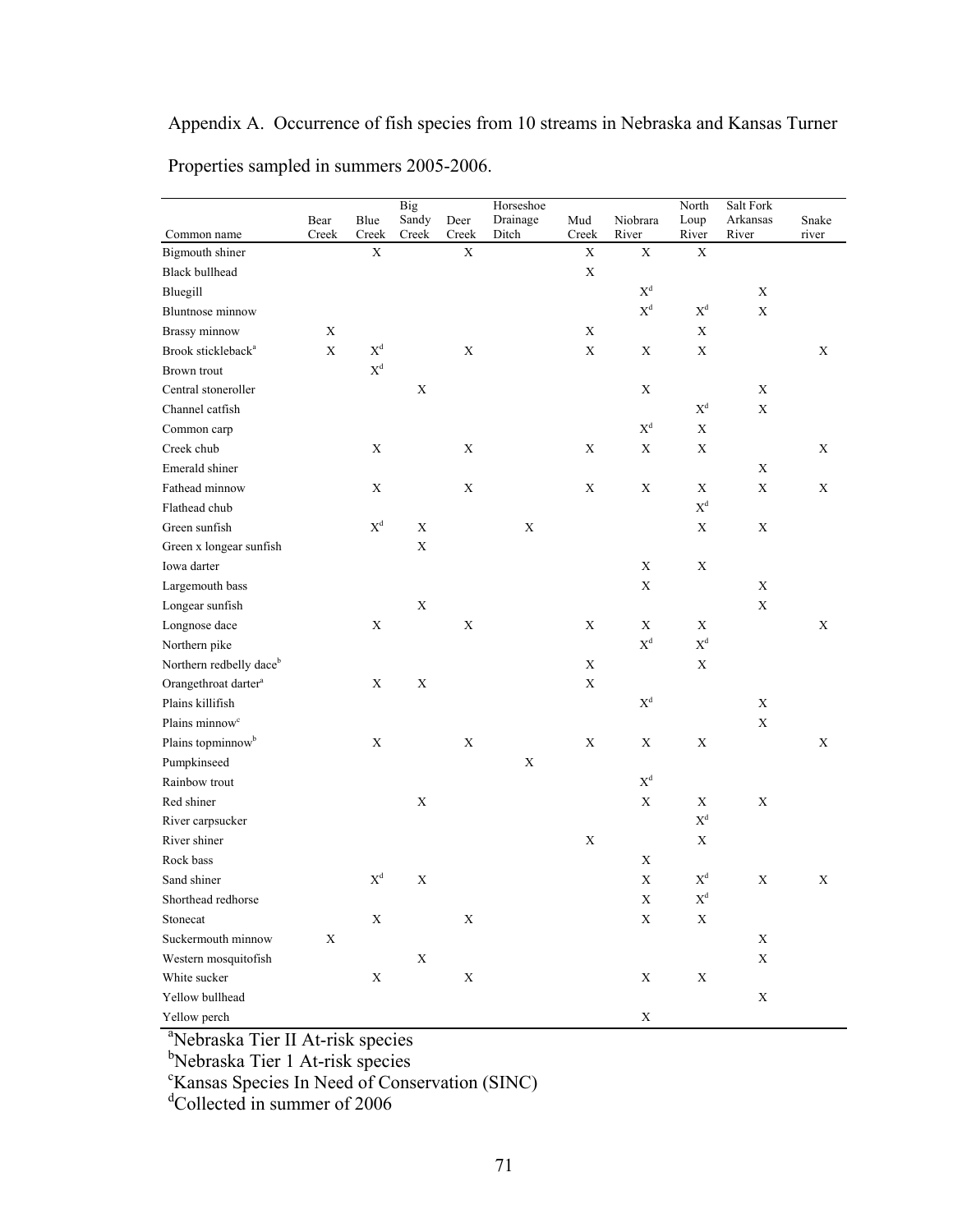|                |      |                | <b>Species</b>                      |                |                    |                |                                            |                |                  |                |                            |                |                         |                |
|----------------|------|----------------|-------------------------------------|----------------|--------------------|----------------|--------------------------------------------|----------------|------------------|----------------|----------------------------|----------------|-------------------------|----------------|
| N              |      |                |                                     |                |                    |                |                                            |                |                  |                |                            |                | <b>Brook</b>            | stickleback    |
|                |      |                |                                     |                |                    |                |                                            |                |                  |                |                            |                |                         |                |
| 8              | 45.1 | (3.8)          | 0.01                                | (0.01)         |                    | (0)            | $\boldsymbol{0}$                           | (0)            | $\overline{0}$   | (0)            | $\boldsymbol{0}$           | (0)            | 0.64                    | (0.81)         |
|                |      |                |                                     |                |                    |                |                                            |                |                  |                |                            |                |                         |                |
| 5              | 24.9 | (2.1)          | 0.60                                | (0.78)         | $\overline{0}$     | (0)            | $\overline{0}$                             | (0)            | $\boldsymbol{0}$ | (0)            | $\mathbf{0}$               | (0)            | 0.02                    | (0.05)         |
| 2              | 46.7 | (18.8)         | 1.46                                | (1.4)          | $\mathbf{0}$       | (0)            | $\boldsymbol{0}$                           | (0)            | $\boldsymbol{0}$ | (0)            | $\mathbf{0}$               | (0)            | 0.06                    | (0.04)         |
| 3              | 16.8 | (1.8)          | $\overline{0}$                      | (0)            | $\mathbf{0}$       | (0)            | $\boldsymbol{0}$                           | (0)            | $\boldsymbol{0}$ | (0)            | $\boldsymbol{0}$           | (0)            | 0.09                    | (0.15)         |
|                |      |                |                                     |                |                    |                |                                            |                |                  |                |                            |                |                         |                |
| 3              | 15.7 | (1.4)          | $\overline{0}$                      | (0)            | $\overline{0}$     | (0)            | $\mathbf{0}$                               | (0)            | $\overline{0}$   | (0)            | $\overline{0}$             | (0)            | 0.19                    | (0.12)         |
| 3              | 20.0 | (0.2)          | $\mathbf{0}$                        | $\binom{a}{b}$ | $\overline{0}$     | $\binom{a}{b}$ | $\mathbf{0}$                               | $\binom{a}{b}$ | $\boldsymbol{0}$ | $\binom{a}{b}$ | $\boldsymbol{0}$           | $\binom{a}{b}$ | $\mathbf{0}$            | $\binom{a}{b}$ |
|                |      |                |                                     |                |                    |                |                                            |                |                  |                |                            |                |                         |                |
| 10             | 41.4 | (12.3)         | 0.37                                | (0.63)         | 0.04               | (0.07)         | $\overline{0}$                             | (0)            | $\boldsymbol{0}$ | (0)            | 0.53                       | (1.09)         | 0.04                    | (0.08)         |
| 4              | 27.1 | (3.1)          | 0.05                                | (0.07)         | 0.03               | (0.04)         | $\boldsymbol{0}$                           | (0)            | $\boldsymbol{0}$ | (0)            | $\boldsymbol{0}$           | (0)            | 0.16                    | (0.26)         |
|                |      |                |                                     |                |                    |                |                                            |                |                  |                |                            |                |                         |                |
| 1 <sup>b</sup> | 13.8 | $\binom{b}{b}$ | $\overline{0}$                      | $\binom{b}{b}$ | $\overline{0}$     | $\binom{b}{b}$ | $\overline{0}$                             | $\binom{b}{b}$ | $\mathbf{0}$     | $\binom{b}{b}$ | $\mathbf{0}$               | $\binom{b}{b}$ | $\overline{0}$          | $\binom{b}{b}$ |
|                | 29.5 | (7.6)          | $\overline{0}$                      | (0)            | $\overline{0}$     | (0)            | 0.20                                       | (0.14)         | 0.04             | (0.1)          | $\mathbf{0}$               | (0)            | $\theta$                | (0)            |
|                |      |                | Mean time<br>electrofished<br>(min) |                | Bigmouth<br>shiner |                | <b>Black</b><br>bullhead<br>$\overline{0}$ |                | Bluegill         |                | <b>Bluntnose</b><br>minnow |                | <b>Brassy</b><br>minnow |                |

Appendix B. Catch per unit effort (fish/min of **electrofishing**) by species sampled from streams within Turner Properties for May through October 2005. Number in parenthesis represents standard error.  $N =$  number of sites.

<sup>a</sup> No fish collected.

<sup>b</sup> Only one site electrofished due to high conductivity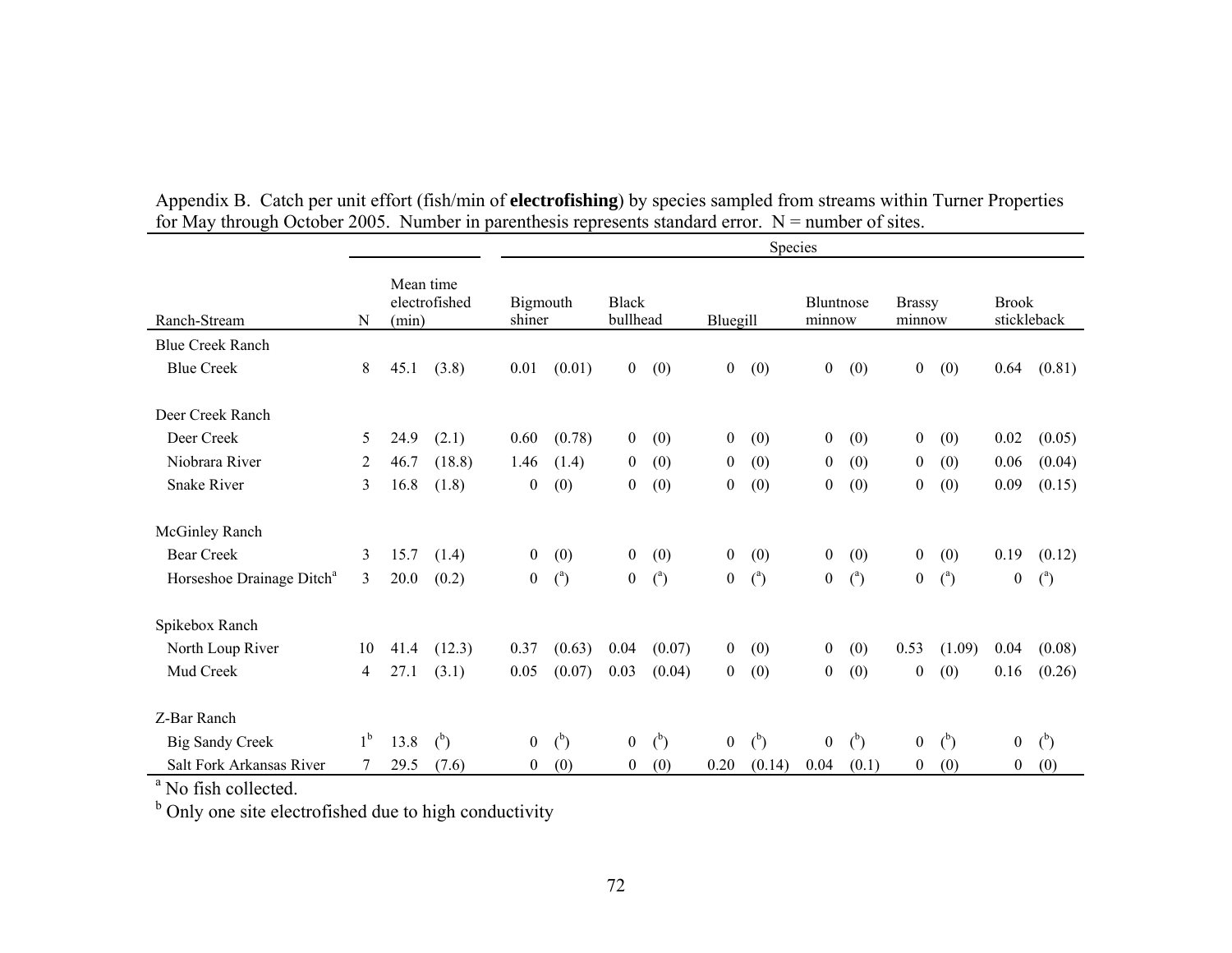|                                       |                        |                |                    |                |                |                | Species          |                |                   |                |                   |                |                  |                |
|---------------------------------------|------------------------|----------------|--------------------|----------------|----------------|----------------|------------------|----------------|-------------------|----------------|-------------------|----------------|------------------|----------------|
| Ranch-Stream                          | Central<br>stoneroller |                | Channel<br>catfish |                | Common<br>carp |                | Creek chub       |                | Emerald<br>shiner |                | Fathead<br>minnow |                | Green<br>sunfish |                |
| <b>Blue Creek Ranch</b>               |                        |                |                    |                |                |                |                  |                |                   |                |                   |                |                  |                |
| <b>Blue Creek</b>                     | $\boldsymbol{0}$       | (0)            | $\bf{0}$           | (0)            | $\mathbf{0}$   | (0)            | 14.85            | (5.88)         | $\overline{0}$    | (0)            | 0.05              | (0.11)         | 0.01             | (0.01)         |
| Deer Creek Ranch                      |                        |                |                    |                |                |                |                  |                |                   |                |                   |                |                  |                |
| Deer Creek                            | $\bf{0}$               | (0)            | $\mathbf{0}$       | (0)            | $\overline{0}$ | (0)            | 0.26             | (0.23)         | $\mathbf{0}$      | (0)            | 0.40              | (0.52)         | $\overline{0}$   | (0)            |
| Niobrara River                        | 0.02                   | (0.02)         | $\mathbf{0}$       | (0)            | $\overline{0}$ | (0)            | 1.11             | (0.93)         | $\overline{0}$    | (0)            | 0.70              | (0.57)         | $\boldsymbol{0}$ | (0)            |
| <b>Snake River</b>                    | $\mathbf{0}$           | (0)            | $\mathbf{0}$       | (0)            | $\overline{0}$ | (0)            | 0.55             | (0.95)         | $\overline{0}$    | (0)            | 1.34              | (1.3)          | $\boldsymbol{0}$ | (0)            |
| McGinley Ranch                        |                        |                |                    |                |                |                |                  |                |                   |                |                   |                |                  |                |
| <b>Bear Creek</b>                     | $\mathbf{0}$           | (0)            | $\mathbf{0}$       | (0)            | $\mathbf{0}$   | (0)            | $\boldsymbol{0}$ | (0)            | $\mathbf{0}$      | (0)            | 0.61              | (0.94)         | $\boldsymbol{0}$ | (0)            |
| Horseshoe Drainage Ditch <sup>a</sup> | $\mathbf{0}$           | $\binom{a}{b}$ | $\boldsymbol{0}$   | $\binom{a}{b}$ | $\mathbf{0}$   | $\binom{a}{b}$ | $\mathbf{0}$     | $\binom{a}{b}$ | $\boldsymbol{0}$  | $\binom{a}{b}$ | $\boldsymbol{0}$  | $\binom{a}{b}$ | $\boldsymbol{0}$ | $\binom{a}{b}$ |
| Spikebox Ranch                        |                        |                |                    |                |                |                |                  |                |                   |                |                   |                |                  |                |
| North Loup River                      | $\mathbf{0}$           | (0)            | $\mathbf{0}$       | (0)            | 0.01           | (0.01)         | 0.71             | (1.33)         | $\mathbf{0}$      | (0)            | 0.09              | (0.27)         | 0.01             | (0.02)         |
| Mud Creek                             | $\overline{0}$         | (0)            | $\boldsymbol{0}$   | (0)            | $\overline{0}$ | (0)            | $\boldsymbol{0}$ | (0)            | $\overline{0}$    | (0)            | 0.69              | (1.26)         | $\overline{0}$   | (0)            |
| Z-Bar Ranch                           |                        |                |                    |                |                |                |                  |                |                   |                |                   |                |                  |                |
| <b>Big Sandy Creek</b>                | 0.80                   | $\binom{b}{b}$ | $\boldsymbol{0}$   | $\binom{b}{b}$ | $\overline{0}$ | $\binom{b}{b}$ | $\boldsymbol{0}$ | $\binom{b}{b}$ | $\mathbf{0}$      | $\binom{b}{b}$ | $\overline{0}$    | $\binom{b}{b}$ | 0.29             | $\binom{b}{b}$ |
| Salt Fork Arkansas River              | 0.20                   | (0.31)         | 0.03               | (0.041)        | $\overline{0}$ | (0)            | $\boldsymbol{0}$ | (0)            | 0.21              | (0.14)         | 0.01              | (0.03)         | 0.23             | (0.15)         |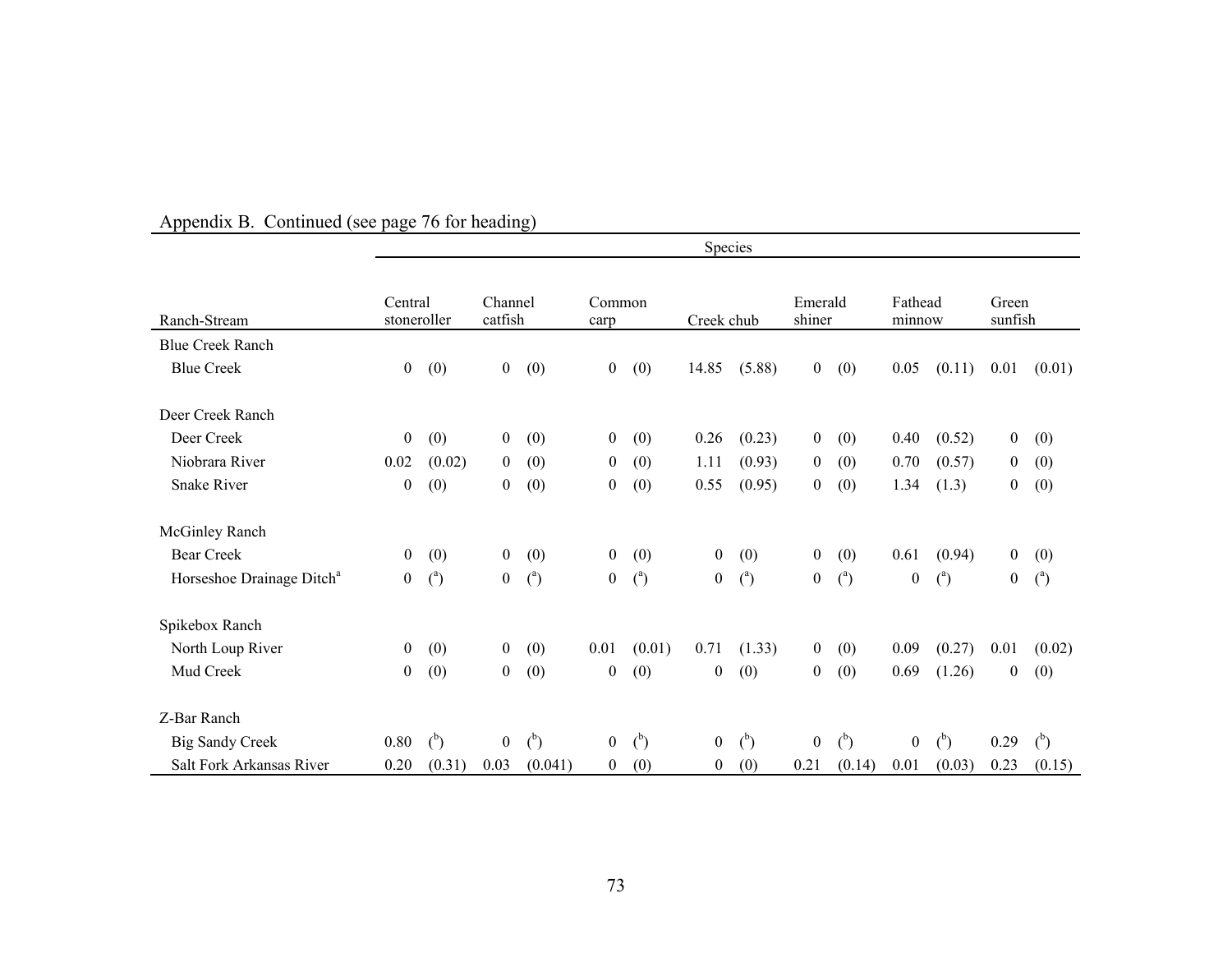|                                       |                |                |                  |                |                    |                |                  | Species        |                              |                |                  |                |                     |                |
|---------------------------------------|----------------|----------------|------------------|----------------|--------------------|----------------|------------------|----------------|------------------------------|----------------|------------------|----------------|---------------------|----------------|
| Ranch-Stream                          |                | Iowa darter    | bass             | Largemouth     | Longear<br>sunfish |                | Longnose<br>dace |                | Northern<br>redbelly<br>dace |                | darter           | Orangethroat   | Plains<br>killifish |                |
| <b>Blue Creek Ranch</b>               |                |                |                  |                |                    |                |                  |                |                              |                |                  |                |                     |                |
| <b>Blue Creek</b>                     | $\mathbf{0}$   | (0)            | $\boldsymbol{0}$ | (0)            | $\overline{0}$     | (0)            | 0.10             | (0.12)         | $\mathbf{0}$                 | (0)            | 5.10             | (1.34)         | $\boldsymbol{0}$    | (0)            |
| Deer Creek Ranch                      |                |                |                  |                |                    |                |                  |                |                              |                |                  |                |                     |                |
| Deer Creek                            | $\mathbf{0}$   | (0)            | $\boldsymbol{0}$ | (0)            | $\mathbf{0}$       | (0)            | 9.50             | (10.5)         | $\boldsymbol{0}$             | (0)            | $\boldsymbol{0}$ | (0)            | $\boldsymbol{0}$    | (0)            |
| Niobrara River                        | 0.01           | (0.02)         | 0.01             | (0.012)        | $\overline{0}$     | (0)            | 0.20             | (0.16)         | $\mathbf{0}$                 | (0)            | $\boldsymbol{0}$ | (0)            | $\boldsymbol{0}$    | (0)            |
| <b>Snake River</b>                    | $\overline{0}$ | (0)            | $\mathbf{0}$     | (0)            | $\overline{0}$     | (0)            | $\mathbf{0}$     | (0)            | 0.84                         | (0.73)         | $\boldsymbol{0}$ | (0)            | $\boldsymbol{0}$    | (0)            |
| <b>McGinley Ranch</b>                 |                |                |                  |                |                    |                |                  |                |                              |                |                  |                |                     |                |
| <b>Bear Creek</b>                     | $\mathbf{0}$   | (0)            | $\boldsymbol{0}$ | (0)            | $\mathbf{0}$       | (0)            | $\boldsymbol{0}$ | (0)            | $\boldsymbol{0}$             | (0)            | $\boldsymbol{0}$ | (0)            | $\boldsymbol{0}$    | (0)            |
| Horseshoe Drainage Ditch <sup>a</sup> | $\overline{0}$ | $\binom{a}{b}$ | $\mathbf{0}$     | $\binom{a}{b}$ | $\overline{0}$     | $\binom{a}{b}$ | $\boldsymbol{0}$ | $\binom{a}{b}$ | $\boldsymbol{0}$             | $\binom{a}{b}$ | $\boldsymbol{0}$ | $\binom{a}{b}$ | $\boldsymbol{0}$    | $\binom{a}{b}$ |
| Spikebox Ranch                        |                |                |                  |                |                    |                |                  |                |                              |                |                  |                |                     |                |
| North Loup River                      | 0.01           | (0.02)         | $\boldsymbol{0}$ | (0)            | $\overline{0}$     | (0)            | 2.66             | (3.15)         | 0.78                         | (1.75)         | $\boldsymbol{0}$ | (0)            | $\mathbf{0}$        | (0)            |
| Mud Creek                             | $\overline{0}$ | (0)            | $\mathbf{0}$     | (0)            | $\theta$           | (0)            | 0.92             | (1.07)         | 0.13                         | (0.13)         | 0.08             | (0.11)         | $\overline{0}$      | (0)            |
| Z-Bar Ranch                           |                |                |                  |                |                    |                |                  |                |                              |                |                  |                |                     |                |
| <b>Big Sandy Creek</b>                | $\mathbf{0}$   | $\binom{b}{b}$ | $\mathbf{0}$     | $\binom{b}{b}$ | $\mathbf{0}$       | $\binom{b}{b}$ | $\boldsymbol{0}$ | $\binom{b}{b}$ | $\boldsymbol{0}$             | $\binom{b}{b}$ | $\boldsymbol{0}$ | $\binom{b}{b}$ | 1.59                | $\binom{b}{b}$ |
| Salt Fork Arkansas River              | $\overline{0}$ | (0)            | 0.09             | (0.06)         | 0.08               | (0.07)         | $\mathbf{0}$     | (0)            | $\overline{0}$               | (0)            | $\boldsymbol{0}$ | (0)            | 2.08                | (1.15)         |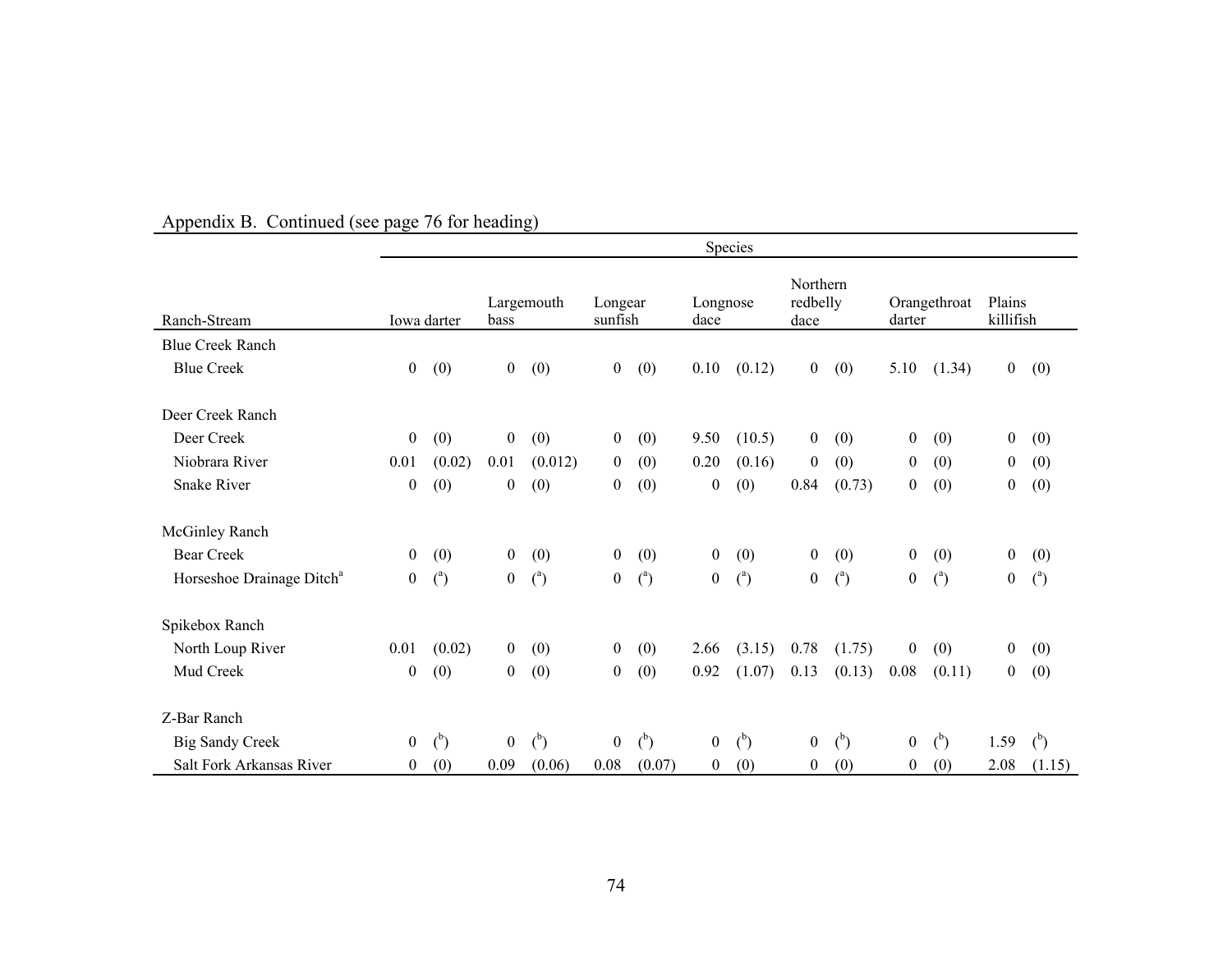|                                       |                  | 10111          |                     |                |                  |                |                       | Species        |                  |                |                  |                |                  |                |
|---------------------------------------|------------------|----------------|---------------------|----------------|------------------|----------------|-----------------------|----------------|------------------|----------------|------------------|----------------|------------------|----------------|
| Ranch-Stream                          | Plains<br>minnow |                | Plains<br>topminnow |                | Red shiner       |                | Shorthead<br>redhorse |                | Stonecat         |                | minnow           | Suckermouth    | Western          | mosquitofish   |
| <b>Blue Creek Ranch</b>               |                  |                |                     |                |                  |                |                       |                |                  |                |                  |                |                  |                |
| <b>Blue Creek</b>                     | $\boldsymbol{0}$ | (0)            | 0.50                | (0.36)         | $\overline{0}$   | (0)            | $\boldsymbol{0}$      | (0)            | 0.06             | (0.07)         | $\overline{0}$   | (0)            | $\mathbf{0}$     | (0)            |
| Deer Creek Ranch                      |                  |                |                     |                |                  |                |                       |                |                  |                |                  |                |                  |                |
| Deer Creek                            | $\mathbf{0}$     | (0)            | 0.05                | (0.1)          | $\boldsymbol{0}$ | (0)            | $\boldsymbol{0}$      | (0)            | 0.11             | (0.09)         | $\mathbf{0}$     | (0)            | $\overline{0}$   | (0)            |
| Niobrara River                        | $\boldsymbol{0}$ | (0)            | 0.69                | (0.34)         | 0.99             | (1.14)         | 0.47                  | (0.1)          | 0.06             | (0.)           | $\overline{0}$   | (0)            | $\boldsymbol{0}$ | (0)            |
| <b>Snake River</b>                    | $\boldsymbol{0}$ | (0)            | 1.10                | (0.71)         | $\boldsymbol{0}$ | (0)            | $\boldsymbol{0}$      | (0)            | $\overline{0}$   | (0)            | $\overline{0}$   | (0)            | $\overline{0}$   | (0)            |
| <b>McGinley Ranch</b>                 |                  |                |                     |                |                  |                |                       |                |                  |                |                  |                |                  |                |
| <b>Bear Creek</b>                     | $\overline{0}$   | (0)            | 0.02                | (0.03)         | $\overline{0}$   | (0)            | $\mathbf{0}$          | (0)            | $\boldsymbol{0}$ | (0)            | $\mathbf{0}$     | (0)            | $\overline{0}$   | (0)            |
| Horseshoe Drainage Ditch <sup>a</sup> | $\overline{0}$   | $\binom{a}{b}$ | $\overline{0}$      | $\binom{a}{b}$ | $\boldsymbol{0}$ | $\binom{a}{b}$ | $\boldsymbol{0}$      | $\binom{a}{b}$ | $\boldsymbol{0}$ | $\binom{a}{b}$ | $\boldsymbol{0}$ | $\binom{a}{b}$ | $\boldsymbol{0}$ | $\binom{a}{b}$ |
| Spikebox Ranch                        |                  |                |                     |                |                  |                |                       |                |                  |                |                  |                |                  |                |
| North Loup River                      | $\mathbf{0}$     | (0)            | 0.43                | (0.46)         | $\mathbf{0}$     | (0)            | $\mathbf{0}$          | (0)            | 0.06             | (0.09)         | $\mathbf{0}$     | (0)            | $\mathbf{0}$     | (0)            |
| Mud Creek                             | $\overline{0}$   | (0)            | 0.24                | (0.39)         | $\boldsymbol{0}$ | (0)            | $\boldsymbol{0}$      | (0)            | $\boldsymbol{0}$ | (0)            | $\boldsymbol{0}$ | (0)            | $\mathbf{0}$     | (0)            |
| Z-Bar Ranch                           |                  |                |                     |                |                  |                |                       |                |                  |                |                  |                |                  |                |
| <b>Big Sandy Creek</b>                | $\mathbf{0}$     | $\binom{b}{b}$ | $\mathbf{0}$        | $\binom{b}{b}$ | 0.51             | $\binom{b}{b}$ | $\boldsymbol{0}$      | $\binom{b}{b}$ | $\overline{0}$   | $\binom{b}{b}$ | $\overline{0}$   | $b$            | $\boldsymbol{0}$ | $\binom{b}{b}$ |
| Salt Fork Arkansas River              | 3.65             | (1.49)         | $\boldsymbol{0}$    | (0)            | 0.84             | (0.38)         | $\boldsymbol{0}$      | (0)            | $\boldsymbol{0}$ | (0)            | 0.03             | (0.03)         | 0.16             | (0.05)         |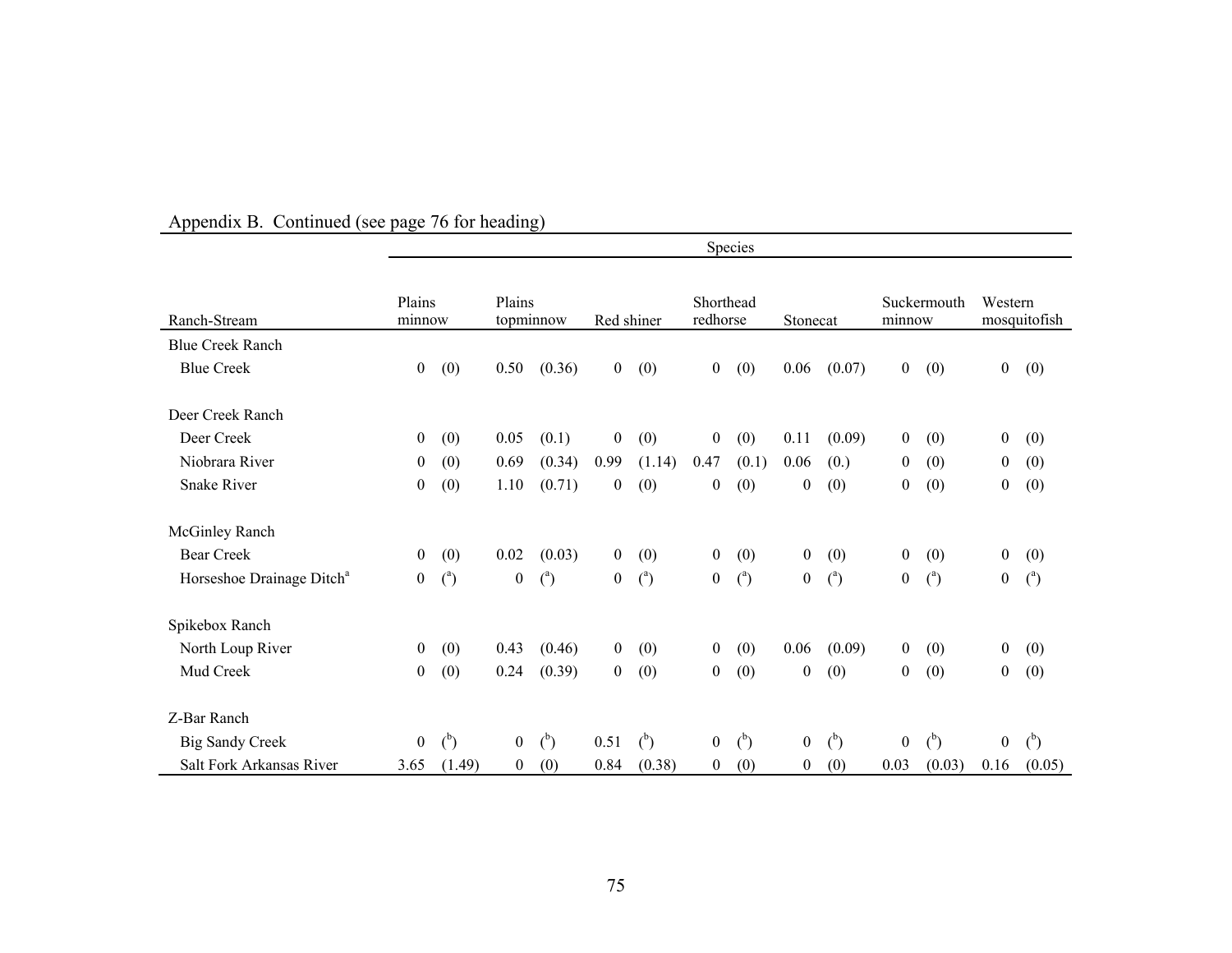|                                       |                  |                |                    |                |                  |                | Species          |                |                  |                |                  |                |
|---------------------------------------|------------------|----------------|--------------------|----------------|------------------|----------------|------------------|----------------|------------------|----------------|------------------|----------------|
| Ranch-Stream                          | White<br>sucker  |                | Yellow<br>bullhead |                | Yellow<br>perch  |                |                  | River shiner   | Rock bass        |                |                  | Sand shiner    |
| <b>Blue Creek Ranch</b>               |                  |                |                    |                |                  |                |                  |                |                  |                |                  |                |
| <b>Blue Creek</b>                     | 0.55             | (0.34)         | $\mathbf{0}$       | (0)            | $\mathbf{0}$     | (0)            | $\boldsymbol{0}$ | (0)            | $\boldsymbol{0}$ | (0)            | $\boldsymbol{0}$ | (0)            |
| Deer Creek Ranch                      |                  |                |                    |                |                  |                |                  |                |                  |                |                  |                |
| Deer Creek                            | 0.07             | (0.1)          | $\mathbf{0}$       | (0)            | $\boldsymbol{0}$ | (0)            | $\boldsymbol{0}$ | (0)            | $\boldsymbol{0}$ | (0)            | $\boldsymbol{0}$ | (0)            |
| Niobrara River                        | 2.11             | (1.)           | $\boldsymbol{0}$   | (0)            | 0.36             | (0.04)         | $\boldsymbol{0}$ | (0)            | 0.01             | (0.01)         | 5.80             | (5.88)         |
| <b>Snake River</b>                    | $\boldsymbol{0}$ | (0)            | $\boldsymbol{0}$   | (0)            | $\boldsymbol{0}$ | (0)            | $\boldsymbol{0}$ | (0)            | $\boldsymbol{0}$ | (0)            | 0.02             | (0.04)         |
| <b>McGinley Ranch</b>                 |                  |                |                    |                |                  |                |                  |                |                  |                |                  |                |
| <b>Bear Creek</b>                     | $\mathbf{0}$     | (0)            | $\mathbf{0}$       | (0)            | $\mathbf{0}$     | (0)            | $\boldsymbol{0}$ | (0)            | $\boldsymbol{0}$ | (0)            | $\mathbf{0}$     | (0)            |
| Horseshoe Drainage Ditch <sup>a</sup> | $\boldsymbol{0}$ | $\binom{a}{b}$ | $\boldsymbol{0}$   | $\binom{a}{b}$ | $\boldsymbol{0}$ | $\binom{a}{b}$ | $\boldsymbol{0}$ | $\binom{a}{b}$ | 0                | $\binom{a}{b}$ | $\boldsymbol{0}$ | $\binom{a}{b}$ |
| Spikebox Ranch                        |                  |                |                    |                |                  |                |                  |                |                  |                |                  |                |
| North Loup River                      | 0.29             | (0.16)         | $\mathbf{0}$       | (0)            | $\overline{0}$   | (0)            | 0.02             | (0.07)         | $\mathbf{0}$     | (0)            | 0.02             | (0.05)         |
| Mud Creek                             | $\theta$         | (0)            | $\boldsymbol{0}$   | (0)            | $\boldsymbol{0}$ | (0)            | $\boldsymbol{0}$ | (0)            | $\boldsymbol{0}$ | (0)            | $\boldsymbol{0}$ | (0)            |
| Z-Bar Ranch                           |                  |                |                    |                |                  |                |                  |                |                  |                |                  |                |
| <b>Big Sandy Creek</b>                | $\boldsymbol{0}$ | $\binom{b}{b}$ | $\boldsymbol{0}$   | $\binom{b}{b}$ | $\boldsymbol{0}$ | $\binom{b}{b}$ | $\boldsymbol{0}$ | $\binom{b}{b}$ | $\boldsymbol{0}$ | $\binom{b}{b}$ | 1.59             | $\binom{b}{b}$ |
| Salt Fork Arkansas River              | $\boldsymbol{0}$ | (0)            | 0.02               | (0.02)         | $\boldsymbol{0}$ | (0)            | $\boldsymbol{0}$ | (0)            | $\boldsymbol{0}$ | (0)            | 6.14             | (5.12)         |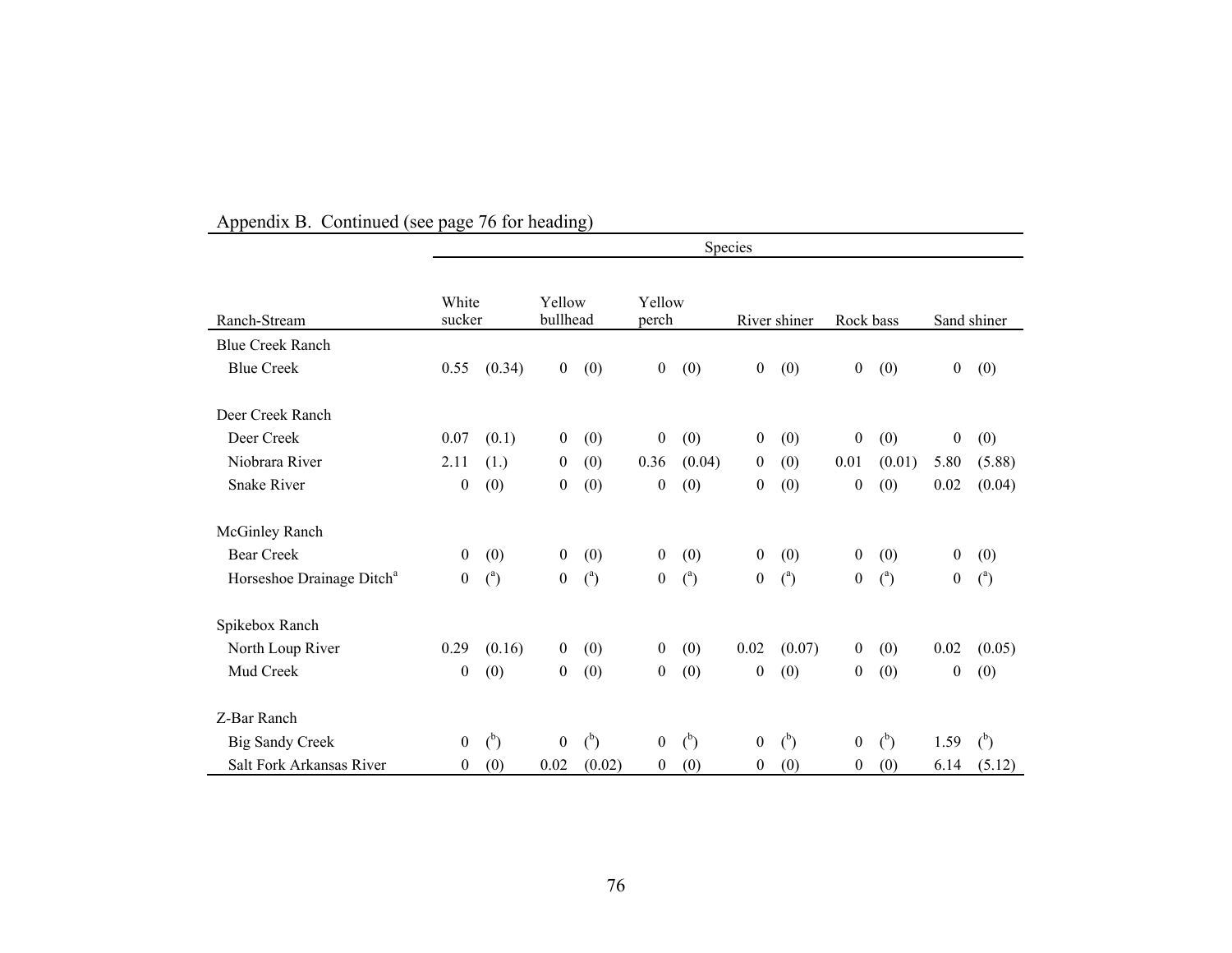|                          |                |                |                |                    |                |                          |                |                  |                | Species                 |                |                  |                |                        |                |
|--------------------------|----------------|----------------|----------------|--------------------|----------------|--------------------------|----------------|------------------|----------------|-------------------------|----------------|------------------|----------------|------------------------|----------------|
| Ranch-Stream             | N              | Mean time      | seined (min)   | Bigmouth<br>shiner |                | <b>Black</b><br>bullhead |                | Bluegill         |                | <b>Brassy</b><br>minnow |                | <b>Brook</b>     | stickleback    | Central<br>stoneroller |                |
| <b>Blue Creek Ranch</b>  |                |                |                |                    |                |                          |                |                  |                |                         |                |                  |                |                        |                |
| <b>Blue Creek</b>        | 8              | 7.38           | (0.55)         | 0.03               | (0.09)         | $\mathbf{0}$             | (0)            | $\boldsymbol{0}$ | (0)            | $\mathbf{0}$            | (0)            | 0.02             | (0.05)         | $\boldsymbol{0}$       | (0)            |
| Deer Creek Ranch         |                |                |                |                    |                |                          |                |                  |                |                         |                |                  |                |                        |                |
| Deer Creek               | 3 <sup>b</sup> | 5.66           | (0.8)          | 11.14              | (8.78)         | $\mathbf{0}$             | (0)            | $\boldsymbol{0}$ | (0)            | $\boldsymbol{0}$        | (0)            | $\overline{0}$   | (0)            | $\boldsymbol{0}$       | (0)            |
| Niobrara River           | 2              | 5.04           | (0.48)         | 10.89              | (2.46)         | $\overline{0}$           | (0)            | $\overline{0}$   | (0)            | $\mathbf{0}$            | (0)            | $\mathbf{0}$     | (0)            | $\boldsymbol{0}$       | (0)            |
| <b>Snake River</b>       | $2^{\rm b}$    | 4.79           | (1.54)         | $\boldsymbol{0}$   | (0)            | $\overline{0}$           | (0)            | $\overline{0}$   | (0)            | $\overline{0}$          | (0)            | 0.22             | (0.07)         | $\boldsymbol{0}$       | (0)            |
| <b>McGinley Ranch</b>    |                |                |                |                    |                |                          |                |                  |                |                         |                |                  |                |                        |                |
| Bear Creek <sup>a</sup>  | $0^a$          | $\overline{0}$ | $\binom{a}{b}$ | $\boldsymbol{0}$   | $\binom{a}{b}$ | $\boldsymbol{0}$         | $\binom{a}{b}$ | $\overline{0}$   | $\binom{a}{b}$ | $\overline{0}$          | $\binom{a}{b}$ | $\overline{0}$   | $\binom{a}{b}$ | $\boldsymbol{0}$       | $\binom{a}{b}$ |
| Horseshoe Drainage Ditch | 3              | 8.57           | (3.37)         | $\boldsymbol{0}$   | (0)            | 0.07                     | (0.06)         | 0.09             | (0.09)         | $\boldsymbol{0}$        | (0)            | $\mathbf{0}$     | (0)            | $\boldsymbol{0}$       | (0)            |
| Spikebox Ranch           |                |                |                |                    |                |                          |                |                  |                |                         |                |                  |                |                        |                |
| North Loup River         | 4 <sup>b</sup> | 5.88           | (2.19)         | 6.09               | (4.09)         | $\overline{0}$           | (0)            | $\overline{0}$   | (0)            | 0.20                    | (0.41)         | $\overline{0}$   | (0)            | $\boldsymbol{0}$       | (0)            |
| Mud Creek                | $3^{\rm b}$    | 4.70           | (0.17)         | 9.90               | (10.96)        | $\overline{0}$           | (0)            | $\mathbf{0}$     | (0)            | 0.22                    | (0.22)         | $\overline{0}$   | (0)            | $\boldsymbol{0}$       | (0)            |
| Z-Bar Ranch              |                |                |                |                    |                |                          |                |                  |                |                         |                |                  |                |                        |                |
| <b>Big Sandy Creek</b>   | 4              | 5.30           | (0.37)         | $\boldsymbol{0}$   | (0)            | $\mathbf{0}$             | (0)            | $\boldsymbol{0}$ | (0)            | $\boldsymbol{0}$        | (0)            | $\boldsymbol{0}$ | (0)            | 22.97                  | (16.38)        |
| Salt Fork Arkansas River |                | 6.81           | (1.08)         | $\boldsymbol{0}$   | (0)            | $\overline{0}$           | (0)            | $\boldsymbol{0}$ | (0)            | $\boldsymbol{0}$        | (0)            | 0                | (0)            | 0.05                   | (0.08)         |

| Appendix C. Catch per unit effort (fish/min of seining) by species sampled from streams within Turner Properties for May |  |
|--------------------------------------------------------------------------------------------------------------------------|--|
| through October 2005. Number in parenthesis represents standard error. $N =$ number of sites.                            |  |

<sup>a</sup> No collected.

<sup>b</sup> Due to extensive instream cover not all sites were seinable. See appendix A for number of sites electrofished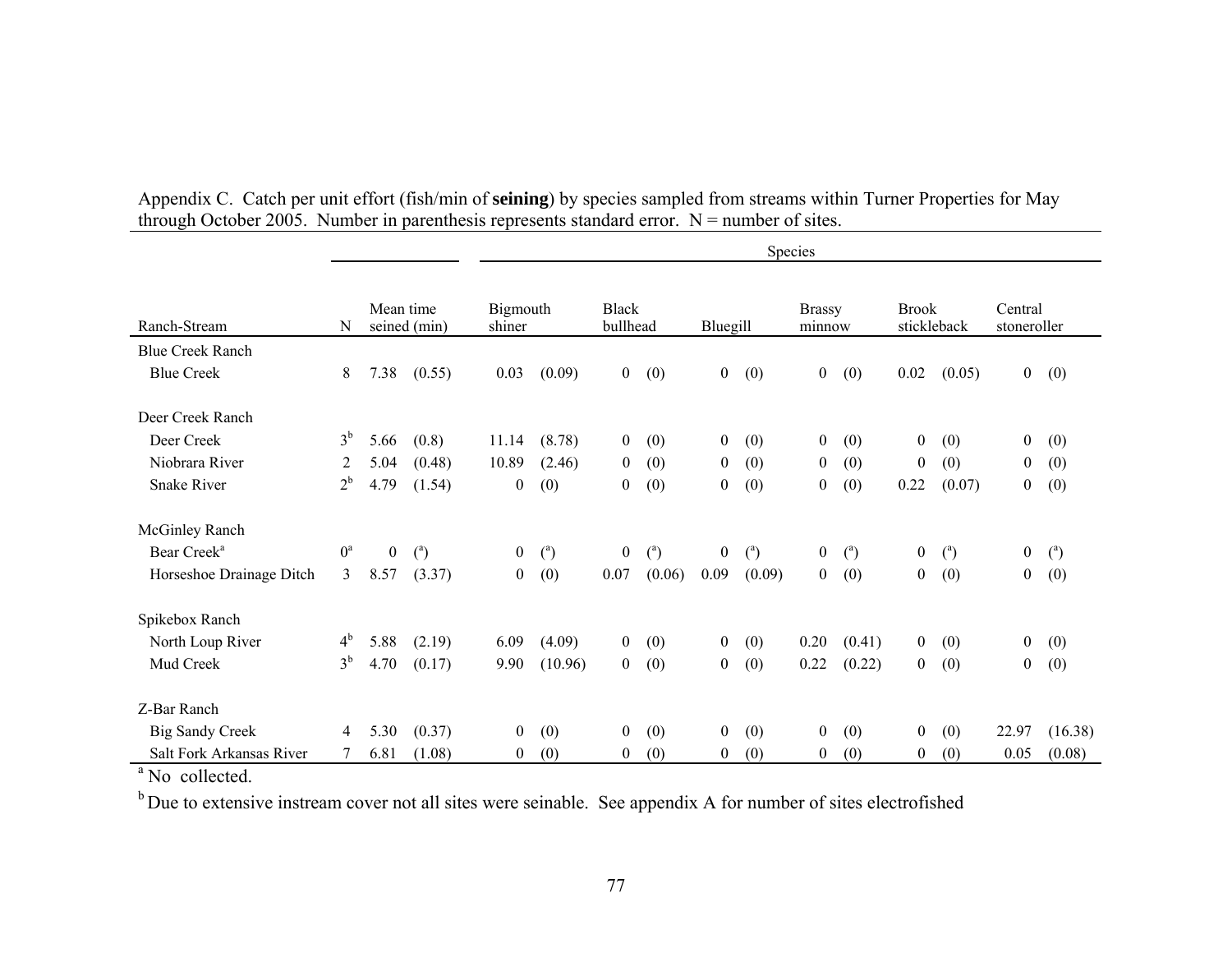|                          |                  |                |                  |                |                  |                | Species          |                |                  |                |                  |                |                  |                |
|--------------------------|------------------|----------------|------------------|----------------|------------------|----------------|------------------|----------------|------------------|----------------|------------------|----------------|------------------|----------------|
|                          |                  |                |                  |                |                  |                |                  |                |                  |                |                  |                |                  |                |
|                          |                  |                | Emerald          |                |                  |                | Grass            |                | Green            |                | Largemouth       |                | Longear          |                |
| Ranch-Stream             | Creek chub       |                | shiner           |                |                  | Fathead minnow | pickerel         |                | sunfish          |                | bass             |                | sunfish          |                |
| <b>Blue Creek Ranch</b>  |                  |                |                  |                |                  |                |                  |                |                  |                |                  |                |                  |                |
| <b>Blue Creek</b>        | 0.71             | (0.65)         | $\mathbf{0}$     | (0)            | $\boldsymbol{0}$ | (0)            | $\boldsymbol{0}$ | (0)            | $\mathbf{0}$     | (0)            | $\boldsymbol{0}$ | (0)            | $\boldsymbol{0}$ | (0)            |
| Deer Creek Ranch         |                  |                |                  |                |                  |                |                  |                |                  |                |                  |                |                  |                |
| Deer Creek               | 0.07             | (0.12)         | $\boldsymbol{0}$ | (0)            | 0.18             | (0.17)         | $\mathbf{0}$     | (0)            | $\overline{0}$   | (0)            | $\boldsymbol{0}$ | (0)            | $\mathbf{0}$     | (0)            |
| Niobrara River           | $\theta$         | (0)            | $\mathbf{0}$     | (0)            | 0.11             | (0.15)         | $\overline{0}$   | (0)            | $\overline{0}$   | (0)            | $\overline{0}$   | (0)            | $\mathbf{0}$     | (0)            |
| <b>Snake River</b>       | 0.36             | (0.26)         | $\mathbf{0}$     | (0)            | 3.12             | (3.27)         | $\mathbf{0}$     | (0)            | $\boldsymbol{0}$ | (0)            | $\boldsymbol{0}$ | (0)            | 0                | (0)            |
| <b>McGinley Ranch</b>    |                  |                |                  |                |                  |                |                  |                |                  |                |                  |                |                  |                |
| Bear Creek <sup>a</sup>  | $\boldsymbol{0}$ | $\binom{a}{b}$ | $\mathbf{0}$     | $\binom{a}{b}$ | $\mathbf{0}$     | $\binom{a}{b}$ | $\overline{0}$   | $\binom{a}{b}$ | $\mathbf{0}$     | $\binom{a}{b}$ | $\boldsymbol{0}$ | $\binom{a}{b}$ | $\mathbf{0}$     | $\binom{a}{b}$ |
| Horseshoe Drainage Ditch | $\boldsymbol{0}$ | (0)            | $\boldsymbol{0}$ | (0)            | $\overline{0}$   | (0)            | 0.08             | (0.15)         | 0.07             | (0.06)         | $\boldsymbol{0}$ | (0)            | $\boldsymbol{0}$ | (0)            |
| Spikebox Ranch           |                  |                |                  |                |                  |                |                  |                |                  |                |                  |                |                  |                |
| North Loup River         | $\boldsymbol{0}$ | (0)            | $\overline{0}$   | (0)            | $\overline{0}$   | (0)            | $\overline{0}$   | (0)            | $\overline{0}$   | (0)            | $\mathbf{0}$     | (0)            | $\mathbf{0}$     | (0)            |
| Mud Creek                | 0.42             | (0.72)         | $\mathbf{0}$     | (0)            | 0.91             | (1.57)         | $\overline{0}$   | (0)            | $\overline{0}$   | (0)            | $\overline{0}$   | (0)            | $\boldsymbol{0}$ | (0)            |
| Z-Bar Ranch              |                  |                |                  |                |                  |                |                  |                |                  |                |                  |                |                  |                |
| <b>Big Sandy Creek</b>   | $\boldsymbol{0}$ | (0)            | $\boldsymbol{0}$ | (0)            | $\boldsymbol{0}$ | (0)            | $\boldsymbol{0}$ | (0)            | 2.56             | (3.26)         | 0.14             | (0.19)         | 2.13             | (3.22)         |
| Salt Fork Arkansas River | $\boldsymbol{0}$ | (0)            | 1.02             | (0.99)         | $\boldsymbol{0}$ | (0)            | $\overline{0}$   | (0)            | $\boldsymbol{0}$ | (0)            | $\boldsymbol{0}$ | (0)            | $\boldsymbol{0}$ | (0)            |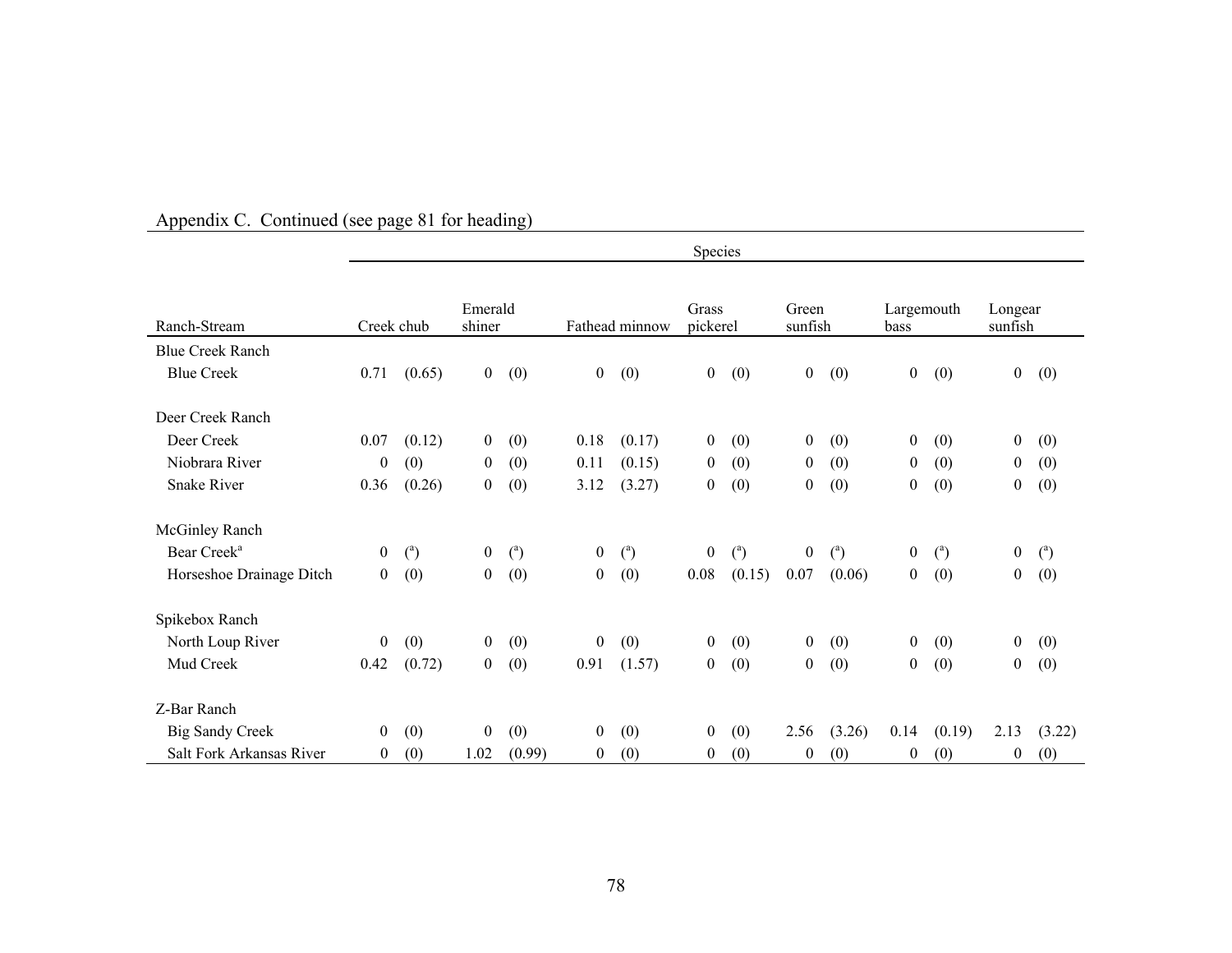|                          |                  |                |                  |                |                  |                |                  | Species          |                  |                |                     |                |                  |                |
|--------------------------|------------------|----------------|------------------|----------------|------------------|----------------|------------------|------------------|------------------|----------------|---------------------|----------------|------------------|----------------|
| Ranch-Stream             |                  | Longnose dace  | Northern<br>pike |                | darter           | Orangethroat   |                  | Plains killifish | Plains<br>minnow |                | Plains<br>topminnow |                |                  | Pumpkinseed    |
| <b>Blue Creek Ranch</b>  |                  |                |                  |                |                  |                |                  |                  |                  |                |                     |                |                  |                |
| <b>Blue Creek</b>        | 0.46             | (0.63)         | $\mathbf{0}$     | (0)            | 0.05             | (0.07)         | $\overline{0}$   | (0)              | $\boldsymbol{0}$ | (0)            | $\boldsymbol{0}$    | (0)            | $\overline{0}$   | (0)            |
| Deer Creek Ranch         |                  |                |                  |                |                  |                |                  |                  |                  |                |                     |                |                  |                |
| Deer Creek               | 19.36            | (7.76)         | $\overline{0}$   | (0)            | $\overline{0}$   | (0)            | $\boldsymbol{0}$ | (0)              | $\boldsymbol{0}$ | (0)            | 0.13                | (0.11)         | $\overline{0}$   | (0)            |
| Niobrara River           | $\boldsymbol{0}$ | (0)            | $\overline{0}$   | (0)            | $\mathbf{0}$     | (0)            | $\mathbf{0}$     | (0)              | $\mathbf{0}$     | (0)            | 0.11                | (0.15)         | $\overline{0}$   | (0)            |
| <b>Snake River</b>       | $\boldsymbol{0}$ | (0)            | $\mathbf{0}$     | (0)            | $\boldsymbol{0}$ | (0)            | $\boldsymbol{0}$ | (0)              | $\boldsymbol{0}$ | (0)            | 0.58                | (0.33)         | 0                | (0)            |
| <b>McGinley Ranch</b>    |                  |                |                  |                |                  |                |                  |                  |                  |                |                     |                |                  |                |
| Bear Creek <sup>a</sup>  | $\boldsymbol{0}$ | $\binom{a}{b}$ | $\overline{0}$   | $\binom{a}{b}$ | $\boldsymbol{0}$ | $\binom{a}{b}$ | $\mathbf{0}$     | $\binom{a}{b}$   | $\boldsymbol{0}$ | $\binom{a}{b}$ | $\overline{0}$      | $\binom{a}{b}$ | $\overline{0}$   | $\binom{a}{b}$ |
| Horseshoe Drainage Ditch | $\boldsymbol{0}$ | (0)            | 0.03             | (0.05)         | $\mathbf{0}$     | (0)            | $\boldsymbol{0}$ | (0)              | $\mathbf{0}$     | (0)            | $\overline{0}$      | (0)            | 0.08             | (0.15)         |
| Spikebox Ranch           |                  |                |                  |                |                  |                |                  |                  |                  |                |                     |                |                  |                |
| North Loup River         | 2.91             | (2.97)         | $\overline{0}$   | (0)            | $\boldsymbol{0}$ | (0)            | $\mathbf{0}$     | (0)              | $\boldsymbol{0}$ | (0)            | 0.14                | (0.27)         | $\overline{0}$   | (0)            |
| Mud Creek                | 12.78            | (11.95)        | $\overline{0}$   | (0)            | 0.07             | (0.12)         | $\mathbf{0}$     | (0)              | $\boldsymbol{0}$ | (0)            | $\overline{0}$      | (0)            | $\overline{0}$   | (0)            |
| Z-Bar Ranch              |                  |                |                  |                |                  |                |                  |                  |                  |                |                     |                |                  |                |
| <b>Big Sandy Creek</b>   | $\boldsymbol{0}$ | (0)            | $\overline{0}$   | (0)            | 0.38             | (0.54)         | 19.81            | (22.65)          | $\boldsymbol{0}$ | (0)            | $\overline{0}$      | (0)            | $\boldsymbol{0}$ | (0)            |
| Salt Fork Arkansas River | $\theta$         | (0)            | $\overline{0}$   | (0)            | 0                | (0)            | 26.79            | (8.98)           | 3.17             | (5.18)         | $\overline{0}$      | (0)            | $\boldsymbol{0}$ | (0)            |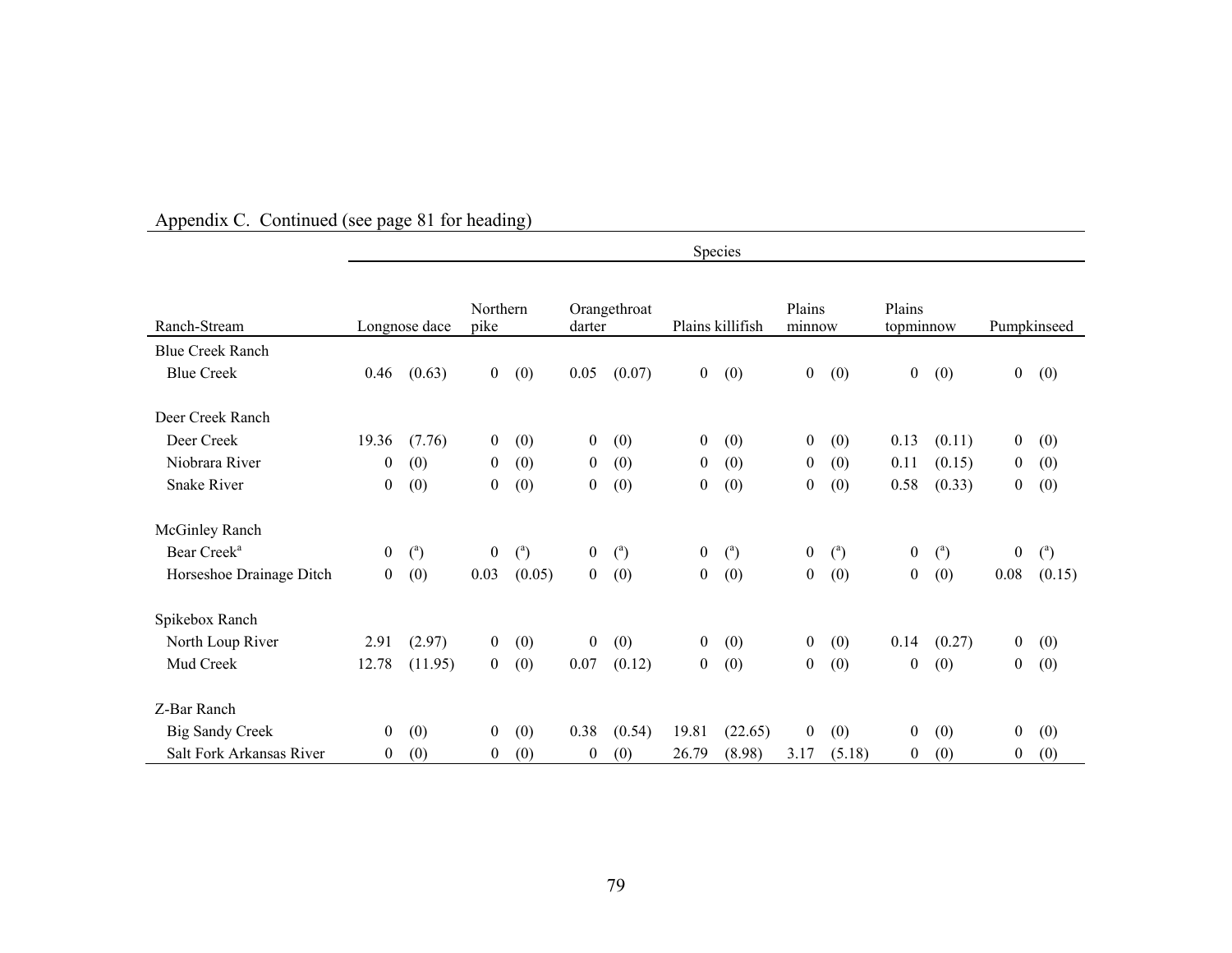|                          |                  |                |                  |                |                  |                |                  | Species        |                  |                |                |                |                  |                |
|--------------------------|------------------|----------------|------------------|----------------|------------------|----------------|------------------|----------------|------------------|----------------|----------------|----------------|------------------|----------------|
| Ranch-Stream             |                  | Red shiner     |                  | River shiner   | Sand shiner      |                | Stonecat         |                | Longear x        | Green Sunfish  | Western        | mosquitofish   | White<br>sucker  |                |
| <b>Blue Creek Ranch</b>  |                  |                |                  |                |                  |                |                  |                |                  |                |                |                |                  |                |
| <b>Blue Creek</b>        | $\boldsymbol{0}$ | (0)            | $\overline{0}$   | (0)            | $\boldsymbol{0}$ | (0)            | $\boldsymbol{0}$ | (0)            | $\boldsymbol{0}$ | (0)            | $\overline{0}$ | (0)            | 0.07             | (0.1)          |
| Deer Creek Ranch         |                  |                |                  |                |                  |                |                  |                |                  |                |                |                |                  |                |
| Deer Creek               | $\boldsymbol{0}$ | (0)            | $\overline{0}$   | (0)            | $\boldsymbol{0}$ | (0)            | 0.12             | (0.11)         | $\mathbf{0}$     | (0)            | $\mathbf{0}$   | (0)            | $\boldsymbol{0}$ | (0)            |
| Niobrara River           | 2.47             | (1.92)         | $\overline{0}$   | (0)            | 6.99             | (5.16)         | $\boldsymbol{0}$ | (0)            | $\overline{0}$   | (0)            | $\overline{0}$ | (0)            | 0                | (0)            |
| <b>Snake River</b>       | $\boldsymbol{0}$ | (0)            | $\boldsymbol{0}$ | (0)            | $\boldsymbol{0}$ | (0)            | 0                | (0)            | $\boldsymbol{0}$ | (0)            | $\overline{0}$ | (0)            | $\overline{0}$   | (0)            |
| <b>McGinley Ranch</b>    |                  |                |                  |                |                  |                |                  |                |                  |                |                |                |                  |                |
| Bear Creek <sup>a</sup>  | $\boldsymbol{0}$ | $\binom{a}{b}$ | $\overline{0}$   | $\binom{a}{b}$ | $\overline{0}$   | $\binom{a}{b}$ | $\boldsymbol{0}$ | $\binom{a}{b}$ | $\mathbf{0}$     | $\binom{a}{b}$ | $\mathbf{0}$   | $\binom{a}{b}$ | $\boldsymbol{0}$ | $\binom{a}{b}$ |
| Horseshoe Drainage Ditch | $\overline{0}$   | (0)            | $\boldsymbol{0}$ | (0)            | $\boldsymbol{0}$ | (0)            | $\boldsymbol{0}$ | (0)            | $\boldsymbol{0}$ | (0)            | $\overline{0}$ | (0)            | 0                | (0)            |
| Spikebox Ranch           |                  |                |                  |                |                  |                |                  |                |                  |                |                |                |                  |                |
| North Loup River         | 1.48             | (2.96)         | $\boldsymbol{0}$ | (0)            | $\boldsymbol{0}$ | (0)            | $\boldsymbol{0}$ | (0)            | $\mathbf{0}$     | (0)            | $\mathbf{0}$   | (0)            | 0.10             | (0.12)         |
| Mud Creek                | 0                | (0)            | 0.22             | (0.22)         | $\overline{0}$   | (0)            | 0                | (0)            | $\boldsymbol{0}$ | (0)            | $\overline{0}$ | (0)            | $\overline{0}$   | (0)            |
| Z-Bar Ranch              |                  |                |                  |                |                  |                |                  |                |                  |                |                |                |                  |                |
| <b>Big Sandy Creek</b>   | 2.76             | (1.65)         | $\overline{0}$   | (0)            | 20.48            | (23.12)        | $\overline{0}$   | (0)            | 0.05             | (0.097)        | 1.10           | (1.26)         | $\overline{0}$   | (0)            |
| Salt Fork Arkansas River | 3.05             | (2.63)         | 0                | (0)            | 27.06            | (11.17)        | $\overline{0}$   | (0)            | $\boldsymbol{0}$ | (0)            | 0.08           | (0.1)          | 0                | (0)            |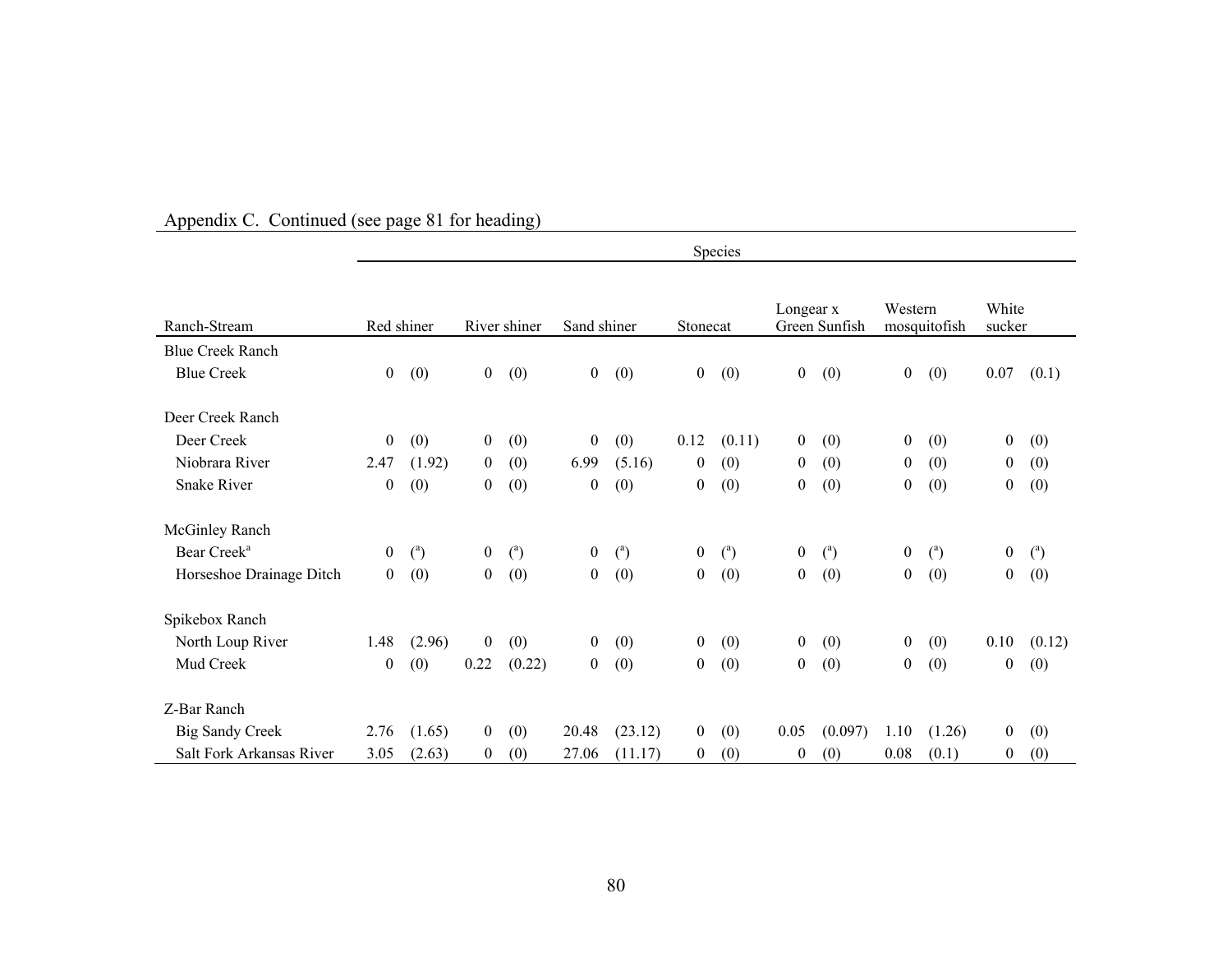|                          |    | Physiochemical variables |            |      |            |                     |        |              |             |          |             |                |                |                         |             |
|--------------------------|----|--------------------------|------------|------|------------|---------------------|--------|--------------|-------------|----------|-------------|----------------|----------------|-------------------------|-------------|
| Ranch-Stream             | N  | (cm)                     | Mean depth | (m)  | Mean width | Discharge<br>(m3/s) |        | algae $(\%)$ | Filamentous | $(\%)$   | Macrophytes | Large<br>woody | debris $(\% )$ | woody<br>debris $(\% )$ | Brush/small |
| <b>Blue Creek Ranch</b>  |    |                          |            |      |            |                     |        |              |             |          |             |                |                |                         |             |
| <b>Blue Creek</b>        | 8  | 44.7                     | (4.5)      | 9.8  | (1.9)      | 2.01                | (0.17) | 18.1         | (21.4)      | 50.0     | (0)         | $\overline{0}$ | (0)            | 1.0                     | (2.3)       |
| Deer Creek Ranch         |    |                          |            |      |            |                     |        |              |             |          |             |                |                |                         |             |
| Deer Creek               | 5  | 18.2                     | (5.4)      | 2.6  | (0.9)      | 0.15                | (0.1)  | 0.0          | (0)         | 36.7     | (22.8)      | 1.3            | (3.)           | 6.0                     | (13.4)      |
| Niobrara River           | 2  | 14.8                     | (3.4)      | 29.8 | (13.7)     | 2.33                | (0.45) | 45.0         | (0)         | 17.5     | (10.6)      | 3.3            | (2.4)          | 5.0                     | (4.7)       |
| <b>Snake River</b>       | 3  | 14.0                     | (5.9)      | 1.7  | (0.5)      | 0.04                | (0.01) | 0.0          | (0)         | 28.3     | (20.2)      | $\overline{0}$ | $\mathbf{0}$   | 2.2                     | (1.9)       |
| <b>McGinley Ranch</b>    |    |                          |            |      |            |                     |        |              |             |          |             |                |                |                         |             |
| <b>Bear Creek</b>        | 3  | 20.3                     | (2.4)      | 1.4  | (0.2)      | 0.02                | (0.01) | 14.4         | (13.6)      | 36.1     | (42.8)      | $\overline{0}$ | (0)            | $\overline{0}$          | (0)         |
| Horseshoe Drainage Ditch | 3  | 34.2                     | (4.)       | 3.9  | (2.4)      | 0.23                | (0.07) | 41.7         | (38.2)      | 46.7     | (39.4)      | $\overline{0}$ | (0)            | $\overline{0}$          | (0)         |
| Spikebox Ranch           |    |                          |            |      |            |                     |        |              |             |          |             |                |                |                         |             |
| North Loup River         | 10 | 30.5                     | (7.5)      | 8.2  | (4.8)      | 1.23                | (0.75) | 3.8          | (3.9)       | 40.0     | (13.1)      | $\overline{0}$ | (0)            | 5.3                     | (9.6)       |
| Mud Creek                | 4  | 32.9                     | (8.8)      | 3.2  | (0.4)      | 0.32                | (0.15) | 34.2         | (35.2)      | 43.5     | (20.2)      | $\theta$       | (0)            | 18.8                    | (23.9)      |
| Z-Bar Ranch              |    |                          |            |      |            |                     |        |              |             |          |             |                |                |                         |             |
| <b>Big Sandy Creek</b>   | 4  | 15.9                     | (9.3)      | 3.0  | (1.1)      | 0.02                | (0.01) | 42.1         | (15.8)      | 32.1     | (30.9)      | 0.8            | (1.)           | 5.0                     | (2.7)       |
| Salt Fork Arkansas River |    | 5.3                      | (0.8)      | 20.0 | (5.7)      | 0.32                | (0.03) | 0.0          | (0)         | $\theta$ | (0)         | 0.2            | (1.7)          | 1.0                     | (7.9)       |

| Appendix D. Mean <b>physical habitat</b> and <b>cover</b> characteristics for streams within Turner Properties sampled during May |
|-----------------------------------------------------------------------------------------------------------------------------------|
| through October 2005. Number in parenthesis represents standard error. $N =$ number of sites                                      |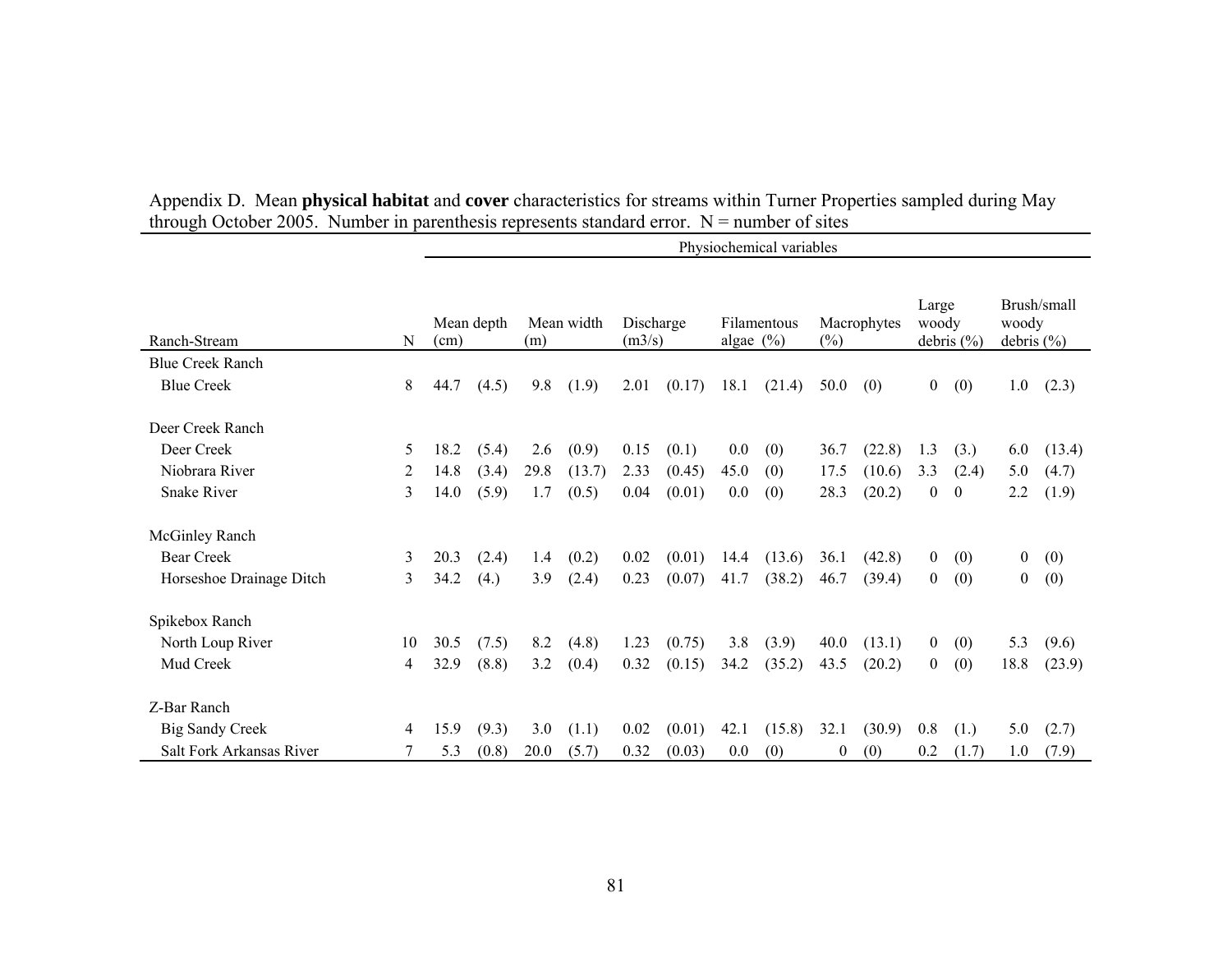|                          | Physiochemical variables         |         |                           |        |                           |       |                              |       |                                      |        |                                                |         |                     |        |
|--------------------------|----------------------------------|---------|---------------------------|--------|---------------------------|-------|------------------------------|-------|--------------------------------------|--------|------------------------------------------------|---------|---------------------|--------|
| Ranch-Stream             | Overhanging<br>vegitation $(\%)$ |         | Undercut<br>banks $(\% )$ |        | <b>Boulders</b><br>$(\%)$ |       | Temperature<br>$(C^{\circ})$ |       | <b>Dissolved</b><br>oxygen<br>(mg/l) |        | Specific<br>conductance<br>$(\text{umbos/cm})$ |         | Turbidity<br>(NTUs) |        |
| <b>Blue Creek Ranch</b>  |                                  |         |                           |        |                           |       |                              |       |                                      |        |                                                |         |                     |        |
| <b>Blue Creek</b>        | 12.5                             | (7.1)   | 1.9                       | (1.4)  | $\theta$                  | (0)   | 20.35                        | (2.7) | 6.3                                  | (0.7)  | 157.9                                          | (4.0)   | 11.7                | (2.3)  |
| Deer Creek Ranch         |                                  |         |                           |        |                           |       |                              |       |                                      |        |                                                |         |                     |        |
| Deer Creek               | 27.0                             | (17.9)  | 8.0                       | (1.8)  | $\overline{0}$            | (0)   | 20.52                        | (3.5) | 6.6                                  | (0.5)  | 119.5                                          | (1.5)   | 13.7                | (6.2)  |
| Niobrara River           | 10.0                             | (0)     | $\theta$                  | (0)    | 0.8                       | (1.2) | 16.60                        | (7.2) | 3.6                                  | (0.5)  | 262.1                                          | (11.9)  | 6.2                 | (2.2)  |
| <b>Snake River</b>       | 25.0                             | (13.23) | 1.7                       | (2.9)  | $\theta$                  | (0)   | 24.83                        | (4.1) | 4.2                                  | (1.9)  | 287.8                                          | (28.8)  | 6.9                 | (2.4)  |
| <b>McGinley Ranch</b>    |                                  |         |                           |        |                           |       |                              |       |                                      |        |                                                |         |                     |        |
| <b>Bear Creek</b>        | 47.8                             | (14.4)  | 0.0                       | (0)    | $\theta$                  | (0)   | 19.10                        | (5.7) | 6.0                                  | (0.9)  | 125.0                                          | (2.6)   | 3.3                 | (0.95) |
| Horseshoe Drainage Ditch | 23.9                             | (24.1)  | 11.7                      | (16.1) | $\theta$                  | (0)   | 17.00                        | (2.9) | 6.0                                  | (3.04) | 403.3                                          | (23.4)  | 4.6                 | (1.5)  |
| Spikebox Ranch           |                                  |         |                           |        |                           |       |                              |       |                                      |        |                                                |         |                     |        |
| North Loup River         | 14.7                             | (8.4)   | 2.0                       | (2.3)  | 5.8                       | (7.7) | 21.54                        | (2.8) | 3.2                                  | (1.5)  | 173.0                                          | (6.3)   | 4.9                 | (1.4)  |
| Mud Creek                | 38.3                             | (27.3)  | 1.3                       | (2.5)  | $\overline{0}$            | (0)   | 24.78                        | (1.9) | 4.3                                  | (1.9)  | 238.5                                          | (2.4)   | 9.1                 | (4.6)  |
| Z-Bar Ranch              |                                  |         |                           |        |                           |       |                              |       |                                      |        |                                                |         |                     |        |
| <b>Big Sandy Creek</b>   | 14.2                             | (10.7)  | 8.8                       | (14.2) | $\overline{0}$            | (0)   | 23.48                        | (4.7) | 2.7                                  | (2.3)  | 2610.8                                         | (349.8) | 1.9                 | (0.4)  |
| Salt Fork Arkansas River | 1.1                              | (14.3)  | 0.1                       | (1.3)  | $\bf{0}$                  | (0)   | 28.39                        | (4.8) | 3.5                                  | (1.6)  | 3328.9                                         | (224.0) | 14.4                | (3.7)  |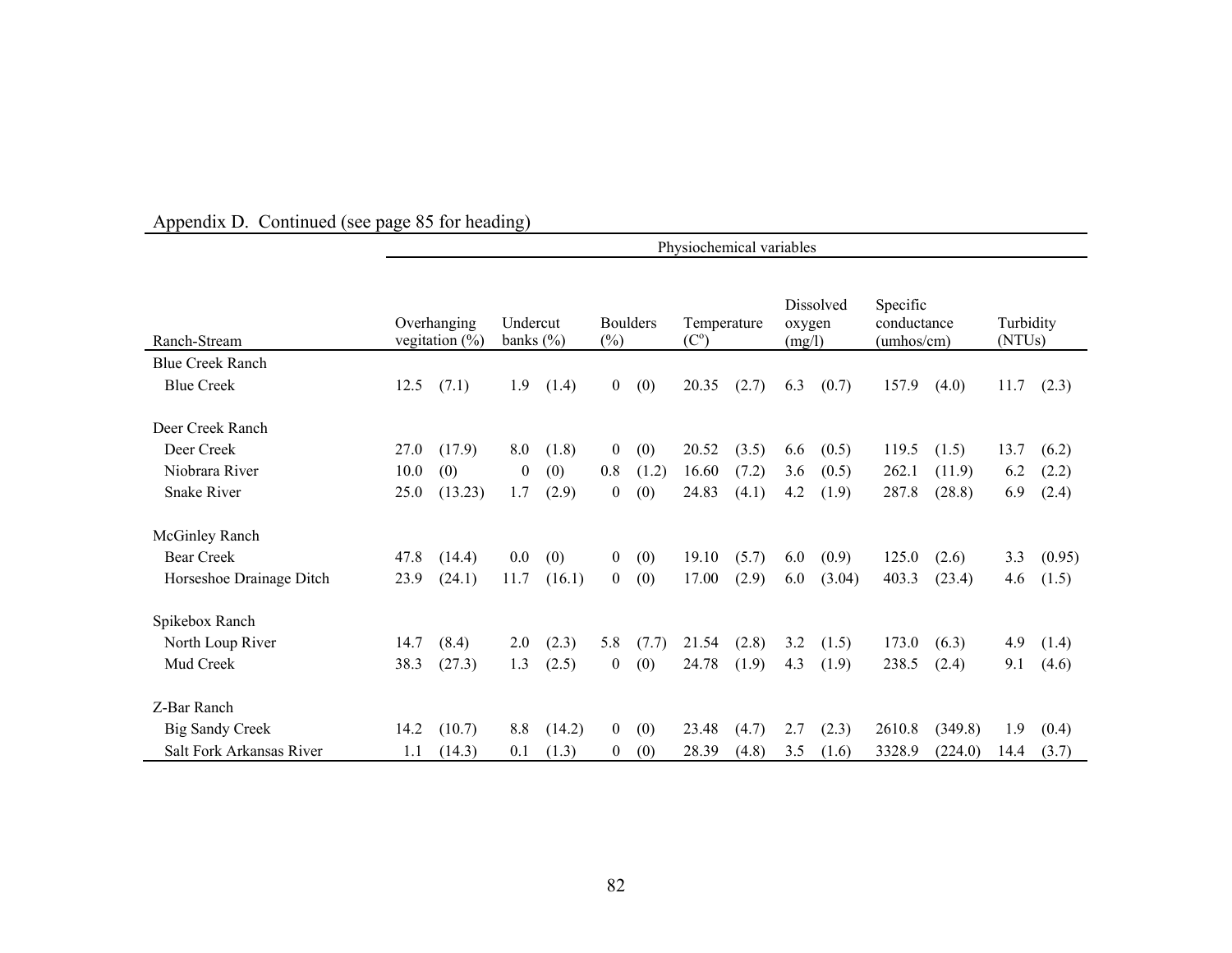|                          | Physiochemical variables |                 |                    |       |                   |       |                   |        |        |           |
|--------------------------|--------------------------|-----------------|--------------------|-------|-------------------|-------|-------------------|--------|--------|-----------|
|                          |                          |                 |                    |       |                   |       |                   |        |        |           |
| Ranch-Stream             | Alkalinity               | $(mg/l)$ CaCO3) | Chloride<br>(mg/L) |       | Nitrate<br>(mg/L) |       | Ammonia<br>(mg/L) |        | (mg/L) | Phosphate |
| <b>Blue Creek Ranch</b>  |                          |                 |                    |       |                   |       |                   |        |        |           |
| <b>Blue Creek</b>        | 72.0                     | (3.1)           | 0.7                | (0.3) | 1.2               | (0.2) | 0.01              | (0.02) | 0.7    | (0.05)    |
| Deer Creek Ranch         |                          |                 |                    |       |                   |       |                   |        |        |           |
| Deer Creek               | 55.2                     | (1.9)           | 0.3                | (0.2) | 0.6               | (0.3) | 0.1               | (0.03) | 1.3    | (0.3)     |
| Niobrara River           | 122.5                    | (2.1)           | 1.4                | (0.8) | 1.0               | (0.1) | 0.1               | (0.05) | 0.7    | (0.3)     |
| <b>Snake River</b>       | 145.7                    | (13.3)          | 1.9                | (0.4) | 0.5               | (0.2) | 0.3               | (0.1)  | 1.0    | (0.5)     |
| <b>McGinley Ranch</b>    |                          |                 |                    |       |                   |       |                   |        |        |           |
| <b>Bear Creek</b>        | 67.1                     | (2.4)           | 0.4                | (0.1) | 0.5               | (0.3) | 0.2               | (0.1)  | 1.2    | (0.3)     |
| Horseshoe Drainage Ditch | 190.3                    | (22.3)          | 1.2                | (0.9) | 1.4               | (0.4) | 0.3               | (0.1)  | 0.6    | (0.2)     |
| Spikebox Ranch           |                          |                 |                    |       |                   |       |                   |        |        |           |
| North Loup River         | 79.7                     | (5.1)           | 0.7                | (0.3) | 0.6               | (0.3) | 0.1               | (0.03) | 0.8    | (0.1)     |
| Mud Creek                | 108.9                    | (3.7)           | 1.2                | (0.2) | 0.8               | (0.3) | 0.2               | (0.05) | 1.2    | (0.3)     |
| Z-Bar Ranch              |                          |                 |                    |       |                   |       |                   |        |        |           |
| <b>Big Sandy Creek</b>   | 171.5                    | (24.6)          | 5.0                | (1.3) | 0.5               | (0.4) | 2.7               | (0.03) | 0.2    | (0.03)    |
| Salt Fork Arkansas River | 136.1                    | (6.4)           | 24.5               | (0)   | 0.6               | (0.3) | 0.05              | (0.04) | 0.3    | (0.2)     |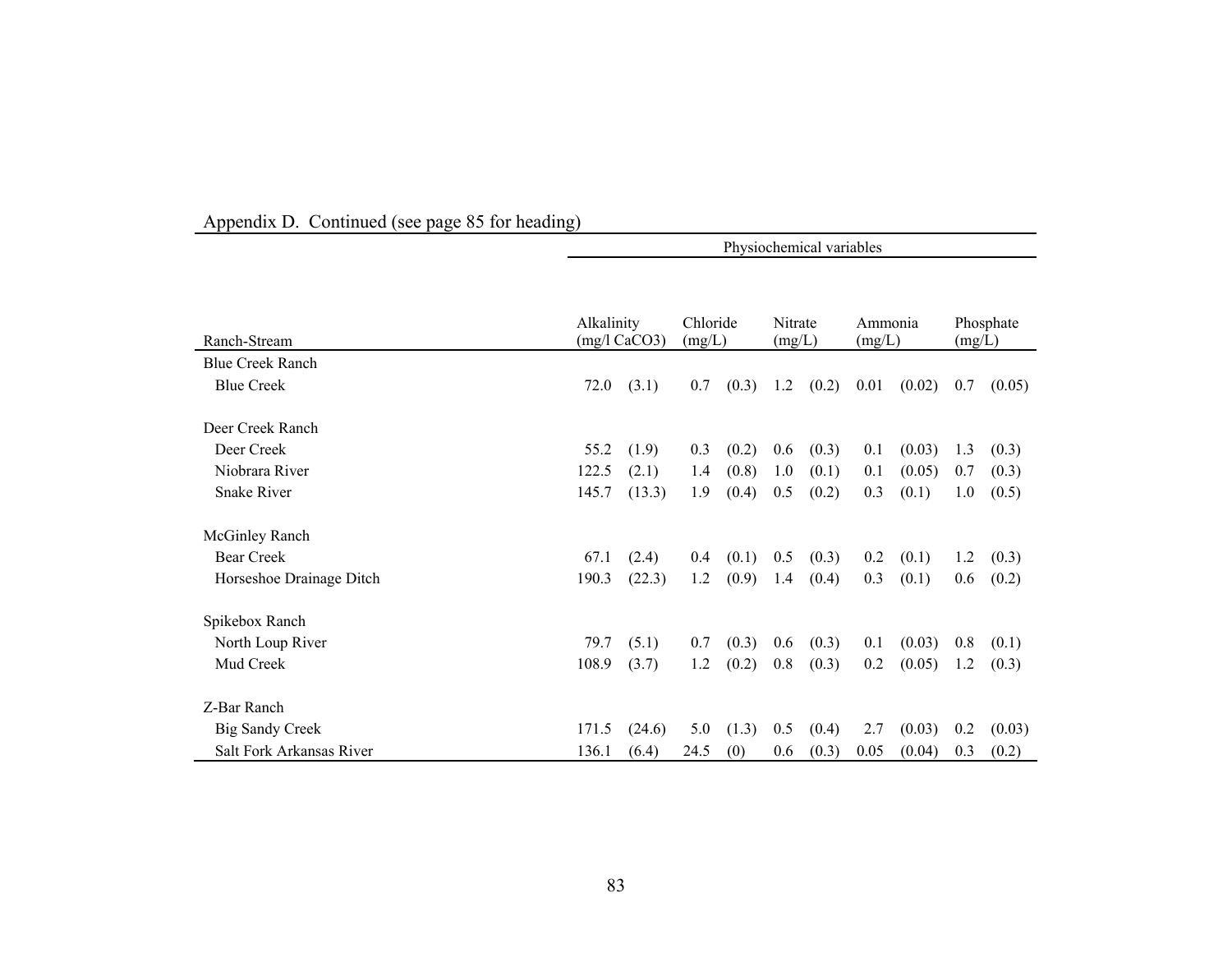|                          | <b>Site</b>             | Latitude          | Longitude         |  |  |  |  |
|--------------------------|-------------------------|-------------------|-------------------|--|--|--|--|
| <b>Ranch-Stream</b>      | #                       | (decimal degrees) | (decimal degrees) |  |  |  |  |
| <b>Blue Creek Ranch</b>  |                         |                   |                   |  |  |  |  |
| <b>Blue Creek</b>        | $\mathbf{1}$            | 41.42850          | $-102.16725$      |  |  |  |  |
| <b>Blue Creek</b>        | $\overline{2}$          | 41.43999          | $-102.17196$      |  |  |  |  |
| <b>Blue Creek</b>        | 3                       | 41.45701          | $-102.17965$      |  |  |  |  |
| <b>Blue Creek</b>        | $\overline{4}$          | 41.47143          | $-102.18512$      |  |  |  |  |
| <b>Blue Creek</b>        | 5                       | 41.48082          | $-102.18748$      |  |  |  |  |
| <b>Blue Creek</b>        | 6                       | 41.50446          | $-102.18954$      |  |  |  |  |
| <b>Blue Creek</b>        | $\overline{7}$          | 41.51606          | $-102.20811$      |  |  |  |  |
| <b>Blue Creek</b>        | 8                       | 41.52234          | $-102.22738$      |  |  |  |  |
| Deer Creek Ranch         |                         |                   |                   |  |  |  |  |
| Deer Creek               | $\mathbf{1}$            | 42.56213          | -102.33984        |  |  |  |  |
| Deer Creek               | $\overline{c}$          | 42.55253          | $-102.31208$      |  |  |  |  |
| Deer Creek               | $\overline{3}$          | 42.54514          | $-102.28751$      |  |  |  |  |
| Deer Creek               | $\overline{4}$          | 42.53431          | $-102.26665$      |  |  |  |  |
| Deer Creek               | 5                       | 42.50888          | $-102.27018$      |  |  |  |  |
| Niobrara River           | $\mathbf{1}$            | 42.58422          | 102.34899         |  |  |  |  |
| Niobrara River           | $\overline{c}$          | 42.62695          | $-102.24730$      |  |  |  |  |
| Niobrara River           | $\overline{\mathbf{3}}$ | 42.61998          | $-102.31480$      |  |  |  |  |
| Niobrara River           | $\overline{4}$          | 42.58575          | $-102.34830$      |  |  |  |  |
| Niobrara River           | 5                       | 42.62690          | 102.28306         |  |  |  |  |
| Niobrara River           | 6                       | 42.61357          | 102.32922         |  |  |  |  |
| Niobrara River           | $\overline{7}$          | 42.59290          | 102.34200         |  |  |  |  |
| <b>Snake River</b>       | $\mathbf{1}$            | 42.55031          | $-102.06680$      |  |  |  |  |
| <b>Snake River</b>       | $\overline{c}$          | 42.54383          | $-102.08786$      |  |  |  |  |
| <b>Snake River</b>       | $\overline{3}$          | 42.54077          | $-102.10466$      |  |  |  |  |
| McGinley Ranch           |                         |                   |                   |  |  |  |  |
| <b>Bear Creek</b>        | $\mathbf{1}$            | 42.97534          | $-101.81908$      |  |  |  |  |
| <b>Bear Creek</b>        | $\overline{c}$          | 42.97940          | $-101.82707$      |  |  |  |  |
| <b>Bear Creek</b>        | $\overline{3}$          | 42.99044          | $-101.83793$      |  |  |  |  |
| Horseshoe Drainage Ditch | $\mathbf{1}$            | 42.92189          | $-101.91360$      |  |  |  |  |
| Horseshoe Drainage Ditch | $\overline{c}$          | 42.92935          | $-101.94229$      |  |  |  |  |
| Horseshoe Drainage Ditch | $\overline{\mathbf{3}}$ | 42.92495          | -101.97593        |  |  |  |  |

Appendix E. Sampling locations within Turner Properties sampled during summers 2005-2006.